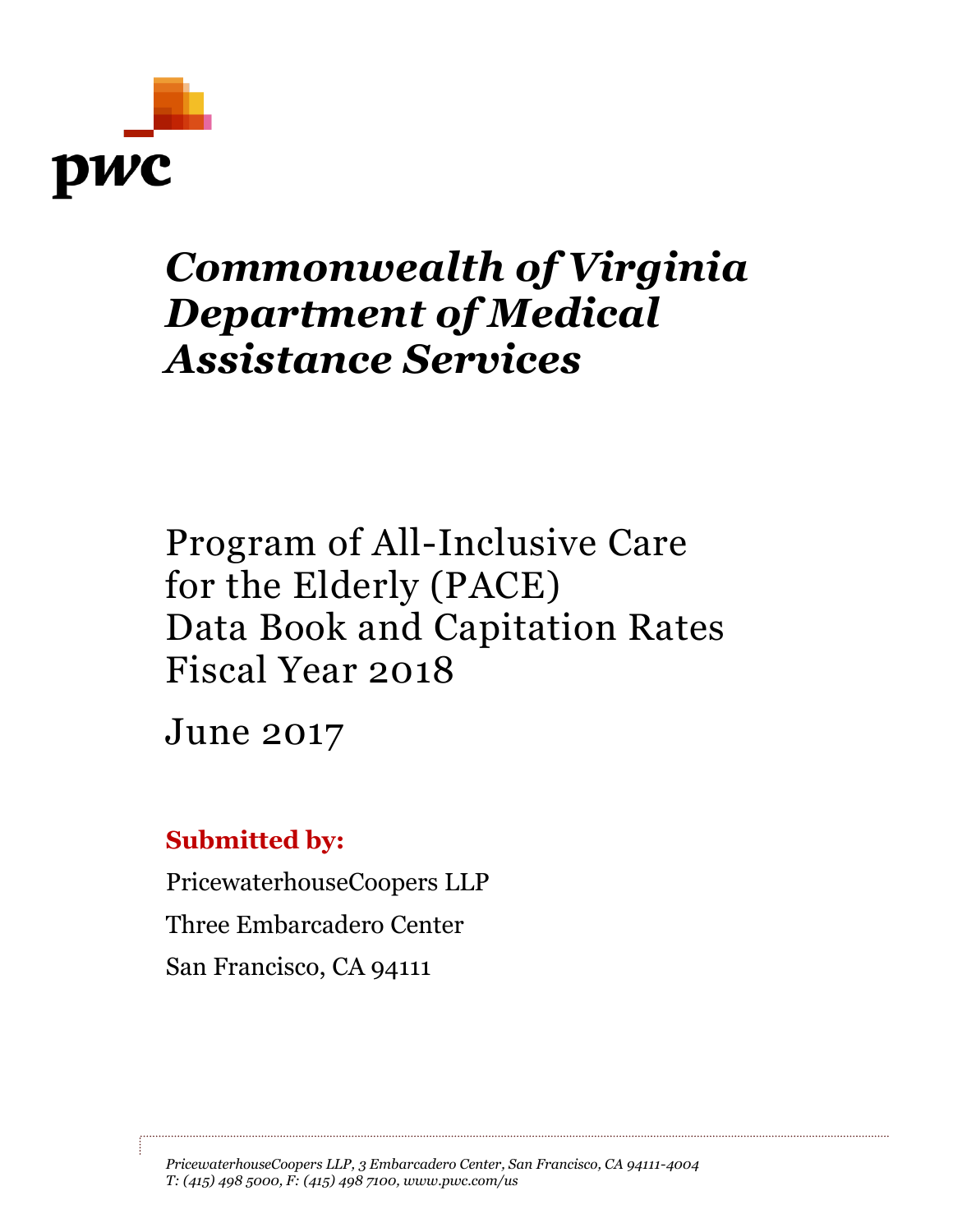

Mr. William J. Lessard, Jr. Department of Medical Assistance Services 600 East Broad Street, Suite 1300 Richmond, VA 23219

June 30, 2017

Dear Bill:

#### **Re: PACE Data Book and Capitation Rates – FY 2018**

The enclosed report provides a detailed description of the methodology used for calculating capitation rates for Fiscal Year 2018, effective July 1, 2017 to June 30, 2018, for the Virginia Programs of All-Inclusive Care for the Elderly (PACE) that operate as a full PACE program. The methods used for calculating these costs are consistent with Centers for Medicare and Medicaid Services requirements that the capitation rates be developed under guidelines that rates do not exceed the Fee-for-Service Equivalent Upper Payment Limit, the amount that would be paid by the Medicaid program in the absence of a PACE program, and are appropriate for the population covered by the program.

The development of these rates was overseen by Sandra Hunt, Partner, Susan Maerki, Project Manager, and Peter Davidson, Lead Actuary.

Please call us at 415/498-5365 if you have any questions regarding these capitation rates.

Very Truly Yours,

Price waterhouse Coopers

PricewaterhouseCoopers LLP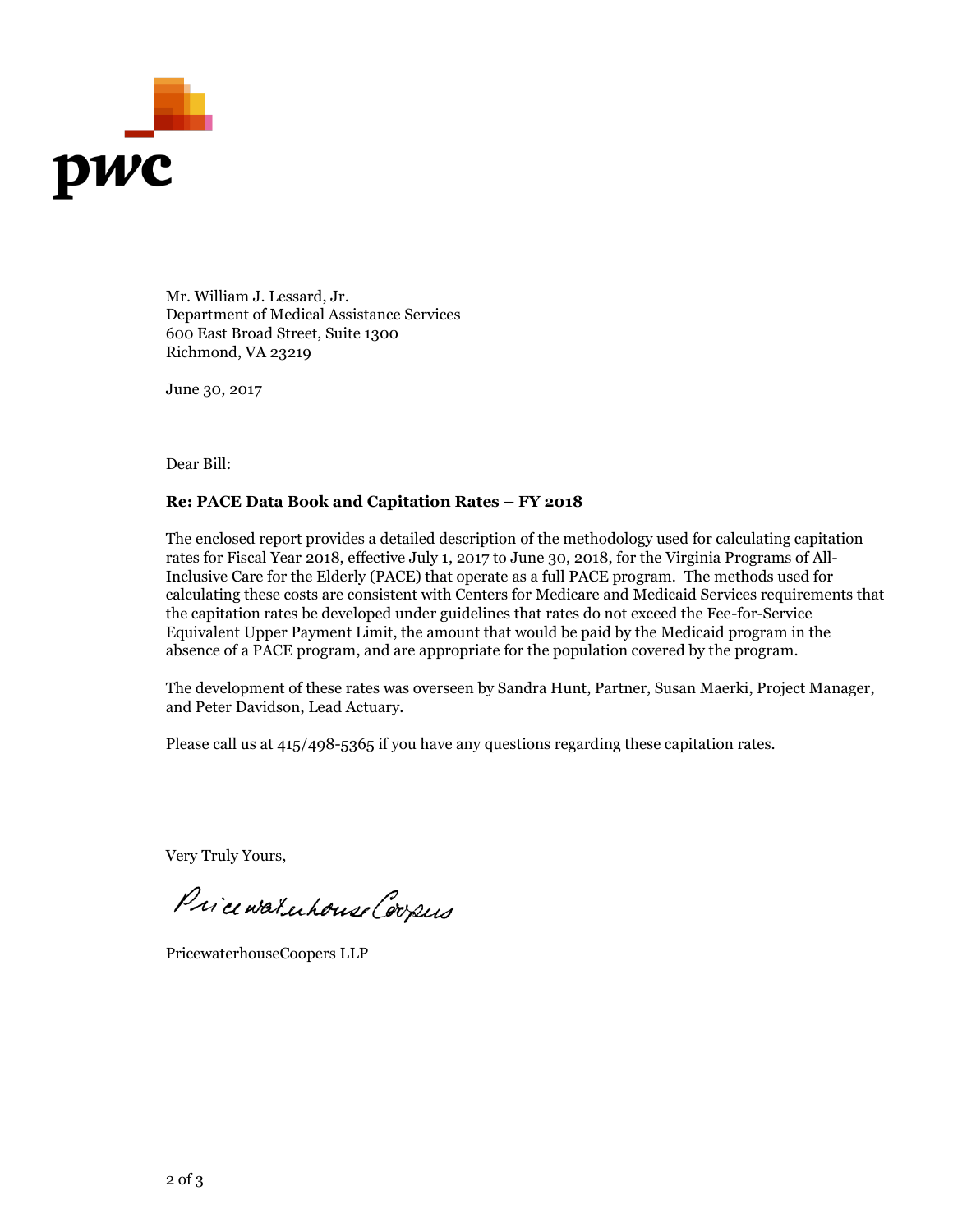# *Table of Contents*

| Ι.   | Background                               | $\mathbf 2$    |
|------|------------------------------------------|----------------|
| II.  | Data sources                             | $\overline{2}$ |
| III. | <b>UPL</b> calculations                  | 4              |
| IV.  | Programmatic and legislative adjustments | 4              |
| V.   | Trend adjustments                        | 9              |
| VI.  | PACE capitation rates                    | 11             |

# *Table of Exhibits*

| Exhibit 1a |  | Historical Eligibility, Fee-For-Service Claims, and Utilization Data – Dual Population |  |  |
|------------|--|----------------------------------------------------------------------------------------|--|--|
|------------|--|----------------------------------------------------------------------------------------|--|--|

- Exhibit 1b Historical Eligibility, Fee-For-Service Claims, and Utilization Data Non-Dual Population
- Exhibit 2a Prescription Drug Adjustment
- Exhibit 2b Adult Day Care Adjustment
- Exhibit 2c Hospital Inpatient Adjustment
- Exhibit 2d Hospital Outpatient Adjustment
- Exhibit 2e Nursing Facility Adjustment
- Exhibit 2f Incontinence Supplies Adjustment
- Exhibit 2g Emergency Room Triage Adjustment
- Exhibit 2h Resource Based Relative Value Scale Adjustment
- Exhibit 2i Personal Care and Respite Care Adjustment
- Exhibit 2j Consumer Directed Respite Care Overtime Adjustment
- Exhibit 2k Home Health and Rehab Adjustment
- Exhibit 2l Non-Emergency Transportation Adjustment
- Exhibit 2m Other Adjustments
- Exhibit 3a IBNR, Policy/Program, and Trend Adjustments for Dual Population
- Exhibit 3b IBNR, Policy/Program, and Trend Adjustments for Non-Dual Population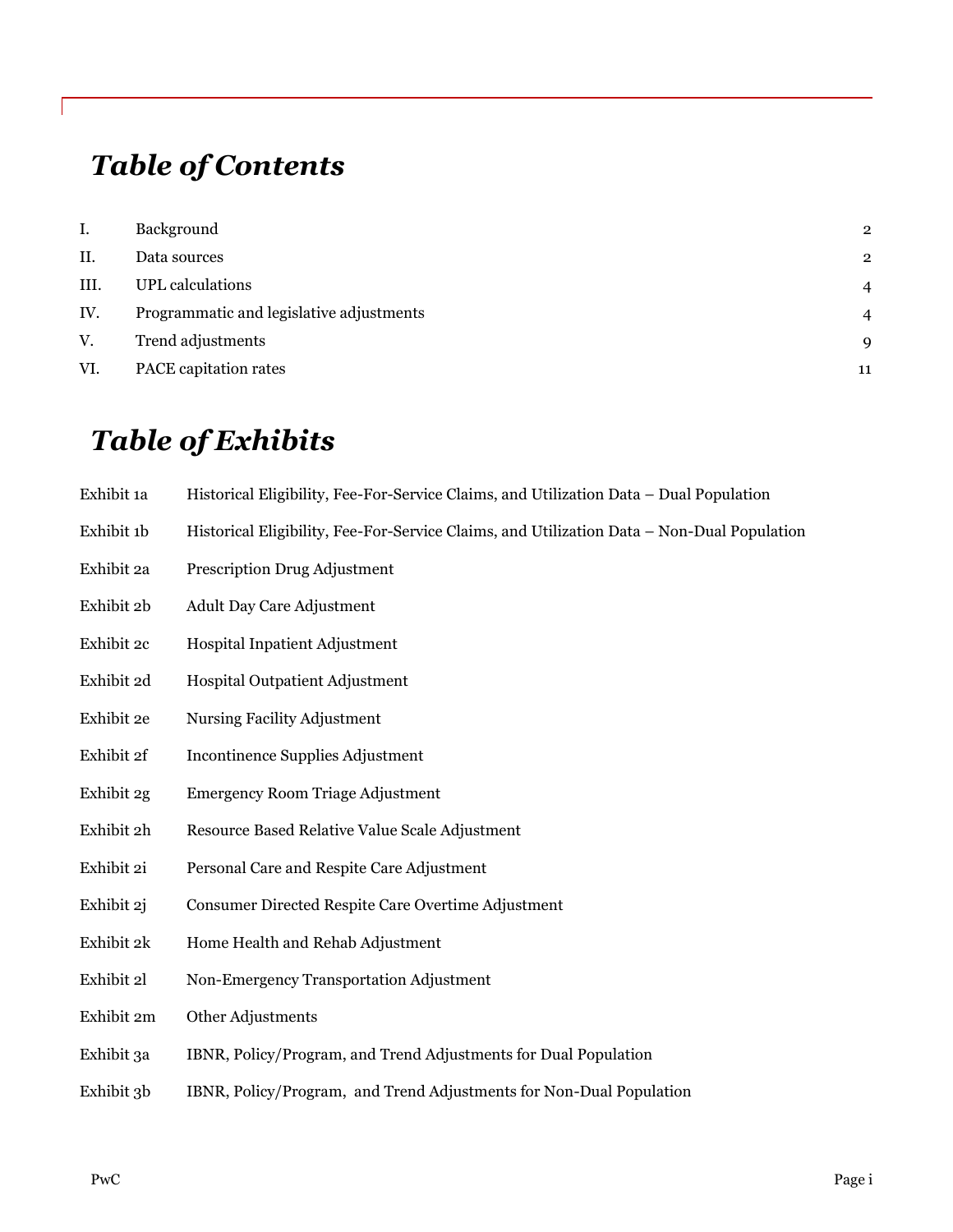- Exhibit 4a Capitation Rate Calculations Dual Population
- Exhibit 4b Capitation Rate Calculations Non-Dual Population
- Exhibit 5a Comparison of FY 2018 Unadjusted Capitation Rates and UPL
- Exhibit 5b Nursing Home vs. Non-Nursing Home Mix Factor
- Exhibit 5c Post-Commonwealth Coordinated Care Dual Risk Adjustment Factor
- Exhibit 5d Comparison of FY 2018 Adjusted Capitation Rates and UPL
- Exhibit 5e Comparison of FY 2017 and FY 2018 Capitation Rates
- Exhibit 5f Member Months of Eligibles and Enrollees
- Exhibit 6 Description of Unit Counts
- Exhibit 7 County Listing by Region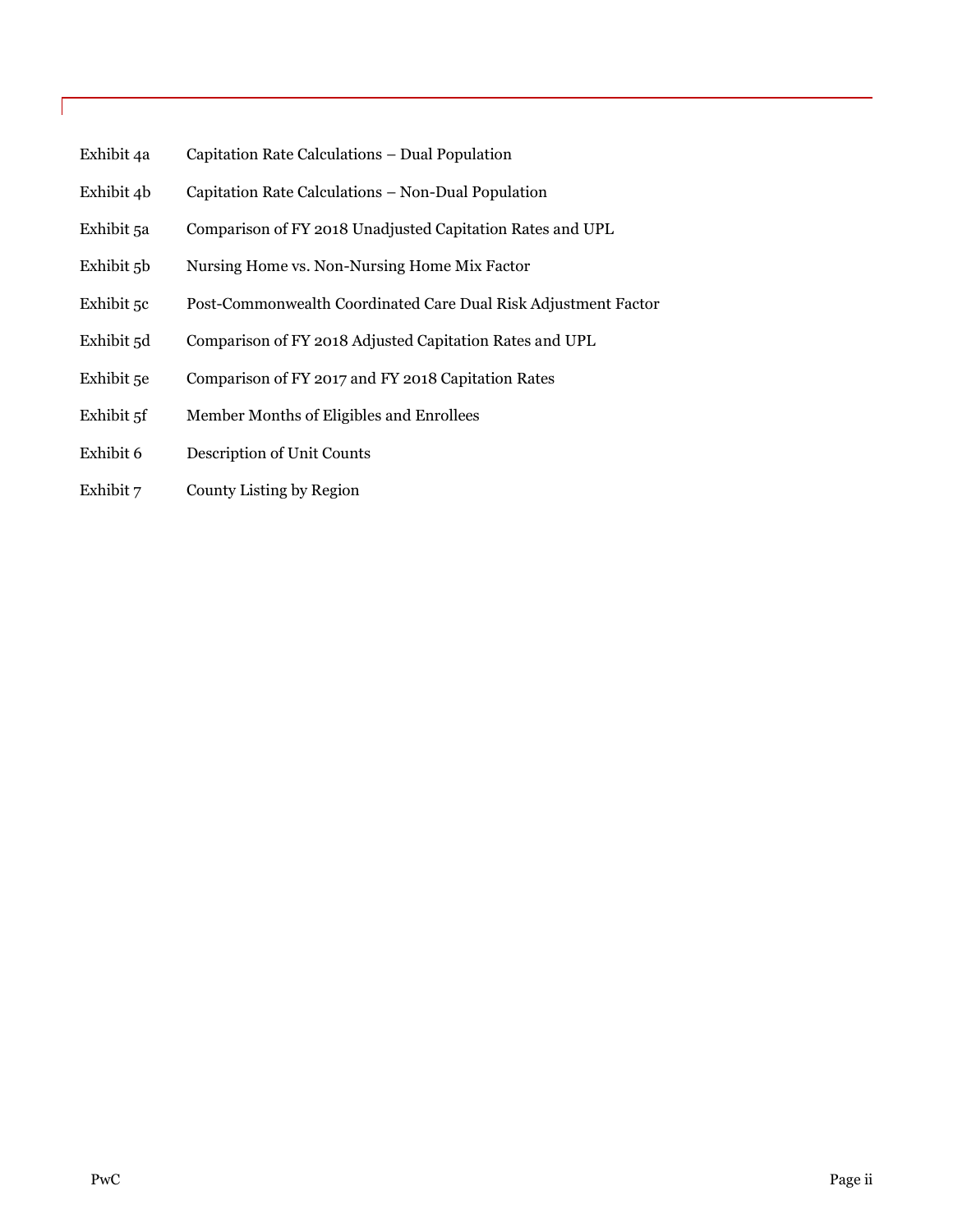# *Program of All-Inclusive Care for the Elderly Data Book and Capitation Rates Fiscal Year 2018 Prepared by PricewaterhouseCoopers LLP*

# *June 2017*

PricewaterhouseCoopers LLP (PwC) has developed the capitation rates for the Virginia Medicaid Program of All-Inclusive Care for the Elderly (PACE) for State Fiscal Year 2018 for rates effective July 1, 2017. This includes PACE rates for programs operational throughout the state. Rate setting for PACE programs is guided by regulations that limit payment to at or below the amount the Medicaid program would pay as a Fee-for-Service Equivalent (FFSE) cost in the absence of the PACE program; this is also referred to as the Upper Payment Limit (UPL). The methodology presented in this report meets the UPL guidelines and conforms to appropriate standards of practice promulgated from time to time by the Actuarial Standards Board. Rates based on UPL guidelines do not require actuarial certification.

The final rates will be established through signed contracts with the PACE plans, which will ensure that the plans concur that the rates paid will allow for contracting with sufficient numbers of providers to ensure appropriate access to health care and that they expect to remain financially sound throughout the contract period. Capitation rates are developed for a population aged 55 and over and vary by dual eligibility status (Medicaid/Medicare or Medicaid Only). The PACE rates are developed for five regions in the state and will be paid to current PACE operators as well as to any expansion sites.

Medicaid PACE rates include funding for acute care as well as the long term care and personal care services under the Elderly or Disabled with Consumer Direction (EDCD) waiver. Total payments to PACE programs include separate payments from the Medicare program for dual eligibles.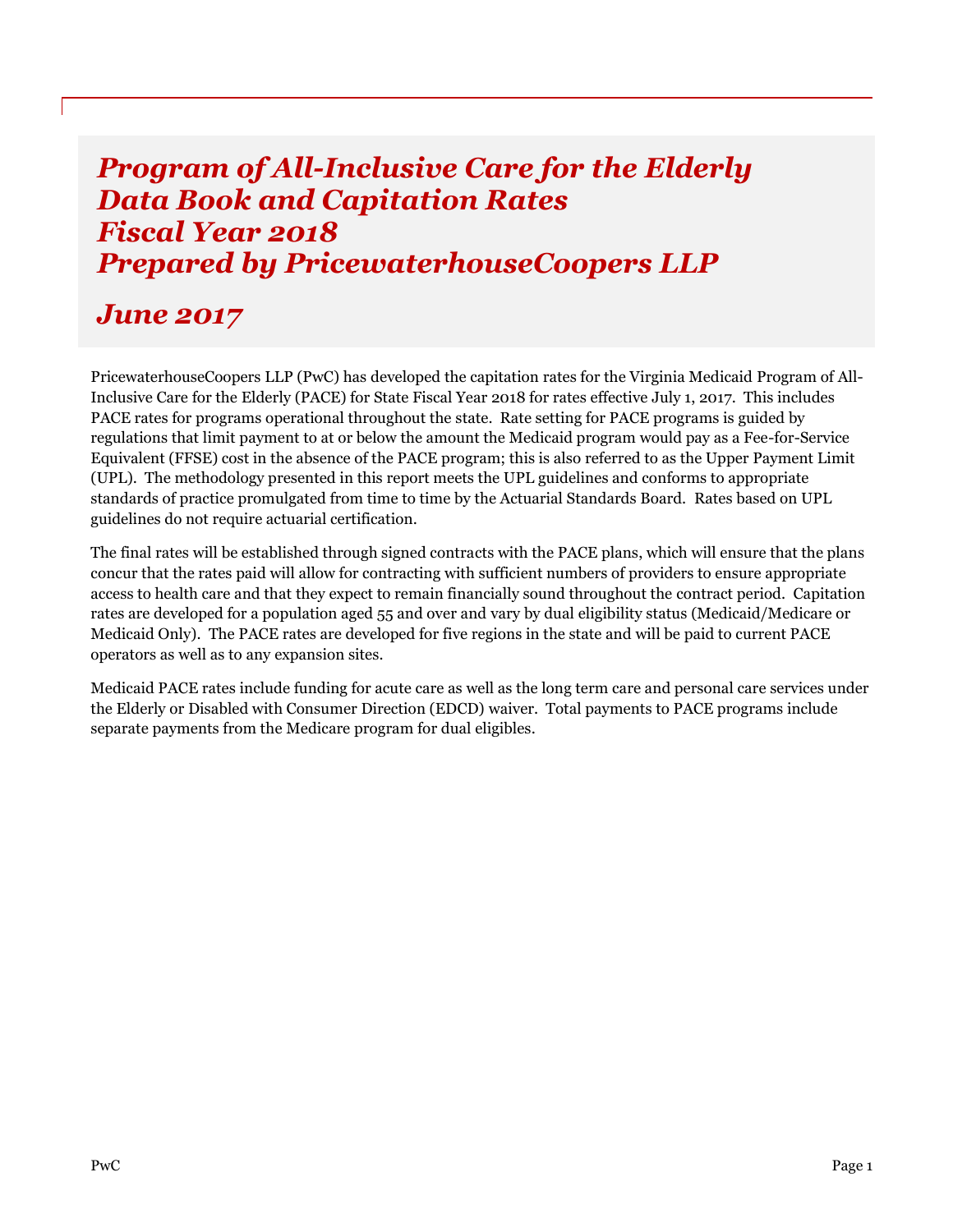# <span id="page-5-0"></span>*I. Background*

PACE programs provide an alternative to nursing home and home and community-based services care for individuals who are certified as nursing home eligible. Originally developed through the On-Lok program in San Francisco, PACE programs are seen as an option to allow nursing home eligible individuals to remain independent by providing a single source for all needed health and social services. To be eligible for PACE, an individual must be at least 55 years of age and certified by the state as eligible for nursing home services. Enrollment in the program is voluntary.

Medicaid programs pay PACE sites a capitated fee designed to cover the full cost of all services required by PACE enrollees that would otherwise be paid through the Medicaid fee-for-service system. A PACE program is capitated for both Medicaid and Medicare covered services. Medicare's contribution to PACE costs is currently set based on the Average Adjusted Per Capita Cost (AAPCC) for the geographic area in which the PACE program operates and is risk adjusted. PACE centers typically enroll 100 to 200 individuals although there are multi-site programs with larger centers, and costs for PACE enrollees are not permitted to be used in PACE rate setting.

Our analysis includes data for most individuals eligible to participate in PACE. This includes the nursing home eligible population, both those who are residents of nursing homes, as well as those who are enrolled in Home and Community Based Care waiver program. For the base period, those in the Home and Community Based Care waiver programs were in either Medicaid Fee-for-Service or in the Medallion 3.0 managed care program. As of December 1, 2014, all people in the Elderly or Disabled with Community Direction (EDCD) Home and Community Based Services (HCBS) waiver are in Medallion 3.0 for their acute care services. All long term care and HCBS are provided through the Medicaid FFS system.

# *PACE UPL and capitation rate development*

Payments to managed care plans for PACE enrollees are subject to federal rules. As a Medicaid program, the state must comply with federal regulations set by CMS regarding payment levels. Specifically, full PACE programs are subject to rate setting under UPL guidelines. In addition, CMS must approve the payment rates made to each plan. The PACE capitation rates shown in this report are designed to comply with the CMS requirement that PACE capitation rates be less than the UPL.

We analyzed historical fee-for-service claims for the PACE-eligible population in each region. We then made adjustments to the historical data to reflect modifications of payment arrangements under the fee-for-service program and updated the payment rates to reflect the contract period covered by these rates. We also obtained data from DMAS to incorporate the Commonwealth's administrative costs associated with providing services to the PACE eligible population into the UPL calculation. PACE capitation rates were calculated by applying a savings percentage to the UPLs. Finally, we adjusted the rates to reflect changes in the average risk of the PACE eligible population and the expected mix of nursing home and non-nursing home service delivery during the contract period.

# <span id="page-5-1"></span>*II. Data sources*

PwC obtained detailed historical fee-for-service claims and eligibility data from the Department of Medical Assistance Services (DMAS) for services incurred and months of enrollment during State Fiscal Years 2015 through 2016 with claims paid through December 2016. The claims in the historical database include Medicaid paid amounts net of any third party insurance payments, which are primarily Medicare payments, and the amounts for which patients are personally responsible for the nursing facility and personal care services. Fee-for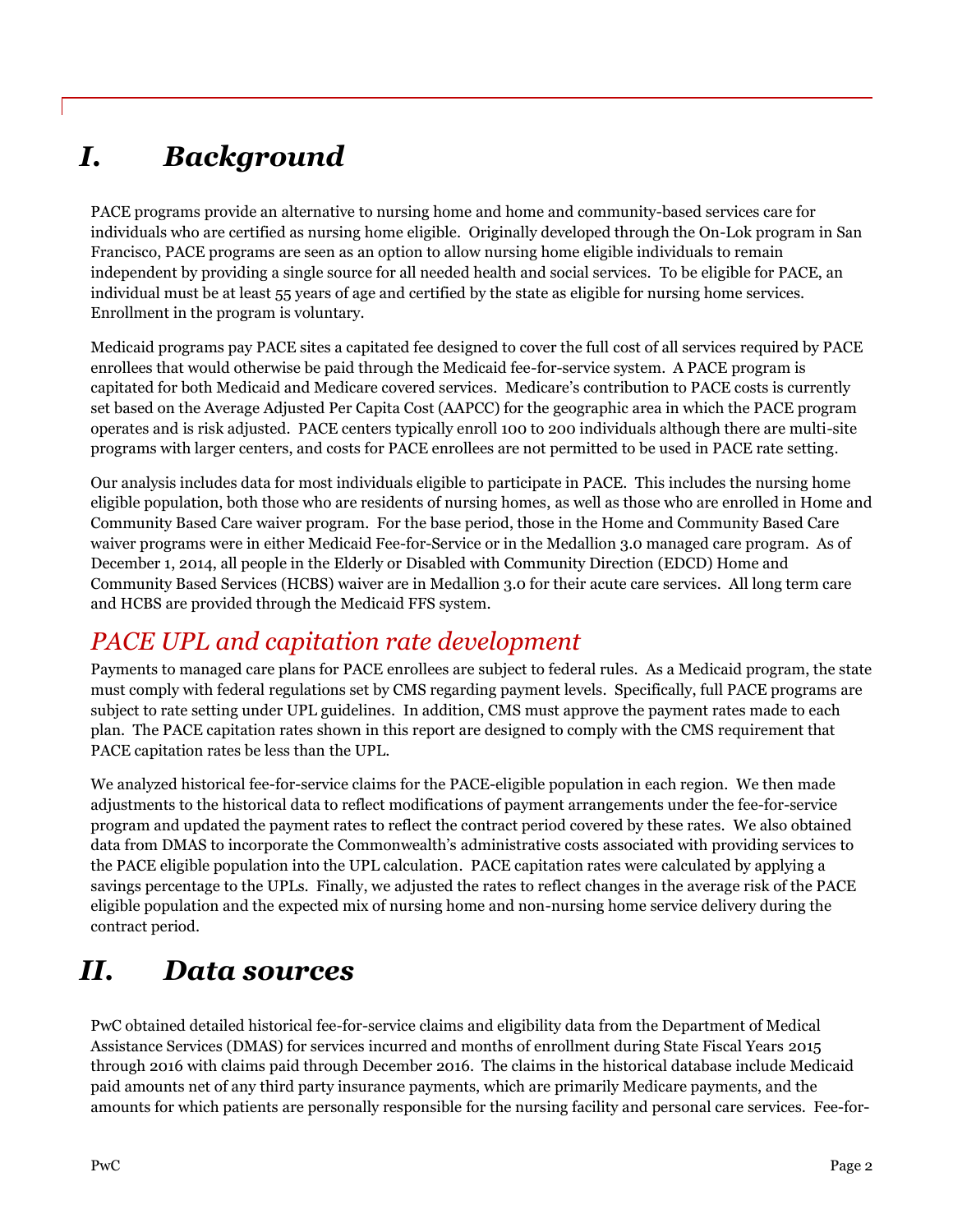service data are used to develop PACE UPLs and capitation rates because PACE rate setting guidelines do not permit direct use of encounter data from the contracting PACE plans.

The work in this report builds on analyses performed in developing CY 2018 capitation rates for the Medallion 3.0 program. In the Medallion 3.0 program, special adjustments are made to the historical data to reflect changes in payment arrangements due to other programmatic and legislative adjustments. Where applicable, these same adjustment methodology and factors are used in the development of the PACE rates.

The claims and eligibility information used in this report includes data for Medicaid recipients who are potentially eligible for the PACE program based on their age, eligibility category, and eligibility for nursing home services. Members eligible for PACE are identified by an indicator on each eligibility record that signifies that the member is in a nursing facility or a Home and Community Based Care waiver, primarily those in the Elderly or Disabled with Consumer Direction (EDCD) waiver. There is one exception to the potentially eligible for PACE criteria. We excluded PACE eligibles who enrolled in the Commonwealth Coordinated Care (CCC) Duals Financial Alignment Demonstration and met the criteria for Nursing Home Eligible–Institution or Nursing Home Eligible–Waiver. Once these eligibles are enrolled in CCC, the acute and LTC service costs are the responsibility of the CCC health plan. Because voluntary enrollment in CCC began March 2014 and the first auto-assignment was not until July 2014, the CCC exclusion for the Dual Eligible PACE population impacted the historical base data, including the evaluation of trend factors and changes in risk mix.

All claims and eligibility data for members who are not eligible for the PACE program or are unlikely to enroll were excluded from the historical data used in these calculations. Members who incurred services indicated as "Nursing Facility/Mental Retardation" are not eligible to enroll in PACE, although they would otherwise qualify for PACE based on this indicator. A category of members who would qualify for but are unlikely to enroll in PACE are those who receive a high level of special and complex services, such as ventilator assistance. All claims and eligibility periods for these groups were removed from the database prior to the calculations shown in this report.

Additional costs for PACE eligibles were identified by matching to three other data sets. These are 1) mental and behavioral health encounter data for services managed by Magellan under an administrative services arrangement that began November 1, 2013, 2) FFS data for services associated with consumer-directed personal care services received under the EDCD waiver and 3) managed care encounter data for the Health and Acute Care Program (HAP) population enrolled in managed care organizations who continue to receive acute care services from their health plan and receive LTC services through Medicaid FFS. The costs for the HAP population are added to the base for the non-dual PACE eligibles.

Claims and eligibility for retroactive periods (claims incurred prior to a determination of Medicaid eligibility that are ultimately paid by Medicaid) were also removed from the data before summarization because plans are not responsible for retroactive periods of coverage. Claims are limited to those services covered in the approved state plan.

The resulting historical claims and eligibility data were tabulated by service category for dual and non-dual eligibility status and region and are shown in Exhibits 1a - 1b, which are generally referred to as the "Data Book". The regional data provide an adequate basis for rate setting and no data smoothing techniques are applied. These exhibits in 1a – 1b show unadjusted historical data and are the basis of all future calculations described here. These exhibits show, for informational purposes:

- Member months for Fiscal Years 2015 and 2016,
- Medicaid payment amounts for the combined years,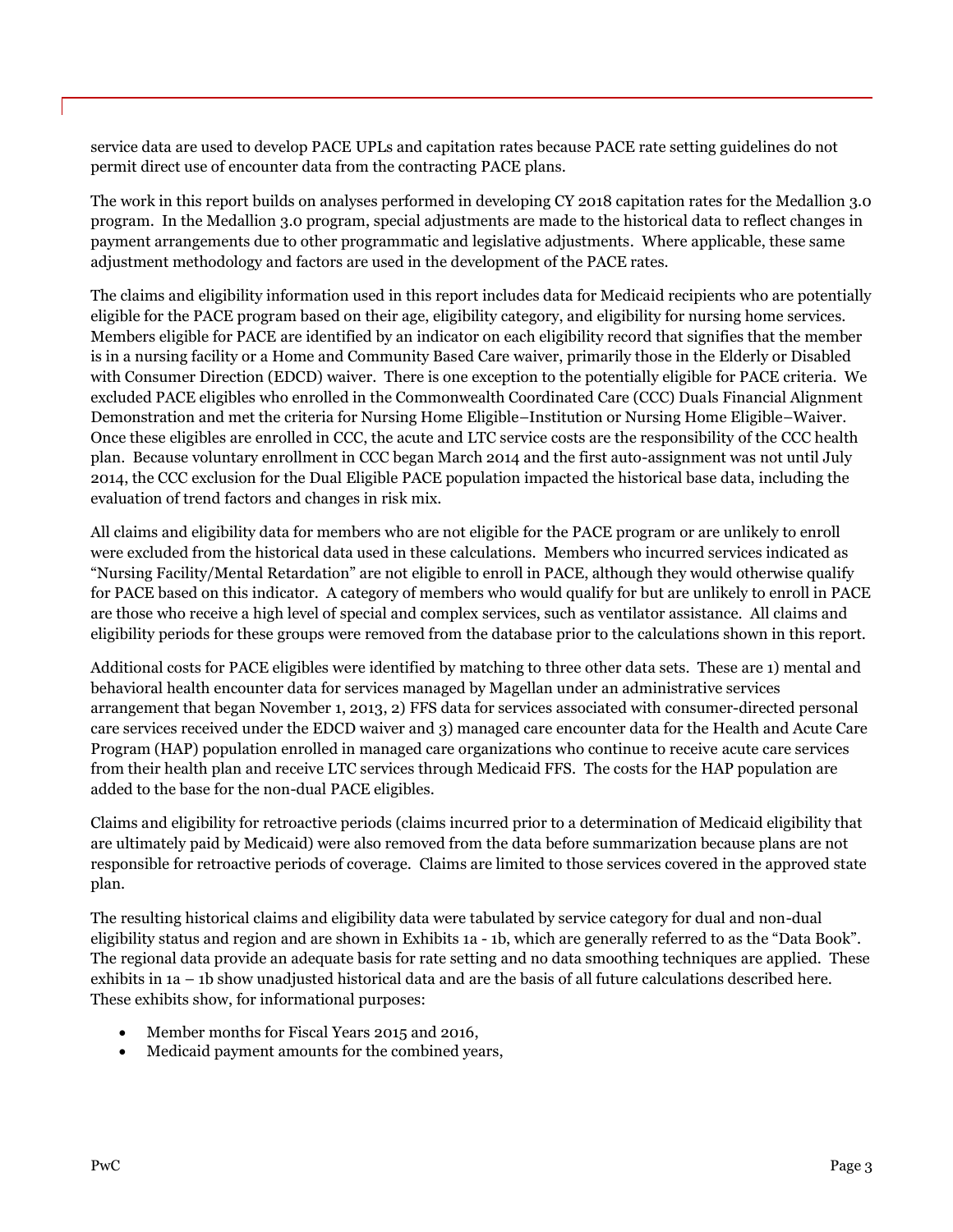- Patient payment amounts for the combined years<sup>1</sup>,
- Costs per member per month (PMPM) for the combined years (a combination of Medicaid and patient payment amounts),
- Unadjusted units of service for Fiscal Years 2015 and 2016 (a definition of "units" for each category of service is provided in Exhibit 6),
- Annual units/1,000 members for the combined years, calculated as the total units of service divided by the appropriate member months, multiplied by 1,000, multiplied by 12, and
- Cost per unit of service.

# <span id="page-7-0"></span>*III. UPL calculations*

The UPLs for Fiscal Year 2018 are based on the historical data shown in Exhibits 1a – 1b adjusted to reflect changes in payment rates and covered services. Each of the adjustments to the historical data is described in the following section. The adjustments are applied to the historical data and the resulting UPLs are calculated in Exhibits  $4a - 4b$ .

The steps used for calculating the UPLs are as follows:

- 1. The historical data for each Medicare eligibility status and region are brought forward to Exhibits 4a and 4b from the corresponding cell in Exhibits 1a and 1b. <sup>2</sup> This information serves as the starting point for the UPL calculation.
- 2. A number of changes in covered services and payment levels have been mandated by the Legislature or by changes to the Medicaid State Plan. Several of these adjustments were described in the CY 2018 Medallion 3.0 report and applied to the PACE calculations. Additional adjustments that apply to the PACE eligible group are incorporated into these calculations. These adjustments are described in greater detail in Section IV.
- 3. The claims data are trended to the FY 2018 contract period; these trend adjustments are described in Section V. The resulting claims are shown in Exhibits 4a and 4b under the column "Completed & Trended Claims".
- 4. The adjusted claims from Step 3 are divided by the count of member months for each rate cell (from Exhibits 1a and 1b) to arrive at preliminary PMPM costs by service category. These PMPM costs are summarized by dual eligibility status and region.
- 5. The DMAS FFS administrative cost is added.
- 6. Finally, a savings percentage is applied to the PACE UPLs to produce the PACE capitation rates, ensuring that the capitation rates paid to PACE plans are less than the expected FFS cost in the absence of the PACE program.

# <span id="page-7-1"></span>*IV. Programmatic and legislative adjustments*

# *Prescription drug adjustment*

The PACE rate-setting checklist requires that UPLs be developed based on the FFS equivalent cost. The prescription drug adjustment was based upon a combination of analysis of the DMAS FFS pharmacy payments, including rebate amounts, unit cost, utilization rates, dispensing fees, and application of co-payments.

 $\overline{a}$ 

<sup>&</sup>lt;sup>1</sup> Patient payment amounts are primarily for nursing home and personal care services.

<sup>2</sup> Patient payment amounts for adult day care, consumer directed, nursing home, and personal care services are carried forward to the capitation rate calculations in Exhibits 4a and 4b.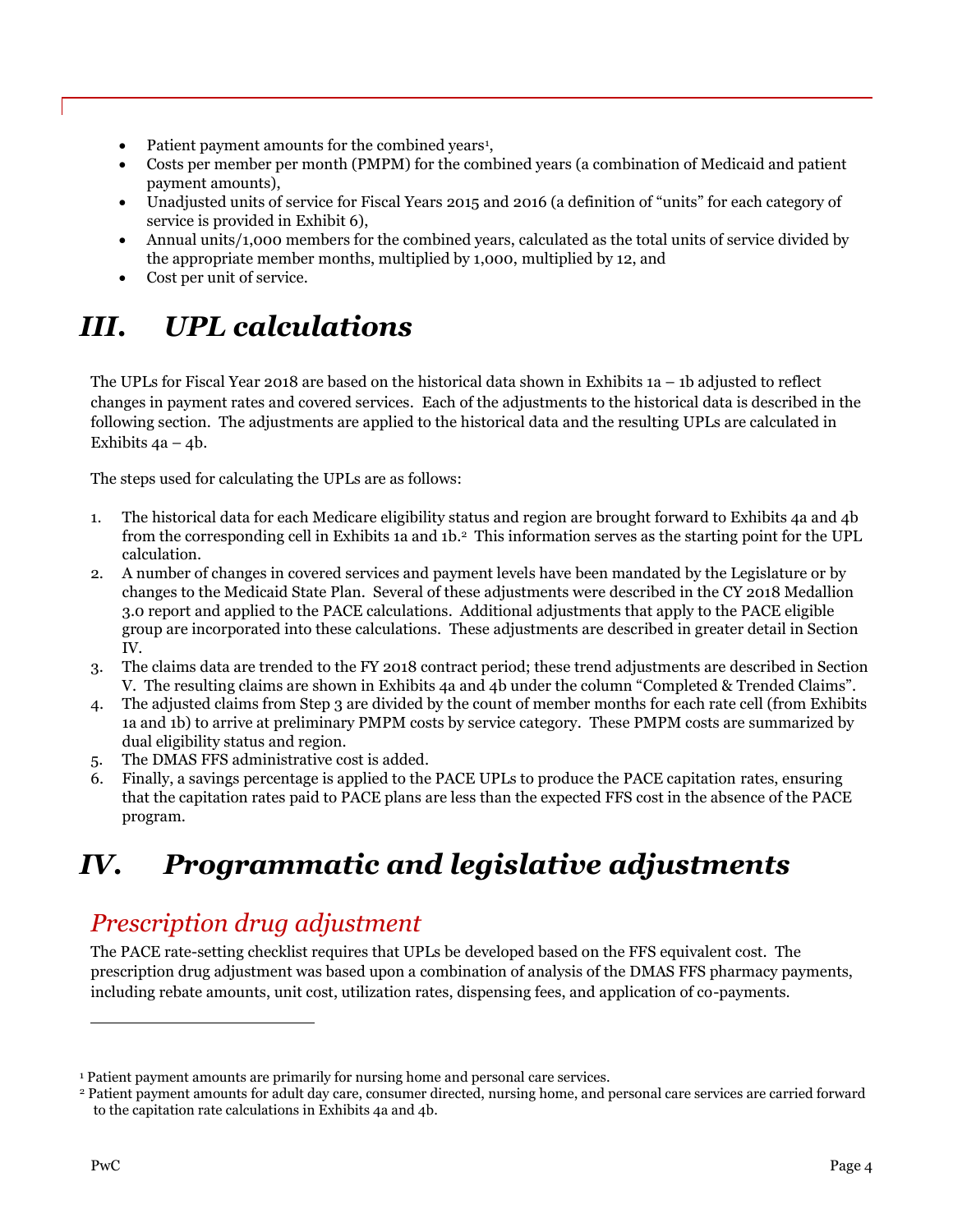For the Dual Demonstration population, the majority of prescriptions are covered under the Medicare Part D drug benefit. The Virginia Medicaid program continues to cover the prescription drugs for which federal matching funds remain available but which are specifically excluded by law from Medicare Part D and to cover specific DMAS approved over-the-counter (OTC) drugs, which are also excluded from Part D. For the Medicare Part B covered drugs, DMAS continues to pay for coinsurance and deductibles. Prescription drug costs for the non-dual population are covered by the Medicaid program and there is no adjustment to those costs in Exhibit 1b.

The DMAS dispensing fee during the data period of FY 2015 and FY 2016 was \$3.75 per script. Dispensing fees during the base period were reported as \$3.75 or as \$0.00 because no dispensing fee is paid if the same prescription is filled more than one time in a month. Therefore the data period dispensing fee average is less than \$3.75. The resulting FY 2018 average dispensing fees are \$3.23 for duals and \$3.13 for the non-dual population.

DMAS Medicaid prescription co-payments on brand name drugs are set at \$3.00 and the co-payment for generic drugs is \$1.00. As mandated by Federal law, co-payments are not imposed on recipients in nursing homes or in community based waivers, although a small amount of co-payment were reported in the FFS data. Therefore, the majority of the pharmacy claims report \$0 copayment. We have not calculated or applied any further co-payment adjustment.

The DMAS discounts, rebates, and dispensing fees, are applied for the non-dual population, but different adjustments are applied for the dual eligible population. The prescription drugs covered by Medicaid for the dual eligible population contain a different mix of drugs than that used by the non-dual population; the dual mix includes a higher proportion of over-the-counter (OTC) and specialized drugs that do not receive the same discounts and rebates as other Medicaid covered drugs. This mix was considered in calculating the total FFS rebate percentage for the PACE-eligible dual population. Based on analysis of the more recent non-dual claims, we kept the same level of assumed savings from future expected improvements in the Brand-Generic mix.

These adjustments are calculated in Exhibit 2a and applied to the total historical claims data in Exhibits 4a and 4b under the column labeled "Policy and Program Adjustments".

# *Adult day care fee adjustment*

Effective July 1, 2016, there is a 2.5% rate Adult Day Care rate increases across all regions for procedure code S5102. The calculation is shown in Exhibit 2b, and the adjustment is applied in Exhibits 4a and 4b under the column labeled "Policy and Program Adjustments".

# *Hospital inpatient adjustment*

The hospital capital percentage averaged 8.9% during the FY 2014- FY 2015 period. The percentage was decreased to 8.5% in FY 2016 and is expected to remain at that value in FY 2018.

There are no unit cost adjustments for either FY 2015 or FY 2016. The Virginia General Assembly authorized a unit cost adjustment for FY 2017 equal to half the regulatory inflation of 2.1%, a value of 1.05%. No further unit cost adjustment was authorized for FY 2018.

Hospital inpatient reimbursements rates were rebased for FY 2017 and an adjustment is applied because this is outside of the base data. For inpatient medical/surgical, the FFS rebasing is a negative adjustment of 7.25%. For inpatient psychiatric in acute care hospitals, the FFS rebasing is a positive adjustment of 27.00%. No further rebasing was applied for FY 2018.

For inpatient medical/surgical, the total adjustment is a negative 5.7%. For inpatient psychiatric in acute care hospitals, the total adjustment is a positive 25.7%. The inpatient psychiatric factor is applied to mental health claims.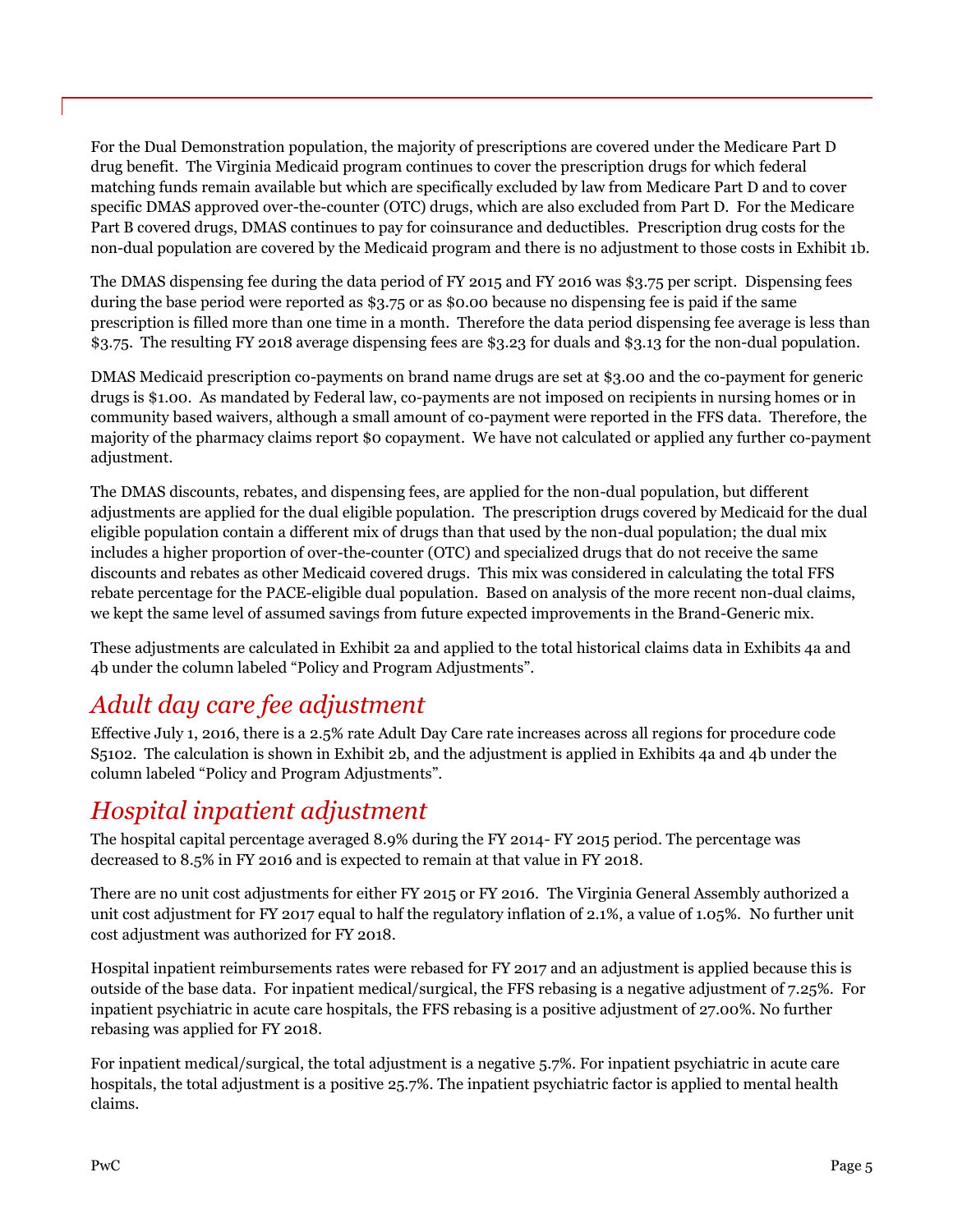These adjustment factors are shown in Exhibit 2c and applied to all hospital inpatient service categories in Exhibits 4a and 4b under the column labeled "Policy and Program Adjustments".

## *Outpatient hospital adjustment*

There are three adjustments to outpatient hospital for FY 2017. DMAS used to pay outpatient hospital as a percent of cost and rate setting used the outpatient hospital trend based on the historical trend. As of January 1, 2014, DMAS FFS started reimbursing outpatient hospital using Enhanced Ambulatory Patient Groups (EAPGs). Inflation adjustments will now be applied to outpatient hospital rates in the same manner as inpatient hospital. FY 2017 is the first year that outpatient hospital inflation has been modified. Outpatient hospital rates are going to be adjusted by 50% of inflation, a 1.05% unit cost increase.

The outpatient hospital adjustment is structured similarly to the inpatient hospital adjustment. There also is a small FFS outpatient hospital rebasing adjustment of 0.1%.

These adjustment factors are shown in Exhibit 2d and applied to all hospital outpatient service categories in Exhibits 4a and 4b under the column labelled "Policy and Program Adjustments".

# *Nursing facility adjustment*

Effective FY 2015, DMAS implemented a fully prospective nursing facility payment. The prospective per diem amount includes adjustments for cost settlement, unit cost inflation, capital and operating cost factors, occupancy requirement changes, and any policy changes. The move to prospective payment is now fully reflected in the base data. The hospital capital percentage average 9.5% during the FY 2017 period and is expected to remain at that value in FY 2018.

A 0.9% nursing facility fee increase was applied to the full FY 2015 – FY 2016 base period to project the costs to FY 2017. Effective July 1, 2017, there is an additional 3.1% nursing facility increase..

The FY 2018 nursing facility rebasing adjustment is a negative 0.85%.

The calculation is shown in Exhibit 2e, and the positive 2.9% adjustment is applied in Exhibits 4a to 4c under the column labelled "Policy and Program Adjustments".

# *Incontinence Supplies adjustment*

DMAS solicited bids for the cost of high volume incontinence supplies, primarily adult diapers and protection pads. When compared to current DMAS payment rates, the bid prices were estimated to produce nearly \$2.7 million in savings, or 33% of the cost of the mix of those supplies. These reductions were implemented effective July 1, 2015 for FY 2016. DMAS provided a list of DME incontinence supplies HCPCS codes subject to the bid program and the bid rate for the items. These were used to calculate the dollar cost savings per unit and a savings percentage per affected DME code. This information was applied to the historical FY15 claims to determine the proportion of DME claims subject to the incontinence supplies fee reduction and the average savings percentage based on the mix of DME codes subject to the savings. The historical FY16 claims already reflect the bid prices for high volume incontinence supplies. Overall, about 30.3% of duals and 1.9% of non-duals DME claims costs were for incontinence supply codes subject to the reduction. Savings on this subset are 26.6% and 25.1%, respectively for dual and non-dual eligibles.

This results in adjustment factor reductions of 8.1% and 0.5% as shown in Exhibit 2f. The adjustment is added in Exhibits 4a to 4b under the column labeled "Policy and Program Adjustments."

# *ER Triage adjustment*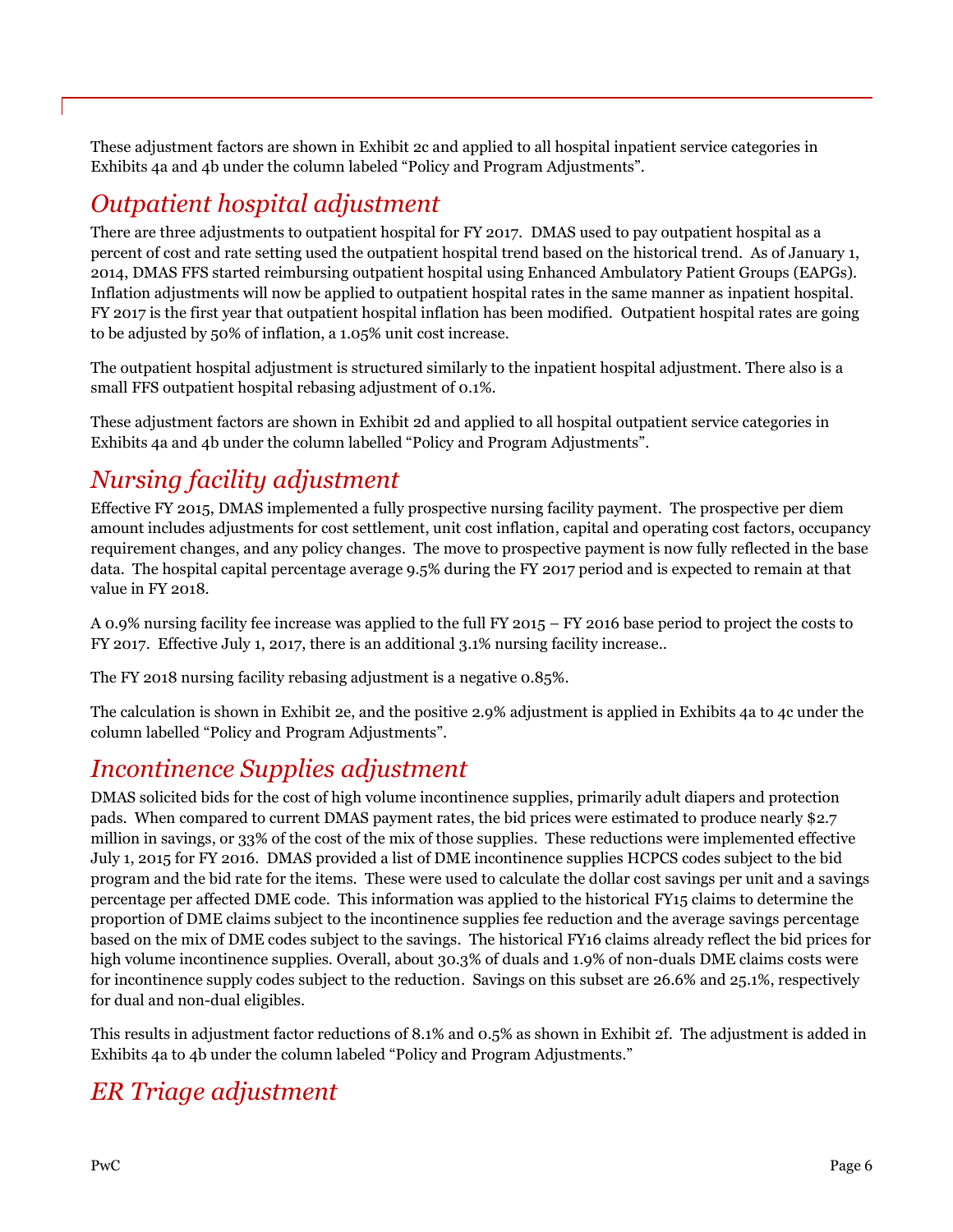The 2015 General Assembly final Budget conference report eliminated emergency room (ER) triage for physician services effective for FY 2016. Prior DMAS FFS policy applied ER Triage review only to Level III ER claims. If a case was determined to have insufficient documentation of medical necessity for an emergency, DMAS could reduce the physician payment to an all-inclusive rate of \$22.06 for the code 99283 instead of paying the physician fee of \$43.65 plus ancillaries. Eliminating the ER Triage review increases the Level III ER payment to physicians by the difference in the 99283 physician fee plus the average amount of ancillary services billed on those claims.

The ER Triage adjustment reflects the additional amount estimated to cover the cost of discontinuing Level III Triage review and paying such claims at the average fee for CPT code 99283, plus the average of the ancillary payments that are associated with the claim. The historical base FFS data was analyzed in order to identify the number of Level III ER claims paid at the ER Triage level and was re-priced to reflect DMAS FFS average cost of a Level III professional claim paid in full at \$43.65. For Level III claims for non-dual eligibles, this is approximately \$5,000 based on the FY 2015 number of claims.

The calculation of the additional cost is presented in Exhibit 2g. The adjustment is added in Exhibits 4a to 4b under the column labeled "Policy and Program Adjustments."

# *RBRVS rebasing adjustment*

Each year DMAS adjusts physician rates consistent with the Medicare RBRVS update in a budget neutral manner based on funding. Up until recently, the update was based solely on DMAS FFS data. Managed care plans reported that the rebasing is not cost neutral to their operations and that the impact on them varies. Therefore, the analysis was revised and the DMAS update now uses both FFS and MCO data. The FY 2018 DMAS analysis used FFS and the MCO data, as repriced to the DMAS physician fee schedule. Claims covered all professional providers, including physicians, nurse practitioners, psychologists, therapists, opticians, and federally qualified health centers and the full range of CPT codes from 10000 to 99499. The new physician rates for FY18 result in a 0.71% increase to the FFS unit costs. Other codes, such as J codes for drugs administered in an office setting and anaesthesia-related codes that are grouped in the professional service categories, are excluded from the adjustment.

The calculation of the RBRVS adjustment is shown in Exhibit 2h. The adjustment is added in Exhibits 4a to 4b under the column labeled "Policy and Program Adjustments."

# *Personal Care and Respite Care adjustment*

The 2015 Virginia Appropriation Act increases personal care and respite care rates by 2% effective July 1, 2015. Under the contract, the plans are required to pay at least the Medicaid personal care and respite care rates. As a result, this FY 2016 effective fee change applies to relevant consumer directed services and personal care services claims.

Effective July 1, 2016, there is an additional 2% rate increase to personal care and respite care rates. This is applied to the full base period, excluding overtime payment claims that occurred for six months beginning January 2016.

Codes for personal care and respite care services were also found in the Physician-IP and OP Mental Health categories. Those claims were added to the personal care service line for this adjustment. This results in a cumulative positive adjustment of 2.9% to consumer directed services and a positive adjustment of 3.4% to personal care services.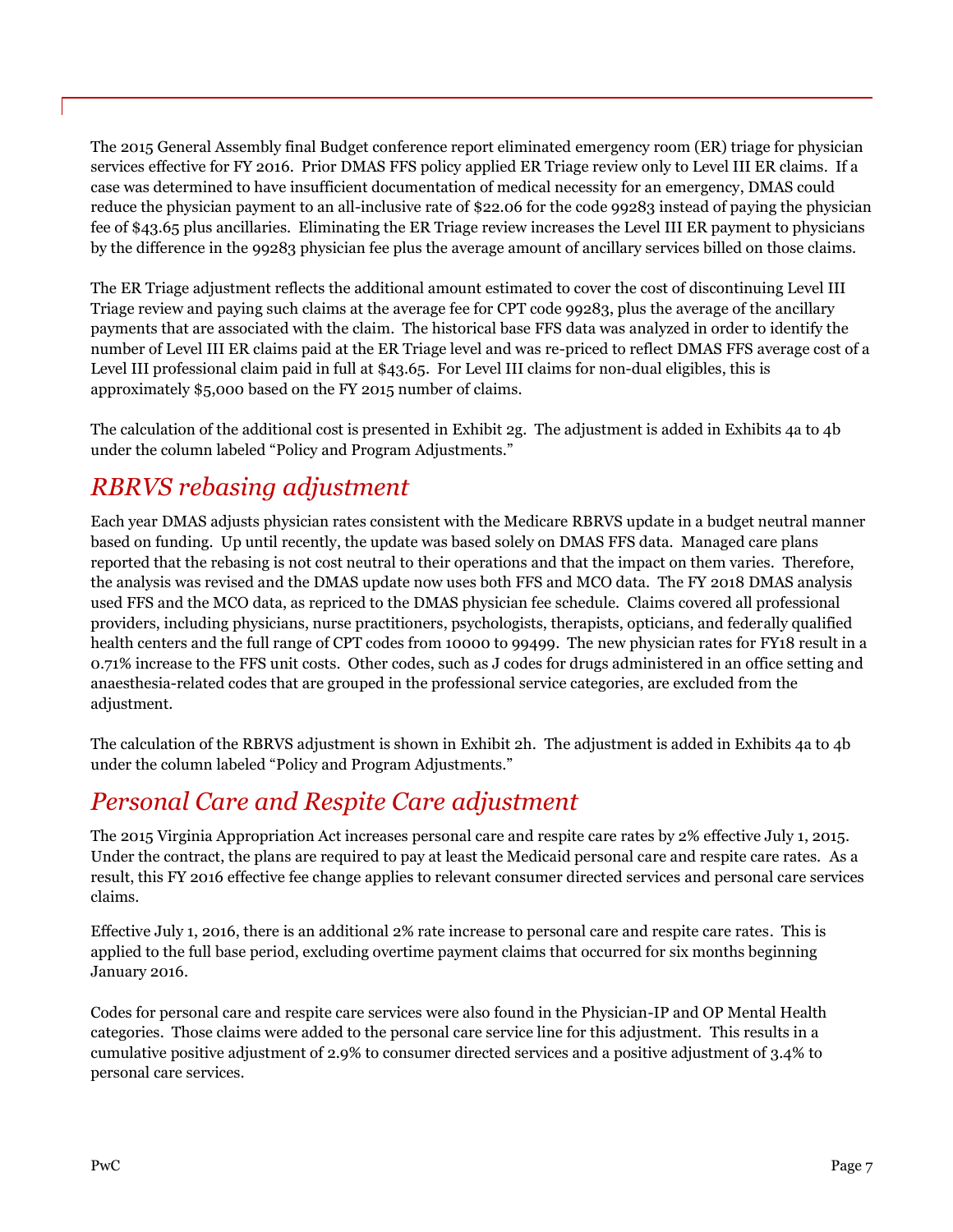The calculation of the Personal Care and Respite Care adjustment is shown in Exhibit 2l. The adjustment is added in Exhibits 4a to 4b under the column labeled "Policy and Program Adjustments."

## *Consumer Directed Respite Care Overtime adjustment*

Effective January 1, 2016, states were required to pay time and a half for hours in excess of 8 hours a day for home care workers providing select home and community based services under the Elderly and Disables with Consumer Direction (EDCD) waiver. This was effective in Virginia for only six months and ended by June 30, 2016. No overtime payments are expected for FY 2018, so the historical claims data was adjusted to carve out excess payment amounts due to overtime during the January 2016 to June 2016 period. The adjustment is broken out by Northern Virginia and Rest of State, since home and community based services in NOVA are paid based on a slightly higher FFS fee schedule. During the six months that overtime was allowed, a negative adjustment of 5.4% and 4.7% was applied to Northern Virginia and Rest of State, respectively.

The calculation of the Consumer Directed Respite Care Overtime adjustment is shown in Exhibit 2j. The adjustment is added in Exhibits 4a to 4b under the column labeled "Policy and Program Adjustments."

## *Home Health and Rehab adjustment*

Effective July 1, 2016, there was an increase to the fee schedule for home health care and outpatient rehabilitation agencies. The inflation adjustments are a 1.7% to home health care and a 2.1% to outpatient rehabilitative agency. Effective July 1, 2017, additional increases were implemented based on 50% of the FY18 inflation rates; the adjustment reflects a 1.15% fee change to home health care and 1.35% fee change to outpatient rehabilitation agencies. DMAS provided a list of outpatient rehabilitative procedure codes and provider class subject to the fee schedule inflation adjustment. The identified claims are under physician – other practitioner service line.

The calculation of the Home Health and Rehab adjustment is shown in Exhibit 2k. The adjustment is added in Exhibits 4a to 4b under the column labeled "Policy and Program Adjustments."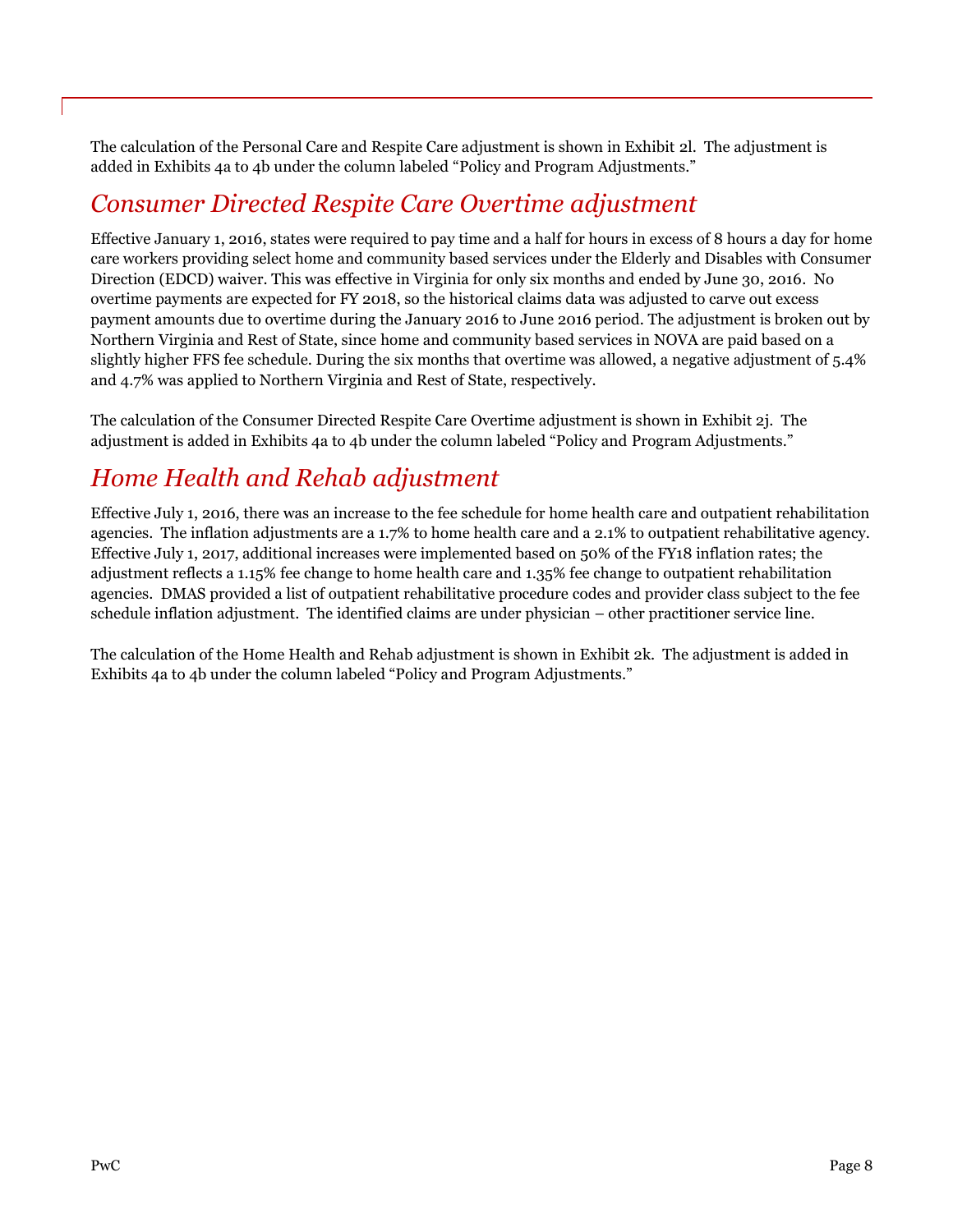# *Non-emergency transportation adjustment*

For the populations currently enrolled in fee-for-service, Non-emergency transportation (NET) services were contracted to a broker during the historical data period under a capitated payment methodology, and utilization is not captured in the DMAS FFS claims. The non-emergency transportation adjustment is based on the full cost, including both the service and administrative costs, of the accepted transportation vendor bid that was effective January 1, 2016. The non-emergency transportation adjustment is calculated separately for the CCC Plus populations. The adjustment is based on the service cost component (including the administrative cost) of the current payment rates.

The non-emergency transportation adjustment is based on the service cost component (including the administrative cost) of the accepted bid for the ABAD nursing home population, a statewide rate of \$82.46 PMPM for FY 2018 effective January 2016. The PMPM value is shown in Exhibit 2l, and the adjustment is applied in the total UPL column in Exhibits 4a and 4b.

# *Other adjustments*

### DMAS Administrative Cost Adjustment

The CMS regulations permit administrative costs directly related to the provision of Medicaid State Plan approved services to be incorporated into the rate-setting process. DMAS estimates that its administrative costs to provide service to the PACE eligible population are 2.0%. This percentage is added to the UPL calculations and to the PACE per capita cost rate development.

This adjustment is shown in Exhibit 2m. This adjustment factor is applied in the final step of the per capita cost calculations at the bottom of each rate cell worksheet in Exhibits 4a and 4b.

## UPL Savings Adjustment

An adjustment is made to reflect savings relative to the FFS system as required under PACE rate setting rules.

These PACE capitation rates reflect 3.5% savings relative to the projected UPL. The savings adjustment was not applied to prescription drugs or non-emergency transportation<sup>3</sup> . A small brand-generic improvement factor for prescription drugs for the non-dual population is incorporated in the Prescription Drug Adjustment described earlier and the non-emergency transportation adjustment is added as the contracted FY 2017 value.

The UPL savings adjustment factor is shown in Exhibit 2m and is applied in Exhibits 4a and 4b under the column labeled "UPL Savings Adjustment".

# <span id="page-12-0"></span>*V. Trend adjustments*

The data used for the IBNR and trend calculations reflect experience for the period FY 2014 through FY 2016. Data for FY 2015 to FY 2016 is used to evaluate the base period trend and an additional year of data, FY 2014 through FY 2016, is used to develop contract period projected trend.

The data must be adjusted to reflect the contract period of FY 2018 through the application of trend rates that reflect changes in payment levels and utilization rates between the data period and the contract period. In addition, the claims data are not 100% "complete" in that some cost information is not available in the claims

 $\overline{a}$ 

<sup>3</sup> The small amount of non-dual Medicare crossover services is also exempt from the managed care utilization adjustment.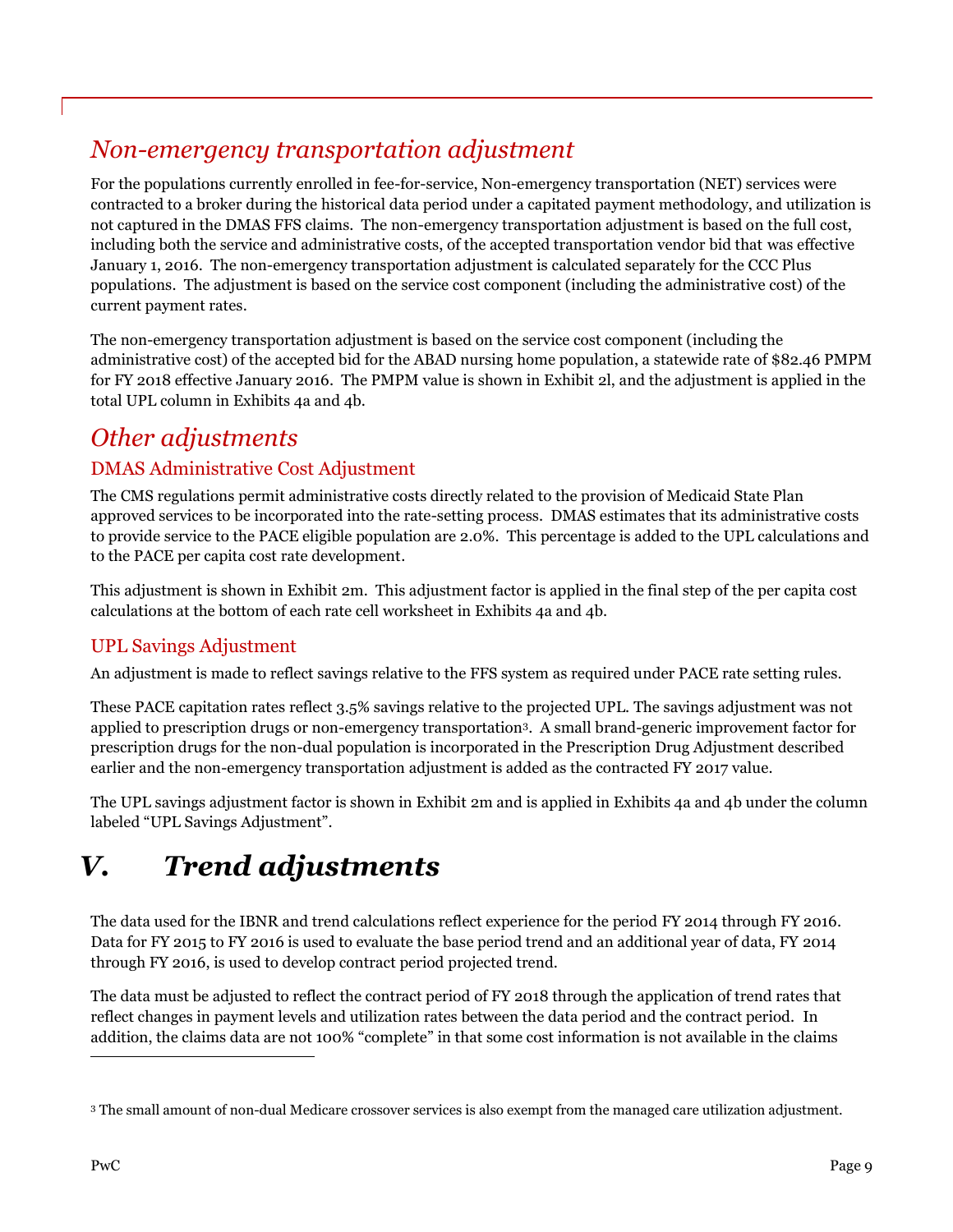databases provided. Incomplete data result from the time lag between when services are provided and claims are fully paid. The amount of incomplete claims is referred to as Incurred but Not Reported (IBNR) and can be estimated through actuarial models.

Trend and IBNR adjustment factors were developed using historical Virginia Medicaid FFS expenditures for FY 2014 to FY 2016 and are calculated separately for the dual and the non-dual populations. We used paid claims information with run out through December 2016 and took into consideration the actual experience and information from DMAS on projected utilization and fee increases in budget estimates.

The historical data were evaluated using a PwC model that estimates IBNR amounts using a variety of actuarially accepted methods and trend using a least-squares regression methodology. Trend and IBNR factors were developed separately for the following service categories: Inpatient Medical/Surgical, Inpatient Psych, Outpatient Hospital, Practitioner, Prescription Drug, Personal Care, Consumer Directed Services, and Other. The Other category includes Lab/X-Ray services, DME and transportation. IBNR factors and trend rates for the Medicare crossover service categories for the dual population, which are combined across all services, and long term care services, including Nursing Facility, Adult Day Care, and Personal Care were developed from analysis of the historical data.

Annual trend rates are applied to move the historical data from the midpoint of the data period (7/1/2015) to the midpoint of the contract period (1/1/2018), or two and a half years (30 months). Each category of service in Exhibits 3a and 3b shows a Data Period and a Contract Period trend. Data Period trends are applied from the midpoint of the data period to the end of the data period, and were developed from the historical regression analyses and budget work described above. The Contract Period trends are applied from the end of the data period to the midpoint of the contract period. For services with fee increases reflected in the adjustments in 2a through 2m the contract period trend is in conjunction with the planned cost per unit increase.

Trend rates represent a combination of cost and utilization increases over time. The trend rates used reflect utilization and standard rate increases when additional legislative cost increases or decreases have been applied and represent PMPM increases otherwise.

No trend adjustments were applied to nursing home. Nursing home utilization has been observed to decline consistently during the base period. This negative trend is attributed to a consistent shift in mix between enrollees who receive services in nursing homes and those who receive services in the community. Rather than apply this shift as a trend adjustment, we developed and applied a nursing home mix adjustment as described in a later section.

Adjustments to the historical data before the analysis of trend were applied to both the dual and the non-dual trend and are presented in the following table. The historical data uses FY 2014 as the base year and applies trend adjustments to FY2014 – FY 2016 data as needed.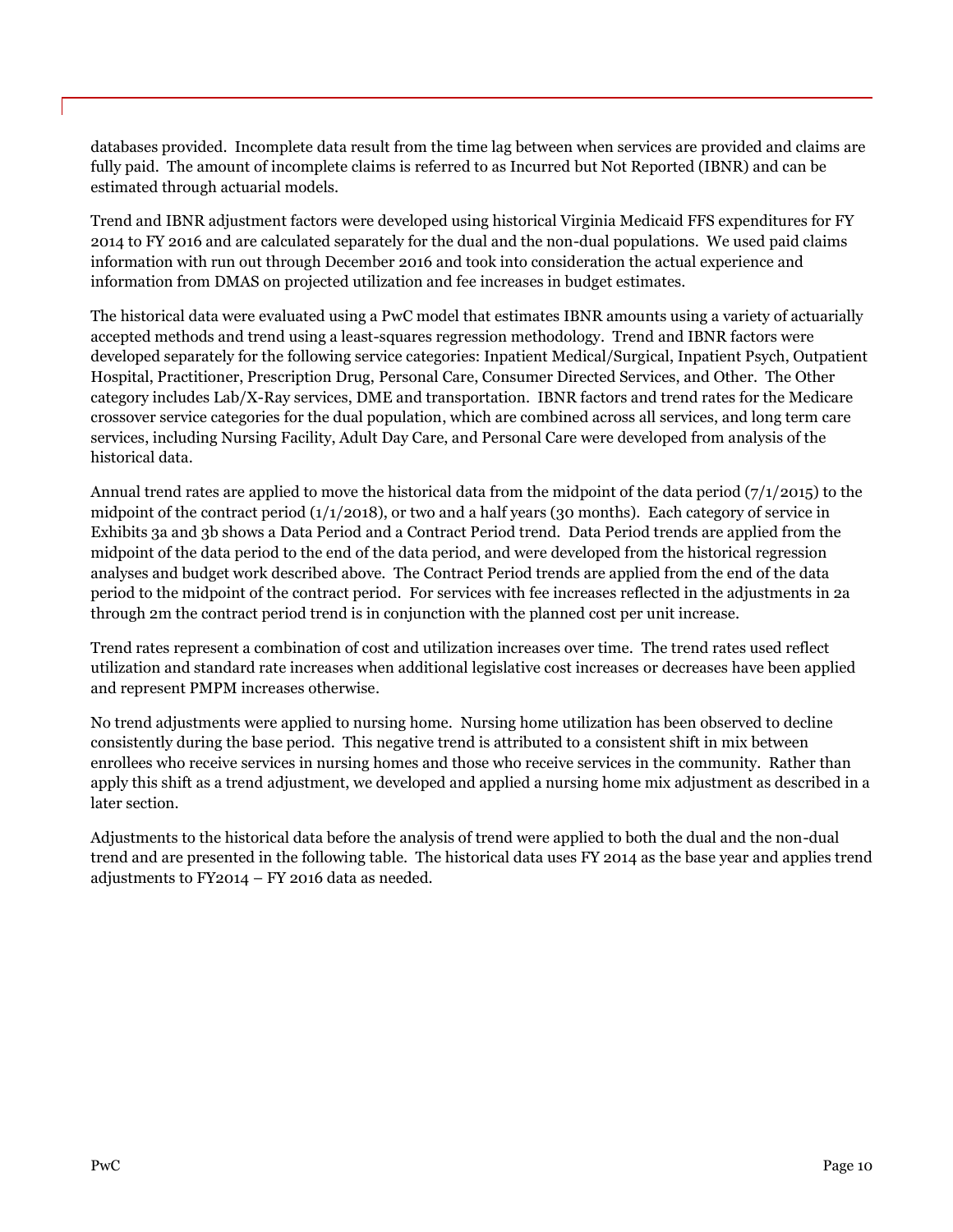| Table 1<br><b>Summary of Adjustments to Trend</b>            |                     |                        |
|--------------------------------------------------------------|---------------------|------------------------|
| <b>Service</b>                                               | <b>Time Period</b>  | <b>PACE Adjustment</b> |
| <b>Nursing Facility</b>                                      | Jul 2014 - Jun 2016 | 0.909                  |
|                                                              | Jul 2016 - Mar 2017 | 0.902                  |
| Personal Care with Consumer Directed                         | Jul 2015 – Jun 2016 | 0.980                  |
| $PC^*$                                                       | Jul 2016 - Mar 2017 | 0.961                  |
|                                                              | Jul 2014 - Jun 2016 | 1.000                  |
| Inpatient - Med/Surg                                         | Jul 2016 - Mar 2017 | 1.061                  |
|                                                              | Jul 2014 - Jun 2016 | 1.000                  |
| Inpatient – Psych                                            | Jul 2016 – Mar 2017 | 0.780                  |
|                                                              | Jul 2015 – Jun 2016 | 0.986                  |
| <b>Professional Care</b>                                     | Jul 2016 - Mar 2017 | 0.970                  |
|                                                              | Jul 2014 - Jun 2016 | 1.000                  |
| <b>Adult Day Care</b>                                        | Jul 2016 - Mar 2017 | 0.977                  |
|                                                              | Jul 2014 - Jun 2015 | Dual 1.019             |
| Other                                                        | Jul 2015 - Mar 2017 | Dual 1.046             |
|                                                              | Jul 2014 - Mar 2017 | Non-Dual 1.034         |
| *Excludes adjustments made for the NH vs HCBS population mix |                     |                        |

The evaluation of nursing home (including Medicare crossover), adult day care, consumer directed services, and personal care services trend included both DMAS and patient payment amounts. Consumer Direction and Personal Care were evaluated as a combined service. The total trend rates shown in Exhibits 3a and 3b represent the combination of Data Period and Contract Period trends, and are calculated using compound interest calculations. For these rates, a number of the dual and non-dual data period trend are negative. Contract period service category trend that is negative in the models is set to 0.0%. The result is that overall Medicaid data period trend is relatively flat and the contract period trend is slightly positive for both dual and non-dual. These trend/IBNR factors are applied to the historical data in Exhibits 4a and 4b by applicable service category in Exhibits 4a and 4b.

# <span id="page-14-0"></span>*VI. PACE capitation rates*

The UPL savings adjustment is applied to the UPL values to produce the unadjusted PACE capitation rates shown in Exhibit 5a. Averages are weighted by the distribution of eligible member months for the March 2017. Overall, the PACE rates are approximately 3.4% below the Upper Payment Limit, and therefore meet CMS PACE rate setting checklist requirements.

Analysis of the PACE eligible population by region indicates variation in the relative proportion of the eligible population that is in nursing homes and the proportion that is supported by home and community based services. The percentage of the PACE eligible population in nursing homes has been decreasing over time. It was 62.1% of Dual and 46.7% of Non-Dual in the FY 2010 to FY 2011 base period used for the FY 2013 PACE rates. Five years later, for base period of FY 2015 to FY 2016 used in FY 2018 PACE rate setting, 49.4% of the dual eligible population and 35.3% of the non-dual population was in nursing homes.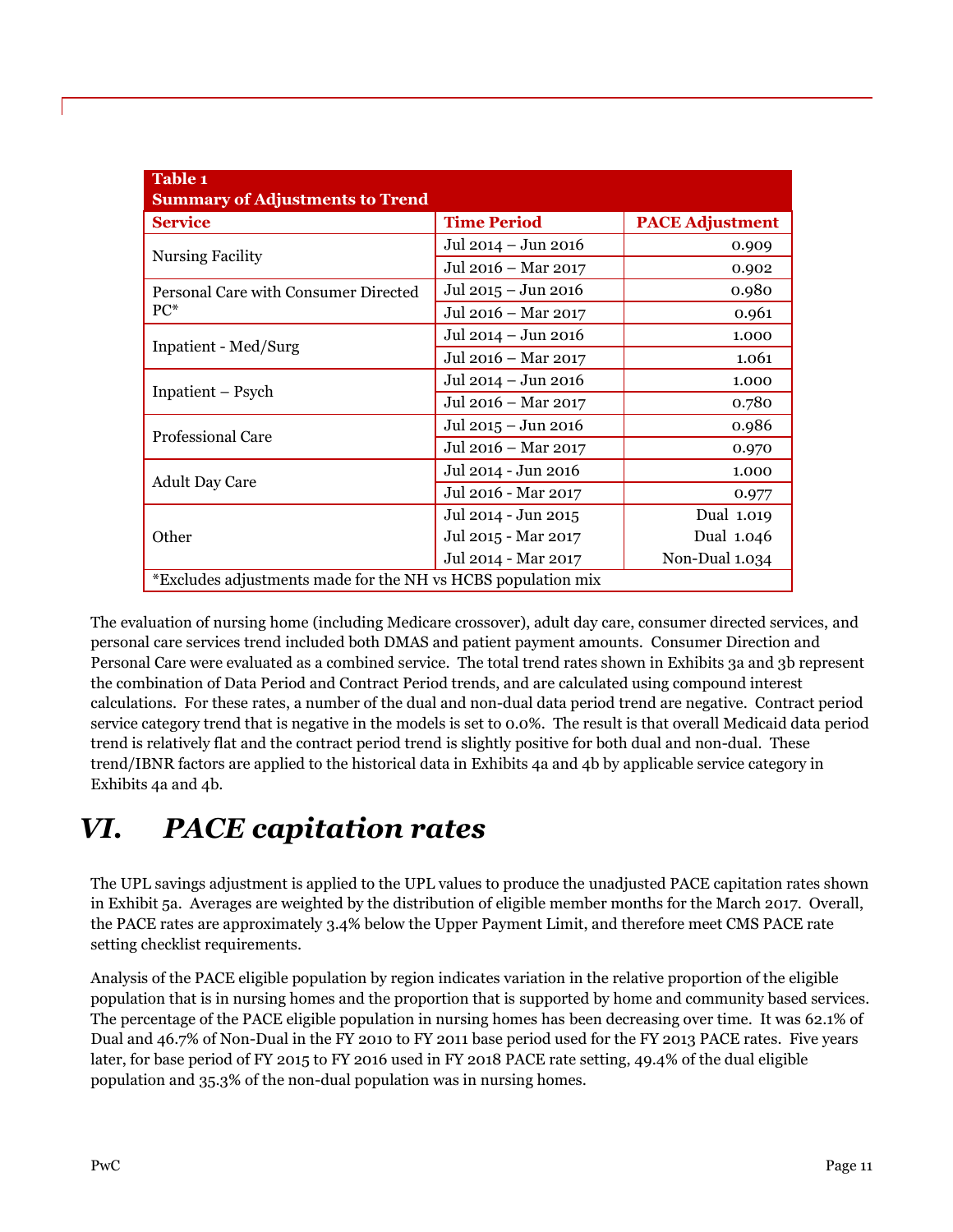Recent data indicates a continuing decline in the proportion of PACE eligibles in nursing facilities. As of March 2017, the proportion of the Dual PACE eligibles in nursing homes was 47.7% and the proportion of non-Dual eligibles in nursing homes was 32.3%. At the same time, the proportion of PACE eligibles using Home and community based services increased. The decrease in the proportion in nursing home over the past five rate setting periods is shown in Table 2.

| <b>Table 2</b><br>% in Nursing Home<br><b>Based upon Distribution of Historical PACE MM</b> |              |          |                  |          |
|---------------------------------------------------------------------------------------------|--------------|----------|------------------|----------|
| <b>Rate Period</b>                                                                          | <b>Duals</b> | % Change | <b>Non-Duals</b> | % Change |
| FY 2013                                                                                     | 62.1%        |          | 46.7%            |          |
| FY 2014                                                                                     | 59.0%        | $-5.0\%$ | 45.8%            | $-1.9%$  |
| FY 2015                                                                                     | 56.5%        | $-4.2%$  | 42.5%            | $-7.2%$  |
| FY 2016                                                                                     | 54.5%        | $-3.5\%$ | 40.0%            | $-5.9\%$ |
| FY 2017                                                                                     | 52.2%        | $-4.2\%$ | 37.5%            | $-6.3%$  |
| $FY$ 2018 $*$                                                                               | 49.4%        | $-5.3\%$ | 35.3%            | $-5.8%$  |
| March 2017                                                                                  | 47.7%        | $-3.4\%$ | 32.3%            | $-8.5%$  |
|                                                                                             |              |          |                  |          |
| Cumulative FY13-FY18                                                                        |              | $-20.4%$ |                  | $-24.4%$ |
| CAGR FY13 - FY18                                                                            |              | $-4.5%$  |                  | $-5.8%$  |

\* Change includes impact of CCC Duals implementation

To adjust for the differences in nursing home mix between the base data period and the contract period, we developed a Nursing Home Mix Factors for each region. The March 2017 mix was used to estimate the proportion of PACE eligibles in nursing homes for the FY 2018 rate period.

Exhibit 5b presents the Nursing Home vs Non Nursing Home Mix Factor that was first applied in the FY 2017 PACE rate development. This differs from the methodology in past PACE rate development that used the Statewide Nursing Home vs Non Nursing Home Mix Factor that are shown in Table 2. The revised factors compared the base period regional average and project to a more recent period, the "snapshot" month of March 2017. Although all regions have shown a pattern of decreasing use of nursing facilities, the change was made to reflect the different mix of nursing home and HCBS resources in each region.

The FY 2015 – FY 2016 historical PMPM base costs are shown in the first three columns of Exhibit 5b. The nursing home percentage for the historical period is shown for information purposes and then the percentage in nursing home for March 2017. The Nursing Home vs Non Nursing Home Mix Factor is calculated by reweighting the historical PMPMs by the percentage of eligibles in nursing home and non-nursing home by region in the snapshot month and comparing that weighted average PMPM to the average over the base period.

DMAS began phase-in of Commonwealth Coordinated Care, a Dual Demonstration managed care program in July 2014, coinciding with the start of the first year of the FY 2018 base period. Over a number of months, approximately 20% of the Dual PACE eligibles in nursing homes and with home and community based service waivers were moved to the CCC managed care plans.

An analysis of average cost PMPM pre and post CCC phase in by region indicated that PACE Dual eligibles who were in nursing homes and who opt-out of CCC and therefore remained in FFS were more expensive than the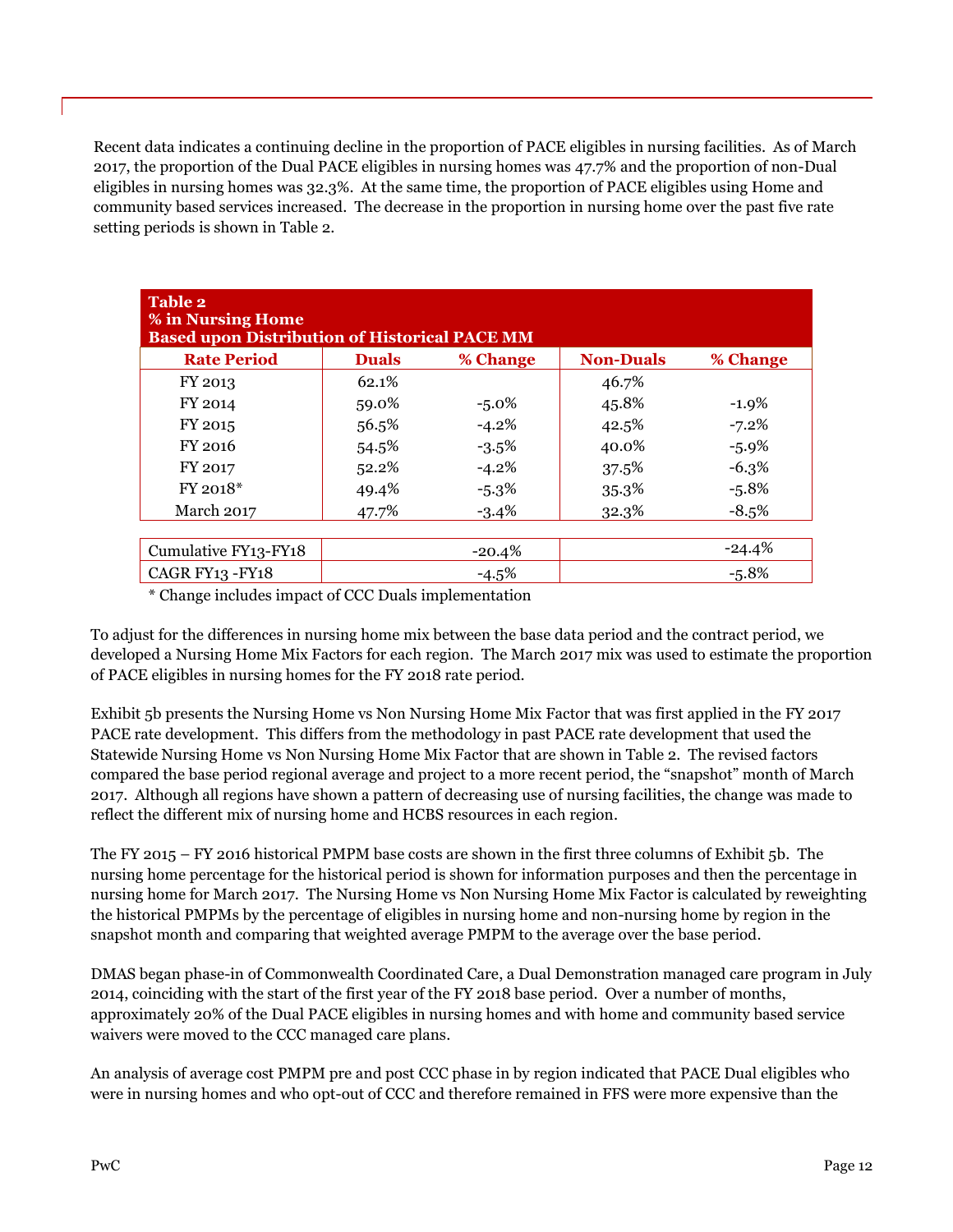average cost PMPM of the PACE Dual eligibles in nursing homes prior to the phase in. PACE Dual eligibles who were in the EDCD waiver were either similar or only slightly higher cost PMPM after the CCC Dual phase-in. The Post CCC Dual risk adjustment factor was developed by taking the ratio of the pre and post CCC Dual phase in PMPM and pro-rating for the months in the base period prior to CCC Dual phase in for the region. Tidewater, the first region to rollout the CCC phase in, is not risk adjusted because the base data fully encompasses their post CCC phase in experience. Rural, Richmond/Charlottesville and Other MSA were the next regions to phase in. Their risk adjustment factors are representative of only a few months pre-CCC phase in during the base period. The last region to roll out the CCC program was Norther Virginia, and as such have approximately 12 months of pre-rollout experience in the base period. The dual eligible risk adjustment factors by region are shown in Exhibit 5c.

Exhibit 5d applies the adjustment factors in Exhibits 5b and 5c to the historical base and the UPL rates in Exhibit 5a and weights them by the March 2017 PACE eligible member month distribution. The FY 2018 PACE adjusted capitation rates are 3.4% lower than the UPL.

A comparison of FY 2018 PACE rates to FY 2017 rates in Exhibit 5e for the PACE eligible population shows a 3.90% overall increase in the dual PACE capitation rates and an 7.41% increase in the non-dual PACE capitation rates - resulting in an overall increase of 4.49%. The composite year-to-year change by region ranges from a 2.9% to 6.3% increase. The regional percentage difference is primarily driven by the change to use of the regional proportion of nursing home percentage rather than the statewide average proportion of nursing home.

When the regional rates are weighted by the March 2017 PACE enrollee population, there is a 4.23% increase in the dual population rates, an 8.19% increase in the non-dual PACE rates, and an overall weighted year to year increase of 4.57%.

PACE programs will also receive a capitation payment from the federal government for the Medicare component of services for dual eligibles.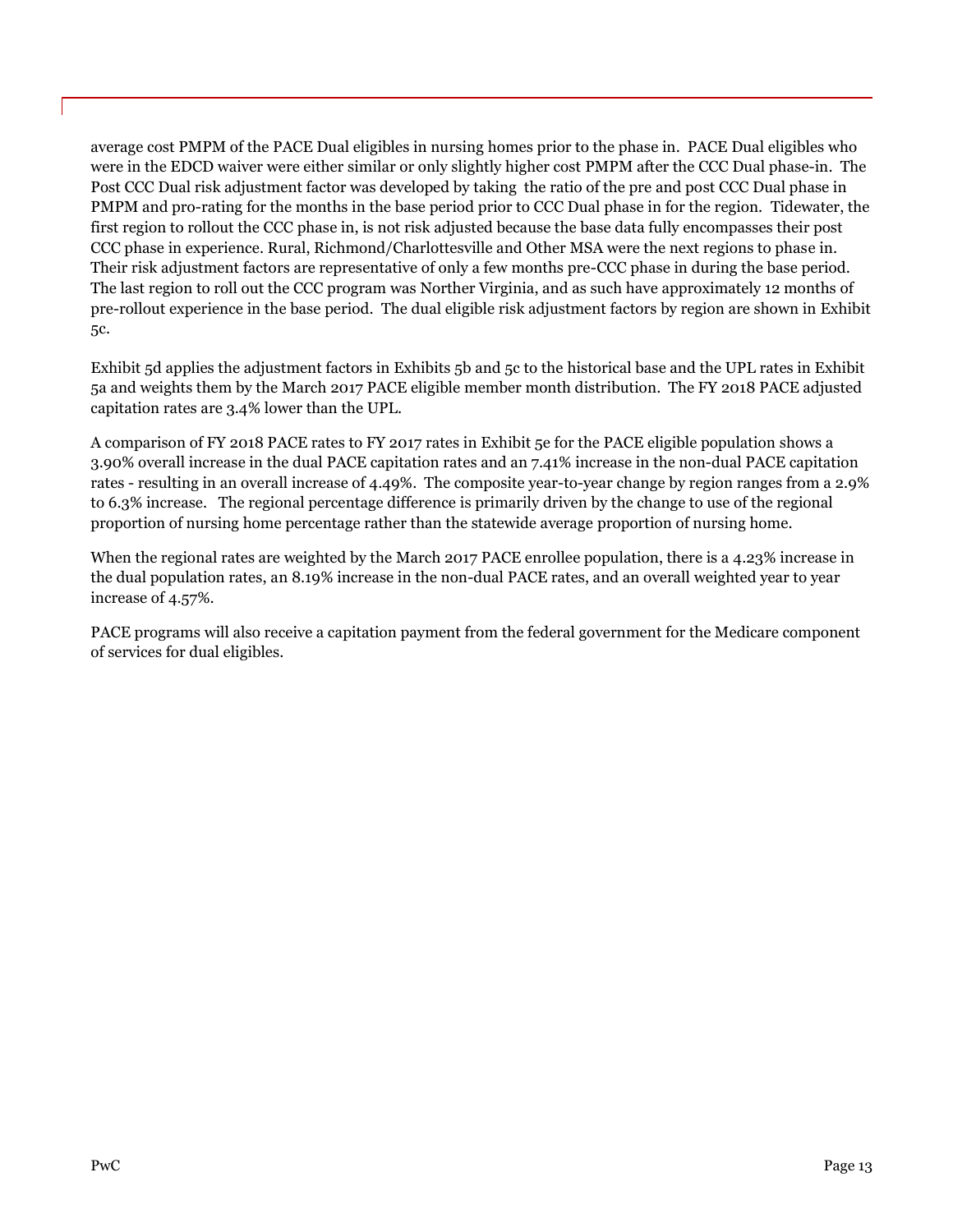| Age 55 and Over                   |                                         |                                        |                                      |                           |                      |                                  |                          |
|-----------------------------------|-----------------------------------------|----------------------------------------|--------------------------------------|---------------------------|----------------------|----------------------------------|--------------------------|
| <b>Northern Virginia</b>          | <b>Medicaid Payments</b><br>FY15 - FY16 | <b>Patient Payments</b><br>FY15 - FY16 | <b>Total Payments</b><br>FY15 - FY16 | Unadjusted<br><b>PMPM</b> | Units<br>FY15 - FY16 | <b>Units/1000</b><br>FY15 - FY16 | Cost/Unit<br>FY15 - FY16 |
| <b>Member Months</b>              | 122,479                                 |                                        |                                      |                           |                      |                                  |                          |
| <b>Service Type</b>               |                                         |                                        |                                      |                           |                      |                                  |                          |
| <b>Adult Day Care</b>             | \$10,038,157                            | \$24,766                               | \$10,062,923                         | \$82.16                   | 447,719              | 43,866                           | \$22.48                  |
| <b>Ambulatory Surgery Center</b>  | \$1,703                                 | \$0                                    | \$1,703                              | \$0.01                    | 3                    | 0                                | \$567.58                 |
| <b>Case Management Services</b>   | \$0                                     | \$0                                    | \$0                                  | \$0.00                    | $\Omega$             | $\Omega$                         | \$0.00                   |
| <b>Consumer Directed Services</b> | \$31,183,553                            | \$398,318                              | \$31,581,872                         | \$257.86                  | 2,416,296            | 236,739                          | \$13.07                  |
| <b>DME/Supplies</b>               | \$2,726,200                             | \$585                                  | \$2,726,785                          | \$22.26                   | 36,130               | 3,540                            | \$75.47                  |
| Emergency                         | \$22,464                                | \$0                                    | \$22,464                             | \$0.18                    | 27                   | 3                                | \$832.01                 |
| <b>FQHC</b>                       | \$96                                    | \$0                                    | \$96                                 | \$0.00                    | 2                    | 0                                | \$48.24                  |
| <b>Home Health Services</b>       | \$14,732                                | \$0                                    | \$14,732                             | \$0.12                    | 22                   | $\overline{2}$                   | \$669.66                 |
| Inpatient - Medical/Surgical      | \$9,286,254                             | \$182,388                              | \$9,468,642                          | \$77.31                   | 1,115                | 109                              | \$8,492.06               |
| Inpatient - Psych                 | \$400,536                               | \$20,342                               | \$420,878                            | \$3.44                    | 769                  | 75                               | \$547.31                 |
| Lab and X-ray Services            | \$9,009                                 | \$0                                    | \$9,009                              | \$0.07                    | 766                  | 75                               | \$11.76                  |
| Medicare Xover - IP               | \$2,837,633                             | (50)                                   | \$2,837,633                          | \$23.17                   | 2,401                | 235                              | \$1,181.85               |
| Medicare Xover - Nursing Facility | \$1,510,783                             | \$22,616                               | \$1,533,399                          | \$12.52                   | 96.154               | 9,421                            | \$15.95                  |
| Medicare Xover - OP               | \$1,586,415                             | \$483                                  | \$1,586,898                          | \$12.96                   | 16,103               | 1,578                            | \$98.55                  |
| Medicare Xover - Other            | \$653,977                               | \$8,784                                | \$662,761                            | \$5.41                    | 38,421               | 3,764                            | \$17.25                  |
| Medicare Xover - Physician        | \$4,264,847                             | \$894                                  | \$4,265,741                          | \$34.83                   | 146,577              | 14,361                           | \$29.10                  |
| <b>Nursing Facility</b>           | \$222,957,171                           | \$48,896,390                           | \$271,853,561                        | \$2,219.60                | 1,281,857            | 125,591                          | \$212.08                 |
| Outpatient - Other                | \$1,228,154                             | \$0                                    | \$1,228,154                          | \$10.03                   | 436                  | 43                               | \$2,816.87               |
| Outpatient - Psychological        | \$4,999                                 | \$885                                  | \$5,884                              | \$0.05                    | 5                    | $\Omega$                         | \$1,176.74               |
| <b>Personal Care Services</b>     | \$172,091,199                           | \$787,296                              | \$172,878,495                        | \$1,411.50                | 11,297,785           | 1,106,914                        | \$15.30                  |
| Physician - Clinic                | \$34,131                                | \$0                                    | \$34,131                             | \$0.28                    | 17,738               | 1,738                            | \$1.92                   |
| Physician - IP Mental Health      | \$16                                    | \$0                                    | \$16                                 | \$0.00                    | $\mathbf{1}$         | $\Omega$                         | \$15.88                  |
| Physician - OP Mental Health      | \$25,669,605                            | \$14,646                               | \$25,684,251                         | \$209.70                  | 1,637,187            | 160,405                          | \$15.69                  |
| Physician - Other Practitioner    | \$644,131                               | \$225                                  | \$644,356                            | \$5.26                    | 8,361                | 819                              | \$77.07                  |
| Physician - PCP                   | \$99,965                                | \$3,366                                | \$103,331                            | \$0.84                    | 2,160                | 212                              | \$47.84                  |
| Physician - Specialist            | \$60,658                                | \$1,909                                | \$62,566                             | \$0.51                    | 1,829                | 179                              | \$34.21                  |
| Pharmacy                          | \$923,577                               | \$0                                    | \$923,577                            | \$7.54                    | 135,532              | 13,279                           | \$6.81                   |
| Transportation - Emergency        | \$3,889                                 | \$0                                    | \$3,889                              | \$0.03                    | 42                   | 4                                | \$92.60                  |
| Transportation - Non-Emergency    | \$0                                     | \$0                                    | \$0                                  | \$0.00                    | $\Omega$             | $\Omega$                         | \$0.00                   |
| Total                             | \$488,253,856                           | \$50,363,891                           | \$538,617,747                        | \$4,397.64                | 17,585,438           |                                  |                          |

Note:

Patient Payments are included here for all services but are only carried forward for the following categories: Adult Day Care, Consumer Directed, Medicare Xover - Nursing Facility, Nursing Facility, and Personal Care Services.

Consumer Directed Services payments are not reported as FFS claims but are obtained from supplemental payment files.

PwC Page 1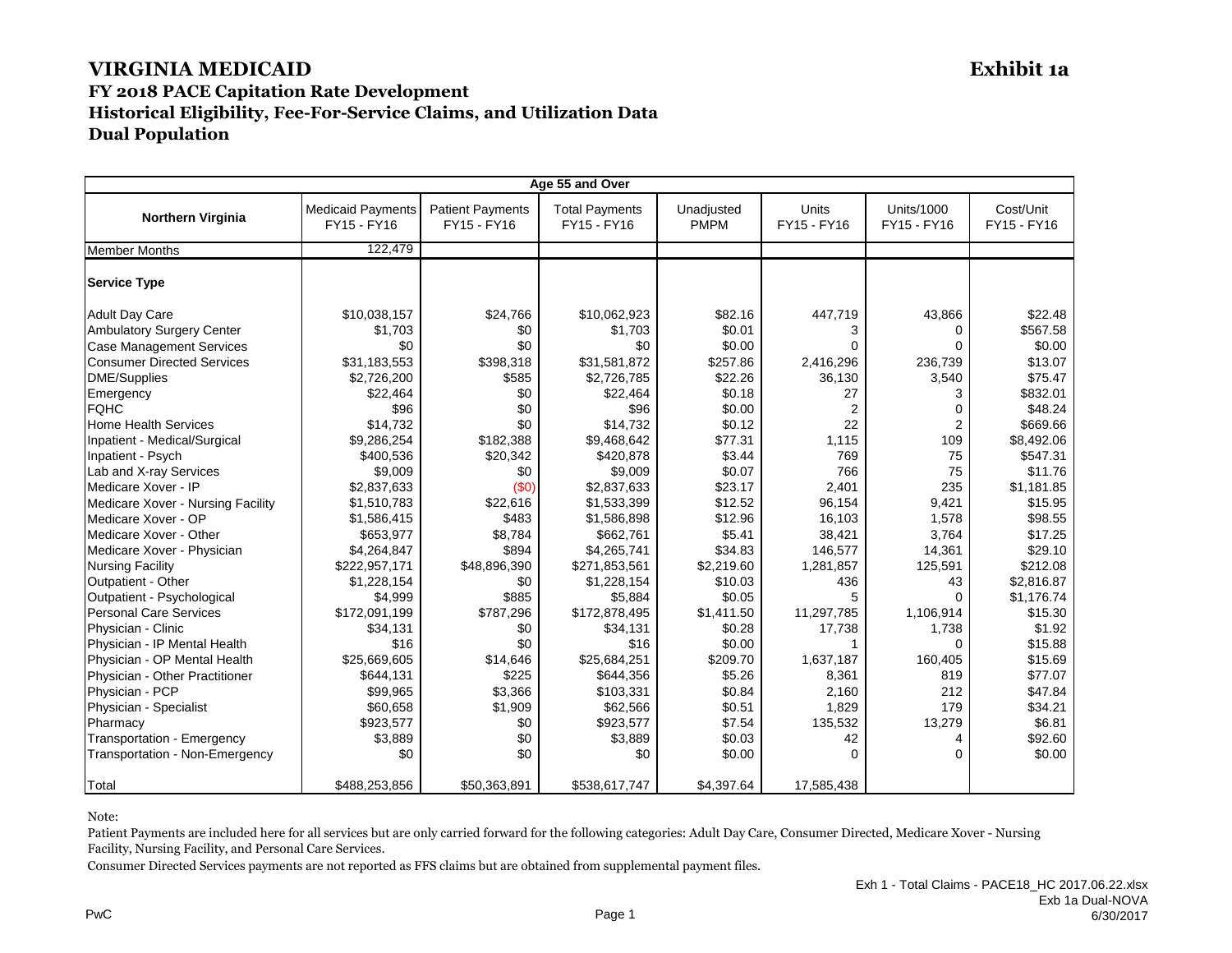| Age 55 and Over                   |                                         |                                        |                                      |                           |                             |                                  |                          |
|-----------------------------------|-----------------------------------------|----------------------------------------|--------------------------------------|---------------------------|-----------------------------|----------------------------------|--------------------------|
| <b>Other MSA</b>                  | <b>Medicaid Payments</b><br>FY15 - FY16 | <b>Patient Payments</b><br>FY15 - FY16 | <b>Total Payments</b><br>FY15 - FY16 | Unadjusted<br><b>PMPM</b> | <b>Units</b><br>FY15 - FY16 | <b>Units/1000</b><br>FY15 - FY16 | Cost/Unit<br>FY15 - FY16 |
| <b>Member Months</b>              | 128,326                                 |                                        |                                      |                           |                             |                                  |                          |
| <b>Service Type</b>               |                                         |                                        |                                      |                           |                             |                                  |                          |
| <b>Adult Day Care</b>             | \$351.998                               | \$6,724                                | \$358.723                            | \$2.80                    | 6,460                       | 604                              | \$55.53                  |
| <b>Ambulatory Surgery Center</b>  | \$2,097                                 | \$0                                    | \$2,097                              | \$0.02                    | 4                           | $\Omega$                         | \$524.24                 |
| <b>Case Management Services</b>   | \$0                                     | \$0                                    | \$0                                  | \$0.00                    | $\Omega$                    | 0                                | \$0.00                   |
| <b>Consumer Directed Services</b> | \$44,924,339                            | \$660,072                              | \$45,584,411                         | \$355.22                  | 4,490,648                   | 419,928                          | \$10.15                  |
| DME/Supplies                      | \$2,012,666                             | \$241                                  | \$2,012,907                          | \$15.69                   | 32,438                      | 3,033                            | \$62.05                  |
| Emergency                         | \$8,270                                 | \$0                                    | \$8,270                              | \$0.06                    | 19                          | $\overline{2}$                   | \$435.27                 |
| <b>FQHC</b>                       | \$2,029                                 | \$848                                  | \$2,877                              | \$0.02                    | 37                          | 3                                | \$77.77                  |
| <b>Home Health Services</b>       | \$6,366                                 | \$0                                    | \$6,366                              | \$0.05                    | 43                          | 4                                | \$148.04                 |
| Inpatient - Medical/Surgical      | \$2,238,437                             | \$150,148                              | \$2,388,585                          | \$18.61                   | 614                         | 57                               | \$3.890.20               |
| Inpatient - Psych                 | \$2,689,848                             | \$166,253                              | \$2,856,101                          | \$22.26                   | 5,648                       | 528                              | \$505.68                 |
| Lab and X-ray Services            | \$16,310                                | \$0                                    | \$16,310                             | \$0.13                    | 1,326                       | 124                              | \$12.30                  |
| Medicare Xover - IP               | \$3,678,040                             | (50)                                   | \$3,678,040                          | \$28.66                   | 3,278                       | 307                              | \$1,122.04               |
| Medicare Xover - Nursing Facility | \$2,334,580                             | \$106,600                              | \$2,441,181                          | \$19.02                   | 149.809                     | 14,009                           | \$16.30                  |
| Medicare Xover - OP               | \$1,512,664                             | \$619                                  | \$1,513,282                          | \$11.79                   | 19,257                      | 1,801                            | \$78.58                  |
| Medicare Xover - Other            | \$1,172,407                             | \$437                                  | \$1,172,844                          | \$9.14                    | 59,833                      | 5,595                            | \$19.60                  |
| Medicare Xover - Physician        | \$4,495,444                             | \$1,075                                | \$4,496,519                          | \$35.04                   | 178,835                     | 16,723                           | \$25.14                  |
| <b>Nursing Facility</b>           | \$295,667,369                           | \$67,936,321                           | \$363,603,689                        | \$2,833.43                | 2,040,426                   | 190,804                          | \$178.20                 |
| Outpatient - Other                | \$137,810                               | \$0                                    | \$137,810                            | \$1.07                    | 397                         | 37                               | \$347.13                 |
| Outpatient - Psychological        | \$142                                   | \$0                                    | \$142                                | \$0.00                    | 5                           | $\Omega$                         | \$28.49                  |
| <b>Personal Care Services</b>     | \$32,084,021                            | \$448,057                              | \$32,532,078                         | \$253.51                  | 2,498,107                   | 233,602                          | \$13.02                  |
| Physician - Clinic                | \$29,524                                | \$0                                    | \$29,524                             | \$0.23                    | 14,001                      | 1,309                            | \$2.11                   |
| Physician - IP Mental Health      | \$0                                     | \$0                                    | \$0                                  | \$0.00                    | $\Omega$                    | $\Omega$                         | \$0.00                   |
| Physician - OP Mental Health      | \$8,053,726                             | \$5,565                                | \$8,059,291                          | \$62.80                   | 423,231                     | 39,577                           | \$19.04                  |
| Physician - Other Practitioner    | \$1,453,780                             | \$234                                  | \$1,454,014                          | \$11.33                   | 22,543                      | 2,108                            | \$64.50                  |
| Physician - PCP                   | \$44,877                                | \$1,480                                | \$46,357                             | \$0.36                    | 1,102                       | 103                              | \$42.07                  |
| Physician - Specialist            | \$56,371                                | \$1,791                                | \$58,163                             | \$0.45                    | 2,030                       | 190                              | \$28.65                  |
| Pharmacy                          | \$1.101.949                             | \$0                                    | \$1,101,949                          | \$8.59                    | 168,458                     | 15,753                           | \$6.54                   |
| Transportation - Emergency        | \$14,332                                | \$0                                    | \$14,332                             | \$0.11                    | 150                         | 14                               | \$95.55                  |
| Transportation - Non-Emergency    | \$0                                     | \$0                                    | \$0                                  | \$0.00                    | $\Omega$                    | $\Omega$                         | \$0.00                   |
| <b>Total</b>                      | \$404,089,395                           | \$69,486,467                           | \$473,575,862                        | \$3,690.41                | 10,118,699                  |                                  |                          |

Note:

Patient Payments are included here for all services but are only carried forward for the following categories: Adult Day Care, Consumer Directed, Medicare Xover - Nursing Facility, Nursing Facility, and Personal Care Services.

Consumer Directed Services payments are not reported as FFS claims but are obtained from supplemental payment files.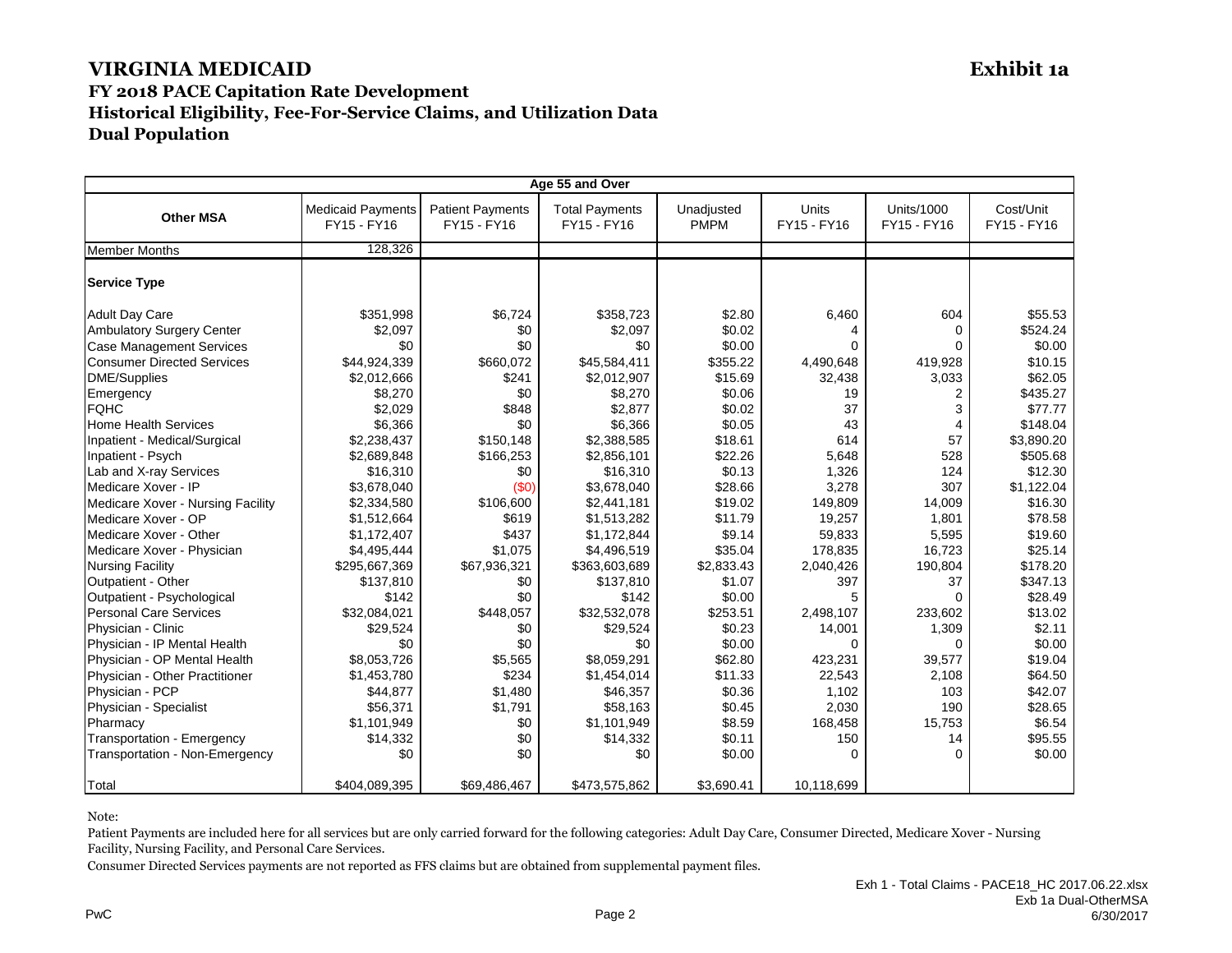| Age 55 and Over                   |                                         |                                        |                                      |                           |                      |                           |                          |  |
|-----------------------------------|-----------------------------------------|----------------------------------------|--------------------------------------|---------------------------|----------------------|---------------------------|--------------------------|--|
| <b>Richmond/Charlottesville</b>   | <b>Medicaid Payments</b><br>FY15 - FY16 | <b>Patient Payments</b><br>FY15 - FY16 | <b>Total Payments</b><br>FY15 - FY16 | Unadjusted<br><b>PMPM</b> | Units<br>FY15 - FY16 | Units/1000<br>FY15 - FY16 | Cost/Unit<br>FY15 - FY16 |  |
| <b>Member Months</b>              | 108,451                                 |                                        |                                      |                           |                      |                           |                          |  |
| <b>Service Type</b>               |                                         |                                        |                                      |                           |                      |                           |                          |  |
| <b>Adult Day Care</b>             | \$2,471,151                             | \$101,291                              | \$2,572,442                          | \$23.72                   | 53,157               | 5,882                     | \$48.39                  |  |
| Ambulatory Surgery Center         | \$1,016                                 | \$0                                    | \$1,016                              | \$0.01                    | 2                    | 0                         | \$507.96                 |  |
| <b>Case Management Services</b>   | \$0                                     | \$0                                    | \$0                                  | \$0.00                    | $\Omega$             | $\Omega$                  | \$0.00                   |  |
| <b>Consumer Directed Services</b> | \$56,804,052                            | \$1,114,305                            | \$57,918,358                         | \$534.05                  | 5,668,868            | 627,254                   | \$10.22                  |  |
| <b>DME/Supplies</b>               | \$2,491,752                             | \$600                                  | \$2,492,352                          | \$22.98                   | 33,658               | 3,724                     | \$74.05                  |  |
| Emergency                         | \$11,813                                | \$0                                    | \$11,813                             | \$0.11                    | 23                   | 3                         | \$513.61                 |  |
| <b>FQHC</b>                       | \$2,638                                 | \$0                                    | \$2,638                              | \$0.02                    | 30                   | 3                         | \$87.93                  |  |
| <b>Home Health Services</b>       | \$4,888                                 | \$0                                    | \$4,888                              | \$0.05                    | 20                   | $\overline{2}$            | \$244.41                 |  |
| Inpatient - Medical/Surgical      | \$2,284,657                             | \$126,902                              | \$2,411,559                          | \$22.24                   | 636                  | 70                        | \$3.791.76               |  |
| Inpatient - Psych                 | \$1,335,956                             | \$51,848                               | \$1,387,804                          | \$12.80                   | 2,739                | 303                       | \$506.68                 |  |
| Lab and X-ray Services            | \$11,825                                | \$0                                    | \$11,825                             | \$0.11                    | 876                  | 97                        | \$13.50                  |  |
| Medicare Xover - IP               | \$3,209,624                             | \$1,975                                | \$3,211,598                          | \$29.61                   | 2,973                | 329                       | \$1,080.26               |  |
| Medicare Xover - Nursing Facility | \$1,506,704                             | \$23,054                               | \$1,529,758                          | \$14.11                   | 101,108              | 11,187                    | \$15.13                  |  |
| Medicare Xover - OP               | \$1,446,979                             | \$575                                  | \$1,447,555                          | \$13.35                   | 20,399               | 2,257                     | \$70.96                  |  |
| Medicare Xover - Other            | \$795,038                               | \$421                                  | \$795,459                            | \$7.33                    | 46,697               | 5,167                     | \$17.03                  |  |
| Medicare Xover - Physician        | \$4,539,681                             | \$1,283                                | \$4,540,964                          | \$41.87                   | 151,864              | 16,804                    | \$29.90                  |  |
| <b>Nursing Facility</b>           | \$204,489,493                           | \$53,817,594                           | \$258,307,087                        | \$2,381.78                | 1,416,910            | 156,779                   | \$182.30                 |  |
| Outpatient - Other                | \$134,567                               | \$0                                    | \$134,567                            | \$1.24                    | 213                  | 24                        | \$631.77                 |  |
| Outpatient - Psychological        | \$2,215                                 | \$0                                    | \$2,215                              | \$0.02                    | 3                    | 0                         | \$738.39                 |  |
| <b>Personal Care Services</b>     | \$39,684,374                            | \$519,330                              | \$40,203,703                         | \$370.71                  | 3,129,300            | 346,254                   | \$12.85                  |  |
| Physician - Clinic                | \$48,824                                | \$0                                    | \$48,824                             | \$0.45                    | 19,081               | 2,111                     | \$2.56                   |  |
| Physician - IP Mental Health      | \$1,802                                 | \$0                                    | \$1,802                              | \$0.02                    | 138                  | 15                        | \$13.06                  |  |
| Physician - OP Mental Health      | \$7,935,380                             | \$6,531                                | \$7,941,911                          | \$73.23                   | 464,251              | 51,369                    | \$17.11                  |  |
| Physician - Other Practitioner    | \$1,866,006                             | \$1,441                                | \$1,867,448                          | \$17.22                   | 31,489               | 3,484                     | \$59.30                  |  |
| Physician - PCP                   | \$58,702                                | \$629                                  | \$59,332                             | \$0.55                    | 1,150                | 127                       | \$51.59                  |  |
| Physician - Specialist            | \$57,302                                | \$1,027                                | \$58,328                             | \$0.54                    | 2,231                | 247                       | \$26.14                  |  |
| Pharmacy                          | \$830,592                               | \$0                                    | \$830,592                            | \$7.66                    | 124,611              | 13,788                    | \$6.67                   |  |
| Transportation - Emergency        | \$5,714                                 | \$0                                    | \$5,714                              | \$0.05                    | 64                   | 7                         | \$89.28                  |  |
| Transportation - Non-Emergency    | \$0                                     | \$0                                    | \$0                                  | \$0.00                    | $\Omega$             | $\Omega$                  | \$0.00                   |  |
| Total                             | \$332,032,745                           | \$55,768,806                           | \$387,801,551                        | \$3,575.82                | 11,272,491           |                           |                          |  |

Note:

Patient Payments are included here for all services but are only carried forward for the following categories: Adult Day Care, Consumer Directed, Medicare Xover - Nursing Facility, Nursing Facility, and Personal Care Services.

Consumer Directed Services payments are not reported as FFS claims but are obtained from supplemental payment files.

PwC Processes and the contract of the contract of the contract of the contract of the contract of the contract of the contract of the contract of the contract of the contract of the contract of the contract of the contract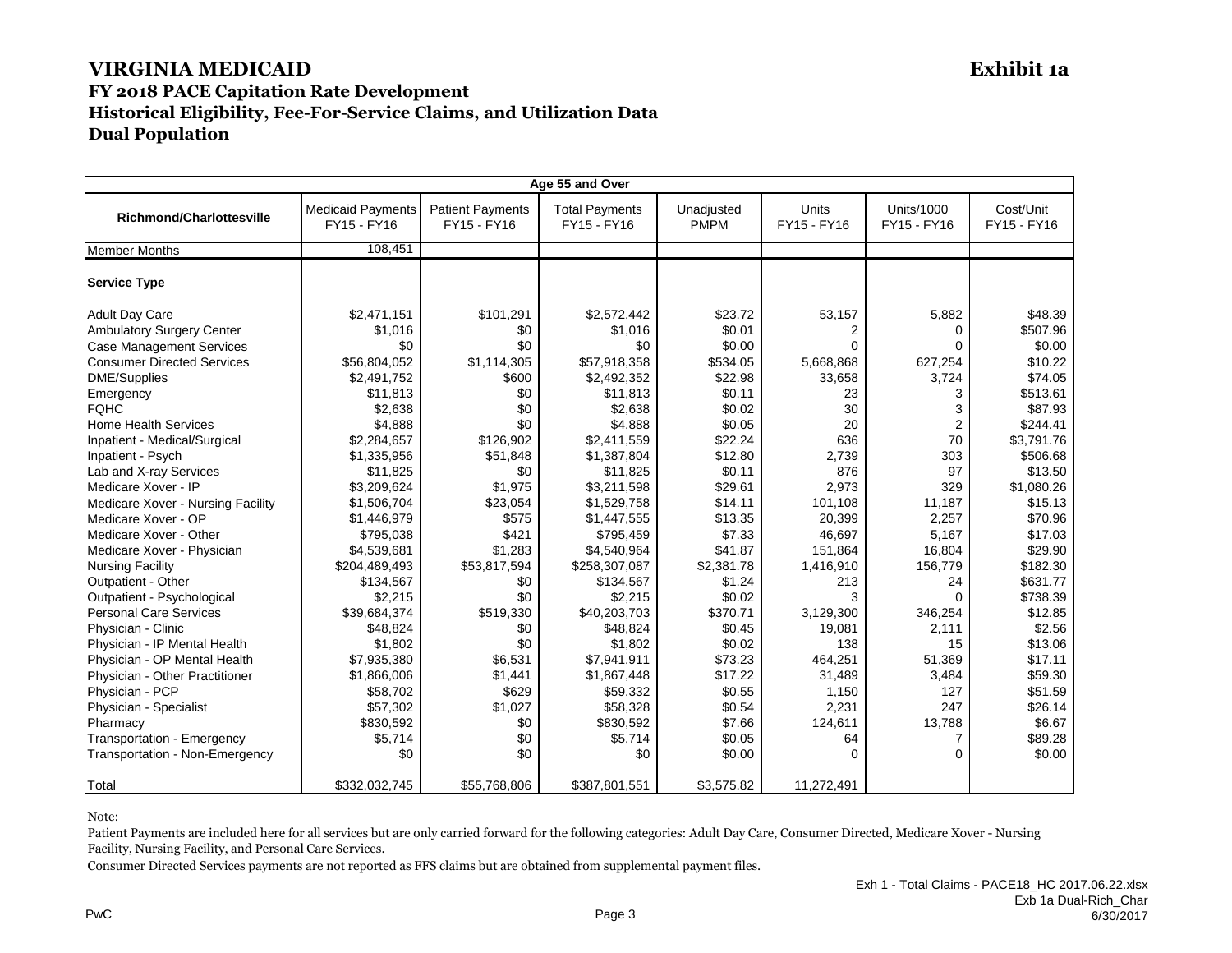| Age 55 and Over                   |                                         |                                        |                                      |                           |                             |                                  |                          |
|-----------------------------------|-----------------------------------------|----------------------------------------|--------------------------------------|---------------------------|-----------------------------|----------------------------------|--------------------------|
| <b>Rural</b>                      | <b>Medicaid Payments</b><br>FY15 - FY16 | <b>Patient Payments</b><br>FY15 - FY16 | <b>Total Payments</b><br>FY15 - FY16 | Unadjusted<br><b>PMPM</b> | <b>Units</b><br>FY15 - FY16 | <b>Units/1000</b><br>FY15 - FY16 | Cost/Unit<br>FY15 - FY16 |
| <b>Member Months</b>              | 201.662                                 |                                        |                                      |                           |                             |                                  |                          |
| <b>Service Type</b>               |                                         |                                        |                                      |                           |                             |                                  |                          |
| <b>Adult Day Care</b>             | \$611,950                               | \$2,077                                | \$614.028                            | \$3.04                    | 11,125                      | 662                              | \$55.19                  |
| <b>Ambulatory Surgery Center</b>  | \$6,111                                 | \$0                                    | \$6,111                              | \$0.03                    | 10                          |                                  | \$611.08                 |
| <b>Case Management Services</b>   | \$0                                     | \$0                                    | \$0                                  | \$0.00                    | $\Omega$                    | $\Omega$                         | \$0.00                   |
| <b>Consumer Directed Services</b> | \$99,009,414                            | \$1,381,807                            | \$100,391,221                        | \$497.82                  | 9,829,146                   | 584,888                          | \$10.21                  |
| DME/Supplies                      | \$3,938,759                             | \$2,853                                | \$3,941,612                          | \$19.55                   | 63,822                      | 3,798                            | \$61.76                  |
| Emergency                         | \$13,111                                | \$0                                    | \$13,111                             | \$0.07                    | 40                          | 2                                | \$327.77                 |
| <b>FQHC</b>                       | \$3,348                                 | \$307                                  | \$3,655                              | \$0.02                    | 49                          | 3                                | \$74.59                  |
| <b>Home Health Services</b>       | \$22,136                                | \$0                                    | \$22,136                             | \$0.11                    | 62                          | 4                                | \$357.03                 |
| Inpatient - Medical/Surgical      | \$2,874,588                             | \$201,440                              | \$3,076,029                          | \$15.25                   | 938                         | 56                               | \$3,279.35               |
| Inpatient - Psych                 | \$1,018,027                             | \$35,589                               | \$1,053,616                          | \$5.22                    | 2,060                       | 123                              | \$511.46                 |
| Lab and X-ray Services            | \$24,620                                | \$0                                    | \$24,620                             | \$0.12                    | 1,835                       | 109                              | \$13.42                  |
| Medicare Xover - IP               | \$5,711,935                             | \$795                                  | \$5,712,729                          | \$28.33                   | 5,113                       | 304                              | \$1,117.30               |
| Medicare Xover - Nursing Facility | \$3,891,599                             | \$77,827                               | \$3,969,427                          | \$19.68                   | 264.098                     | 15,715                           | \$15.03                  |
| Medicare Xover - OP               | \$2,859,951                             | \$139                                  | \$2,860,090                          | \$14.18                   | 38,099                      | 2,267                            | \$75.07                  |
| Medicare Xover - Other            | \$2,209,336                             | \$360                                  | \$2,209,696                          | \$10.96                   | 106,506                     | 6,338                            | \$20.75                  |
| Medicare Xover - Physician        | \$6,473,399                             | \$6,640                                | \$6,480,039                          | \$32.13                   | 282,092                     | 16,786                           | \$22.97                  |
| <b>Nursing Facility</b>           | \$344,144,994                           | \$79,987,800                           | \$424,132,794                        | \$2,103.18                | 2,622,188                   | 156,034                          | \$161.75                 |
| Outpatient - Other                | \$144,276                               | \$0                                    | \$144,276                            | \$0.72                    | 396                         | 24                               | \$364.33                 |
| Outpatient - Psychological        | \$1,002                                 | \$0                                    | \$1,002                              | \$0.00                    | 5                           | $\Omega$                         | \$200.36                 |
| <b>Personal Care Services</b>     | \$60,944,999                            | \$725,611                              | \$61,670,610                         | \$305.81                  | 4,734,160                   | 281,708                          | \$13.03                  |
| Physician - Clinic                | \$23,100                                | \$0                                    | \$23,100                             | \$0.11                    | 9,688                       | 576                              | \$2.38                   |
| Physician - IP Mental Health      | \$1,304                                 | \$0                                    | \$1,304                              | \$0.01                    | 31                          | 2                                | \$42.07                  |
| Physician - OP Mental Health      | \$12,593,653                            | \$6,270                                | \$12,599,923                         | \$62.48                   | 768,835                     | 45,750                           | \$16.39                  |
| Physician - Other Practitioner    | \$3,115,572                             | \$2,847                                | \$3,118,419                          | \$15.46                   | 49,350                      | 2,937                            | \$63.19                  |
| Physician - PCP                   | \$89,791                                | \$1,843                                | \$91,635                             | \$0.45                    | 5,988                       | 356                              | \$15.30                  |
| Physician - Specialist            | \$69,264                                | \$1,625                                | \$70,889                             | \$0.35                    | 2,069                       | 123                              | \$34.26                  |
| Pharmacy                          | \$1,447,832                             | \$0                                    | \$1,447,832                          | \$7.18                    | 229,010                     | 13,627                           | \$6.32                   |
| Transportation - Emergency        | \$12,428                                | \$0                                    | \$12,428                             | \$0.06                    | 96                          | 6                                | \$129.46                 |
| Transportation - Non-Emergency    | \$0                                     | \$0                                    | \$0                                  | \$0.00                    | 0                           | $\Omega$                         | \$0.00                   |
| <b>Total</b>                      | \$551,256,500                           | \$82,435,832                           | \$633,692,332                        | \$3,142.35                | 19,026,811                  |                                  |                          |

Note:

Patient Payments are included here for all services but are only carried forward for the following categories: Adult Day Care, Consumer Directed, Medicare Xover - Nursing Facility, Nursing Facility, and Personal Care Services.

Consumer Directed Services payments are not reported as FFS claims but are obtained from supplemental payment files.

PwC Processes and the contract of the contract of the contract of the contract of the contract of the contract of the contract of the contract of the contract of the contract of the contract of the contract of the contract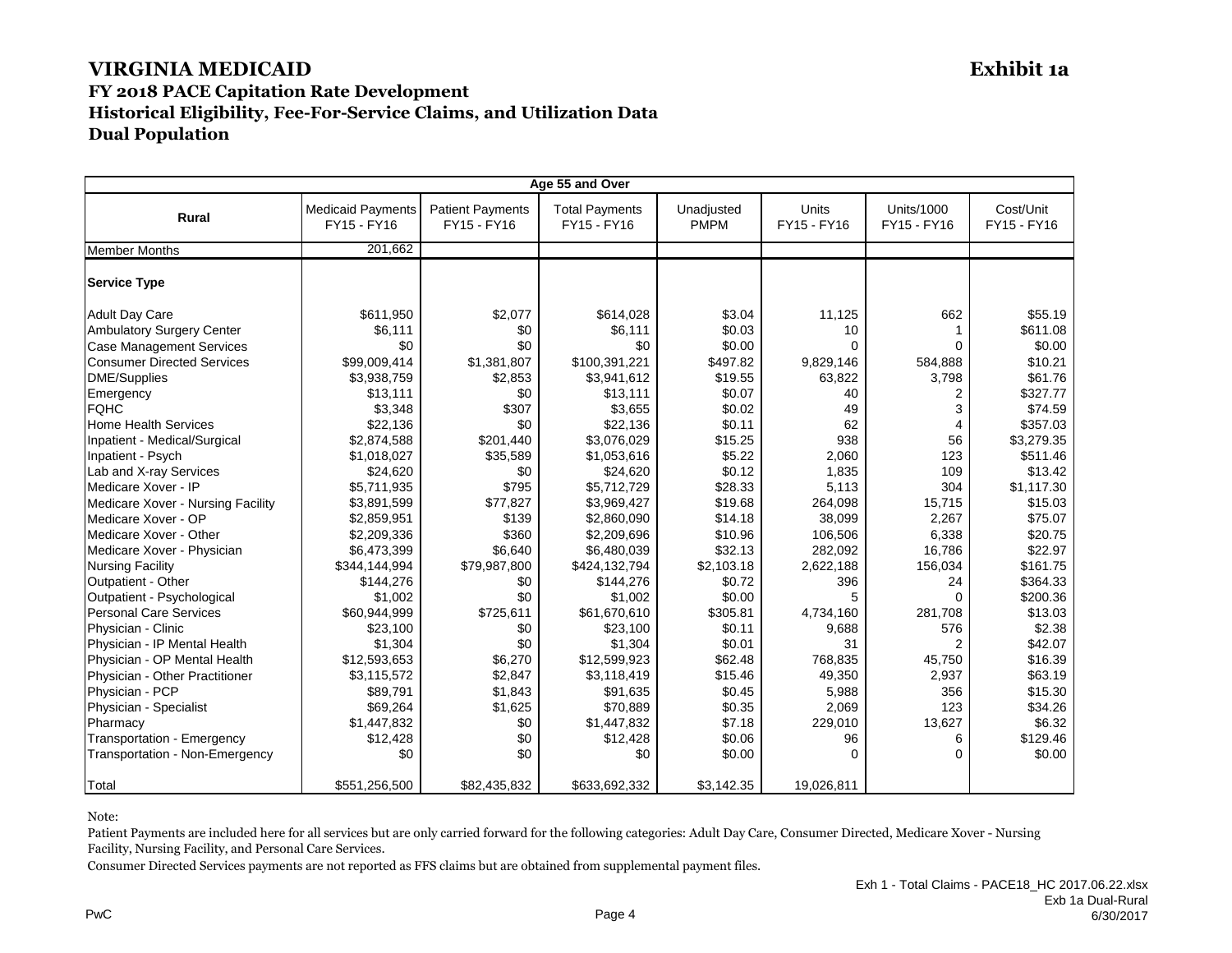| Age 55 and Over                   |                                         |                                        |                                      |                           |                      |                           |                          |
|-----------------------------------|-----------------------------------------|----------------------------------------|--------------------------------------|---------------------------|----------------------|---------------------------|--------------------------|
| <b>Tidewater</b>                  | <b>Medicaid Payments</b><br>FY15 - FY16 | <b>Patient Payments</b><br>FY15 - FY16 | <b>Total Payments</b><br>FY15 - FY16 | Unadjusted<br><b>PMPM</b> | Units<br>FY15 - FY16 | Units/1000<br>FY15 - FY16 | Cost/Unit<br>FY15 - FY16 |
| <b>Member Months</b>              | 107,054                                 |                                        |                                      |                           |                      |                           |                          |
| <b>Service Type</b>               |                                         |                                        |                                      |                           |                      |                           |                          |
| <b>Adult Day Care</b>             | \$241,231                               | \$83                                   | \$241,314                            | \$2.25                    | 4,940                | 554                       | \$48.85                  |
| Ambulatory Surgery Center         | \$2,958                                 | \$731                                  | \$3,689                              | \$0.03                    | 9                    |                           | \$409.91                 |
| <b>Case Management Services</b>   | \$0                                     | \$0                                    | \$0                                  | \$0.00                    | $\Omega$             | 0                         | \$0.00                   |
| <b>Consumer Directed Services</b> | \$19,704,053                            | \$333,679                              | \$20,037,732                         | \$187.17                  | 1,954,998            | 219,141                   | \$10.25                  |
| <b>DME/Supplies</b>               | \$2,785,666                             | \$753                                  | \$2,786,419                          | \$26.03                   | 37,200               | 4,170                     | \$74.90                  |
| Emergency                         | \$11,853                                | \$0                                    | \$11,853                             | \$0.11                    | 21                   | 2                         | \$564.44                 |
| <b>FQHC</b>                       | \$3,427                                 | \$0                                    | \$3,427                              | \$0.03                    | 33                   | 4                         | \$103.86                 |
| <b>Home Health Services</b>       | \$21,599                                | \$0                                    | \$21,599                             | \$0.20                    | 54                   | 6                         | \$399.97                 |
| Inpatient - Medical/Surgical      | \$2,255,045                             | \$131,906                              | \$2,386,951                          | \$22.30                   | 548                  | 61                        | \$4,355.75               |
| Inpatient - Psych                 | \$97,773                                | \$4,557                                | \$102,329                            | \$0.96                    | 190                  | 21                        | \$538.58                 |
| Lab and X-ray Services            | \$6,781                                 | \$0                                    | \$6,781                              | \$0.06                    | 341                  | 38                        | \$19.88                  |
| Medicare Xover - IP               | \$2,877,540                             | (50)                                   | \$2,877,540                          | \$26.88                   | 2,470                | 277                       | \$1,165.00               |
| Medicare Xover - Nursing Facility | \$1,025,016                             | \$34,621                               | \$1,059,637                          | \$9.90                    | 69,500               | 7,790                     | \$15.25                  |
| Medicare Xover - OP               | \$1,429,623                             | \$0                                    | \$1,429,623                          | \$13.35                   | 19,973               | 2,239                     | \$71.58                  |
| Medicare Xover - Other            | \$942,113                               | \$374                                  | \$942,487                            | \$8.80                    | 50,489               | 5,659                     | \$18.67                  |
| Medicare Xover - Physician        | \$4,838,097                             | \$1,120                                | \$4,839,217                          | \$45.20                   | 168,972              | 18,941                    | \$28.64                  |
| <b>Nursing Facility</b>           | \$190,549,037                           | \$53,706,971                           | \$244,256,009                        | \$2,281.61                | 1,379,947            | 154,682                   | \$177.00                 |
| Outpatient - Other                | \$295,870                               | \$2,731                                | \$298,601                            | \$2.79                    | 274                  | 31                        | \$1,089.78               |
| Outpatient - Psychological        | \$2,964                                 | \$0                                    | \$2,964                              | \$0.03                    | 6                    | 1                         | \$494.08                 |
| <b>Personal Care Services</b>     | \$83,615,728                            | \$906,859                              | \$84,522,587                         | \$789.53                  | 6,565,102            | 735,900                   | \$12.87                  |
| Physician - Clinic                | \$656                                   | \$0                                    | \$656                                | \$0.01                    | 365                  | 41                        | \$1.80                   |
| Physician - IP Mental Health      | \$374                                   | \$0                                    | \$374                                | \$0.00                    | 14                   | $\overline{2}$            | \$26.71                  |
| Physician - OP Mental Health      | \$17,871,627                            | \$27,564                               | \$17,899,190                         | \$167.20                  | 1,288,762            | 144,461                   | \$13.89                  |
| Physician - Other Practitioner    | \$760,675                               | \$439                                  | \$761,115                            | \$7.11                    | 11,616               | 1,302                     | \$65.52                  |
| Physician - PCP                   | \$62,615                                | \$1,103                                | \$63,718                             | \$0.60                    | 1,848                | 207                       | \$34.48                  |
| Physician - Specialist            | \$54,348                                | \$293                                  | \$54,641                             | \$0.51                    | 1,563                | 175                       | \$34.96                  |
| Pharmacy                          | \$710,722                               | \$0                                    | \$710,722                            | \$6.64                    | 98,713               | 11,065                    | \$7.20                   |
| Transportation - Emergency        | \$10,438                                | \$0                                    | \$10,438                             | \$0.10                    | 142                  | 16                        | \$73.51                  |
| Transportation - Non-Emergency    | \$0                                     | \$0                                    | \$0                                  | \$0.00                    | $\Omega$             | 0                         | \$0.00                   |
| Total                             | \$330,177,829                           | \$55,153,784                           | \$385,331,612                        | \$3,599.40                | 11,658,090           |                           |                          |

Note:

Patient Payments are included here for all services but are only carried forward for the following categories: Adult Day Care, Consumer Directed, Medicare Xover - Nursing Facility, Nursing Facility, and Personal Care Services.

Consumer Directed Services payments are not reported as FFS claims but are obtained from supplemental payment files.

PwC Product the product of the contract of the contract of the product of the product of the Page 5  $\sim$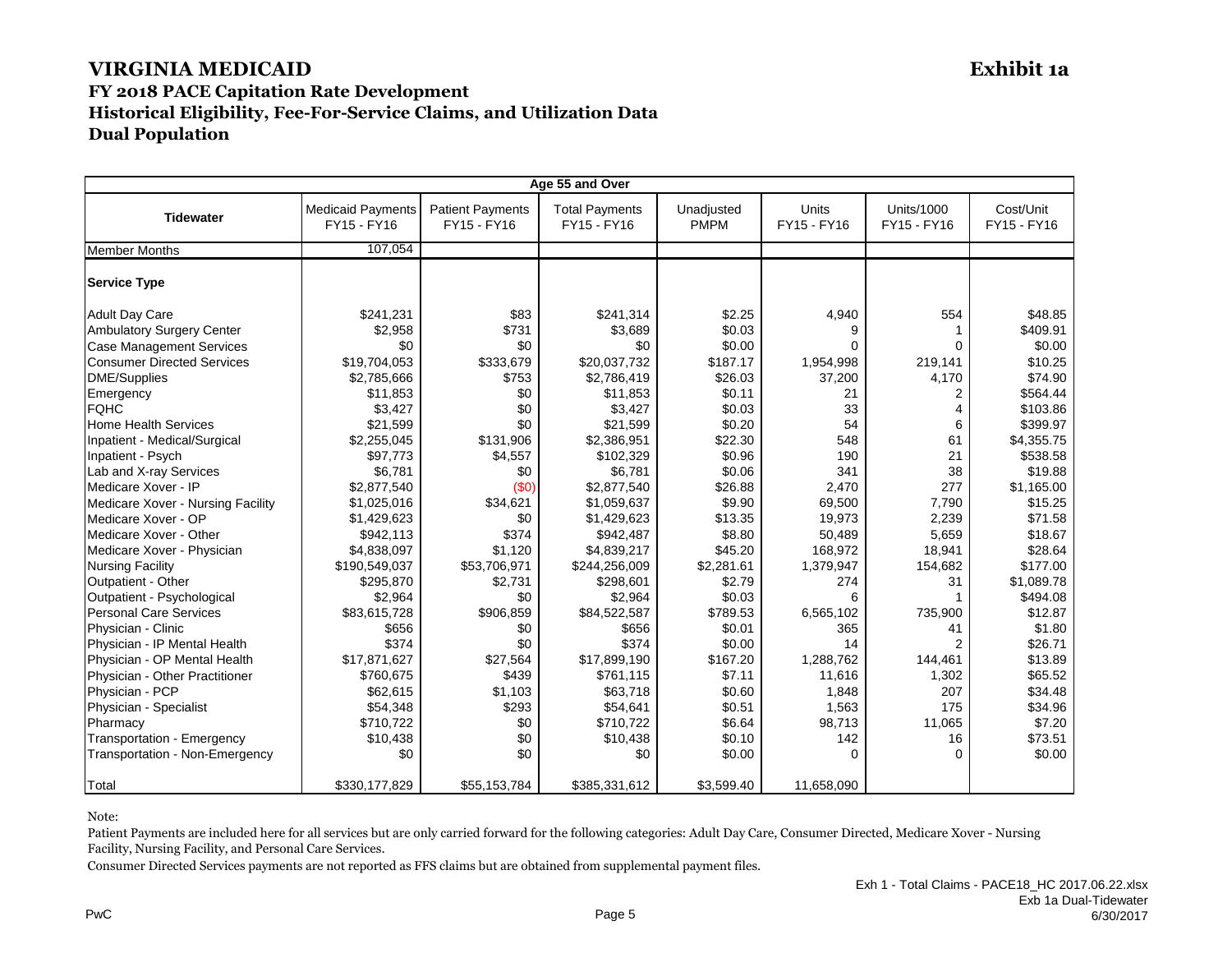| Age 55 and Over                   |                                         |                                        |                                      |                           |                             |                                  |                          |
|-----------------------------------|-----------------------------------------|----------------------------------------|--------------------------------------|---------------------------|-----------------------------|----------------------------------|--------------------------|
| <b>All Regions</b>                | <b>Medicaid Payments</b><br>FY15 - FY16 | <b>Patient Payments</b><br>FY15 - FY16 | <b>Total Payments</b><br>FY15 - FY16 | Unadjusted<br><b>PMPM</b> | <b>Units</b><br>FY15 - FY16 | <b>Units/1000</b><br>FY15 - FY16 | Cost/Unit<br>FY15 - FY16 |
| <b>Member Months</b>              | 667,973                                 |                                        |                                      |                           |                             |                                  |                          |
| <b>Service Type</b>               |                                         |                                        |                                      |                           |                             |                                  |                          |
| <b>Adult Day Care</b>             | \$13,714,488                            | \$134,941                              | \$13,849,429                         | \$20.73                   | 523,401                     | 9,403                            | \$26.46                  |
| Ambulatory Surgery Center         | \$13,885                                | \$731                                  | \$14,616                             | \$0.02                    | 28                          |                                  | \$521.99                 |
| <b>Case Management Services</b>   | \$0                                     | \$0                                    | \$0                                  | \$0.00                    | $\Omega$                    | $\Omega$                         | \$0.00                   |
| <b>Consumer Directed Services</b> | \$251,625,412                           | \$3,888,181                            | \$255,513,594                        | \$382.52                  | 24,359,956                  | 437,622                          | \$10.49                  |
| <b>DME/Supplies</b>               | \$13,955,043                            | \$5,032                                | \$13,960,076                         | \$20.90                   | 203,248                     | 3,651                            | \$68.68                  |
| Emergency                         | \$67,512                                | \$0                                    | \$67,512                             | \$0.10                    | 130                         | $\overline{2}$                   | \$519.32                 |
| <b>FQHC</b>                       | \$11,538                                | \$1,155                                | \$12,694                             | \$0.02                    | 151                         | 3                                | \$84.06                  |
| <b>Home Health Services</b>       | \$69,721                                | \$0                                    | \$69,721                             | \$0.10                    | 201                         |                                  | \$346.87                 |
| Inpatient - Medical/Surgical      | \$18,938,981                            | \$792,785                              | \$19,731,766                         | \$29.54                   | 3.851                       | 69                               | \$5,123.80               |
| Inpatient - Psych                 | \$5,542,140                             | \$278,588                              | \$5,820,728                          | \$8.71                    | 11,406                      | 205                              | \$510.32                 |
| Lab and X-ray Services            | \$68,545                                | \$0                                    | \$68,545                             | \$0.10                    | 5,144                       | 92                               | \$13.33                  |
| Medicare Xover - IP               | \$18,314,771                            | \$2,770                                | \$18,317,541                         | \$27.42                   | 16,235                      | 292                              | \$1,128.27               |
| Medicare Xover - Nursing Facility | \$10,268,682                            | \$264.719                              | \$10,533,401                         | \$15.77                   | 680.669                     | 12,228                           | \$15.48                  |
| Medicare Xover - OP               | \$8,835,633                             | \$1,816                                | \$8,837,449                          | \$13.23                   | 113,831                     | 2,045                            | \$77.64                  |
| Medicare Xover - Other            | \$5,772,872                             | \$10,376                               | \$5,783,248                          | \$8.66                    | 301,946                     | 5,424                            | \$19.15                  |
| Medicare Xover - Physician        | \$24,611,468                            | \$11,012                               | \$24,622,480                         | \$36.86                   | 928,340                     | 16,677                           | \$26.52                  |
| <b>Nursing Facility</b>           | \$1,257,808,063                         | \$304,345,076                          | \$1,562,153,140                      | \$2,338.65                | 8,741,328                   | 157,036                          | \$178.71                 |
| Outpatient - Other                | \$1,940,676                             | \$2,731                                | \$1,943,407                          | \$2.91                    | 1,716                       | 31                               | \$1,132.52               |
| Outpatient - Psychological        | \$11,323                                | \$885                                  | \$12,208                             | \$0.02                    | 24                          | $\Omega$                         | \$508.65                 |
| <b>Personal Care Services</b>     | \$388,420,321                           | \$3,387,153                            | \$391,807,473                        | \$586.56                  | 28,224,454                  | 507,047                          | \$13.88                  |
| Physician - Clinic                | \$136,235                               | \$0                                    | \$136,235                            | \$0.20                    | 60,873                      | 1,094                            | \$2.24                   |
| Physician - IP Mental Health      | \$3,496                                 | \$0                                    | \$3,496                              | \$0.01                    | 184                         | 3                                | \$19.00                  |
| Physician - OP Mental Health      | \$72,123,990                            | \$60,576                               | \$72,184,566                         | \$108.07                  | 4,582,266                   | 82,320                           | \$15.75                  |
| Physician - Other Practitioner    | \$7,840,165                             | \$5,186                                | \$7,845,351                          | \$11.75                   | 123,359                     | 2,216                            | \$63.60                  |
| Physician - PCP                   | \$355,951                               | \$8,422                                | \$364,372                            | \$0.55                    | 12,248                      | 220                              | \$29.75                  |
| Physician - Specialist            | \$297,943                               | \$6,645                                | \$304,587                            | \$0.46                    | 9,722                       | 175                              | \$31.33                  |
| Pharmacy                          | \$5,014,672                             | \$0                                    | \$5,014,672                          | \$7.51                    | 756,324                     | 13,587                           | \$6.63                   |
| Transportation - Emergency        | \$46,801                                | \$0                                    | \$46,801                             | \$0.07                    | 494                         | 9                                | \$94.74                  |
| Transportation - Non-Emergency    | \$0                                     | \$0                                    | \$0                                  | \$0.00                    | $\Omega$                    | $\Omega$                         | \$0.00                   |
| Total                             | \$2,105,810,325                         | \$313,208,779                          | \$2,419,019,104                      | \$3,621.43                | 69,661,529                  |                                  |                          |

Note:

Patient Payments are included here for all services but are only carried forward for the following categories: Adult Day Care, Consumer Directed, Medicare Xover - Nursing Facility, Nursing Facility, and Personal Care Services.

Consumer Directed Services payments are not reported as FFS claims but are obtained from supplemental payment files.

PwC Page 6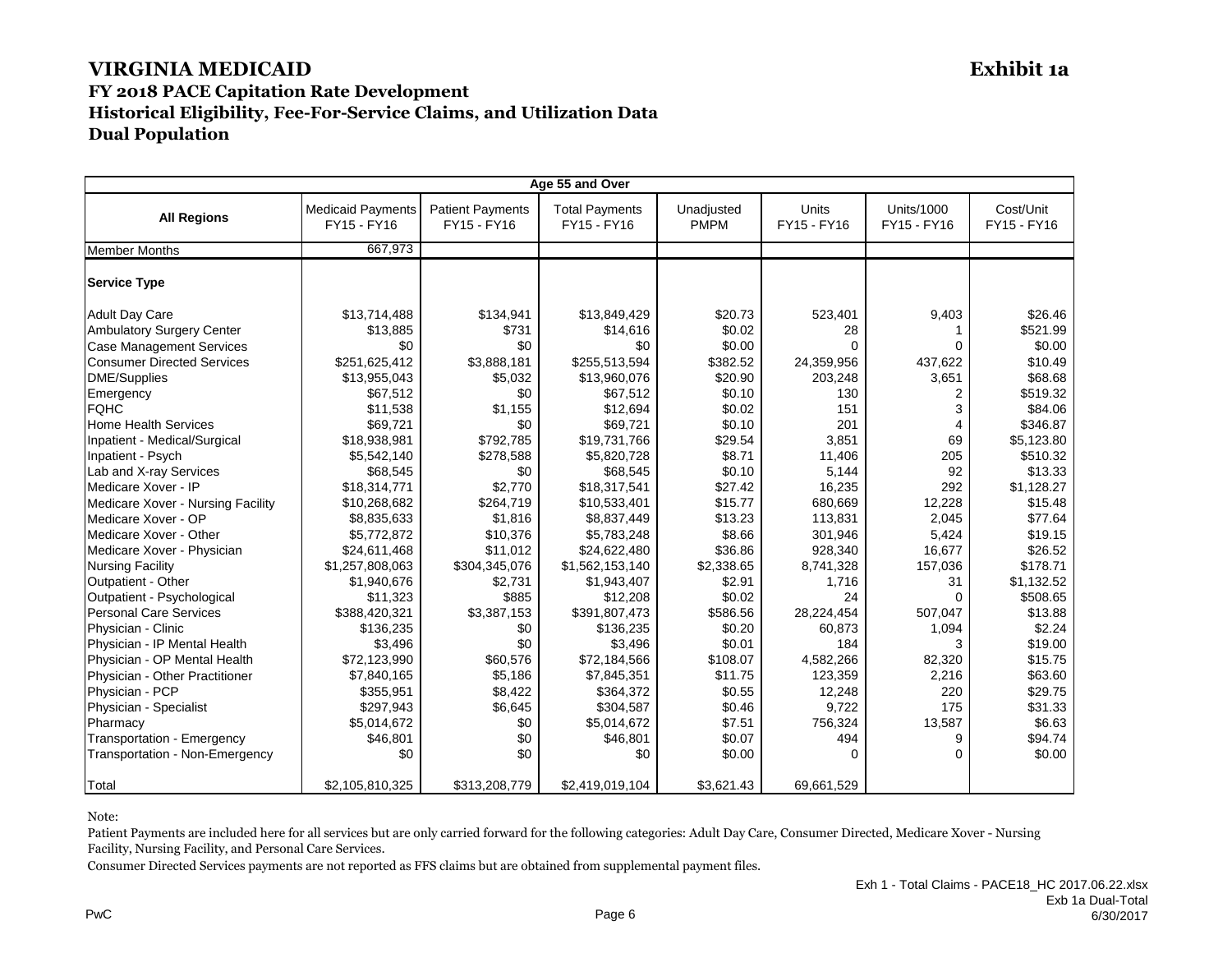| Age 55 and Over                   |                                         |                                        |                                      |                           |                      |                           |                          |
|-----------------------------------|-----------------------------------------|----------------------------------------|--------------------------------------|---------------------------|----------------------|---------------------------|--------------------------|
| <b>Northern Virginia</b>          | <b>Medicaid Payments</b><br>FY15 - FY16 | <b>Patient Payments</b><br>FY15 - FY16 | <b>Total Payments</b><br>FY15 - FY16 | Unadjusted<br><b>PMPM</b> | Units<br>FY15 - FY16 | Units/1000<br>FY15 - FY16 | Cost/Unit<br>FY15 - FY16 |
| <b>Member Months</b>              | 15.037                                  |                                        |                                      |                           |                      |                           |                          |
| <b>Service Type</b>               |                                         |                                        |                                      |                           |                      |                           |                          |
| <b>Adult Day Care</b>             | \$150,149                               | \$0                                    | \$150,149                            | \$9.99                    | 5,179                | 4,133                     | \$28.99                  |
| Ambulatory Surgery Center         | \$6,739                                 | \$0                                    | \$6,739                              | \$0.45                    | 14                   | 11                        | \$481.39                 |
| <b>Case Management Services</b>   | \$0                                     | \$0                                    | \$0                                  | \$0.00                    | $\Omega$             | $\Omega$                  | \$0.00                   |
| <b>Consumer Directed Services</b> | \$6,261,933                             | \$6,771                                | \$6,268,704                          | \$416.88                  | 483,934              | 386.185                   | \$12.95                  |
| <b>DME/Supplies</b>               | \$745,201                               | \$18                                   | \$745,219                            | \$49.56                   | 8,084                | 6,451                     | \$92.18                  |
| Emergency                         | \$835,050                               | \$0                                    | \$835,050                            | \$55.53                   | 1,390                | 1,109                     | \$600.76                 |
| <b>FQHC</b>                       | \$13,098                                | \$0                                    | \$13,098                             | \$0.87                    | 171                  | 136                       | \$76.60                  |
| <b>Home Health Services</b>       | \$446,786                               | \$0                                    | \$446,786                            | \$29.71                   | 1,250                | 998                       | \$357.43                 |
| Inpatient - Medical/Surgical      | \$15,633,740                            | \$150                                  | \$15,633,889                         | \$1,039.67                | 989                  | 789                       | \$15,807.77              |
| Inpatient - Psych                 | \$109,652                               | \$0                                    | \$109,652                            | \$7.29                    | 143                  | 114                       | \$766.80                 |
| Lab and X-ray Services            | \$413,678                               | \$0                                    | \$413,678                            | \$27.51                   | 18,548               | 14,802                    | \$22.30                  |
| Medicare Xover - IP               | \$0                                     | \$0                                    | \$0                                  | \$0.00                    | 0                    | $\Omega$                  | \$0.00                   |
| Medicare Xover - Nursing Facility | \$0                                     | \$0                                    | \$0                                  | \$0.00                    | $\Omega$             | 0                         | \$0.00                   |
| Medicare Xover - OP               | \$0                                     | \$0                                    | \$0                                  | \$0.00                    | $\Omega$             | $\Omega$                  | \$0.00                   |
| Medicare Xover - Other            | \$0                                     | \$0                                    | \$0                                  | \$0.00                    | $\Omega$             | $\Omega$                  | \$0.00                   |
| Medicare Xover - Physician        | \$0                                     | \$0                                    | \$0                                  | \$0.00                    | $\Omega$             | 0                         | \$0.00                   |
| <b>Nursing Facility</b>           | \$29,649,055                            | \$1,516,928                            | \$31,165,983                         | \$2,072.57                | 152,726              | 121,877                   | \$204.06                 |
| Outpatient - Other                | \$3,147,891                             | \$0                                    | \$3,147,891                          | \$209.34                  | 5,241                | 4,182                     | \$600.63                 |
| Outpatient - Psychological        | \$12,538                                | \$0                                    | \$12,538                             | \$0.83                    | 62                   | 49                        | \$202.22                 |
| <b>Personal Care Services</b>     | \$19,449,925                            | \$12,225                               | \$19,462,150                         | \$1,294.25                | 1,284,235            | 1,024,835                 | \$15.15                  |
| Physician - Clinic                | \$1,913,203                             | \$0                                    | \$1,913,203                          | \$127.23                  | 234,148              | 186,853                   | \$8.17                   |
| Physician - IP Mental Health      | \$400                                   | \$0                                    | \$400                                | \$0.03                    | 4                    | 3                         | \$99.98                  |
| Physician - OP Mental Health      | \$3,239,951                             | \$904                                  | \$3,240,856                          | \$215.52                  | 194,489              | 155,205                   | \$16.66                  |
| Physician - Other Practitioner    | \$1,160,754                             | \$43                                   | \$1,160,797                          | \$77.19                   | 14,377               | 11,473                    | \$80.74                  |
| Physician - PCP                   | \$1,005,951                             | \$4                                    | \$1,005,955                          | \$66.90                   | 16,672               | 13,304                    | \$60.34                  |
| Physician - Specialist            | \$1,062,137                             | \$5                                    | \$1,062,142                          | \$70.63                   | 17,568               | 14,019                    | \$60.46                  |
| Pharmacy                          | \$8,355,887                             | \$0                                    | \$8,355,887                          | \$555.67                  | 123,946              | 98,910                    | \$67.42                  |
| Transportation - Emergency        | \$292,377                               | \$0                                    | \$292,377                            | \$19.44                   | 3,881                | 3,097                     | \$75.34                  |
| Transportation - Non-Emergency    | \$0                                     | \$0                                    | \$0                                  | \$0.00                    | $\Omega$             | 0                         | \$0.00                   |
| Total                             | \$93,906,095                            | \$1,537,048                            | \$95,443,142                         | \$6,347.06                | 2,567,051            |                           |                          |

Note:

Patient Payments are included here for all services but are only carried forward for the following categories: Adult Day Care, Consumer Directed, Medicare Xover - Nursing Facility, Nursing Facility, and Personal Care Services.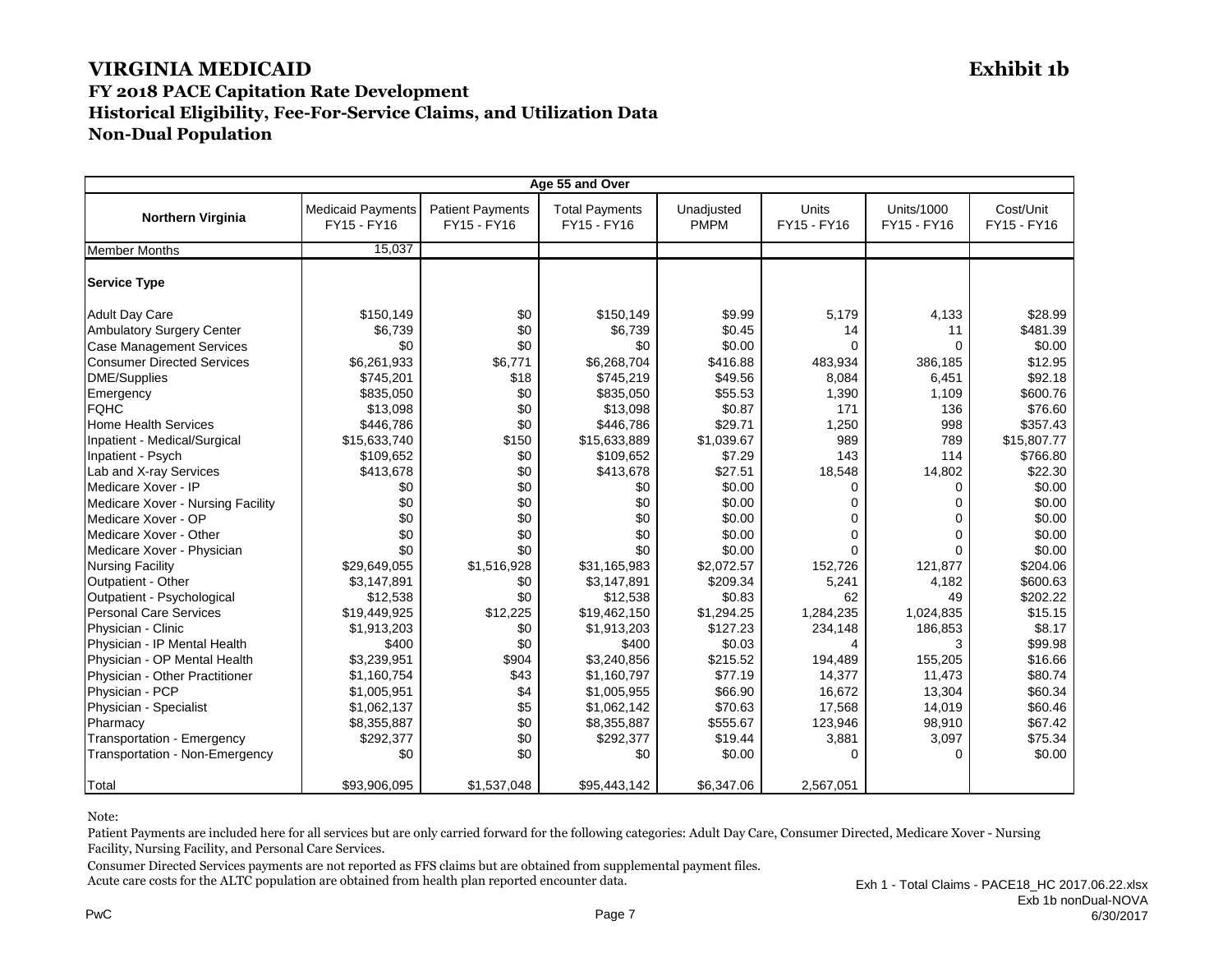| Age 55 and Over                   |                                         |                                        |                                      |                           |                             |                                  |                          |
|-----------------------------------|-----------------------------------------|----------------------------------------|--------------------------------------|---------------------------|-----------------------------|----------------------------------|--------------------------|
| <b>Other MSA</b>                  | <b>Medicaid Payments</b><br>FY15 - FY16 | <b>Patient Payments</b><br>FY15 - FY16 | <b>Total Payments</b><br>FY15 - FY16 | Unadjusted<br><b>PMPM</b> | <b>Units</b><br>FY15 - FY16 | <b>Units/1000</b><br>FY15 - FY16 | Cost/Unit<br>FY15 - FY16 |
| <b>Member Months</b>              | 11.063                                  |                                        |                                      |                           |                             |                                  |                          |
| <b>Service Type</b>               |                                         |                                        |                                      |                           |                             |                                  |                          |
| <b>Adult Day Care</b>             | \$68,338                                | \$0                                    | \$68,338                             | \$6.18                    | 1,228                       | 1,332                            | \$55.65                  |
| Ambulatory Surgery Center         | \$4,136                                 | \$0                                    | \$4,136                              | \$0.37                    | 10                          | 11                               | \$413.57                 |
| <b>Case Management Services</b>   | \$0                                     | \$0                                    | \$0                                  | \$0.00                    | $\Omega$                    | $\Omega$                         | \$0.00                   |
| Consumer Directed Services        | \$6,613,341                             | \$5,628                                | \$6,618,969                          | \$598.29                  | 658,487                     | 714,253                          | \$10.05                  |
| <b>DME/Supplies</b>               | \$887,091                               | \$87                                   | \$887,178                            | \$80.19                   | 10,548                      | 11,441                           | \$84.11                  |
| Emergency                         | \$599,328                               | \$0                                    | \$599,328                            | \$54.17                   | 1,190                       | 1,291                            | \$503.64                 |
| <b>FQHC</b>                       | \$29,259                                | \$0                                    | \$29,259                             | \$2.64                    | 612                         | 664                              | \$47.81                  |
| <b>Home Health Services</b>       | \$377,310                               | \$0                                    | \$377,310                            | \$34.11                   | 1,148                       | 1,245                            | \$328.67                 |
| Inpatient - Medical/Surgical      | \$10,567,731                            | \$607                                  | \$10,568,338                         | \$955.28                  | 847                         | 919                              | \$12,477.38              |
| Inpatient - Psych                 | \$294,287                               | \$0                                    | \$294,287                            | \$26.60                   | 474                         | 514                              | \$620.86                 |
| Lab and X-ray Services            | \$374,361                               | \$0                                    | \$374,361                            | \$33.84                   | 19,185                      | 20,810                           | \$19.51                  |
| Medicare Xover - IP               | \$0                                     | \$0                                    | \$0                                  | \$0.00                    | $\Omega$                    | 0                                | \$0.00                   |
| Medicare Xover - Nursing Facility | \$0                                     | \$0                                    | \$0                                  | \$0.00                    | $\Omega$                    | $\Omega$                         | \$0.00                   |
| Medicare Xover - OP               | \$0                                     | \$0                                    | \$0                                  | \$0.00                    | $\Omega$                    | 0                                | \$0.00                   |
| Medicare Xover - Other            | \$0                                     | \$0                                    | \$0                                  | \$0.00                    | $\Omega$                    | $\Omega$                         | \$0.00                   |
| Medicare Xover - Physician        | \$0                                     | \$0                                    | \$0                                  | \$0.00                    | $\Omega$                    | 0                                | \$0.00                   |
| <b>Nursing Facility</b>           | \$20,865,018                            | \$579,219                              | \$21,444,237                         | \$1,938.36                | 124,656                     | 135,213                          | \$172.03                 |
| Outpatient - Other                | \$2,261,515                             | \$832                                  | \$2,262,347                          | \$204.50                  | 5,222                       | 5,664                            | \$433.23                 |
| Outpatient - Psychological        | \$8,309                                 | \$0                                    | \$8,309                              | \$0.75                    | 71                          | 77                               | \$117.04                 |
| <b>Personal Care Services</b>     | \$3,047,839                             | \$7,788                                | \$3,055,627                          | \$276.20                  | 233,984                     | 253.800                          | \$13.06                  |
| Physician - Clinic                | \$938,130                               | \$0                                    | \$938,130                            | \$84.80                   | 53,476                      | 58,005                           | \$17.54                  |
| Physician - IP Mental Health      | \$544                                   | \$0                                    | \$544                                | \$0.05                    | 6                           | $\overline{7}$                   | \$90.60                  |
| Physician - OP Mental Health      | \$1,255,372                             | \$452                                  | \$1,255,824                          | \$113.51                  | 44,621                      | 48,400                           | \$28.14                  |
| Physician - Other Practitioner    | \$717,840                               | \$3                                    | \$717,843                            | \$64.89                   | 11,878                      | 12,884                           | \$60.43                  |
| Physician - PCP                   | \$664,384                               | \$81                                   | \$664,465                            | \$60.06                   | 15,610                      | 16,932                           | \$42.57                  |
| Physician - Specialist            | \$659,938                               | \$524                                  | \$660,462                            | \$59.70                   | 12,100                      | 13,125                           | \$54.58                  |
| Pharmacy                          | \$7,162,768                             | \$0                                    | \$7,162,768                          | \$647.45                  | 116,813                     | 126,706                          | \$61.32                  |
| Transportation - Emergency        | \$443,680                               | \$0                                    | \$443,680                            | \$40.10                   | 7,700                       | 8,352                            | \$57.62                  |
| Transportation - Non-Emergency    | \$0                                     | \$0                                    | \$0                                  | \$0.00                    | $\Omega$                    | 0                                | \$0.00                   |
| Total                             | \$57,840,521                            | \$595,220                              | \$58,435,740                         | \$5,282.05                | 1,319,866                   |                                  |                          |

Note:

Patient Payments are included here for all services but are only carried forward for the following categories: Adult Day Care, Consumer Directed, Medicare Xover - Nursing Facility, Nursing Facility, and Personal Care Services.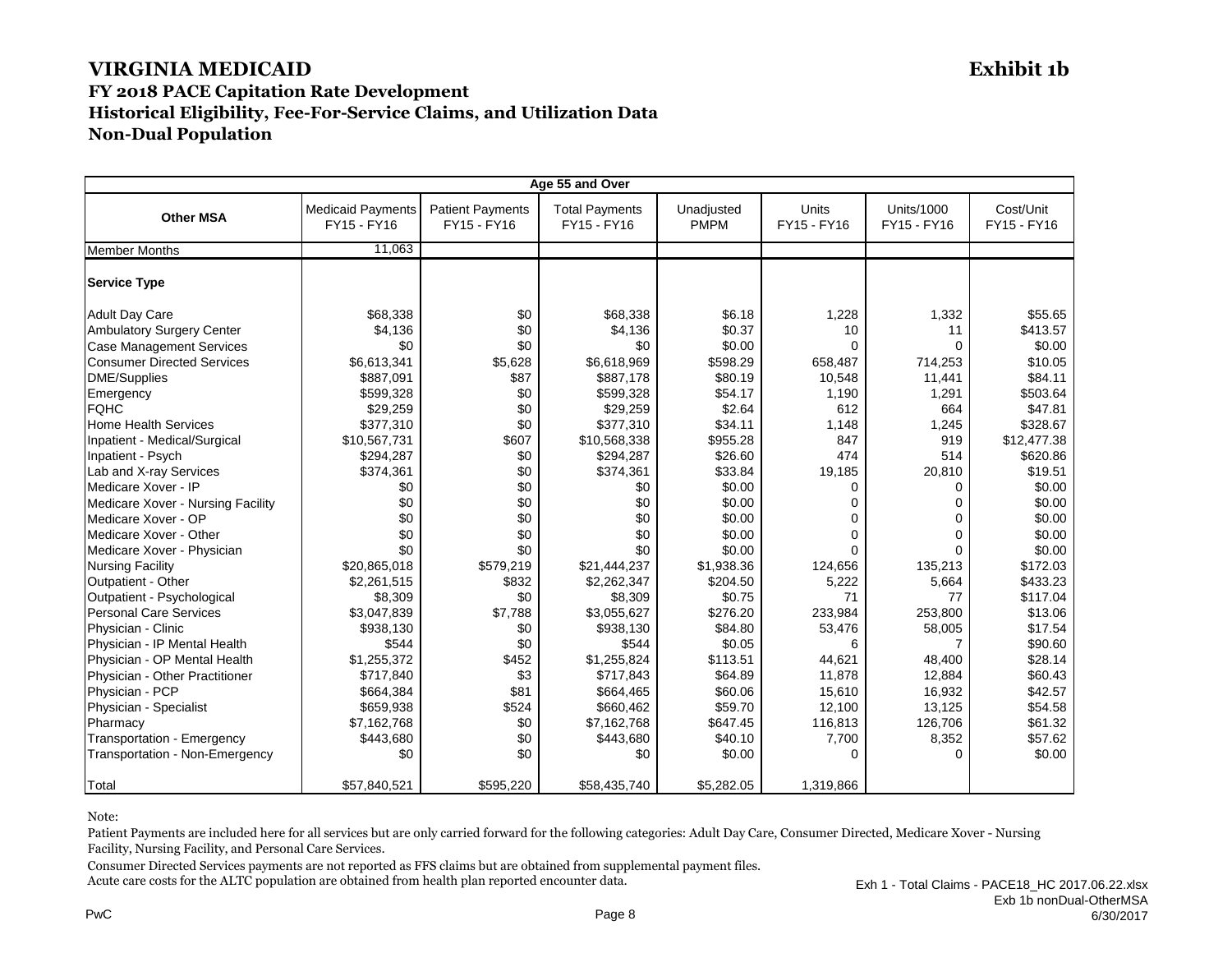| Age 55 and Over                                                                                                                                                                                                                                                                                                                                                                                                                                                                                                                                                                                                                              |                                                                                                                                                                                                                                                                                              |                                                                                                                                                                                         |                                                                                                                                                                                                                                                                                              |                                                                                                                                                                                                                                                         |                                                                                                                                                                                                              |                                                                                                                                                                             |                                                                                                                                                                                                                                                                      |
|----------------------------------------------------------------------------------------------------------------------------------------------------------------------------------------------------------------------------------------------------------------------------------------------------------------------------------------------------------------------------------------------------------------------------------------------------------------------------------------------------------------------------------------------------------------------------------------------------------------------------------------------|----------------------------------------------------------------------------------------------------------------------------------------------------------------------------------------------------------------------------------------------------------------------------------------------|-----------------------------------------------------------------------------------------------------------------------------------------------------------------------------------------|----------------------------------------------------------------------------------------------------------------------------------------------------------------------------------------------------------------------------------------------------------------------------------------------|---------------------------------------------------------------------------------------------------------------------------------------------------------------------------------------------------------------------------------------------------------|--------------------------------------------------------------------------------------------------------------------------------------------------------------------------------------------------------------|-----------------------------------------------------------------------------------------------------------------------------------------------------------------------------|----------------------------------------------------------------------------------------------------------------------------------------------------------------------------------------------------------------------------------------------------------------------|
| <b>Richmond/Charlottesville</b>                                                                                                                                                                                                                                                                                                                                                                                                                                                                                                                                                                                                              | <b>Medicaid Payments</b><br>FY15 - FY16                                                                                                                                                                                                                                                      | <b>Patient Payments</b><br>FY15 - FY16                                                                                                                                                  | <b>Total Payments</b><br>FY15 - FY16                                                                                                                                                                                                                                                         | Unadjusted<br><b>PMPM</b>                                                                                                                                                                                                                               | Units<br>FY15 - FY16                                                                                                                                                                                         | Units/1000<br>FY15 - FY16                                                                                                                                                   | Cost/Unit<br>FY15 - FY16                                                                                                                                                                                                                                             |
| <b>Member Months</b>                                                                                                                                                                                                                                                                                                                                                                                                                                                                                                                                                                                                                         | 17,707                                                                                                                                                                                                                                                                                       |                                                                                                                                                                                         |                                                                                                                                                                                                                                                                                              |                                                                                                                                                                                                                                                         |                                                                                                                                                                                                              |                                                                                                                                                                             |                                                                                                                                                                                                                                                                      |
| <b>Service Type</b>                                                                                                                                                                                                                                                                                                                                                                                                                                                                                                                                                                                                                          |                                                                                                                                                                                                                                                                                              |                                                                                                                                                                                         |                                                                                                                                                                                                                                                                                              |                                                                                                                                                                                                                                                         |                                                                                                                                                                                                              |                                                                                                                                                                             |                                                                                                                                                                                                                                                                      |
| <b>Adult Day Care</b><br>Ambulatory Surgery Center<br><b>Case Management Services</b><br><b>Consumer Directed Services</b><br><b>DME/Supplies</b><br>Emergency<br><b>FQHC</b><br><b>Home Health Services</b><br>Inpatient - Medical/Surgical<br>Inpatient - Psych<br>Lab and X-ray Services<br>Medicare Xover - IP<br>Medicare Xover - Nursing Facility<br>Medicare Xover - OP<br>Medicare Xover - Other<br>Medicare Xover - Physician<br><b>Nursing Facility</b><br>Outpatient - Other<br>Outpatient - Psychological<br><b>Personal Care Services</b><br>Physician - Clinic<br>Physician - IP Mental Health<br>Physician - OP Mental Health | \$525,990<br>\$12,189<br>\$0<br>\$15,274,000<br>\$1,402,728<br>\$1,035,517<br>\$57,635<br>\$398,149<br>\$14,286,370<br>\$250,257<br>\$391,753<br>\$1,550<br>\$0<br>\$18<br>\$350<br>\$201<br>\$26,721,408<br>\$4,376,705<br>\$20,040<br>\$5,709,896<br>\$1,617,323<br>\$1,554<br>\$2,836,013 | \$2,049<br>\$0<br>\$0<br>\$28,965<br>\$5<br>\$0<br>\$0<br>\$0<br>\$0<br>\$0<br>\$0<br>\$0<br>\$0<br>\$0<br>\$0<br>\$0<br>\$1,004,453<br>\$702<br>\$0<br>\$10,255<br>\$0<br>\$0<br>\$443 | \$528,040<br>\$12,189<br>\$0<br>\$15,302,965<br>\$1,402,733<br>\$1,035,517<br>\$57,635<br>\$398,149<br>\$14,286,370<br>\$250,257<br>\$391,753<br>\$1,550<br>\$0<br>\$18<br>\$350<br>\$201<br>\$27,725,861<br>\$4,377,407<br>\$20,040<br>\$5,720,150<br>\$1,617,323<br>\$1,554<br>\$2,836,455 | \$29.82<br>\$0.69<br>\$0.00<br>\$864.21<br>\$79.22<br>\$58.48<br>\$3.25<br>\$22.48<br>\$806.80<br>\$14.13<br>\$22.12<br>\$0.09<br>\$0.00<br>\$0.00<br>\$0.02<br>\$0.01<br>\$1,565.78<br>\$247.21<br>\$1.13<br>\$323.04<br>\$91.34<br>\$0.09<br>\$160.18 | 10,015<br>17<br>$\Omega$<br>1,521,335<br>11,957<br>1,801<br>917<br>1,177<br>1,083<br>297<br>19,438<br>$\overline{2}$<br>$\Omega$<br>12<br>18<br>159,265<br>8,663<br>68<br>438,742<br>113,836<br>31<br>87,607 | 6,787<br>12<br>$\Omega$<br>1,030,983<br>8,103<br>1,221<br>621<br>798<br>734<br>201<br>13,173<br>0<br>8<br>12<br>107,931<br>5,871<br>46<br>297,328<br>77,145<br>21<br>59,370 | \$52.72<br>\$717.01<br>\$0.00<br>\$10.06<br>\$117.31<br>\$574.97<br>\$62.85<br>\$338.27<br>\$13,191.48<br>\$842.62<br>\$20.15<br>\$774.97<br>\$0.00<br>\$17.95<br>\$29.18<br>\$11.17<br>\$174.09<br>\$505.30<br>\$294.71<br>\$13.04<br>\$14.21<br>\$50.13<br>\$32.38 |
| Physician - Other Practitioner<br>Physician - PCP<br>Physician - Specialist<br>Pharmacy<br>Transportation - Emergency<br>Transportation - Non-Emergency                                                                                                                                                                                                                                                                                                                                                                                                                                                                                      | \$1,442,341<br>\$887,708<br>\$921,662<br>\$10,318,951<br>\$389,446<br>\$0                                                                                                                                                                                                                    | \$0<br>\$1<br>\$6<br>\$0<br>\$0<br>\$0                                                                                                                                                  | \$1,442,341<br>\$887,709<br>\$921,668<br>\$10,318,951<br>\$389,446<br>\$0                                                                                                                                                                                                                    | \$81.45<br>\$50.13<br>\$52.05<br>\$582.75<br>\$21.99<br>\$0.00                                                                                                                                                                                          | 20,784<br>18,785<br>17,185<br>148,633<br>10,196<br>$\Omega$                                                                                                                                                  | 14,085<br>12,730<br>11,646<br>100,726<br>6,910<br>0                                                                                                                         | \$69.40<br>\$47.26<br>\$53.63<br>\$69.43<br>\$38.20<br>\$0.00                                                                                                                                                                                                        |
| Total                                                                                                                                                                                                                                                                                                                                                                                                                                                                                                                                                                                                                                        | \$88,879,754                                                                                                                                                                                                                                                                                 | \$1,046,879                                                                                                                                                                             | \$89,926,633                                                                                                                                                                                                                                                                                 | \$5,078.48                                                                                                                                                                                                                                              | 2,591,865                                                                                                                                                                                                    |                                                                                                                                                                             |                                                                                                                                                                                                                                                                      |

Note:

Patient Payments are included here for all services but are only carried forward for the following categories: Adult Day Care, Consumer Directed, Medicare Xover - Nursing Facility, Nursing Facility, and Personal Care Services.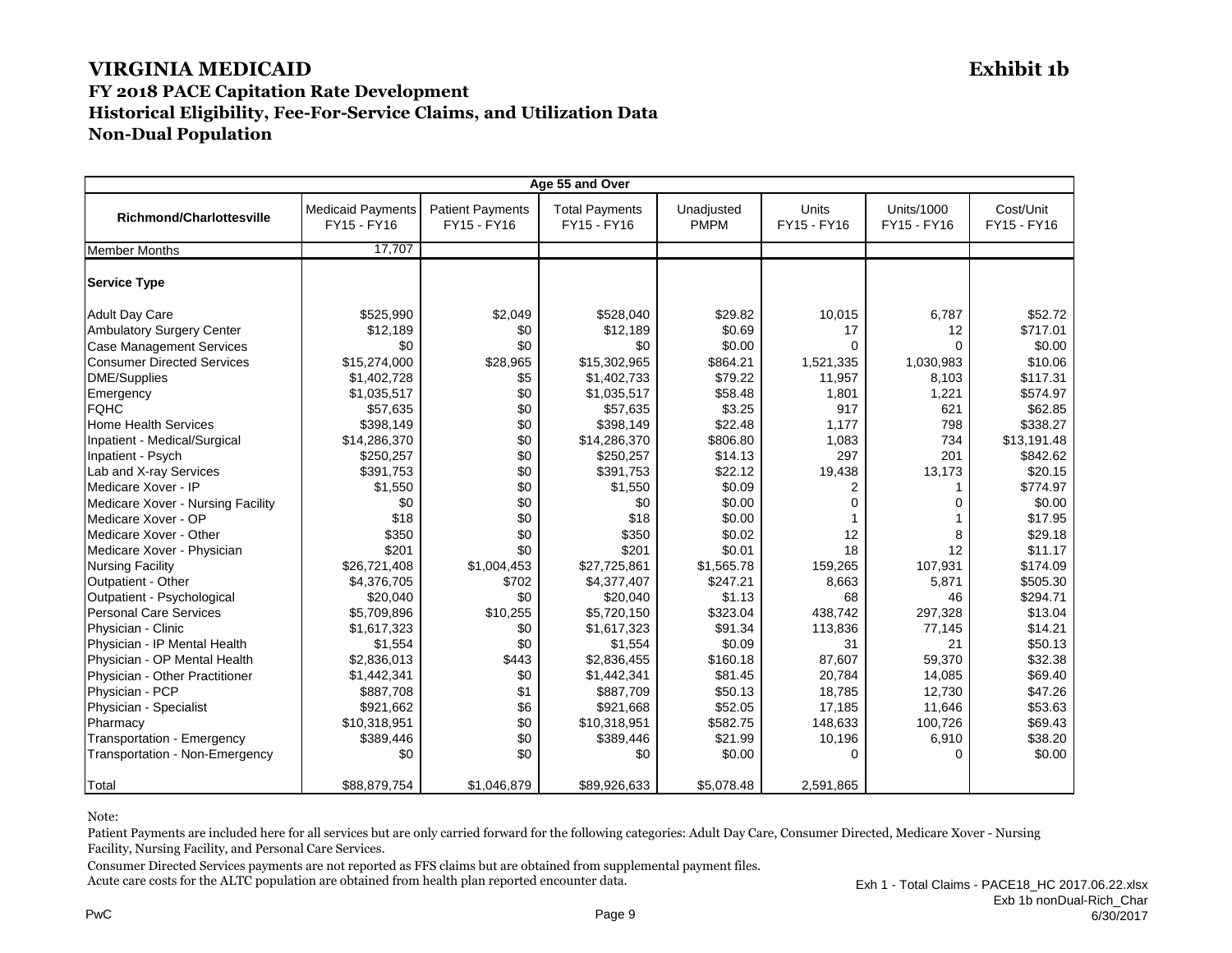| Age 55 and Over                   |                                         |                                        |                                      |                           |                      |                                  |                          |
|-----------------------------------|-----------------------------------------|----------------------------------------|--------------------------------------|---------------------------|----------------------|----------------------------------|--------------------------|
| <b>Rural</b>                      | <b>Medicaid Payments</b><br>FY15 - FY16 | <b>Patient Payments</b><br>FY15 - FY16 | <b>Total Payments</b><br>FY15 - FY16 | Unadjusted<br><b>PMPM</b> | Units<br>FY15 - FY16 | <b>Units/1000</b><br>FY15 - FY16 | Cost/Unit<br>FY15 - FY16 |
| <b>Member Months</b>              | 19,535                                  |                                        |                                      |                           |                      |                                  |                          |
| <b>Service Type</b>               |                                         |                                        |                                      |                           |                      |                                  |                          |
| <b>Adult Day Care</b>             | \$6,233                                 | \$0                                    | \$6,233                              | \$0.32                    | 112                  | 69                               | \$55.65                  |
| <b>Ambulatory Surgery Center</b>  | \$15,532                                | \$0                                    | \$15,532                             | \$0.80                    | 34                   | 21                               | \$456.83                 |
| <b>Case Management Services</b>   | \$0                                     | \$0                                    | \$0                                  | \$0.00                    | $\Omega$             | 0                                | \$0.00                   |
| <b>Consumer Directed Services</b> | \$13,442,922                            | \$26,920                               | \$13,469,842                         | \$689.52                  | 1,324,805            | 813,803                          | \$10.17                  |
| <b>DME/Supplies</b>               | \$1,695,592                             | \$1                                    | \$1,695,593                          | \$86.80                   | 18,423               | 11,317                           | \$92.04                  |
| Emergency                         | \$1,393,372                             | \$0                                    | \$1,393,372                          | \$71.33                   | 2,772                | 1,703                            | \$502.66                 |
| <b>FQHC</b>                       | \$162,787                               | \$0                                    | \$162,787                            | \$8.33                    | 2,533                | 1,556                            | \$64.27                  |
| <b>Home Health Services</b>       | \$778,517                               | \$0                                    | \$778,517                            | \$39.85                   | 2,137                | 1,313                            | \$364.30                 |
| Inpatient - Medical/Surgical      | \$17,617,099                            | \$2,264                                | \$17,619,364                         | \$901.94                  | 1,582                | 972                              | \$11,137.40              |
| Inpatient - Psych                 | \$321,822                               | \$0                                    | \$321,822                            | \$16.47                   | 467                  | 287                              | \$689.13                 |
| Lab and X-ray Services            | \$565,622                               | \$0                                    | \$565,622                            | \$28.95                   | 27,362               | 16,808                           | \$20.67                  |
| Medicare Xover - IP               | \$1,216                                 | \$0                                    | \$1,216                              | \$0.06                    |                      | 1                                | \$1,216.00               |
| Medicare Xover - Nursing Facility | \$0                                     | \$0                                    | \$0                                  | \$0.00                    | 0                    | 0                                | \$0.00                   |
| Medicare Xover - OP               | \$0                                     | \$0                                    | \$0                                  | \$0.00                    | $\Omega$             | $\Omega$                         | \$0.00                   |
| Medicare Xover - Other            | \$0                                     | \$0                                    | \$0                                  | \$0.00                    | $\Omega$             | $\Omega$                         | \$0.00                   |
| Medicare Xover - Physician        | \$0                                     | \$0                                    | \$0                                  | \$0.00                    | $\Omega$             | 0                                | \$0.00                   |
| <b>Nursing Facility</b>           | \$30,825,206                            | \$895,931                              | \$31,721,137                         | \$1,623.81                | 191,869              | 117,862                          | \$165.33                 |
| Outpatient - Other                | \$6,106,620                             | \$0                                    | \$6,106,620                          | \$312.60                  | 11,824               | 7,263                            | \$516.46                 |
| Outpatient - Psychological        | \$13,605                                | \$0                                    | \$13,605                             | \$0.70                    | 151                  | 93                               | \$90.10                  |
| <b>Personal Care Services</b>     | \$6,472,496                             | \$13,383                               | \$6,485,879                          | \$332.01                  | 497,520              | 305,617                          | \$13.04                  |
| Physician - Clinic                | \$1,754,487                             | \$0                                    | \$1,754,487                          | \$89.81                   | 100,886              | 61,972                           | \$17.39                  |
| Physician - IP Mental Health      | \$5,058                                 | \$0                                    | \$5,058                              | \$0.26                    | 135                  | 83                               | \$37.47                  |
| Physician - OP Mental Health      | \$2,136,509                             | \$614                                  | \$2,137,123                          | \$109.40                  | 91,686               | 56,321                           | \$23.31                  |
| Physician - Other Practitioner    | \$1,536,359                             | \$175                                  | \$1,536,534                          | \$78.66                   | 21,587               | 13,260                           | \$71.18                  |
| Physician - PCP                   | \$1,057,352                             | \$79                                   | \$1,057,431                          | \$54.13                   | 21,908               | 13,458                           | \$48.27                  |
| Physician - Specialist            | \$1,307,614                             | \$3                                    | \$1,307,617                          | \$66.94                   | 21,344               | 13,111                           | \$61.26                  |
| Pharmacy                          | \$12,915,511                            | \$0                                    | \$12,915,511                         | \$661.15                  | 205,466              | 126,214                          | \$62.86                  |
| Transportation - Emergency        | \$915,359                               | \$0                                    | \$915,359                            | \$46.86                   | 11,885               | 7,301                            | \$77.02                  |
| Transportation - Non-Emergency    | \$0                                     | \$0                                    | \$0                                  | \$0.00                    | $\Omega$             | $\Omega$                         | \$0.00                   |
| Total                             | \$101,046,890                           | \$939,370                              | \$101,986,260                        | \$5,220.69                | 2,556,489            |                                  |                          |

Note:

Patient Payments are included here for all services but are only carried forward for the following categories: Adult Day Care, Consumer Directed, Medicare Xover - Nursing Facility, Nursing Facility, and Personal Care Services.

Consumer Directed Services payments are not reported as FFS claims but are obtained from supplemental payment files. Acute care costs for the ALTC population are obtained from health plan reported encounter data.

PwC Processes and the contract of the contract of the contract of the contract of the contract of the contract of the contract of the contract of the contract of the contract of the contract of the contract of the contract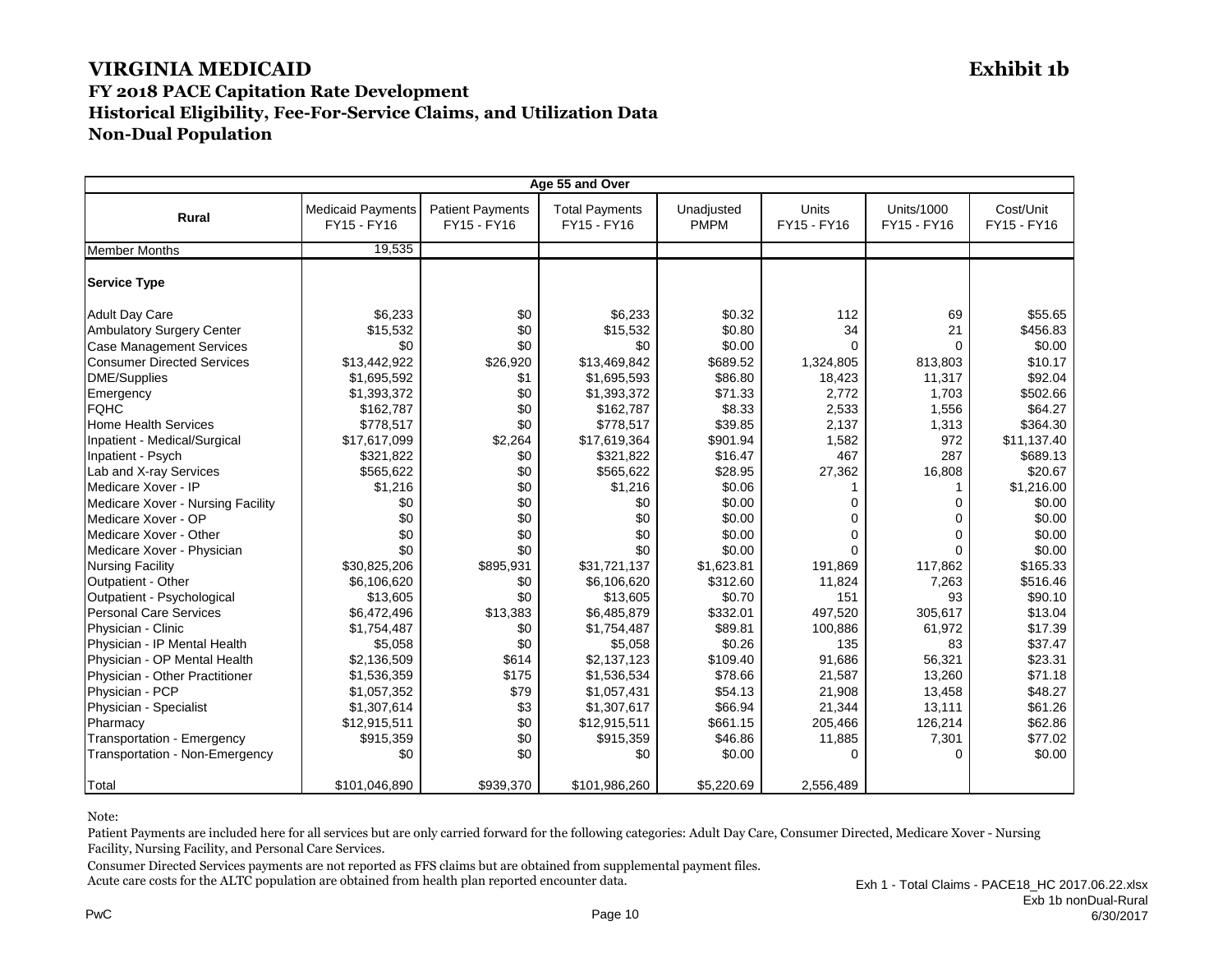| Age 55 and Over                                                      |                                         |                                        |                                      |                           |                      |                                  |                          |
|----------------------------------------------------------------------|-----------------------------------------|----------------------------------------|--------------------------------------|---------------------------|----------------------|----------------------------------|--------------------------|
| <b>Tidewater</b>                                                     | <b>Medicaid Payments</b><br>FY15 - FY16 | <b>Patient Payments</b><br>FY15 - FY16 | <b>Total Payments</b><br>FY15 - FY16 | Unadjusted<br><b>PMPM</b> | Units<br>FY15 - FY16 | <b>Units/1000</b><br>FY15 - FY16 | Cost/Unit<br>FY15 - FY16 |
| <b>Member Months</b>                                                 | 19.702                                  |                                        |                                      |                           |                      |                                  |                          |
| <b>Service Type</b>                                                  |                                         |                                        |                                      |                           |                      |                                  |                          |
| <b>Adult Day Care</b><br><b>Ambulatory Surgery Center</b>            | \$10.073<br>\$15,087                    | \$0<br>\$0                             | \$10.073<br>\$15,087                 | \$0.51<br>\$0.77          | 181<br>24            | 110<br>15                        | \$55.65<br>\$628.62      |
| <b>Case Management Services</b><br><b>Consumer Directed Services</b> | \$0<br>\$3,942,333                      | \$0<br>\$1,833                         | \$0<br>\$3,944,166                   | \$0.00<br>\$200.19        | $\Omega$<br>388,069  | 0<br>236,360                     | \$0.00<br>\$10.16        |
| <b>DME/Supplies</b><br>Emergency                                     | \$1,712,554<br>\$1,617,010              | \$0<br>\$0                             | \$1,712,554<br>\$1,617,010           | \$86.92<br>\$82.07        | 15,105<br>2,545      | 9,200<br>1,550                   | \$113.38<br>\$635.37     |
| <b>FQHC</b><br><b>Home Health Services</b>                           | \$249,172<br>\$636,988                  | \$0<br>\$0                             | \$249,172<br>\$636,988               | \$12.65<br>\$32.33        | 2,620<br>1,679       | 1,596<br>1,023                   | \$95.10<br>\$379.39      |
| Inpatient - Medical/Surgical<br>Inpatient - Psych                    | \$20,138,444<br>\$213,290               | \$5,314<br>\$0                         | \$20,143,758<br>\$213,290            | \$1,022.41<br>\$10.83     | 1,435<br>249         | 874<br>152                       | \$14,037.46<br>\$856.59  |
| Lab and X-ray Services<br>Medicare Xover - IP                        | \$493,606<br>\$0                        | \$0<br>\$0                             | \$493,606<br>\$0                     | \$25.05<br>\$0.00         | 22,599<br>$\Omega$   | 13,764<br>0                      | \$21.84<br>\$0.00        |
| Medicare Xover - Nursing Facility                                    | \$0                                     | \$0                                    | \$0                                  | \$0.00                    | 0                    | 0                                | \$0.00                   |
| Medicare Xover - OP<br>Medicare Xover - Other                        | \$0<br>\$0                              | \$0<br>\$0                             | \$0<br>\$0                           | \$0.00<br>\$0.00          | $\Omega$<br>$\Omega$ | $\Omega$<br>$\Omega$             | \$0.00                   |
| Medicare Xover - Physician                                           | \$0                                     | \$0                                    | \$0                                  | \$0.00                    | $\Omega$             | 0                                | \$0.00<br>\$0.00         |
| <b>Nursing Facility</b>                                              | \$35,602,783                            | \$1,747,787                            | \$37,350,570                         | \$1,895.75                | 213,498              | 130,035                          | \$174.95                 |
| Outpatient - Other<br>Outpatient - Psychological                     | \$4,832,785<br>\$17,435                 | \$0<br>\$0                             | \$4,832,785<br>\$17,435              | \$245.29<br>\$0.88        | 9.787<br>63          | 5,961<br>38                      | \$493.80<br>\$276.75     |
| <b>Personal Care Services</b>                                        | \$18,807,620                            | \$37,254                               | \$18,844,875                         | \$956.48                  | 1,482,031            | 902,658                          | \$12.72                  |
| Physician - Clinic                                                   | \$2,403,282                             | \$0                                    | \$2,403,282                          | \$121.98                  | 233,711              | 142,346                          | \$10.28                  |
| Physician - IP Mental Health<br>Physician - OP Mental Health         | \$1,179<br>\$6,055,144                  | \$0<br>\$243                           | \$1,179<br>\$6,055,387               | \$0.06<br>\$307.35        | 20<br>347,185        | 12<br>211,459                    | \$58.94<br>\$17.44       |
| Physician - Other Practitioner                                       | \$2,412,321                             | \$1                                    | \$2,412,322                          | \$122.44                  | 19,950               | 12,151                           | \$120.92                 |
| Physician - PCP<br>Physician - Specialist                            | \$1,372,858<br>\$1,336,669              | \$312<br>\$266                         | \$1,373,170<br>\$1,336,935           | \$69.70<br>\$67.86        | 56,881<br>22,599     | 34,644<br>13,764                 | \$24.14<br>\$59.16       |
| Pharmacy                                                             | \$12,651,975                            | \$0                                    | \$12,651,975                         | \$642.16                  | 170,482              | 103,835                          | \$74.21                  |
| Transportation - Emergency                                           | \$562,469                               | \$0<br>\$0                             | \$562,469<br>\$0                     | \$28.55<br>\$0.00         | 9,307<br>$\Omega$    | 5,669<br>0                       | \$60.44<br>\$0.00        |
| Transportation - Non-Emergency                                       | \$0                                     |                                        |                                      |                           |                      |                                  |                          |
| Total                                                                | \$115,085,076                           | \$1,793,010                            | \$116,878,087                        | \$5,932.23                | 3,000,020            |                                  |                          |

Note:

Patient Payments are included here for all services but are only carried forward for the following categories: Adult Day Care, Consumer Directed, Medicare Xover - Nursing Facility, Nursing Facility, and Personal Care Services.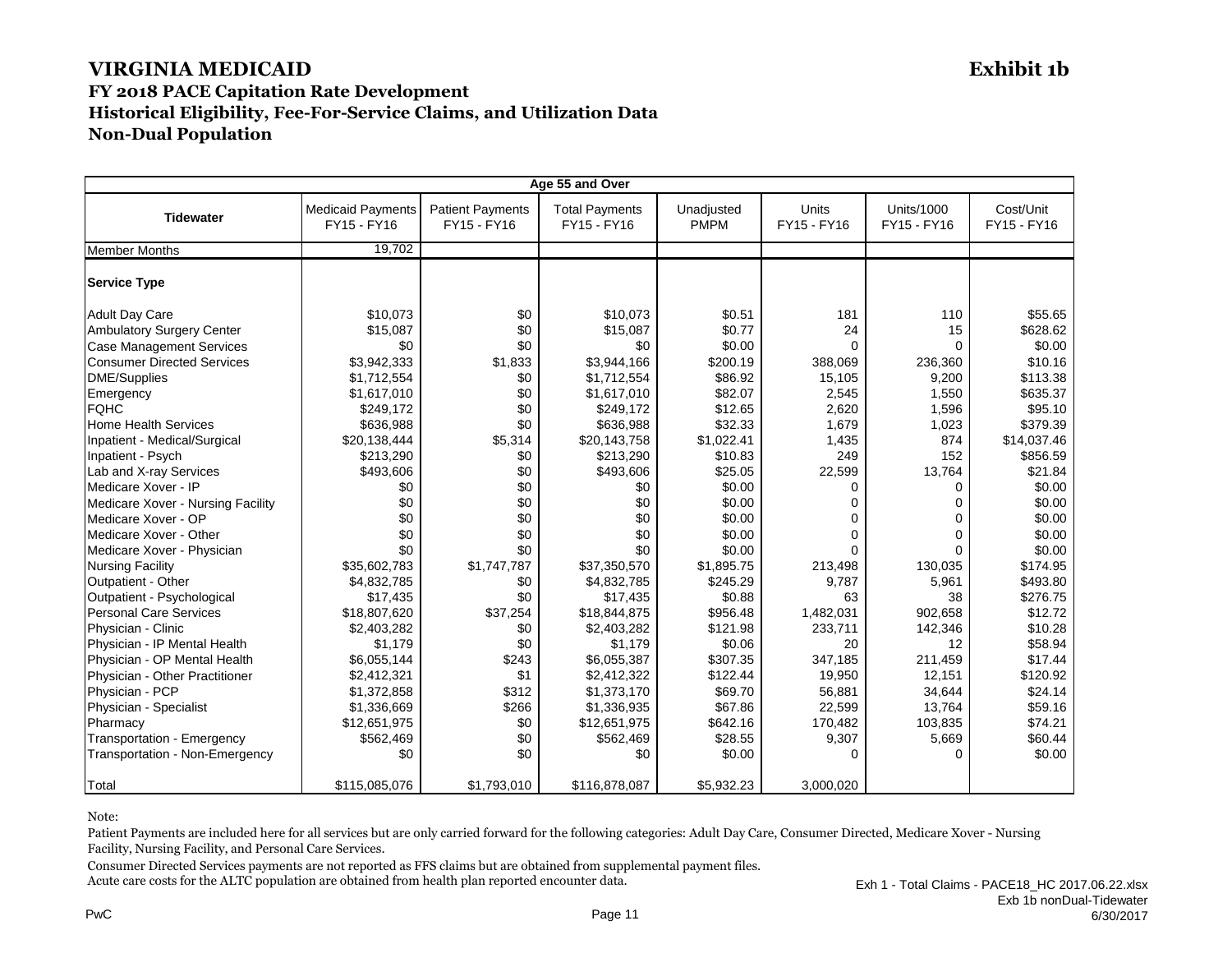| Age 55 and Over                                           |                                         |                                        |                                      |                           |                      |                                  |                          |
|-----------------------------------------------------------|-----------------------------------------|----------------------------------------|--------------------------------------|---------------------------|----------------------|----------------------------------|--------------------------|
| <b>All Regions</b>                                        | <b>Medicaid Payments</b><br>FY15 - FY16 | <b>Patient Payments</b><br>FY15 - FY16 | <b>Total Payments</b><br>FY15 - FY16 | Unadjusted<br><b>PMPM</b> | Units<br>FY15 - FY16 | <b>Units/1000</b><br>FY15 - FY16 | Cost/Unit<br>FY15 - FY16 |
| <b>Member Months</b>                                      | 83.045                                  |                                        |                                      |                           |                      |                                  |                          |
| <b>Service Type</b>                                       |                                         |                                        |                                      |                           |                      |                                  |                          |
| <b>Adult Day Care</b><br><b>Ambulatory Surgery Center</b> | \$760,783<br>\$53,683                   | \$2,049<br>\$0                         | \$762,832<br>\$53,683                | \$9.19<br>\$0.65          | 16,715<br>99         | 2,415<br>14                      | \$45.64<br>\$542.26      |
| <b>Case Management Services</b>                           | \$0                                     | \$0                                    | \$0                                  | \$0.00                    | $\Omega$             | 0                                | \$0.00                   |
| <b>Consumer Directed Services</b>                         | \$45,534,530                            | \$70,116                               | \$45,604,646                         | \$549.16                  | 4,376,630            | 632,422                          | \$10.42                  |
| <b>DME/Supplies</b>                                       | \$6,443,166                             | \$111                                  | \$6,443,277                          | \$77.59                   | 64,117               | 9,265                            | \$100.49                 |
| Emergency                                                 | \$5,480,276                             | \$0                                    | \$5,480,276                          | \$65.99                   | 9,698                | 1,401                            | \$565.09                 |
| <b>FQHC</b>                                               | \$511,951                               | \$0                                    | \$511,951                            | \$6.16                    | 6,853                | 990                              | \$74.70                  |
| <b>Home Health Services</b>                               | \$2,637,750                             | \$0                                    | \$2,637,750                          | \$31.76                   | 7,391                | 1,068                            | \$356.89                 |
| Inpatient - Medical/Surgical                              | \$78,243,385                            | \$8,335                                | \$78,251,720                         | \$942.28                  | 5,936                | 858                              | \$13,182.57              |
| Inpatient - Psych                                         | \$1,189,309                             | \$0                                    | \$1,189,309                          | \$14.32                   | 1,630                | 236                              | \$729.64                 |
| Lab and X-ray Services                                    | \$2,239,019                             | \$0                                    | \$2,239,019                          | \$26.96                   | 107,132              | 15,481                           | \$20.90                  |
| Medicare Xover - IP                                       | \$2,766                                 | \$0                                    | \$2,766                              | \$0.03                    | 3                    | 0                                | \$921.98                 |
| Medicare Xover - Nursing Facility                         | \$0                                     | \$0                                    | \$0                                  | \$0.00                    | $\Omega$             | 0                                | \$0.00                   |
| Medicare Xover - OP                                       | \$18                                    | \$0                                    | \$18                                 | \$0.00                    |                      | 0                                | \$17.95                  |
| Medicare Xover - Other                                    | \$350                                   | \$0                                    | \$350                                | \$0.00                    | 12                   | $\overline{2}$                   | \$29.18                  |
| Medicare Xover - Physician                                | \$201                                   | \$0                                    | \$201                                | \$0.00                    | 18                   | 3                                | \$11.17                  |
| <b>Nursing Facility</b>                                   | \$143,663,470                           | \$5,744,318                            | \$149,407,788                        | \$1,799.12                | 842.014              | 121,671                          | \$177.44                 |
| Outpatient - Other                                        | \$20,725,516                            | \$1,534                                | \$20,727,050                         | \$249.59                  | 40,737               | 5,886                            | \$508.80                 |
| Outpatient - Psychological                                | \$71,927                                | \$0                                    | \$71,927                             | \$0.87                    | 415                  | 60                               | \$173.32                 |
| <b>Personal Care Services</b>                             | \$53.487.776                            | \$80,904                               | \$53,568,680                         | \$645.06                  | 3.936.512            | 568.825                          | \$13.61                  |
| Physician - Clinic                                        | \$8,626,425                             | \$0                                    | \$8,626,425                          | \$103.88                  | 736,057              | 106,360                          | \$11.72                  |
| Physician - IP Mental Health                              | \$8,735                                 | \$0                                    | \$8,735                              | \$0.11                    | 196                  | 28                               | \$44.56                  |
| Physician - OP Mental Health                              | \$15,522,989                            | \$2,657                                | \$15,525,646                         | \$186.95                  | 765,588              | 110,627                          | \$20.28                  |
| Physician - Other Practitioner                            | \$7,269,615                             | \$222                                  | \$7,269,837                          | \$87.54                   | 88,576               | 12,799                           | \$82.07                  |
| Physician - PCP                                           | \$4,988,253                             | \$477                                  | \$4,988,730                          | \$60.07                   | 129,856              | 18,764                           | \$38.42                  |
| Physician - Specialist                                    | \$5,288,020                             | \$804                                  | \$5,288,824                          | \$63.69                   | 90,796               | 13,120                           | \$58.25                  |
| Pharmacy                                                  | \$51,405,092                            | \$0                                    | \$51,405,092                         | \$619.00                  | 765,340              | 110,591                          | \$67.17                  |
| Transportation - Emergency                                | \$2,603,331                             | \$0                                    | \$2,603,331                          | \$31.35                   | 42,969               | 6,209                            | \$60.59                  |
| Transportation - Non-Emergency                            | \$0                                     | \$0                                    | \$0                                  | \$0.00                    | 0                    | 0                                | \$0.00                   |
| Total                                                     | \$456,758,336                           | \$5,911,527                            | \$462,669,863                        | \$5,571.31                | 12,035,291           |                                  |                          |

Note:

Patient Payments are included here for all services but are only carried forward for the following categories: Adult Day Care, Consumer Directed, Medicare Xover - Nursing Facility, Nursing Facility, and Personal Care Services.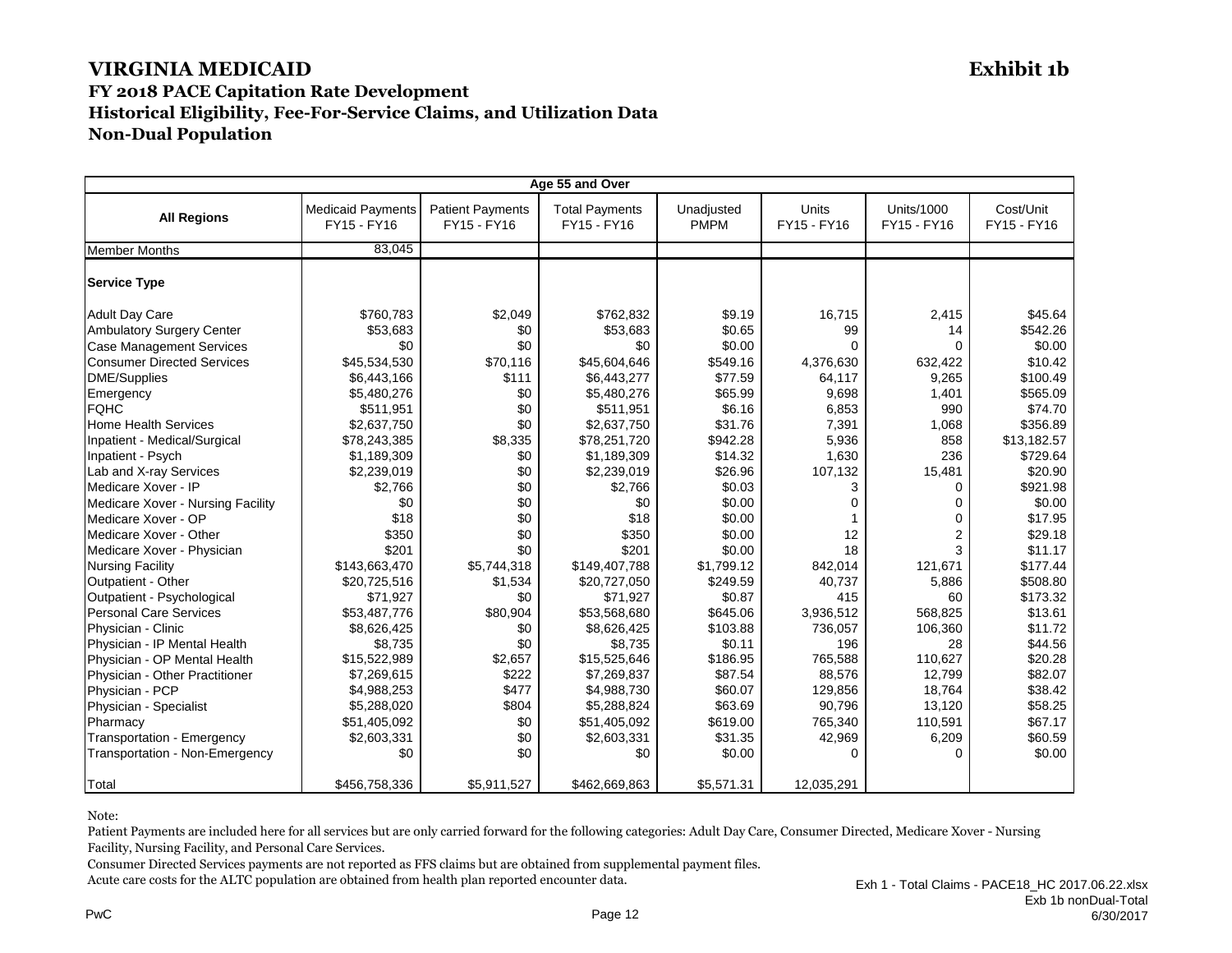## **Virginia Medicaid Exhibit 2a FY 2018 PACE Capitation Rate Development Historical Fee-for-Service Claims Prescription Drug Adjustment**

|    |                                                                     | <b>Dual Eligibles</b> | <b>Non-Dual Eligibles</b> | <b>Source</b>              |
|----|---------------------------------------------------------------------|-----------------------|---------------------------|----------------------------|
|    | Fee-for-Service Net Cost PMPM                                       | \$7.44                | \$616.83                  | FY15-FY16 FFS Invoices     |
| 2. | Fee-for-Service Net Cost per Script                                 | \$6.63                | \$67.18                   | FY15-FY16 FFS Invoices     |
| 3. | Average Fee-for-Service Copayment per Script                        | \$0.02                | \$0.02                    | FY15-FY16 FFS Invoices     |
| 4. | Fee-for-Service Gross Cost per Script                               | \$6.65                | \$67.21                   | $= (2.) + (3.)$            |
| 5. | Average Fee-for-Service Dispensing Fees                             | \$3.23                | \$3.13                    | FY15-FY16 FFS Invoices     |
| 6. | Fee-for-Service Ingredient Cost per Script                          | \$3.42                | \$64.07                   | $= (4.) - (5.)$            |
| 7. | Average Fee-for-Service Rebate                                      | 7%                    | 36%                       | Provided by DMAS           |
| 8. | Fee-for-Service Cost per Script with Rebate                         | \$3.17                | \$40.84                   | $= (6.) * (1 - (7.))$      |
| 9. | Brand-Generic Improvement Adjustment                                | 1.000                 | 0.995                     | VA Claims Analysis         |
|    | 10. Adjusted Cost PMPM with Brand-Generic Improvement<br>Adjustment | \$3.17                | \$40.63                   | $= (8.) * (9.)$            |
|    | 11. Average Fee-for-Service Dispensing Fees                         | \$3.23                | \$3.13                    | $= (5.)$                   |
|    | 12. Adjusted Cost per Script                                        | \$6.41                | \$43.77                   | $= (10.) + (11.)$          |
|    | 13. Adjusted Cost PMPM                                              | \$7.19                | \$401.84                  | $=$ (12.) $*$ scripts / MM |
|    | 14. Pharmacy Adjustment Factor                                      | $-3.3%$               | $-34.9%$                  | $=$ (13.) / (1.) -1        |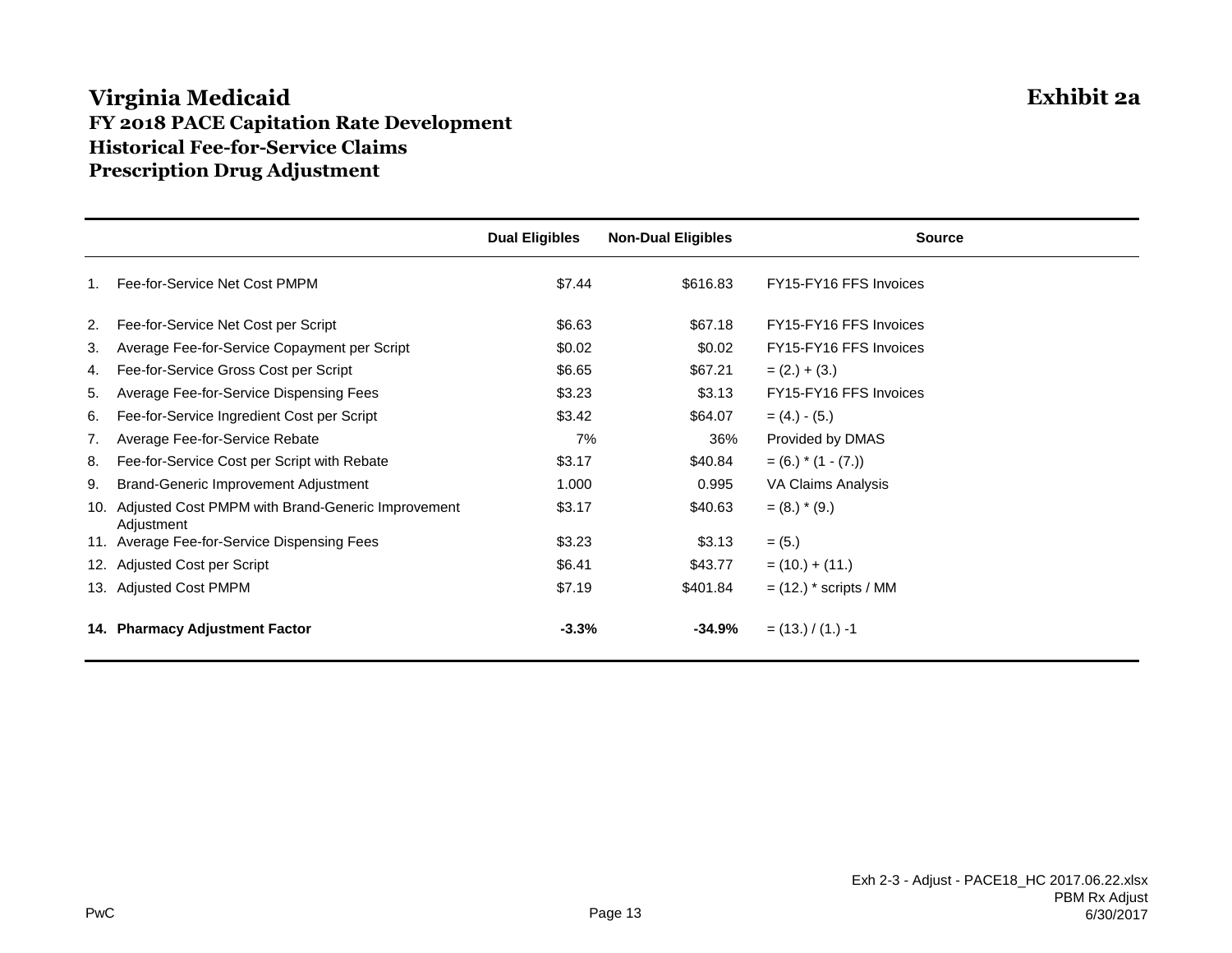## **Virginia Medicaid Exhibit 2b FY 2018 PACE Capitation Rate Development Historical Fee-for-Service Claims Adult Day Care Adjustment**

|    |                                                 | <b>Adjustment Value</b> | <b>Source</b>          |
|----|-------------------------------------------------|-------------------------|------------------------|
| 1. | Total Claims in Adult Day Care                  | \$14,475,271            | FY15-FY16 FFS Invoices |
|    | 2. FY17 Fee Change                              | 2.5%                    | Provided by DMAS       |
|    | 3a. Claims Associated with Procedure Code S5102 | \$13,880,773            | FY15-FY16 FFS Invoices |
|    | 3b. Dollar Change                               | \$347,019               | $=$ (3a.) $*$ (2.)     |
| 4. | <b>Adult Day Care Adjustment</b>                | 2.4%                    | $=$ (3b.) / (1.)       |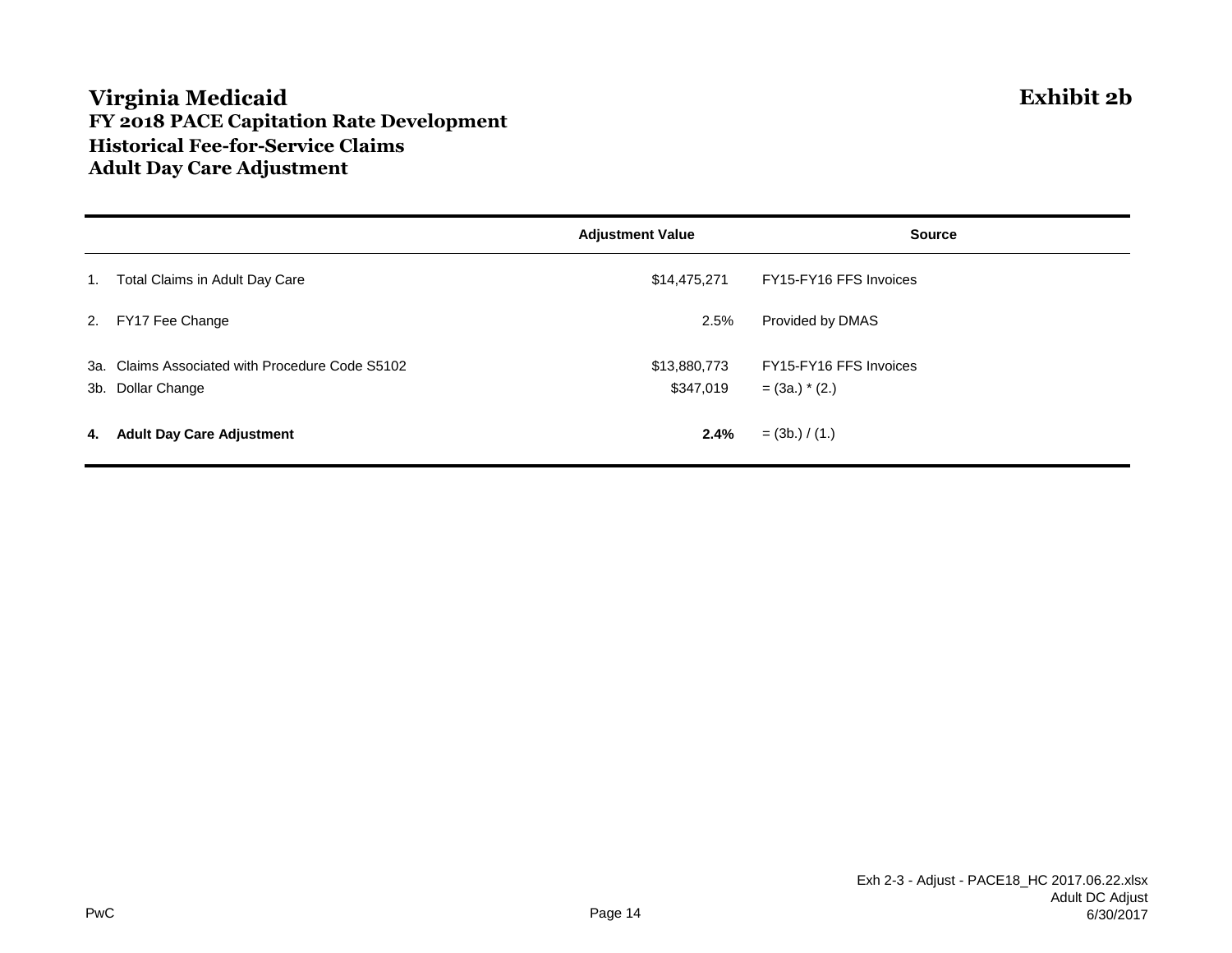## **Virginia Medicaid Exhibit 2c FY 2018 PACE Capitation Rate Development Historical Fee-for-Service Claims Hospital Inpatient Adjustment**

|                                              | Inpatient -<br><b>Medical/Surgical</b> | <b>Inpatient - Psych</b> | <b>Source</b>                                                 |
|----------------------------------------------|----------------------------------------|--------------------------|---------------------------------------------------------------|
| 1a. FY15 Claims in IP Service Categories     | \$45,622,265                           | \$3,901,945              | <b>FY15 FFS Invoices</b>                                      |
| 1b. FY16 Claims in IP Service Categories     | \$51,560,101                           | \$2,829,504              | FY16 FFS Invoices                                             |
| 2a. FY15 Hospital Capital Percentage         | 8.9%                                   | 8.9%                     | Provided by DMAS                                              |
| 2b. FY16 Hospital Capital Percentage         | 8.5%                                   | 8.5%                     | Provided by DMAS                                              |
| 3a. FY16 Capital Reimbursement Decrease      | $-4.5%$                                | $-4.5\%$                 | $= ((2b.) - (2a.)) / (2a.)$                                   |
| FY17 Capital Reimbursement Decrease<br>3b.   | $-0.8%$                                | -0.8%                    | $= ((4a.) - (2b.)) / (2b.)$                                   |
| 3c. FY18 Capital Reimbursement Decrease      | $0.0\%$                                | $0.0\%$                  | $= ((4a.) - (4a.)) / (4a.)$                                   |
| 4a. FY17 & FY18 Hospital Capital Percentage  | 8.43%                                  | 8.43%                    | Provided by DMAS                                              |
| 5a. FY17 Hospital Rate Change - Unit Cost    | 1.05%                                  | 1.05%                    | Provided by DMAS                                              |
| FY18 Hospital Rate Change - Unit Cost<br>5b. | $0.00\%$                               | 0.00%                    | Provided by DMAS                                              |
| 5c.<br>Dollar Change                         | \$934,394                              | \$64,722                 | $= ((1a.) + (1b.)) * (1-(4a.)) * ((1+(5a.)) * (1+(5b.)) - 1)$ |
| FY17 Hospital Rate Change - Rebasing<br>6а.  | $-7.25%$                               | 27.00%                   | Provided by DMAS                                              |
| FY18 Hospital Rate Change - Rebasing<br>6b.  | $0.00\%$                               | $0.00\%$                 | Provided by DMAS                                              |
| 6c. Dollar Change                            | (\$6,451,767)                          | \$1,664,277              | $= ((1a.) + (1b.)) * (1-(4a.)) * ((1+(6a.)) * (1+(6b.))-1)$   |
| <b>Hospital Inpatient Adjustment</b><br>7.   | $-5.7%$                                | 25.7%                    | $= ((5c.) + (6c.)) / ((1a.) + (1b.))$                         |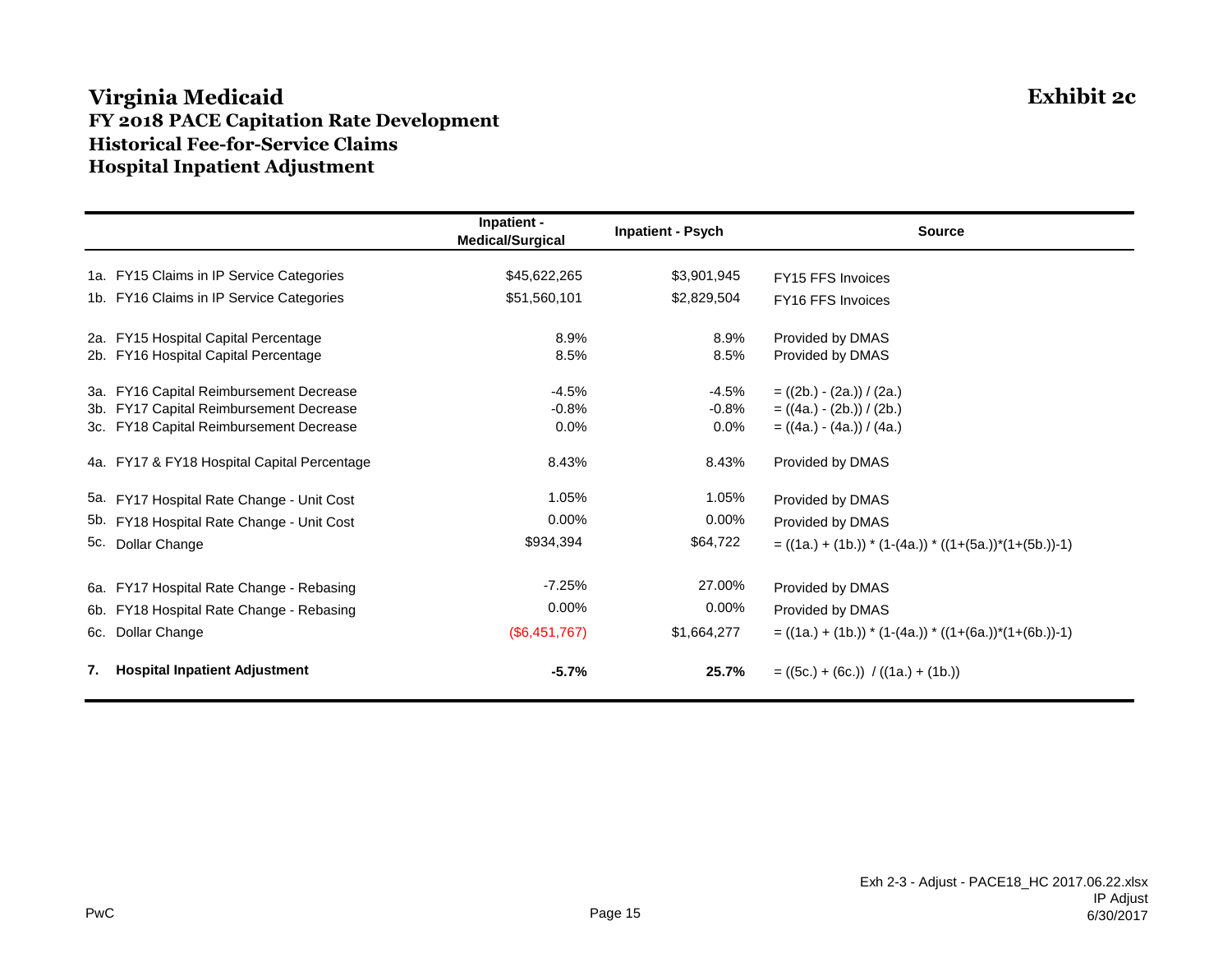## **Virginia Medicaid Exhibit 2d FY 2018 PACE Capitation Rate Development Historical Fee-for-Service Claims Hospital Outpatient Adjustment**

|    |                                                | <b>Outpatient - Other</b> | <b>Source</b>                                     |
|----|------------------------------------------------|---------------------------|---------------------------------------------------|
|    | 1a. FY15 Total Claims in OP Service Categories | \$10,707,294              | FY15 FFS Invoices                                 |
|    | 1b. FY16 Total Claims in OP Service Categories | \$11,958,897              | FY16 FFS Invoices                                 |
|    | 2a. FY17 Hospital Rate Change - Unit Cost      | 1.05%                     | Provided by DMAS                                  |
|    | 2b. FY18 Hospital Rate Change - Unit Cost      | $0.00\%$                  | Provided by DMAS                                  |
|    | 2c. Dollar Change                              | \$237,995                 | $= ((1a.)+(1b.))$ * $((1+(2a.))$ * $(1+(2b.))-1)$ |
|    | 3a. FY17 Hospital Rate Change - Rebasing       | $0.1\%$                   | Provided by DMAS                                  |
|    | 3b. FY18 Hospital Rate Change - Rebasing       | $0.0\%$                   | Provided by DMAS                                  |
|    | 3c. Dollar Change                              | \$22,666                  | $= ((1a.)+(1b.)) * ((1+(3a.)) * (1+(3b.))-1)$     |
| 4. | <b>Hospital Outpatient Adjustment</b>          | 1.1%                      | $= ((2c.) + (3c.)) / ((1a.) + (1b.))$             |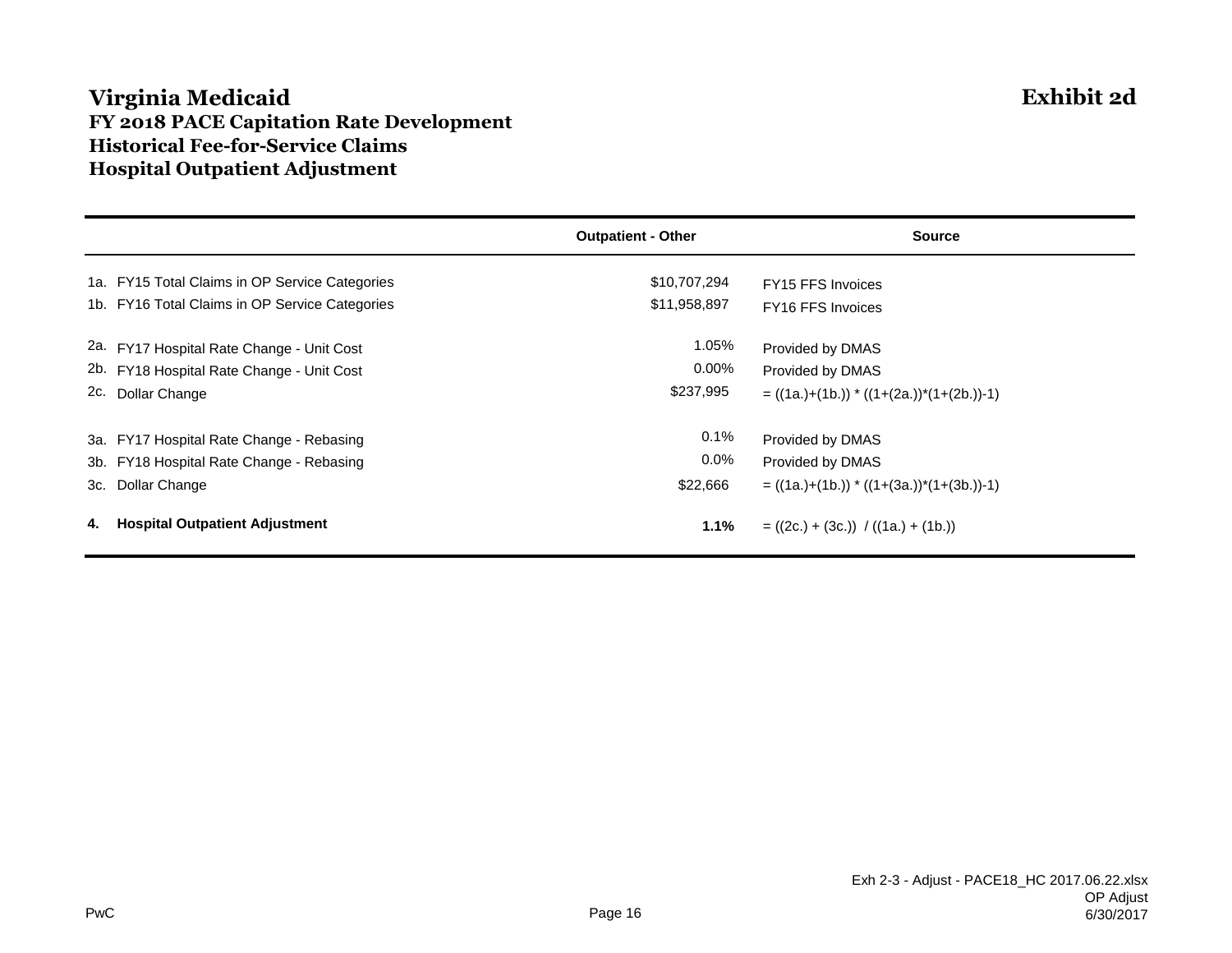## **Virginia Medicaid Exhibit 2e FY 2018 PACE Capitation Rate Development Historical Fee-for-Service Claims Nursing Facility Adjustment**

|    |                                                      | <b>Adjustment Value</b> | <b>Source</b>                                              |
|----|------------------------------------------------------|-------------------------|------------------------------------------------------------|
|    | 1a. FY15 Claims in Nursing Facility Service Category | \$859,570,341           | FY15 FFS Invoices                                          |
|    | 1b. FY16 Claims in Nursing Facility Service Category | \$851,990,587           | FY16 FFS Invoices                                          |
|    | 2. FY18 Nursing Facility Capital Percentage          | 9.5%                    | Provided by DMAS                                           |
|    | 3a. FY17 Nursing Facility Operating Rate Increase    | $0.9\%$                 | Provided by DMAS                                           |
|    | 3b. FY18 Nursing Facility Operating Rate Increase    | 3.1%                    | Provided by DMAS                                           |
|    | 3c. Dollar Change                                    | \$62,390,666            | $= [((1a.) + (1b.))^* (1-(2.))]^* ((1+(3a.)^*(1+(3b.))-1)$ |
|    | 4a. FY18 Nursing Facility Rate Change - Rebasing     | $-0.85\%$               | Provided by DMAS                                           |
|    | 4b. Dollar Change                                    | (\$13,166,182)          | $= [((1a.) + (1b.))^* (1-(2.))]^* (4a.)$                   |
| 5. | <b>Nursing Facility Adjustment</b>                   | $2.9\%$                 | $= ((3c.) + (4b.)) / ((1a.) + (1b.))$                      |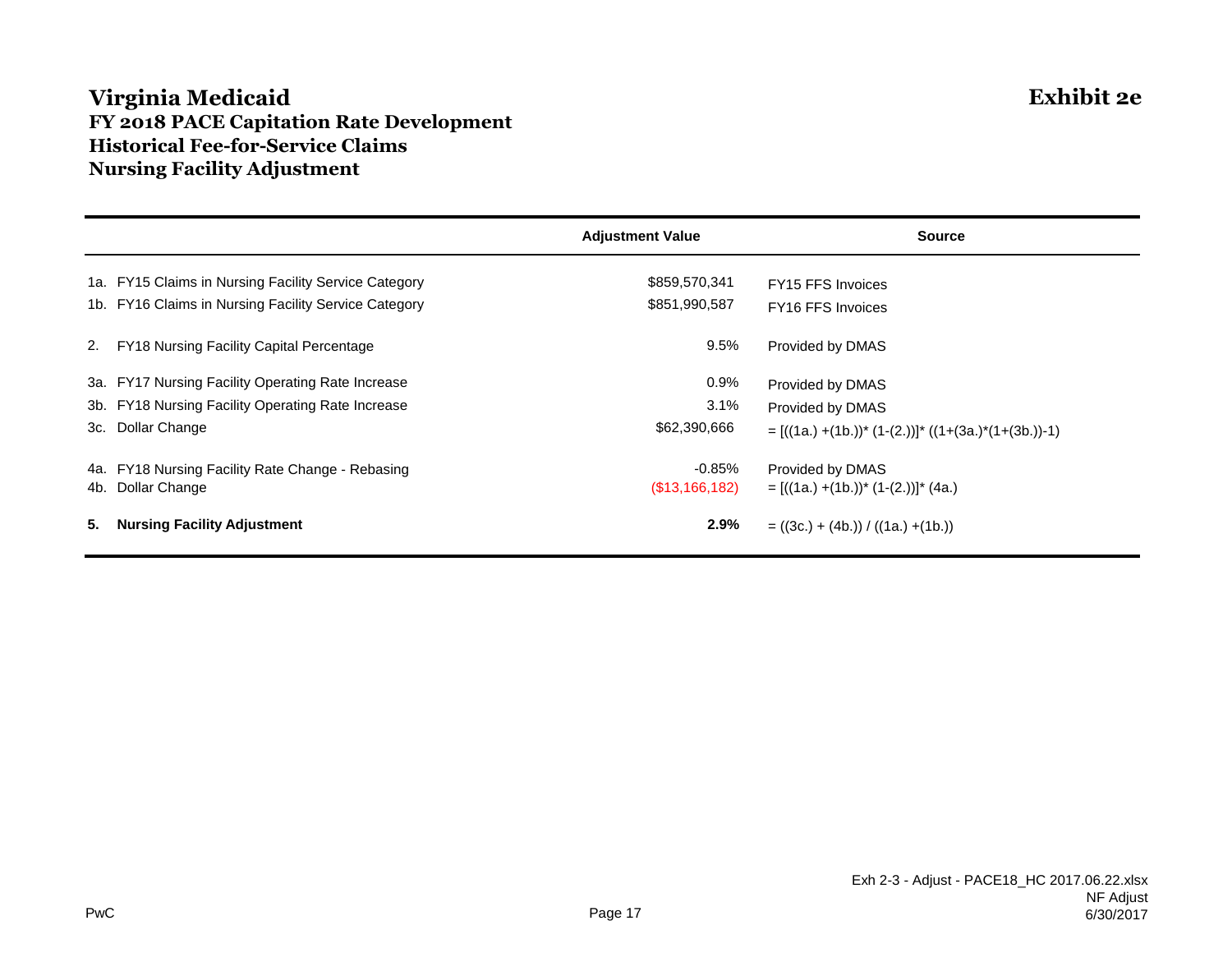## **Virginia Medicaid Exhibit 2f FY 2018 PACE Capitation Rate Development Historical Fee-for-Service Claims Incontinence Supplies Adjustment**

|    |                                                                         | <b>Dual Eligibles</b>   | <b>Non-Dual Eligibles</b> | <b>Source</b>                                              |
|----|-------------------------------------------------------------------------|-------------------------|---------------------------|------------------------------------------------------------|
| 1. | FY15-FY16 Claims in DME Supplies                                        | \$13,955,043            | \$6.443.166               | FY15-FY16 FFS Invoice                                      |
| 2. | Proportion of Claims Associated with Incontinence Supplies              | \$4,231,594             | \$120.924                 | FY15 FFS Invoices                                          |
|    | 3a. FY16 Average Incontinence Supplies Rate Change<br>3b. Dollar Change | -26.6%<br>(\$1,127,346) | -25.1%<br>$(\$30,412)$    | Provided by DMAS- Rates Effective FY16<br>$= (2.)$ * (3a.) |
| 4. | <b>Incontinence Supplies Adjustment Factor</b>                          | $-8.1%$                 | $-0.5%$                   | $=$ (3b.) / (1.)                                           |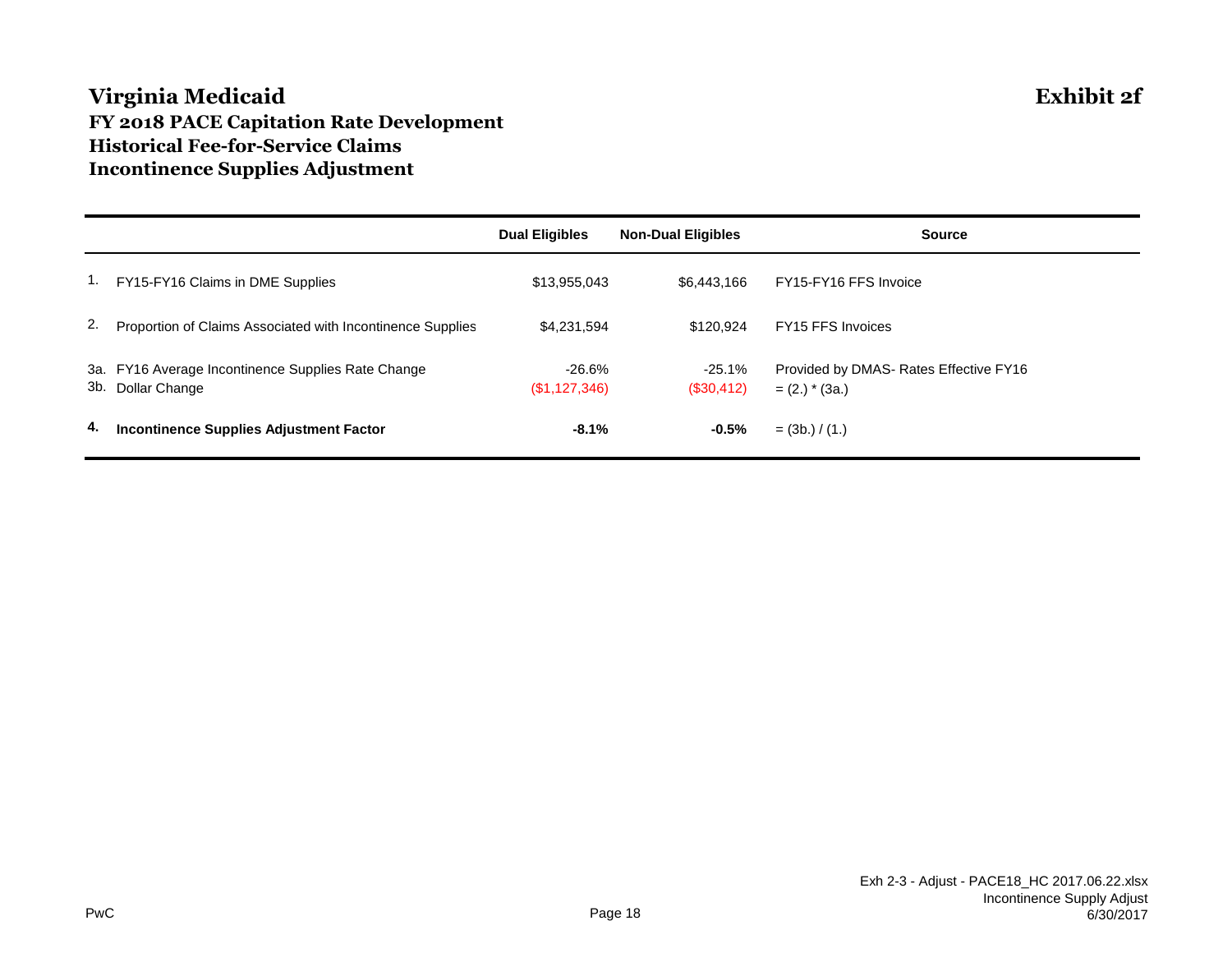## **Virginia Medicaid Exhibit 2g FY 2018 PACE Capitation Rate Development Historical Fee-for-Service Claims Emergency Room Triage Adjustment**

|    |                                                                  | <b>Non-Dual Eligibles</b> | <b>Source</b>            |
|----|------------------------------------------------------------------|---------------------------|--------------------------|
| 1. | FY15-FY16 Claims in Physician - Other Practitioner, PCP, Special | \$17,545,889              | FY15-16 FFS Invoices     |
| 2  | FY15 Number of Claims in ER Triage Level 3                       | 139                       | FY15 FFS Invoices        |
| 3. | ER Cost No Triage Level 3                                        | \$43.65                   | Provided by DMAS         |
| 4. | <b>ER Triage Cost</b>                                            | \$22.06                   | Provided by DMAS         |
| 5. | Dollar Change                                                    | \$3,001                   | $=(2.)$ * $((3.) - (4.)$ |
| 6. | <b>FY18 ER Triage Adjustment</b>                                 | 0.02%                     | $= (5.) / (1.)$          |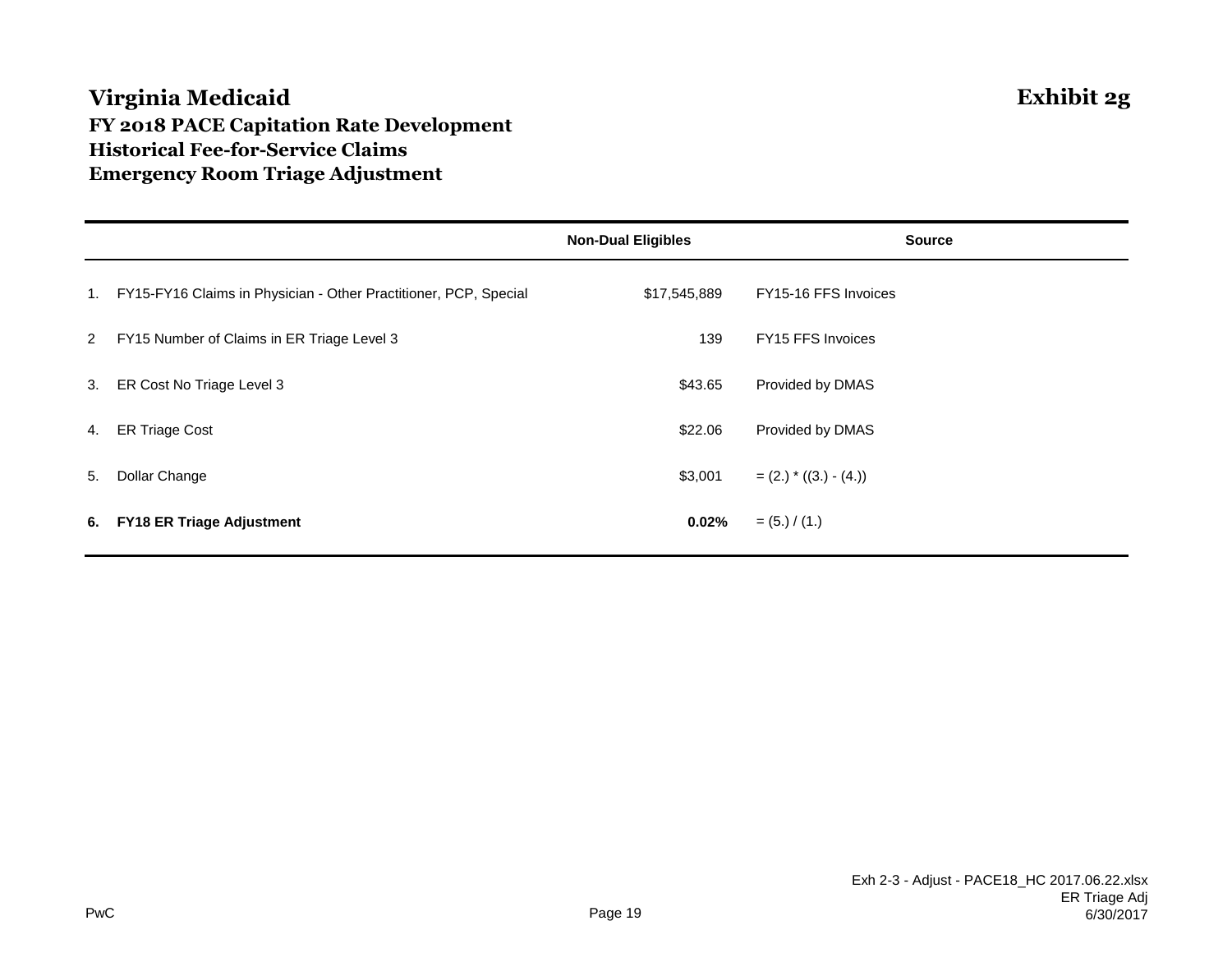## **Virginia Medicaid Exhibit 2h FY 2018 PACE Capitation Rate Development Historical Fee-for-Service Claims Resource Based Relative Value Scale Adjustment**

|    |                                                   | <b>Adjustment Value</b> | <b>Source</b>        |
|----|---------------------------------------------------|-------------------------|----------------------|
| 1. | Professional Fee Adjustment - Effective FY18      | 0.71%                   | Provided by DMAS     |
|    | 2. Proportion of claims subject to fee adjustment | 99%                     | FY15-16 FFS Invoices |
| 3. | <b>Final Professional Fee Adjustment</b>          | $0.7\%$                 | $=$ (1.) $*$ (2.)    |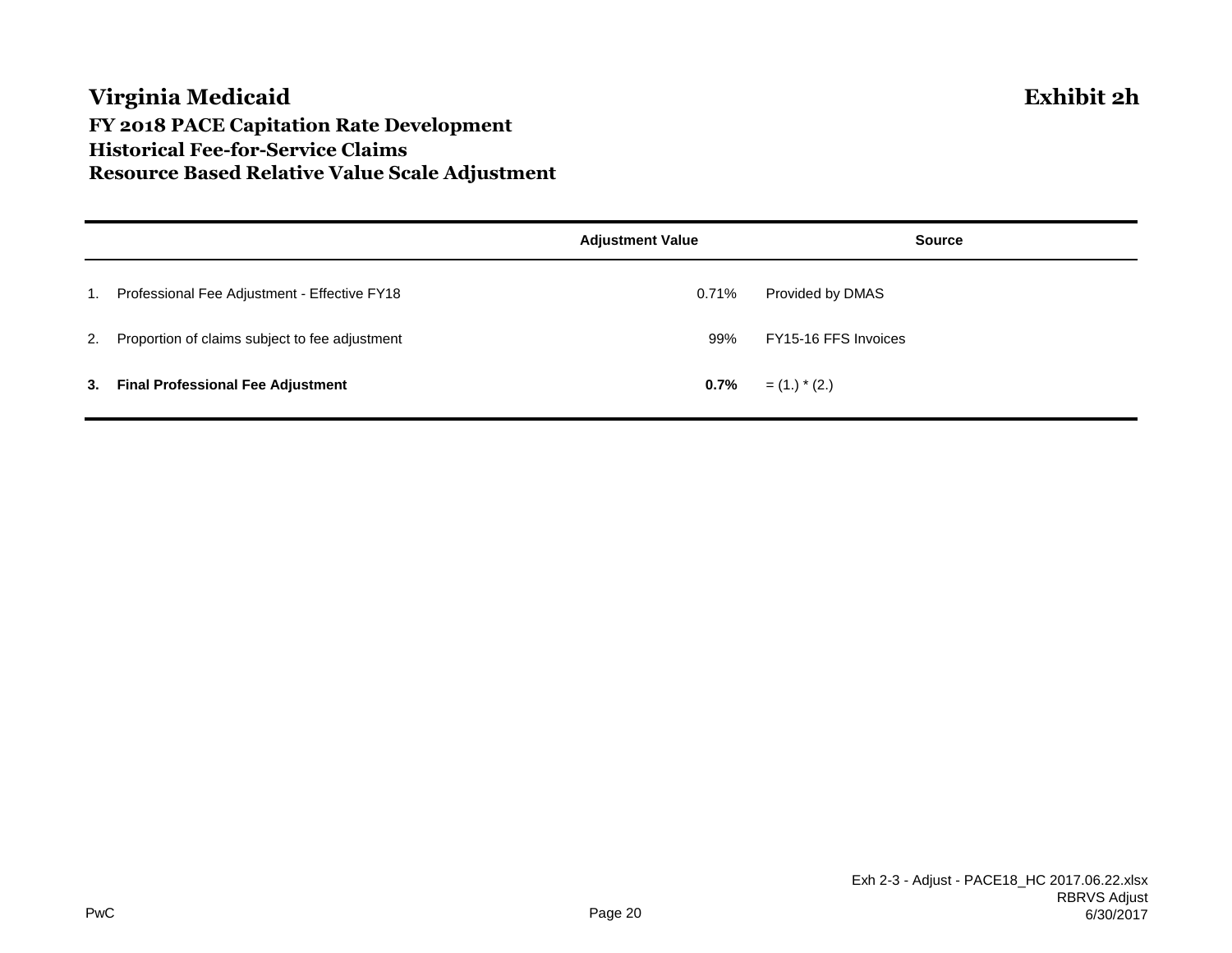## **Virginia Medicaid Exhibit 2i FY 2018 PACE Capitation Rate Development Historical Fee-for-Service Claims Personal Care and Respite Care Adjustment**

|    |                                                  |                                  | <b>Adjustment Value</b> | <b>Source</b>                                              |
|----|--------------------------------------------------|----------------------------------|-------------------------|------------------------------------------------------------|
| 1. | FY15-16 Claims in Service Categories             | a. Consumer Directed Services    | \$297,159,942           | FY15-16 FFS Invoices                                       |
|    |                                                  | b. Personal Care Services        | \$441,908,097           | FY15-16 FFS Invoices                                       |
| 2. | FY15 Claims Associated with Fee Change           | a. Consumer Directed Services    | \$133,711,763           | FY15 FFS Invoices                                          |
|    |                                                  | b. Personal Care Services        | \$243,493,174           | FY15 FFS Invoices                                          |
| 3. | FY16 Claims Associated with Fee Change           | a. Consumer Directed Services    | \$159,220,997           | FY16 FFS Invoices                                          |
|    |                                                  | b. Personal Care Services        | \$268,535,090           | FY16 FFS Invoices                                          |
|    | 4a. FY16 Fee Change (CDLTC, Personal Care)       |                                  | 2.0%                    | Provided by DMAS                                           |
|    | 4b. FY17 Fee Change (CDLTC, Personal Care)       |                                  | 2.0%                    | Provided by DMAS                                           |
| 5. | Dollar Change                                    | a. Consumer Directed Services    | \$8,586,375             | $=(2a.)$ * ((1 + (4a.)) * (1 + (4b.)) - 1) + (3a.) * (4b.) |
|    |                                                  | b. Personal Care Services        | \$15,207,826            | $=(2b.)$ * ((1 + (4a.)) * (1 + (4b.)) - 1) + (3b.) * (4b.) |
| 6. | <b>Personal Care and Respite Care Adjustment</b> | a. Consumer Directed Services    | 2.9%                    | $= (5a.)$ / (1a.)                                          |
|    |                                                  | <b>b.</b> Personal Care Services | $3.4\%$                 | $=$ (5b.) / (1b.)                                          |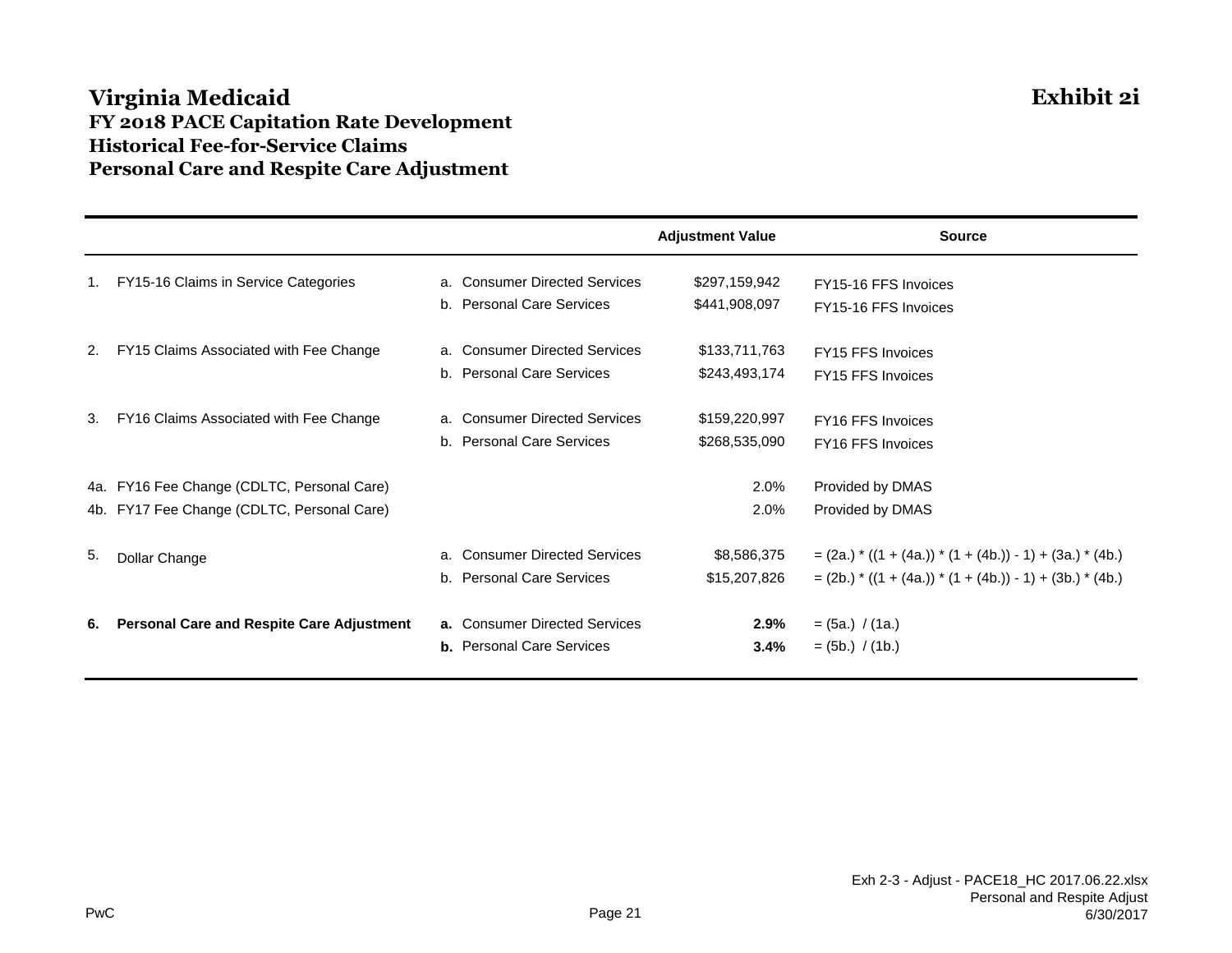### **Virginia Medicaid Exhibit 2j FY 2018 PACE Capitation Rate Development Historical Fee-for-Service Claims Consumer Directed Respite Care Overtime Adjustment**

|    |                                                           | <b>Northern Virginia</b> | <b>Rest of State</b> | <b>Source</b>                         |
|----|-----------------------------------------------------------|--------------------------|----------------------|---------------------------------------|
|    | FY15-16 Claims in Consumer Directed Services              | \$37,445,486             | \$259,714,456        | FY15-16 FFS Invoices                  |
| 2. | Claims Associated with Overtime Period                    | \$9,659,104              | \$73,060,855         | January 2016 - June 2016 FFS Invoices |
|    | 3. FY16 Fee Change (CDLTC)                                | $-5.4%$                  | $-4.7\%$             | Provided by DMAS                      |
| 4. | Dollar Change                                             | (\$521,551)              | (S3, 448, 272)       | $= (2.)$ * (3.)                       |
| 5. | <b>Consumer Directed Respite Care Overtime Adjustment</b> | -1.4%                    | $-1.3%$              | $= (4.) / (1.)$                       |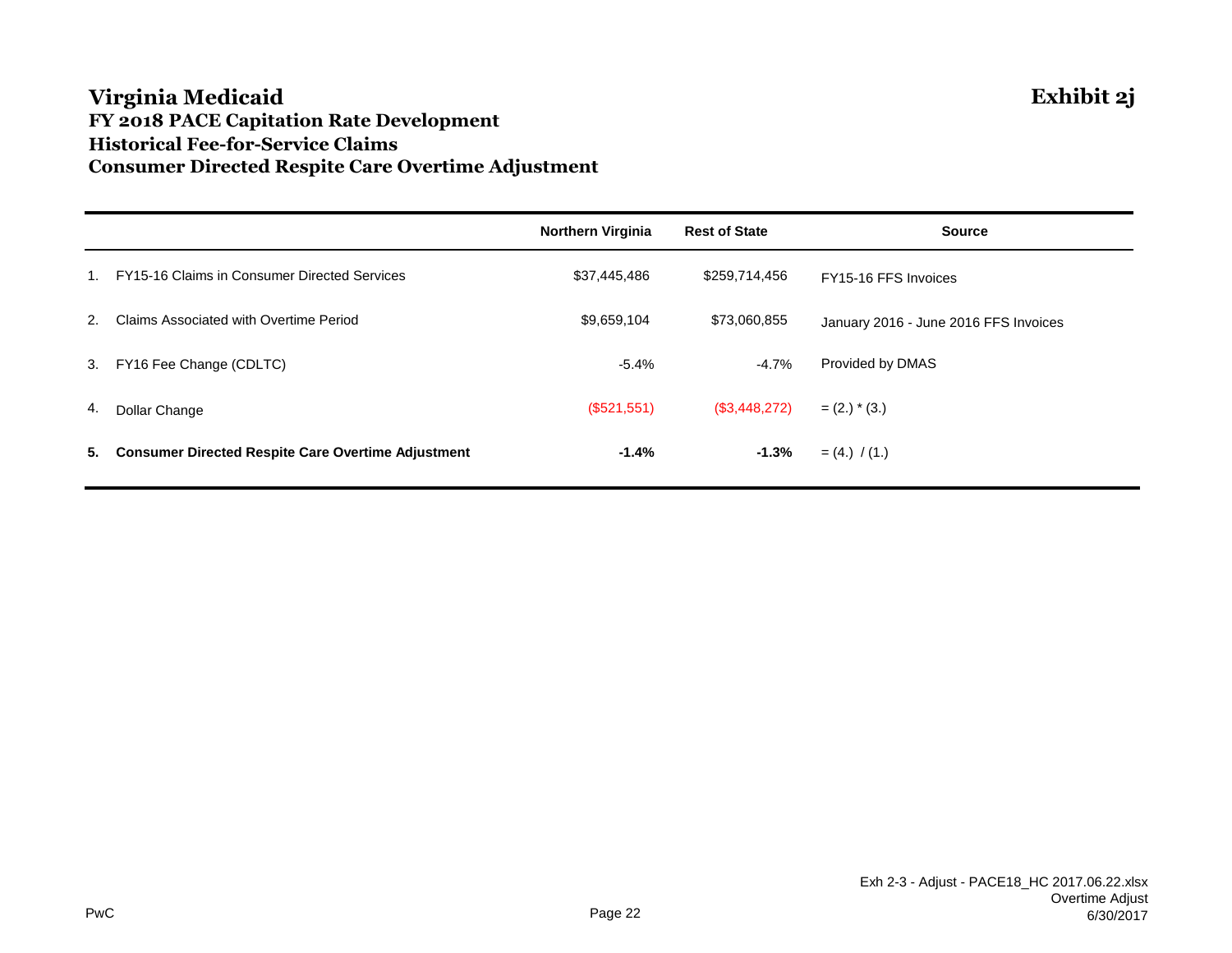## **Virginia Medicaid Exhibit 2k FY 2018 PACE Capitation Rate Development Historical Fee-for-Service Claims Home Health and Rehab Adjustment**

|    |                                           |                                   | <b>Adjustment Value</b> | <b>Source</b>                           |
|----|-------------------------------------------|-----------------------------------|-------------------------|-----------------------------------------|
| 1. | FY15-16 Claims in Service Categories      | a. Home Health Services           | \$2,707,470             | FY15-16 FFS Invoices                    |
|    |                                           | b. Physician - Other Practitioner | \$15,109,780            | FY15-16 FFS Invoices                    |
| 2. | FY15-16 Claims Associated with Fee Change | a. Home Health                    | \$555,445               | FY15-16 FFS Invoices                    |
|    |                                           | b. Physician - Other Practitioner | \$100,749               | FY15-16 FFS Invoices                    |
| 3. | FY17 Fee Change                           | a. Home Health Inflation          | 1.7%                    | Provided by DMAS                        |
|    |                                           | b. OP Rehab Inflation             | 2.1%                    | Provided by DMAS                        |
| 4. | FY18 Fee Change                           | a. 50% of Home Health Inflation   | 1.15%                   | Provided by DMAS                        |
|    |                                           | b. 50% of OP Rehab Inflation      | 1.35%                   | Provided by DMAS                        |
| 5. |                                           | a. Home Health Services           | \$15,939                | $= ((2a.) * ((1+(3a.)) * (1+(4a.))-1))$ |
|    | Dollar Change                             | b. Physician - Other Practitioner | \$3,504                 | $= ((2b.) * ((1+(3b.)) * (1+(4b.))-1))$ |
| 6. | Home Health and Rehab Adjustment          | a. Home Health Services           | 0.59%                   | $= (5a.) / (1a.)$                       |
|    |                                           | b. Physician - Other Practitioner | 0.02%                   | $= (5b.) / (1b.)$                       |
|    |                                           |                                   |                         |                                         |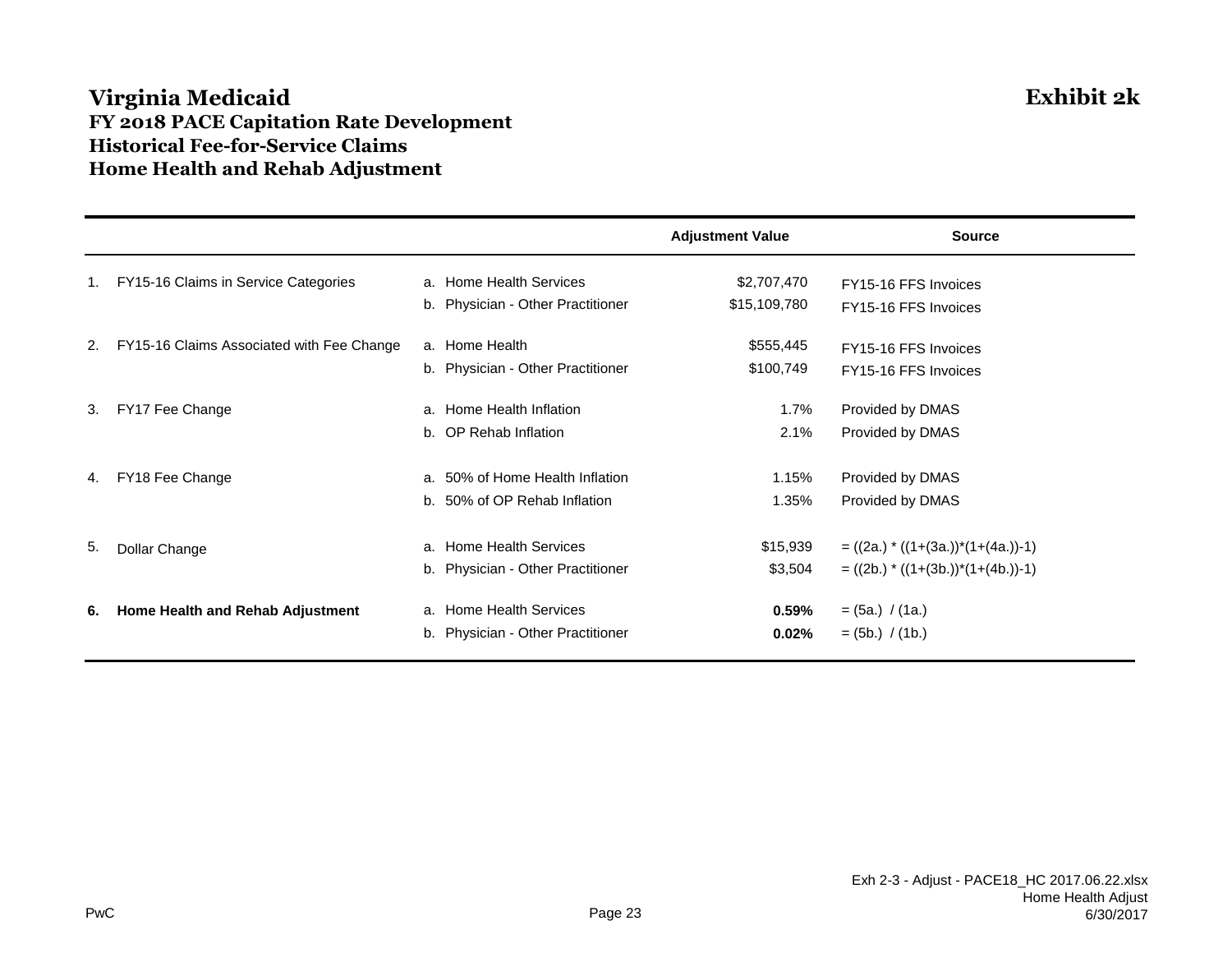## **Virginia Medicaid Exhibit 2l FY 2018 PACE Capitation Rate Development Historical Fee-for-Service Claims Non-Emergency Transportation Adjustment**

|                                   | <b>Adjustment Value</b> | Source                                                |
|-----------------------------------|-------------------------|-------------------------------------------------------|
| <b>Non-ER Transportation Rate</b> | \$82.46                 | From DMAS - Rates Effective January 1, 2016 - Present |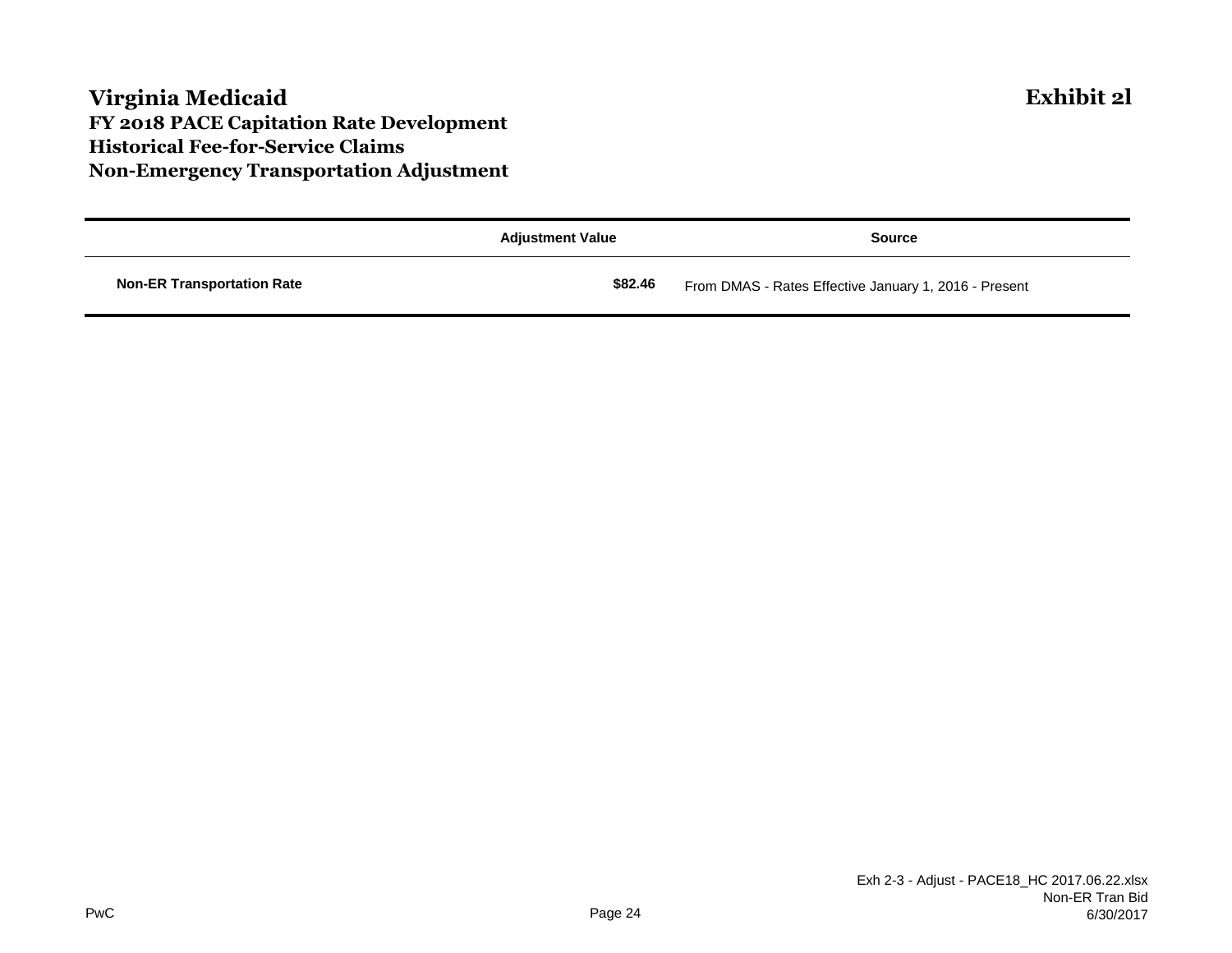## **Virginia Medicaid Exhibit 2m FY 2018 PACE Capitation Rate Development Historical Fee-for-Service Claims Other Adjustments**

|                |                                        | <b>Adjustment Values</b> | <b>Source</b>    |
|----------------|----------------------------------------|--------------------------|------------------|
| $\mathbf{1}$ . | <b>DMAS Fee-For-Service Admin Cost</b> | 2.0%                     | Provided by DMAS |
|                | 2. Saving below UPL Rates              | $-3.5\%$                 | Provided by DMAS |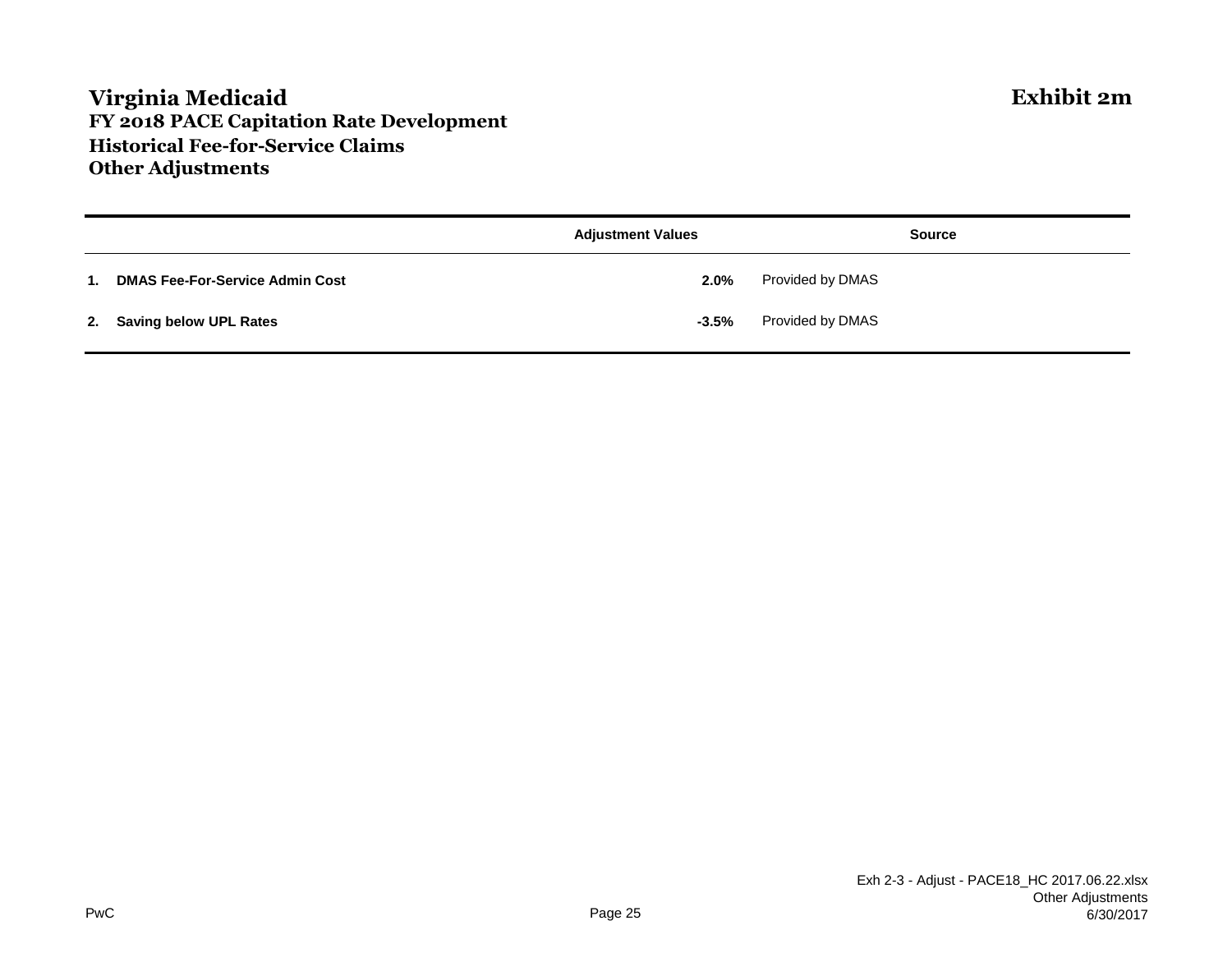#### **Virginia Medicaid Exhibit 3a FY 2018 PACE Capitation Rate Development Historical Fee-for-Service Claims IBNR, Policy/Program, and Trend Adjustments for Dual Population**

|                                    |             | <b>Completion and Policy/Program Adjustments</b> |                                              |                   | <b>Data Period Trend</b> | <b>Contract Period</b>               |                                             |                           |
|------------------------------------|-------------|--------------------------------------------------|----------------------------------------------|-------------------|--------------------------|--------------------------------------|---------------------------------------------|---------------------------|
| <b>Category of Service</b>         | <b>IBNR</b> | Policy/<br>Program                               | <b>Total Base Data</b><br><b>Adjustments</b> | <b>Cost Trend</b> | <b>Utilization Trend</b> | Cost and<br><b>Utilization Trend</b> | <b>Cost and</b><br><b>Utilization Trend</b> | <b>Total Trend Factor</b> |
| <b>Nursing Facility</b>            | 0.1%        | 2.9%                                             | 2.9%                                         | 0.0%              | 0.0%                     | 0.0%                                 | 0.0%                                        | 1.0000                    |
| <b>Adult Day Care</b>              | 0.0%        | 2.4%                                             | 2.4%                                         | $-3.7%$           | 17.1%                    | 12.8%                                | 12.3%                                       | 1.3416                    |
| Personal Care                      | 0.0%        | 3.5%                                             | 3.5%                                         | $-0.5%$           | 3.5%                     | 2.9%                                 | 3.8%                                        | 1.0889                    |
| <b>Consumer Directed Services</b>  | 0.0%        | 1.6%                                             | 1.6%                                         | $-0.5%$           | 3.5%                     | 2.9%                                 | 3.8%                                        | 1.0889                    |
| IP Medical/Surgical - DRG Services | 0.9%        | $-5.7%$                                          | $-4.8%$                                      | 8.1%              | $-1.7%$                  | 6.2%                                 | 1.5%                                        | 1.0862                    |
| IP Psych - Per Diem Services       | 0.0%        | 25.7%                                            | 25.7%                                        | 8.1%              | $-1.7%$                  | 6.2%                                 | 1.5%                                        | 1.0862                    |
| <b>Outpatient Hospital</b>         | $-0.1%$     | 1.1%                                             | 1.0%                                         | 26.0%             | $-8.4%$                  | 15.4%                                | 8.2%                                        | 1.2986                    |
| Practitioner                       | 0.1%        | 0.7%                                             | 0.8%                                         | 5.2%              | $-3.1%$                  | 2.0%                                 | 4.7%                                        | 1.0927                    |
| <b>Prescription Drug</b>           | 0.0%        | $-3.3%$                                          | $-3.3%$                                      | $-1.7%$           | $-16.1%$                 | $-17.5%$                             | 0.0%                                        | 0.8252                    |
| Other                              | 0.2%        | $-8.0%$                                          | $-7.9%$                                      | 0.9%              | 6.7%                     | 7.7%                                 | 3.6%                                        | 1.1353                    |
| <b>Weighted Average*</b>           | 0.1%        | 2.7%                                             | 2.8%                                         | 0.1%              | 0.9%                     | 1.0%                                 | 1.3%                                        | 1.0306                    |
| <b>Medicare Crossovers</b>         |             |                                                  |                                              |                   |                          |                                      |                                             |                           |
| Inpatient                          | 0.1%        | 0.0%                                             | 0.1%                                         | $-2.9%$           | 5.2%                     | 2.2%                                 | 3.0%                                        | 1.0684                    |
| <b>Nursing Facility</b>            | 0.1%        | 0.0%                                             | 0.1%                                         | $-2.9%$           | 5.2%                     | 2.2%                                 | 3.0%                                        | 1.0684                    |
| Outpatient                         | 0.1%        | 0.0%                                             | 0.1%                                         | $-2.9%$           | 5.2%                     | 2.2%                                 | 3.0%                                        | 1.0684                    |
| Professional                       | 0.1%        | 0.0%                                             | 0.1%                                         | $-2.9%$           | 5.2%                     | 2.2%                                 | 3.0%                                        | 1.0684                    |
| Other                              | 0.1%        | 0.0%                                             | 0.1%                                         | $-2.9%$           | 5.2%                     | 2.2%                                 | 3.0%                                        | 1.0684                    |
| <b>Weighted Average*</b>           | 0.1%        | 0.0%                                             | 0.1%                                         | $-2.9%$           | 5.2%                     | 2.2%                                 | 3.0%                                        | 1.0684                    |
| <b>Months of Trend Applied:</b>    |             |                                                  |                                              | 12                | 12                       | 12                                   | 18                                          |                           |

Notes:

Trend rates are calculated based on regression studies of historical Virginia fee-for-service data. Contract period trend

for Nursing Home, Adult Day Care, and Personal Care categories also considers DMAS budget projections.

Trend rates have been calculated separately for the broad service categories shown above.

Regressions were based on PMPM costs. Trends for Long Term Care Services were developed from historical data and DMAS budget information.

The following categories include patient payments: Nursing Facility, Adult Day Care, Personal Care, Consumer Directed Services, and Medicare Crossover - Nursing Facility.

Data period trend are applied from the midpoint of the data period to the end of the data period using compound interest calculations. Contract period trends are applied from the end of the data period to the midpoint of the contract period using compound interest.

**Total Trend & IBNR = [(1 + Data Period Trend) ^ (months/12) \* (1+ Contract Period Utilization Trend) ^ (months/12) \* (1 + IBNR Adjustment)]**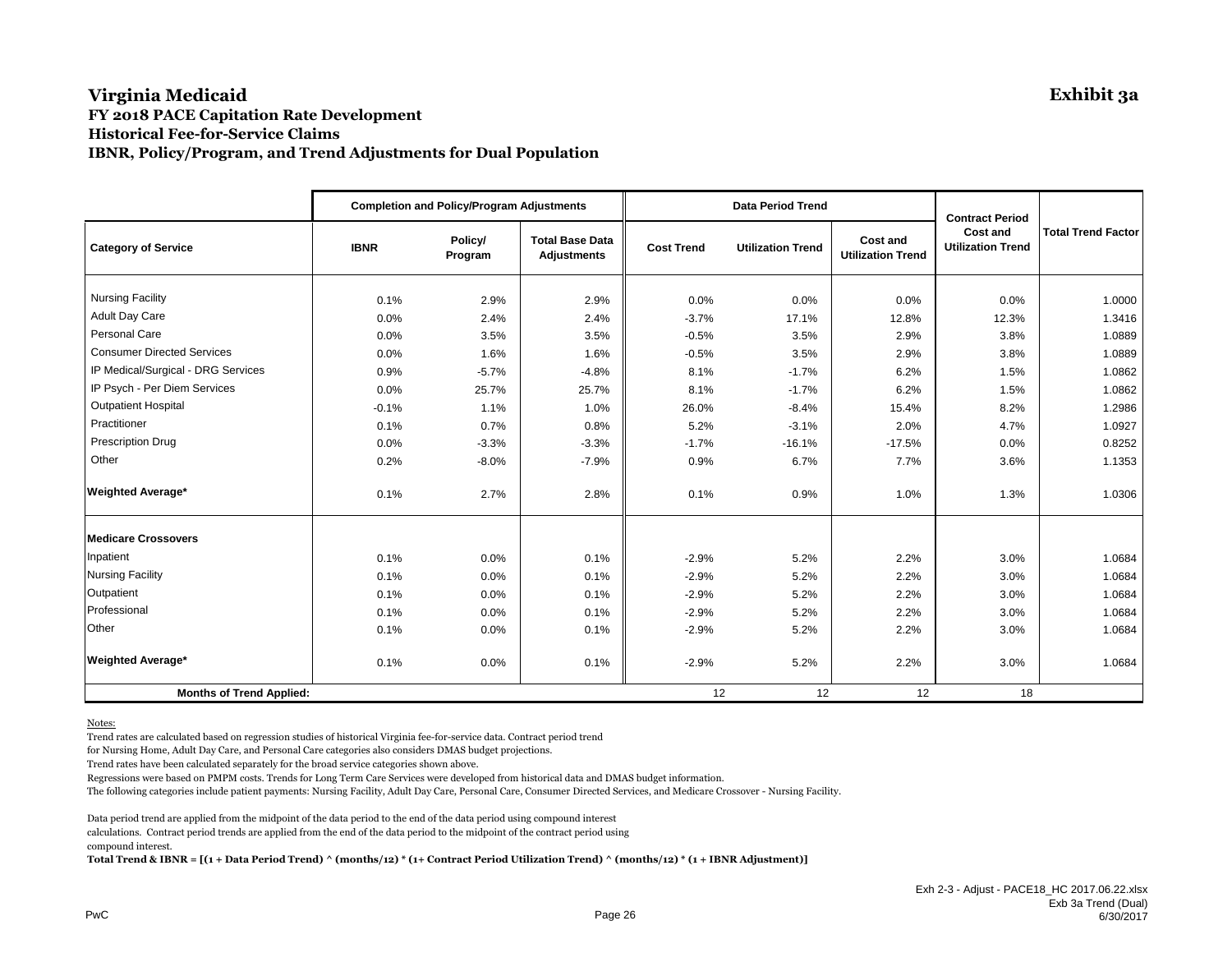\*Weighted average is calculated using a distribution by Service Type, before Trend (Adjusted FY 2014-2015 Claims)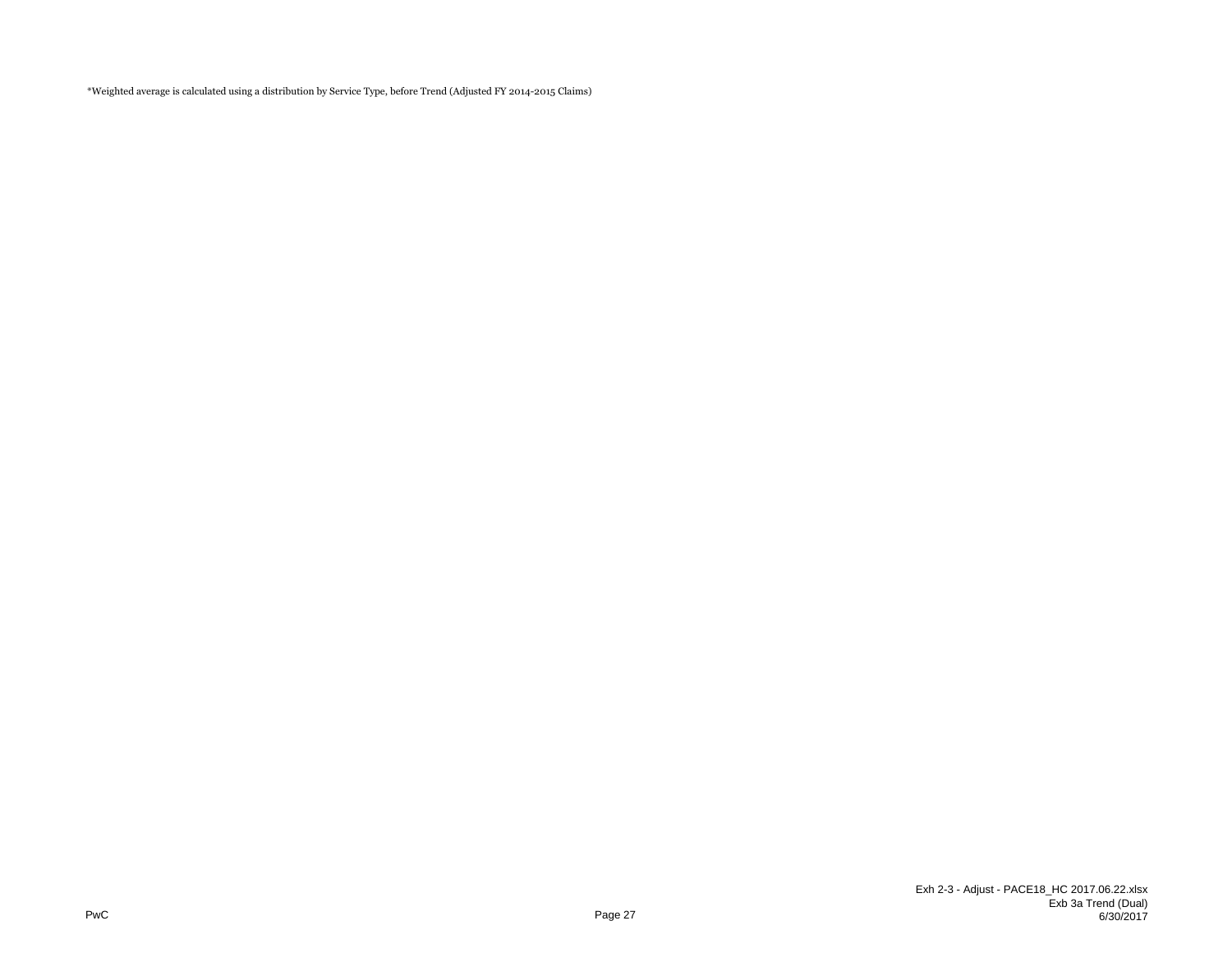#### **Virginia Medicaid Exhibit 3b FY 2018 PACE Capitation Rate Development Historical Fee-for-Service Claims IBNR, Policy/Program, and Trend Adjustments for Non-Dual Population**

|                                                  |                 | <b>Completion and Policy/Program Adjustments</b> |                                              |                   | <b>Data Period Trend</b> | <b>Contract Period</b>               |                                             |                           |
|--------------------------------------------------|-----------------|--------------------------------------------------|----------------------------------------------|-------------------|--------------------------|--------------------------------------|---------------------------------------------|---------------------------|
| <b>Category of Service</b>                       | <b>IBNR</b>     | Policy/<br>Program                               | <b>Total Base Data</b><br><b>Adjustments</b> | <b>Cost Trend</b> | <b>Utilization Trend</b> | Cost and<br><b>Utilization Trend</b> | <b>Cost and</b><br><b>Utilization Trend</b> | <b>Total Trend Factor</b> |
| <b>Nursing Facility</b><br><b>Adult Day Care</b> | 0.1%<br>$0.0\%$ | 2.9%<br>2.4%                                     | 3.0%<br>2.4%                                 | 0.0%<br>$-3.7%$   | 0.0%<br>17.1%            | 0.0%<br>5.2%                         | $0.0\%$<br>12.3%                            | 1.0000<br>1.2513          |
| Personal Care                                    | $0.0\%$         | 3.4%                                             | 3.5%                                         | $-0.5%$           | 3.5%                     | 2.9%                                 | 3.8%                                        | 1.0889                    |
| <b>Consumer Directed Services</b>                | 0.0%            | 1.6%                                             | 1.6%                                         | $-0.5%$           | 3.5%                     | 2.9%                                 | 3.8%                                        | 1.0889                    |
| IP Medical/Surgical - DRG Services               | 0.3%            | $-5.7%$                                          | $-5.4%$                                      | 11.6%             | $-10.9%$                 | $-0.5%$                              | 3.4%                                        | 1.0461                    |
| IP Psych - Per Diem Services                     | $0.0\%$         | 25.7%                                            | 25.7%                                        | 11.6%             | $-10.9%$                 | $-0.5%$                              | 3.4%                                        | 1.0461                    |
| <b>Outpatient Hospital</b>                       | 0.3%            | 0.9%                                             | 1.2%                                         | 0.7%              | $-2.5%$                  | $-1.7%$                              | $0.0\%$                                     | 0.9826                    |
| Practitioner                                     | 0.2%            | 0.7%                                             | 0.9%                                         | 12.8%             | $-9.9%$                  | 1.6%                                 | 0.5%                                        | 1.0238                    |
| <b>Prescription Drug</b>                         | $0.0\%$         | $-34.9%$                                         | $-34.8%$                                     | 7.9%              | $-1.0%$                  | 6.8%                                 | 4.2%                                        | 1.1362                    |
| Other                                            | 0.2%            | $-0.3%$                                          | $-0.1%$                                      | 9.3%              | 3.2%                     | 12.7%                                | 1.6%                                        | 1.1539                    |
| <b>Weighted Average*</b>                         | 0.1%            | $-1.8%$                                          | $-1.7%$                                      | 3.9%              | $-2.1%$                  | 1.5%                                 | 1.9%                                        | 1.0433                    |
| <b>Months of Trend Applied:</b>                  |                 |                                                  |                                              | 12                | 12                       | 12                                   | 18                                          |                           |

Notes:

Trend rates are calculated based on regression studies of historical Virginia fee-for-service data. Contract period trend

for Nursing Home, Adult Day Care, and Personal Care categories also considers DMAS budget projections.

Trend rates have been calculated separately for the broad service categories shown above.

Regressions were based on PMPM costs. Trends for Long Term Care Services were developed from historical data and DMAS budget information.

The following categories include patient payments: Nursing Facility, Adult Day Care, Personal Care, Consumer Directed Services, and Medicare Crossover - Nursing Facility.

Data period trend are applied from the midpoint of the data period to the end of the data period using compound interest

calculations. Contract period trends are applied from the end of the data period to the midpoint of the contract period using compound interest.

**Total Trend & IBNR = [(1 + Data Period Trend) ^ (months/12) \* (1+ Contract Period Utilization Trend) ^ (months/12) \* (1 + IBNR Adjustment)]**

\*Weighted average is calculated using a distribution by Service Type, before Trend (Adjusted FY 2014-2015 Claims)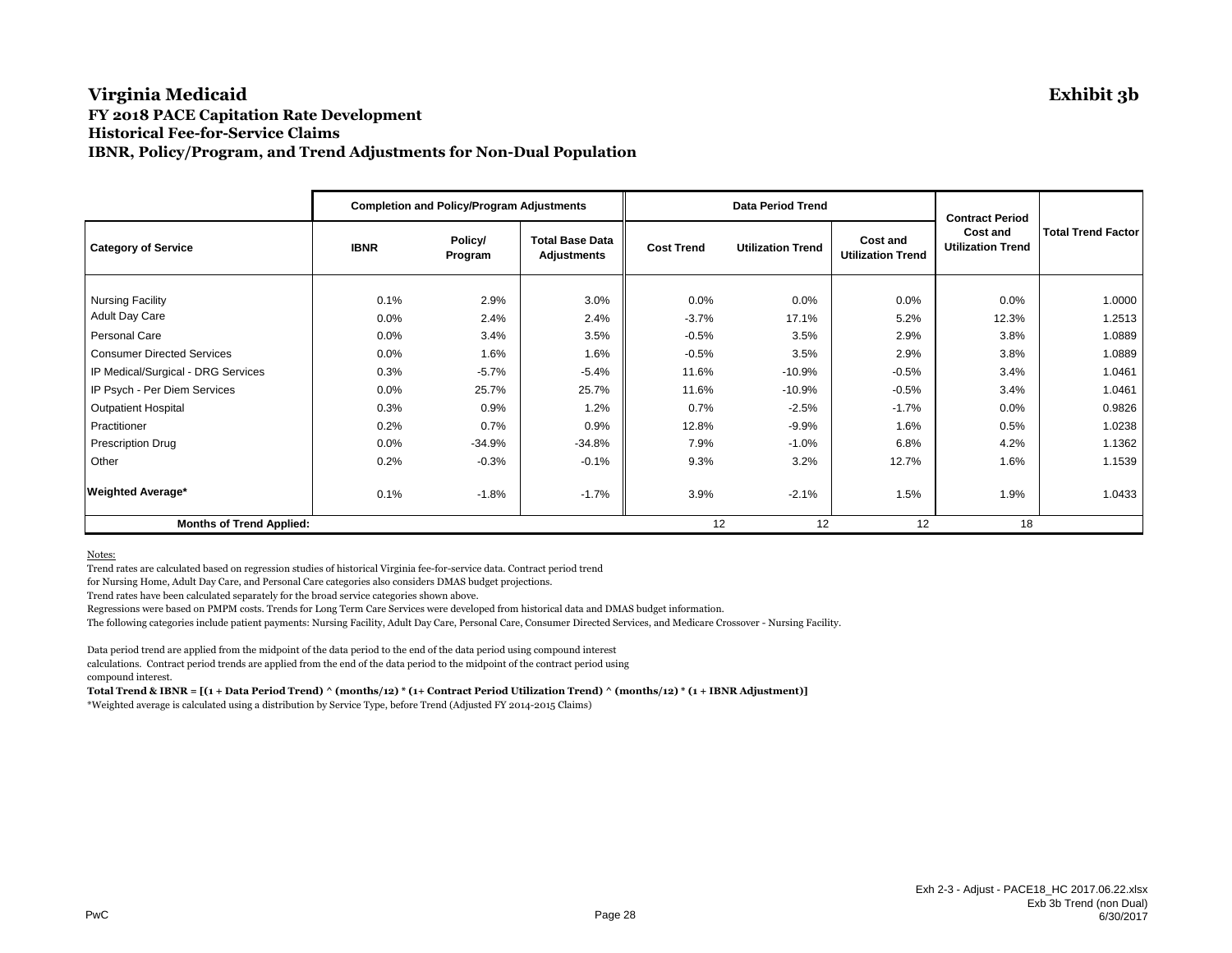|                                   |                                     |                                        |                                    | Age 55 and Over                      |                                         |                     |                                      |                          |                |                                                 |
|-----------------------------------|-------------------------------------|----------------------------------------|------------------------------------|--------------------------------------|-----------------------------------------|---------------------|--------------------------------------|--------------------------|----------------|-------------------------------------------------|
| <b>Northern Virginia</b>          | Medicaid<br>Payments<br>FY15 - FY16 | <b>Completion Factor</b><br>Adjustment | Patient<br>Payments<br>FY15 - FY16 | Policy and<br>Program<br>Adjustments | Completed and<br><b>Adjusted Claims</b> | Trend<br>Adjustment | Completed &<br><b>Trended Claims</b> | <b>FFSE</b><br>PMPM FY18 | Savings Factor | Unadjusted<br>Capitation<br>Rate<br><b>FY18</b> |
| <b>Service Type</b>               |                                     |                                        |                                    |                                      |                                         |                     |                                      |                          |                |                                                 |
| <b>Adult Day Care</b>             | \$10,038,157                        | \$525                                  | \$24,766                           | \$241,254                            | \$10,304,702                            | 1.342               | \$13,825,278                         | \$112.88                 | 0.965          | \$108.93                                        |
| <b>Ambulatory Surgery Center</b>  | \$1,703                             | \$1                                    |                                    |                                      | \$1,704                                 | 1.093               | \$1,862                              | \$0.02                   | 0.965          | \$0.01                                          |
| <b>Case Management Services</b>   | \$0                                 | \$0                                    |                                    |                                      | \$0                                     | 1.093               | \$0                                  | \$0.00                   | 0.965          | \$0.00                                          |
| <b>Consumer Directed Services</b> | \$31,183,553                        | \$5,956                                | \$398,318                          | \$472,760                            | \$32,060,588                            | 1.089               | \$34,909,551                         | \$285.03                 | 0.965          | \$275.05                                        |
| <b>DME/Supplies</b>               | \$2,726,200                         | \$4,101                                |                                    | (\$220,565)                          | \$2,509,736                             | 1.135               | \$2,849,384                          | \$23.26                  | 0.965          | \$22.45                                         |
| Emergency                         | \$22,464                            | (\$30)                                 |                                    |                                      | \$22,434                                | 1.299               | \$29,134                             | \$0.24                   | 0.965          | \$0.23                                          |
| <b>FQHC</b>                       | \$96                                | \$0                                    |                                    |                                      | \$97                                    | 1.093               | \$105                                | \$0.00                   | 0.965          | \$0.00                                          |
| <b>Home Health Services</b>       | \$14,732                            | (\$20)                                 |                                    | \$87                                 | \$14,799                                | 1.299               | \$19,219                             | \$0.16                   | 0.965          | \$0.15                                          |
| Inpatient - Medical/Surgical      | \$9,286,254                         | \$86,372                               |                                    | (\$532,116)                          | \$8,840,511                             | 1.086               | \$9,602,862                          | \$78.40                  | 0.965          | \$75.66                                         |
| Inpatient - Psych                 | \$400,536                           | \$0                                    |                                    | \$102,879                            | \$503,416                               | 1.086               | \$546,827                            | \$4.46                   | 0.965          | \$4.31                                          |
| Lab and X-ray Services            | \$9,009                             | \$14                                   |                                    |                                      | \$9,023                                 | 1.135               | \$10,244                             | \$0.08                   | 0.965          | \$0.08                                          |
| Medicare Xover - IP               | \$2,837,633                         | \$2,948                                |                                    |                                      | \$2,840,581                             | 1.068               | \$3,034,769                          | \$24.78                  | 0.965          | \$23.91                                         |
| Medicare Xover - Nursing Facility | \$1,510,783                         | \$1,570                                | \$22,616                           |                                      | \$1,534,968                             | 1.068               | \$1,639,902                          | \$13.39                  | 0.965          | \$12.92                                         |
| Medicare Xover - OP               | \$1,586,415                         | \$1,648                                |                                    |                                      | \$1,588,064                             | 1.068               | \$1,696,627                          | \$13.85                  | 0.965          | \$13.37                                         |
| Medicare Xover - Other            | \$653,977                           | \$679                                  |                                    |                                      | \$654,656                               | 1.068               | \$699,410                            | \$5.71                   | 0.965          | \$5.51                                          |
| Medicare Xover - Physician        | \$4,264,847                         | \$4,431                                |                                    |                                      | \$4,269,277                             | 1.068               | \$4,561,133                          | \$37.24                  | 0.965          | \$35.94                                         |
| <b>Nursing Facility</b>           | \$222,957,171                       | \$147,848                              | \$48,896,390                       | \$6,416,499                          | \$278,417,908                           | 1.000               | \$278,417,908                        | \$2,273.19               | 0.965          | \$2,193.63                                      |
| Outpatient - Other                | \$1,228,154                         | (\$1,635)                              |                                    | \$14,105                             | \$1,240,624                             | 1.299               | \$1,611,116                          | \$13.15                  | 0.965          | \$12.69                                         |
| Outpatient - Psychological        | \$4,999                             | $(\$7)$                                |                                    |                                      | \$4,992                                 | 1.299               | \$6,483                              | \$0.05                   | 0.965          | \$0.05                                          |
| <b>Personal Care Services</b>     | \$172,091,199                       | \$52,643                               | \$787,296                          | \$5,951,252                          | \$178,882,390                           | 1.089               | \$194,778,210                        | \$1,590.30               | 0.965          | \$1,534.64                                      |
| Physician - Clinic                | \$34,131                            | \$20                                   |                                    | \$240                                | \$34,391                                | 1.093               | \$37,578                             | \$0.31                   | 0.965          | \$0.30                                          |
| Physician - IP Mental Health      | \$16                                | \$0                                    |                                    | \$0                                  | \$16                                    | 1.093               | \$17                                 | \$0.00                   | 0.965          | \$0.00                                          |
| Physician - OP Mental Health      | \$25,669,605                        | \$14,860                               |                                    | \$180,873                            | \$25,865,338                            | 1.093               | \$28,262,028                         | \$230.75                 | 0.965          | \$222.67                                        |
| Physician - Other Practitioner    | \$644,131                           | \$373                                  |                                    | \$4,688                              | \$649,192                               | 1.093               | \$709,347                            | \$5.79                   | 0.965          | \$5.59                                          |
| Physician - PCP                   | \$99,965                            | \$58                                   |                                    | \$704                                | \$100,727                               | 1.093               | \$110,061                            | \$0.90                   | 0.965          | \$0.87                                          |
| Physician - Specialist            | \$60,658                            | \$35                                   |                                    | \$427                                | \$61,120                                | 1.093               | \$66,784                             | \$0.55                   | 0.965          | \$0.53                                          |
| Pharmacy                          | \$923,577                           | \$110                                  |                                    | (\$30,527)                           | \$893,159                               | 0.825               | \$737,068                            | \$6.02                   | 1.000          | \$6.02                                          |
| Transportation - Emergency        | \$3,889                             | \$6                                    |                                    |                                      | \$3,895                                 | 1.135               | \$4,422                              | \$0.04                   | 0.965          | \$0.03                                          |
| Transportation - Non-Emergency    | \$0                                 | \$0                                    |                                    |                                      | \$0                                     | 1.000               | \$0                                  | \$82.46                  | 1.000          | \$82.46                                         |
| Total                             | \$488,253,856                       | \$322,506                              | \$50,129,386                       | \$12,602,562                         | \$551,308,309                           |                     |                                      | \$4,803.01               |                | \$4,638.00                                      |
| DMAS Fee-For-Service Admin Cost   |                                     |                                        |                                    |                                      |                                         |                     |                                      | 2.0%                     |                | 2.0%                                            |
| <b>Total With Admin</b>           |                                     |                                        |                                    |                                      |                                         |                     |                                      | \$4,899.35               |                | \$4,730.97                                      |

Note: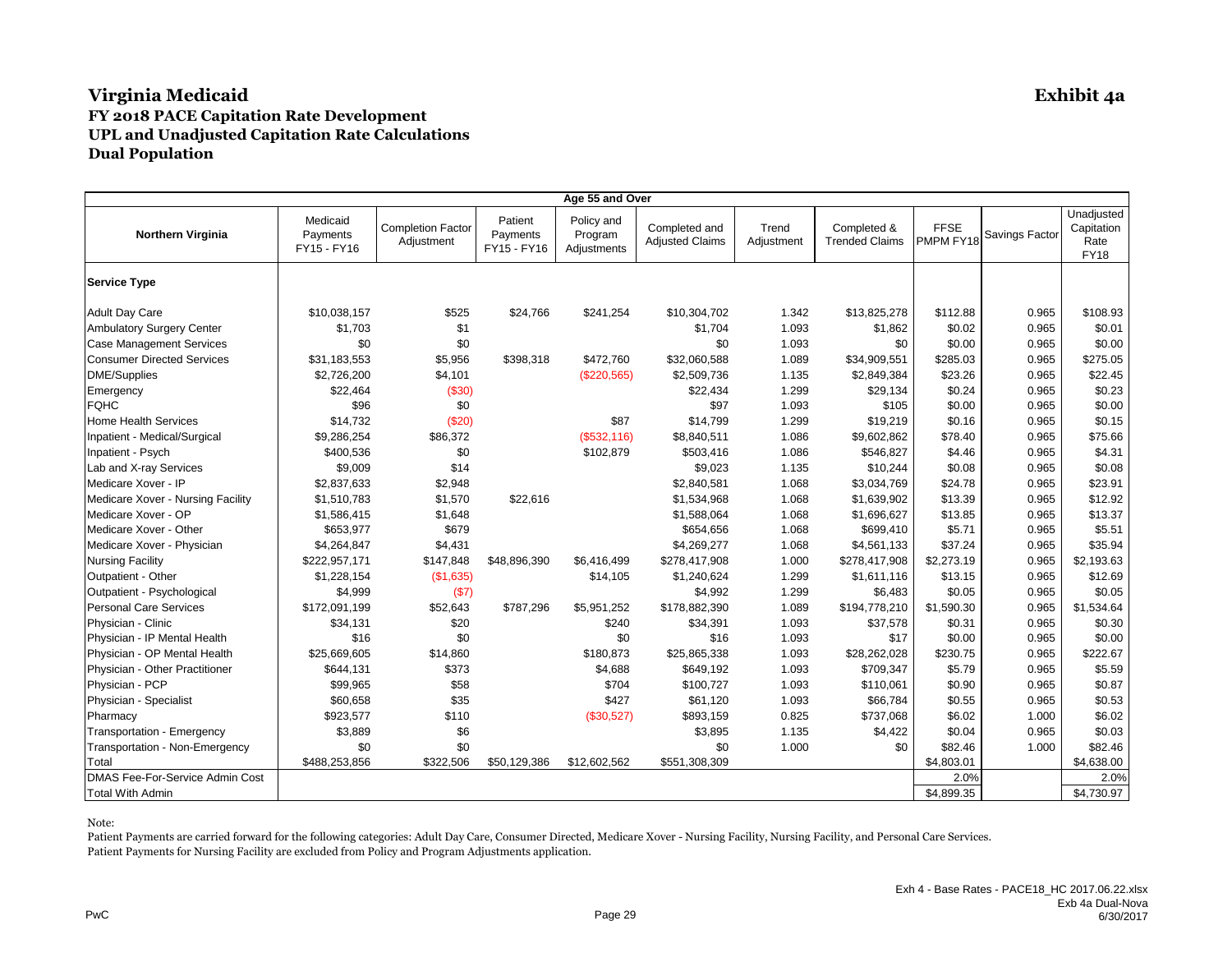|                                   |                                     |                                        |                                    | Age 55 and Over                      |                                         |                     |                                      |                          |                |                                                 |
|-----------------------------------|-------------------------------------|----------------------------------------|------------------------------------|--------------------------------------|-----------------------------------------|---------------------|--------------------------------------|--------------------------|----------------|-------------------------------------------------|
| <b>Other MSA</b>                  | Medicaid<br>Payments<br>FY15 - FY16 | <b>Completion Factor</b><br>Adjustment | Patient<br>Payments<br>FY15 - FY16 | Policy and<br>Program<br>Adjustments | Completed and<br><b>Adjusted Claims</b> | Trend<br>Adjustment | Completed &<br><b>Trended Claims</b> | <b>FFSE</b><br>PMPM FY18 | Savings Factor | Unadjusted<br>Capitation<br>Rate<br><b>FY18</b> |
| <b>Service Type</b>               |                                     |                                        |                                    |                                      |                                         |                     |                                      |                          |                |                                                 |
| <b>Adult Day Care</b>             | \$351,998                           | \$18                                   | \$6,724                            | \$8,600                              | \$367,341                               | 1.342               | \$492,843                            | \$3.84                   | 0.965          | \$3.71                                          |
| <b>Ambulatory Surgery Center</b>  | \$2,097                             | \$1                                    |                                    |                                      | \$2,098                                 | 1.093               | \$2,293                              | \$0.02                   | 0.965          | \$0.02                                          |
| <b>Case Management Services</b>   | \$0                                 | \$0                                    |                                    |                                      | \$0                                     | 1.093               | \$0                                  | \$0.00                   | 0.965          | \$0.00                                          |
| <b>Consumer Directed Services</b> | \$44,924,339                        | \$8,581                                | \$660,072                          | \$712,054                            | \$46,305,047                            | 1.089               | \$50,419,799                         | \$392.90                 | 0.965          | \$379.15                                        |
| DME/Supplies                      | \$2,012,666                         | \$3,027                                |                                    | (\$162,836)                          | \$1,852,857                             | 1.135               | \$2,103,609                          | \$16.39                  | 0.965          | \$15.82                                         |
| Emergency                         | \$8,270                             | (\$11)                                 |                                    |                                      | \$8,259                                 | 1.299               | \$10,726                             | \$0.08                   | 0.965          | \$0.08                                          |
| <b>FQHC</b>                       | \$2,029                             | \$1                                    |                                    |                                      | \$2,030                                 | 1.093               | \$2,219                              | \$0.02                   | 0.965          | \$0.02                                          |
| <b>Home Health Services</b>       | \$6,366                             | $($ \$8)                               |                                    | \$37                                 | \$6,395                                 | 1.299               | \$8,304                              | \$0.06                   | 0.965          | \$0.06                                          |
| Inpatient - Medical/Surgical      | \$2,238,437                         | \$20,820                               |                                    | (\$128, 266)                         | \$2,130,991                             | 1.086               | \$2,314,754                          | \$18.04                  | 0.965          | \$17.41                                         |
| Inpatient - Psych                 | \$2,689,848                         | \$0                                    |                                    | \$690,898                            | \$3,380,746                             | 1.086               | \$3,672,281                          | \$28.62                  | 0.965          | \$27.62                                         |
| Lab and X-ray Services            | \$16,310                            | \$25                                   |                                    |                                      | \$16,334                                | 1.135               | \$18,545                             | \$0.14                   | 0.965          | \$0.14                                          |
| Medicare Xover - IP               | \$3,678,040                         | \$3,821                                |                                    |                                      | \$3,681,861                             | 1.068               | \$3,933,560                          | \$30.65                  | 0.965          | \$29.58                                         |
| Medicare Xover - Nursing Facility | \$2,334,580                         | \$2,425                                | \$106,600                          |                                      | \$2,443,606                             | 1.068               | \$2,610,656                          | \$20.34                  | 0.965          | \$19.63                                         |
| Medicare Xover - OP               | \$1,512,664                         | \$1,572                                |                                    |                                      | \$1,514,235                             | 1.068               | \$1,617,751                          | \$12.61                  | 0.965          | \$12.17                                         |
| Medicare Xover - Other            | \$1,172,407                         | \$1,218                                |                                    |                                      | \$1,173,625                             | 1.068               | \$1,253,856                          | \$9.77                   | 0.965          | \$9.43                                          |
| Medicare Xover - Physician        | \$4,495,444                         | \$4,670                                |                                    |                                      | \$4,500,115                             | 1.068               | \$4,807,751                          | \$37.47                  | 0.965          | \$36.15                                         |
| <b>Nursing Facility</b>           | \$295,667,369                       | \$196,064                              | \$67,936,321                       | \$8,509,031                          | \$372,308,784                           | 1.000               | \$372,308,784                        | \$2,901.27               | 0.965          | \$2,799.72                                      |
| Outpatient - Other                | \$137,810                           | (S183)                                 |                                    | \$1,583                              | \$139,209                               | 1.299               | \$180,781                            | \$1.41                   | 0.965          | \$1.36                                          |
| Outpatient - Psychological        | \$142                               | (\$0)                                  |                                    |                                      | \$142                                   | 1.299               | \$185                                | \$0.00                   | 0.965          | \$0.00                                          |
| <b>Personal Care Services</b>     | \$32,084,021                        | \$9,814                                | \$448,057                          | \$1,119,897                          | \$33,661,789                            | 1.089               | \$36,653,038                         | \$285.62                 | 0.965          | \$275.63                                        |
| Physician - Clinic                | \$29,524                            | \$17                                   |                                    | \$208                                | \$29,749                                | 1.093               | \$32,505                             | \$0.25                   | 0.965          | \$0.24                                          |
| Physician - IP Mental Health      | \$0                                 | \$0                                    |                                    |                                      | \$0                                     | 1.093               | \$0                                  | \$0.00                   | 0.965          | \$0.00                                          |
| Physician - OP Mental Health      | \$8,053,726                         | \$4,662                                |                                    | \$56,748                             | \$8,115,136                             | 1.093               | \$8,867,087                          | \$69.10                  | 0.965          | \$66.68                                         |
| Physician - Other Practitioner    | \$1,453,780                         | \$842                                  |                                    | \$10,581                             | \$1,465,202                             | 1.093               | \$1,600,968                          | \$12.48                  | 0.965          | \$12.04                                         |
| Physician - PCP                   | \$44,877                            | \$26                                   |                                    | \$316                                | \$45,219                                | 1.093               | \$49,409                             | \$0.39                   | 0.965          | \$0.37                                          |
| Physician - Specialist            | \$56,371                            | \$33                                   |                                    | \$397                                | \$56,801                                | 1.093               | \$62,064                             | \$0.48                   | 0.965          | \$0.47                                          |
| Pharmacy                          | \$1,101,949                         | \$131                                  |                                    | (\$36,423)                           | \$1,065,657                             | 0.825               | \$879,420                            | \$6.85                   | 1.000          | \$6.85                                          |
| Transportation - Emergency        | \$14,332                            | \$22                                   |                                    |                                      | \$14,354                                | 1.135               | \$16,296                             | \$0.13                   | 0.965          | \$0.12                                          |
| Transportation - Non-Emergency    | \$0                                 | \$0                                    |                                    |                                      | \$0                                     | 1.000               | \$0                                  | \$82.46                  | 1.000          | \$82.46                                         |
| Total                             | \$404,089,395                       | \$257,588                              | \$69,157,775                       | \$10,782,826                         | \$484,287,584                           |                     |                                      | \$3,931.40               |                | \$3,796.92                                      |
| DMAS Fee-For-Service Admin Cost   |                                     |                                        |                                    |                                      |                                         |                     |                                      | 2.0%                     |                | 2.0%                                            |
| <b>Total With Admin</b>           |                                     |                                        |                                    |                                      |                                         |                     |                                      | \$4,009.95               |                | \$3,872.73                                      |

Note: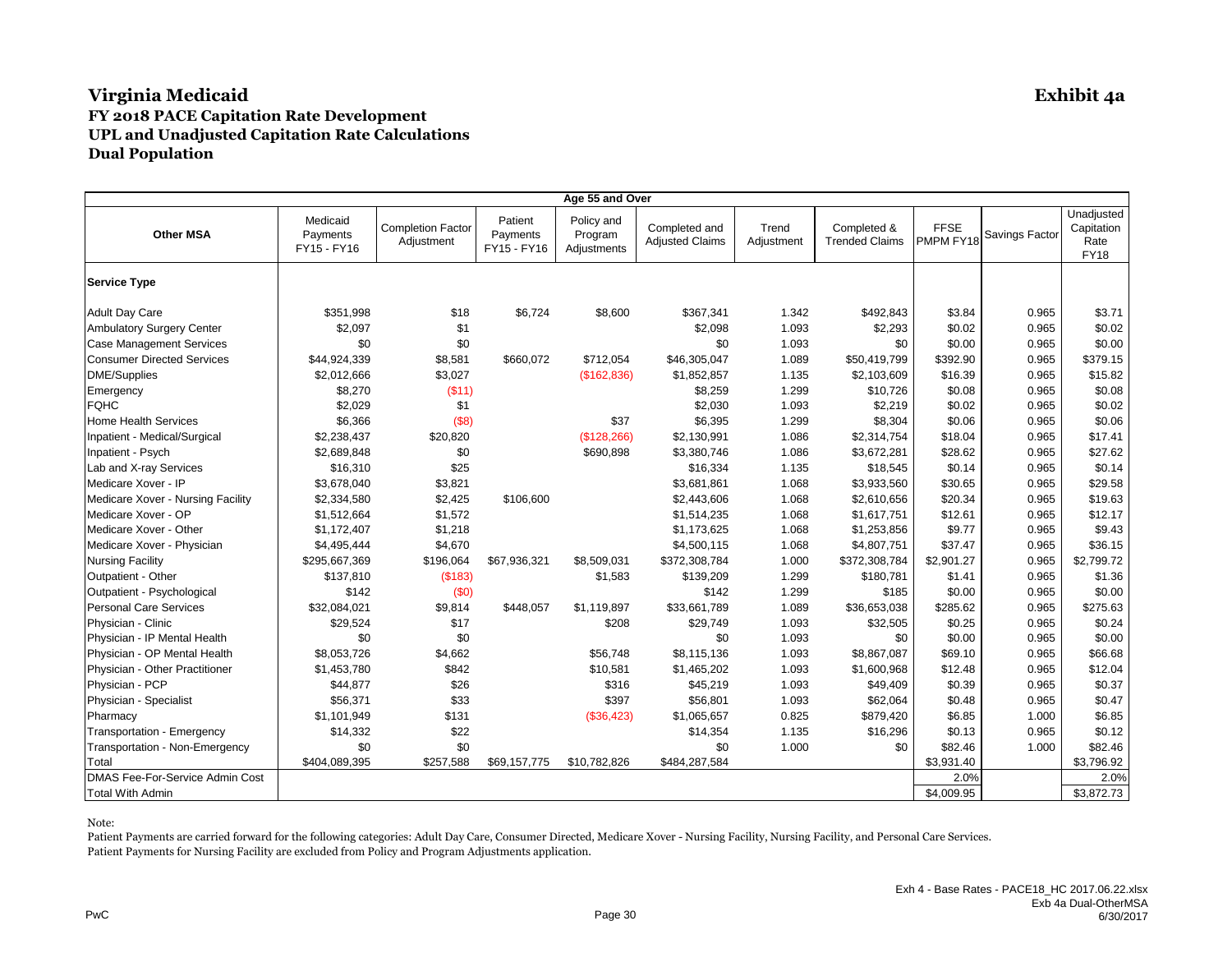|                                   |                                     |                                        |                                    | Age 55 and Over                      |                                         |                     |                                      |                          |                |                                                 |
|-----------------------------------|-------------------------------------|----------------------------------------|------------------------------------|--------------------------------------|-----------------------------------------|---------------------|--------------------------------------|--------------------------|----------------|-------------------------------------------------|
| <b>Richmond/Charlottesville</b>   | Medicaid<br>Payments<br>FY15 - FY16 | <b>Completion Factor</b><br>Adjustment | Patient<br>Payments<br>FY15 - FY16 | Policy and<br>Program<br>Adjustments | Completed and<br><b>Adjusted Claims</b> | Trend<br>Adjustment | Completed &<br><b>Trended Claims</b> | <b>FFSE</b><br>PMPM FY18 | Savings Factor | Unadjusted<br>Capitation<br>Rate<br><b>FY18</b> |
| <b>Service Type</b>               |                                     |                                        |                                    |                                      |                                         |                     |                                      |                          |                |                                                 |
| <b>Adult Day Care</b>             | \$2,471,151                         | \$129                                  | \$101,291                          | \$61,673                             | \$2,634,244                             | 1.342               | \$3,534,227                          | \$32.59                  | 0.965          | \$31.45                                         |
| Ambulatory Surgery Center         | \$1,016                             | \$1                                    |                                    |                                      | \$1,017                                 | 1.093               | \$1,111                              | \$0.01                   | 0.965          | \$0.01                                          |
| <b>Case Management Services</b>   | \$0                                 | \$0                                    |                                    |                                      | \$0                                     | 1.093               | \$0                                  | \$0.00                   | 0.965          | \$0.00                                          |
| <b>Consumer Directed Services</b> | \$56,804,052                        | \$10,850                               | \$1,114,305                        | \$904,717                            | \$58,833,925                            | 1.089               | \$64,062,016                         | \$590.70                 | 0.965          | \$570.02                                        |
| <b>DME/Supplies</b>               | \$2,491,752                         | \$3,748                                |                                    | (\$201,597)                          | \$2,293,903                             | 1.135               | \$2,604,342                          | \$24.01                  | 0.965          | \$23.17                                         |
| Emergency                         | \$11,813                            | (\$16)                                 |                                    |                                      | \$11,797                                | 1.299               | \$15,320                             | \$0.14                   | 0.965          | \$0.14                                          |
| <b>FQHC</b>                       | \$2,638                             | \$2                                    |                                    |                                      | \$2,639                                 | 1.093               | \$2,884                              | \$0.03                   | 0.965          | \$0.03                                          |
| <b>Home Health Services</b>       | \$4,888                             | (S7)                                   |                                    | \$29                                 | \$4,910                                 | 1.299               | \$6,377                              | \$0.06                   | 0.965          | \$0.06                                          |
| Inpatient - Medical/Surgical      | \$2,284,657                         | \$21,250                               |                                    | (\$130,914)                          | \$2,174,992                             | 1.086               | \$2,362,551                          | \$21.78                  | 0.965          | \$21.02                                         |
| Inpatient - Psych                 | \$1,335,956                         | \$0                                    |                                    | \$343,145                            | \$1,679,101                             | 1.086               | \$1,823,897                          | \$16.82                  | 0.965          | \$16.23                                         |
| Lab and X-ray Services            | \$11,825                            | \$18                                   |                                    |                                      | \$11,843                                | 1.135               | \$13,446                             | \$0.12                   | 0.965          | \$0.12                                          |
| Medicare Xover - IP               | \$3,209,624                         | \$3,335                                |                                    |                                      | \$3,212,958                             | 1.068               | \$3,432,602                          | \$31.65                  | 0.965          | \$30.54                                         |
| Medicare Xover - Nursing Facility | \$1,506,704                         | \$1,565                                | \$23,054                           |                                      | \$1,531,323                             | 1.068               | \$1,636,008                          | \$15.09                  | 0.965          | \$14.56                                         |
| Medicare Xover - OP               | \$1,446,979                         | \$1,503                                |                                    |                                      | \$1,448,483                             | 1.068               | \$1,547,504                          | \$14.27                  | 0.965          | \$13.77                                         |
| Medicare Xover - Other            | \$795,038                           | \$826                                  |                                    |                                      | \$795,864                               | 1.068               | \$850,271                            | \$7.84                   | 0.965          | \$7.57                                          |
| Medicare Xover - Physician        | \$4,539,681                         | \$4,716                                |                                    |                                      | \$4,544,397                             | 1.068               | \$4,855,061                          | \$44.77                  | 0.965          | \$43.20                                         |
| <b>Nursing Facility</b>           | \$204,489,493                       | \$135,602                              | \$53,817,594                       | \$5,885,017                          | \$264,327,706                           | 1.000               | \$264,327,706                        | \$2,437.30               | 0.965          | \$2,351.99                                      |
| Outpatient - Other                | \$134,567                           | (S179)                                 |                                    | \$1,545                              | \$135,933                               | 1.299               | \$176,527                            | \$1.63                   | 0.965          | \$1.57                                          |
| Outpatient - Psychological        | \$2,215                             | (\$3)                                  |                                    |                                      | \$2,212                                 | 1.299               | \$2,873                              | \$0.03                   | 0.965          | \$0.03                                          |
| <b>Personal Care Services</b>     | \$39,684,374                        | \$12,139                               | \$519,330                          | \$1,383,988                          | \$41,599,831                            | 1.089               | \$45,296,469                         | \$417.67                 | 0.965          | \$403.05                                        |
| Physician - Clinic                | \$48,824                            | \$28                                   |                                    | \$344                                | \$49,196                                | 1.093               | \$53,755                             | \$0.50                   | 0.965          | \$0.48                                          |
| Physician - IP Mental Health      | \$1,802                             | \$1                                    |                                    | \$13                                 | \$1,815                                 | 1.093               | \$1,984                              | \$0.02                   | 0.965          | \$0.02                                          |
| Physician - OP Mental Health      | \$7,935,380                         | \$4,594                                |                                    | \$55,914                             | \$7,995,888                             | 1.093               | \$8,736,790                          | \$80.56                  | 0.965          | \$77.74                                         |
| Physician - Other Practitioner    | \$1,866,006                         | \$1,080                                |                                    | \$13,581                             | \$1,880,668                             | 1.093               | \$2,054,931                          | \$18.95                  | 0.965          | \$18.28                                         |
| Physician - PCP                   | \$58,702                            | \$34                                   |                                    | \$414                                | \$59,150                                | 1.093               | \$64,631                             | \$0.60                   | 0.965          | \$0.58                                          |
| Physician - Specialist            | \$57,302                            | \$33                                   |                                    | \$404                                | \$57,739                                | 1.093               | \$63,089                             | \$0.58                   | 0.965          | \$0.56                                          |
| Pharmacy                          | \$830,592                           | \$99                                   |                                    | (\$27,454)                           | \$803,237                               | 0.825               | \$662,861                            | \$6.11                   | 1.000          | \$6.11                                          |
| Transportation - Emergency        | \$5,714                             | \$9                                    |                                    |                                      | \$5,723                                 | 1.135               | \$6,497                              | \$0.06                   | 0.965          | \$0.06                                          |
| Transportation - Non-Emergency    | \$0                                 | \$0                                    |                                    |                                      | \$0                                     | 1.000               | \$0                                  | \$82.46                  | 1.000          | \$82.46                                         |
| Total                             | \$332,032,745                       | \$201,357                              | \$55,575,574                       | \$8,290,819                          | \$396,100,496                           |                     |                                      | \$3,846.33               |                | \$3,714.80                                      |
| DMAS Fee-For-Service Admin Cost   |                                     |                                        |                                    |                                      |                                         |                     |                                      | 2.0%                     |                | 2.0%                                            |
| <b>Total With Admin</b>           |                                     |                                        |                                    |                                      |                                         |                     |                                      | \$3,923.14               |                | \$3,788.93                                      |

Note: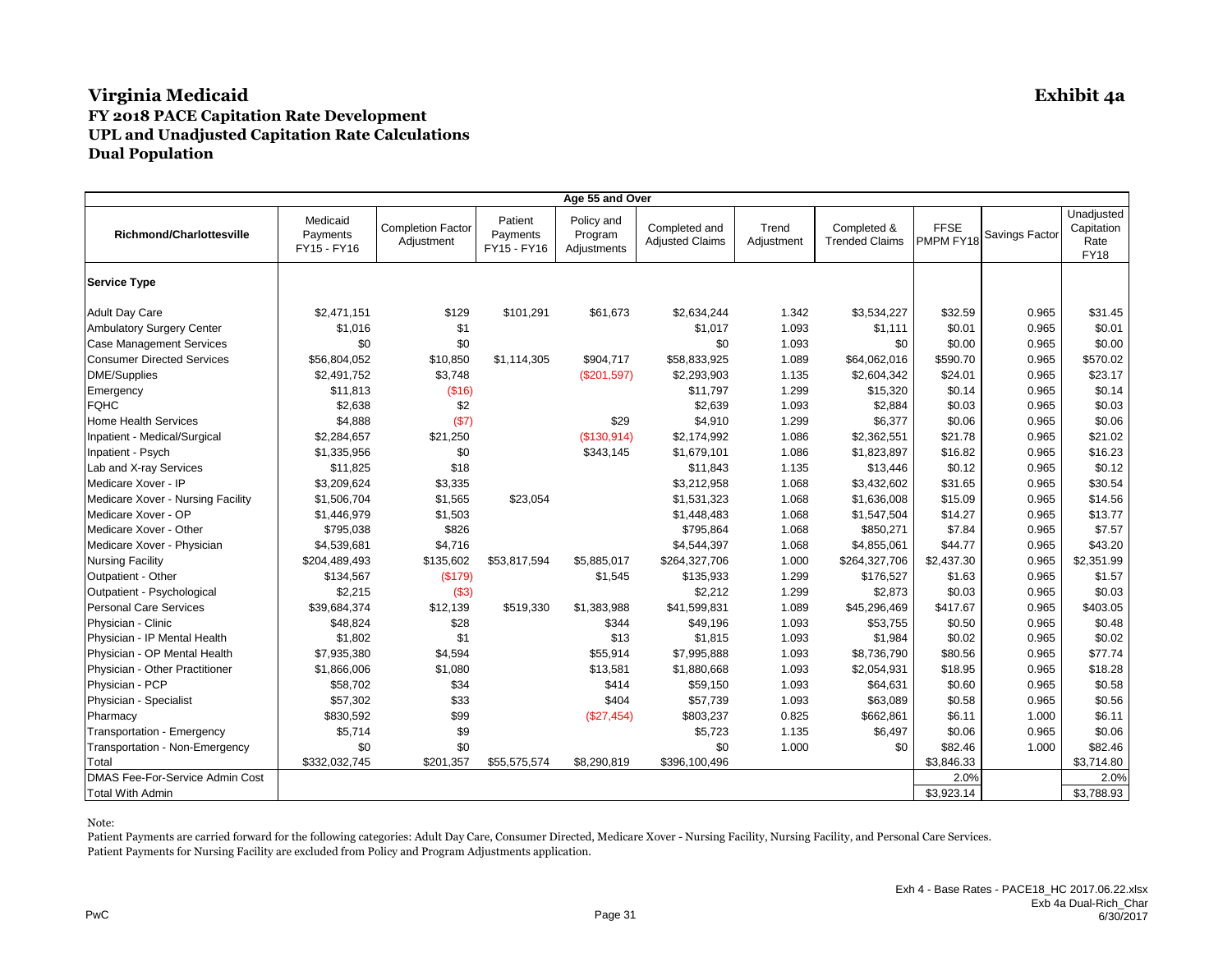|                                   |                                     |                                        |                                    | Age 55 and Over                      |                                         |                     |                                      |                          |                |                                                 |
|-----------------------------------|-------------------------------------|----------------------------------------|------------------------------------|--------------------------------------|-----------------------------------------|---------------------|--------------------------------------|--------------------------|----------------|-------------------------------------------------|
| Rural                             | Medicaid<br>Payments<br>FY15 - FY16 | <b>Completion Factor</b><br>Adjustment | Patient<br>Payments<br>FY15 - FY16 | Policy and<br>Program<br>Adjustments | Completed and<br><b>Adjusted Claims</b> | Trend<br>Adjustment | Completed &<br><b>Trended Claims</b> | <b>FFSE</b><br>PMPM FY18 | Savings Factor | Unadjusted<br>Capitation<br>Rate<br><b>FY18</b> |
| <b>Service Type</b>               |                                     |                                        |                                    |                                      |                                         |                     |                                      |                          |                |                                                 |
| <b>Adult Day Care</b>             | \$611,950                           | \$32                                   | \$2,077                            | \$14,721                             | \$628,781                               | 1.342               | \$843,602                            | \$4.18                   | 0.965          | \$4.04                                          |
| <b>Ambulatory Surgery Center</b>  | \$6,111                             | \$4                                    |                                    |                                      | \$6,114                                 | 1.093               | \$6,681                              | \$0.03                   | 0.965          | \$0.03                                          |
| <b>Case Management Services</b>   | \$0                                 | \$0                                    |                                    |                                      | \$0                                     | 1.093               | \$0                                  | \$0.00                   | 0.965          | \$0.00                                          |
| <b>Consumer Directed Services</b> | \$99,009,414                        | \$18,912                               | \$1,381,807                        | \$1,568,168                          | \$101,978,301                           | 1.089               | \$111,040,282                        | \$550.63                 | 0.965          | \$531.35                                        |
| DME/Supplies                      | \$3,938,759                         | \$5,925                                |                                    | (\$318,668)                          | \$3,626,016                             | 1.135               | \$4,116,733                          | \$20.41                  | 0.965          | \$19.70                                         |
| Emergency                         | \$13,111                            | (\$17)                                 |                                    |                                      | \$13,093                                | 1.299               | \$17,003                             | \$0.08                   | 0.965          | \$0.08                                          |
| <b>FQHC</b>                       | \$3,348                             | \$2                                    |                                    |                                      | \$3,350                                 | 1.093               | \$3,660                              | \$0.02                   | 0.965          | \$0.02                                          |
| <b>Home Health Services</b>       | \$22,136                            | (\$29)                                 |                                    | \$130                                | \$22,237                                | 1.299               | \$28,877                             | \$0.14                   | 0.965          | \$0.14                                          |
| Inpatient - Medical/Surgical      | \$2,874,588                         | \$26,737                               |                                    | (\$164,718)                          | \$2,736,607                             | 1.086               | \$2,972,595                          | \$14.74                  | 0.965          | \$14.22                                         |
| Inpatient - Psych                 | \$1,018,027                         | \$0                                    |                                    | \$261,484                            | \$1,279,511                             | 1.086               | \$1,389,848                          | \$6.89                   | 0.965          | \$6.65                                          |
| Lab and X-ray Services            | \$24,620                            | \$37                                   |                                    |                                      | \$24,657                                | 1.135               | \$27,994                             | \$0.14                   | 0.965          | \$0.13                                          |
| Medicare Xover - IP               | \$5,711,935                         | \$5,934                                |                                    |                                      | \$5,717,869                             | 1.068               | \$6,108,753                          | \$30.29                  | 0.965          | \$29.23                                         |
| Medicare Xover - Nursing Facility | \$3,891,599                         | \$4,043                                | \$77,827                           |                                      | \$3,973,470                             | 1.068               | \$4,245,103                          | \$21.05                  | 0.965          | \$20.31                                         |
| Medicare Xover - OP               | \$2,859,951                         | \$2,971                                |                                    |                                      | \$2,862,923                             | 1.068               | \$3,058,637                          | \$15.17                  | 0.965          | \$14.64                                         |
| Medicare Xover - Other            | \$2,209,336                         | \$2,295                                |                                    |                                      | \$2,211,631                             | 1.068               | \$2,362,822                          | \$11.72                  | 0.965          | \$11.31                                         |
| Medicare Xover - Physician        | \$6,473,399                         | \$6,725                                |                                    |                                      | \$6,480,124                             | 1.068               | \$6,923,118                          | \$34.33                  | 0.965          | \$33.13                                         |
| <b>Nursing Facility</b>           | \$344,144,994                       | \$228,211                              | \$79,987,800                       | \$9,904,172                          | \$434,265,176                           | 1.000               | \$434,265,176                        | \$2,153.43               | 0.965          | \$2,078.06                                      |
| Outpatient - Other                | \$144,276                           | (\$192)                                |                                    | \$1,657                              | \$145,741                               | 1.299               | \$189,264                            | \$0.94                   | 0.965          | \$0.91                                          |
| Outpatient - Psychological        | \$1,002                             | ( \$1)                                 |                                    |                                      | \$1,000                                 | 1.299               | \$1,299                              | \$0.01                   | 0.965          | \$0.01                                          |
| <b>Personal Care Services</b>     | \$60,944,999                        | \$18,643                               | \$725,611                          | \$2,122,974                          | \$63,812,227                            | 1.089               | \$69,482,700                         | \$344.55                 | 0.965          | \$332.49                                        |
| Physician - Clinic                | \$23,100                            | \$13                                   |                                    | \$163                                | \$23,277                                | 1.093               | \$25,433                             | \$0.13                   | 0.965          | \$0.12                                          |
| Physician - IP Mental Health      | \$1,304                             | \$1                                    |                                    | \$9                                  | \$1,314                                 | 1.093               | \$1,436                              | \$0.01                   | 0.965          | \$0.01                                          |
| Physician - OP Mental Health      | \$12,593,653                        | \$7,290                                |                                    | \$88,737                             | \$12,689,681                            | 1.093               | \$13,865,511                         | \$68.76                  | 0.965          | \$66.35                                         |
| Physician - Other Practitioner    | \$3,115,572                         | \$1,804                                |                                    | \$22,676                             | \$3,140,052                             | 1.093               | \$3,431,010                          | \$17.01                  | 0.965          | \$16.42                                         |
| Physician - PCP                   | \$89,791                            | \$52                                   |                                    | \$633                                | \$90,476                                | 1.093               | \$98,860                             | \$0.49                   | 0.965          | \$0.47                                          |
| Physician - Specialist            | \$69,264                            | \$40                                   |                                    | \$488                                | \$69,793                                | 1.093               | \$76,260                             | \$0.38                   | 0.965          | \$0.36                                          |
| Pharmacy                          | \$1,447,832                         | \$172                                  |                                    | (\$47,855)                           | \$1,400,149                             | 0.825               | \$1,155,455                          | \$5.73                   | 1.000          | \$5.73                                          |
| Transportation - Emergency        | \$12,428                            | \$19                                   |                                    |                                      | \$12,447                                | 1.135               | \$14,131                             | \$0.07                   | 0.965          | \$0.07                                          |
| Transportation - Non-Emergency    | \$0                                 | \$0                                    |                                    |                                      | \$0                                     | 1.000               | \$0                                  | \$82.46                  | 1.000          | \$82.46                                         |
| Total                             | \$551,256,500                       | \$329,622                              | \$82,175,123                       | \$13,454,771                         | \$647,216,016                           |                     |                                      | \$3,383.78               |                | \$3,268.44                                      |
| DMAS Fee-For-Service Admin Cost   |                                     |                                        |                                    |                                      |                                         |                     |                                      | 2.0%                     |                | 2.0%                                            |
| <b>Total With Admin</b>           |                                     |                                        |                                    |                                      |                                         |                     |                                      | \$3,451.16               |                | \$3,333.46                                      |

Note: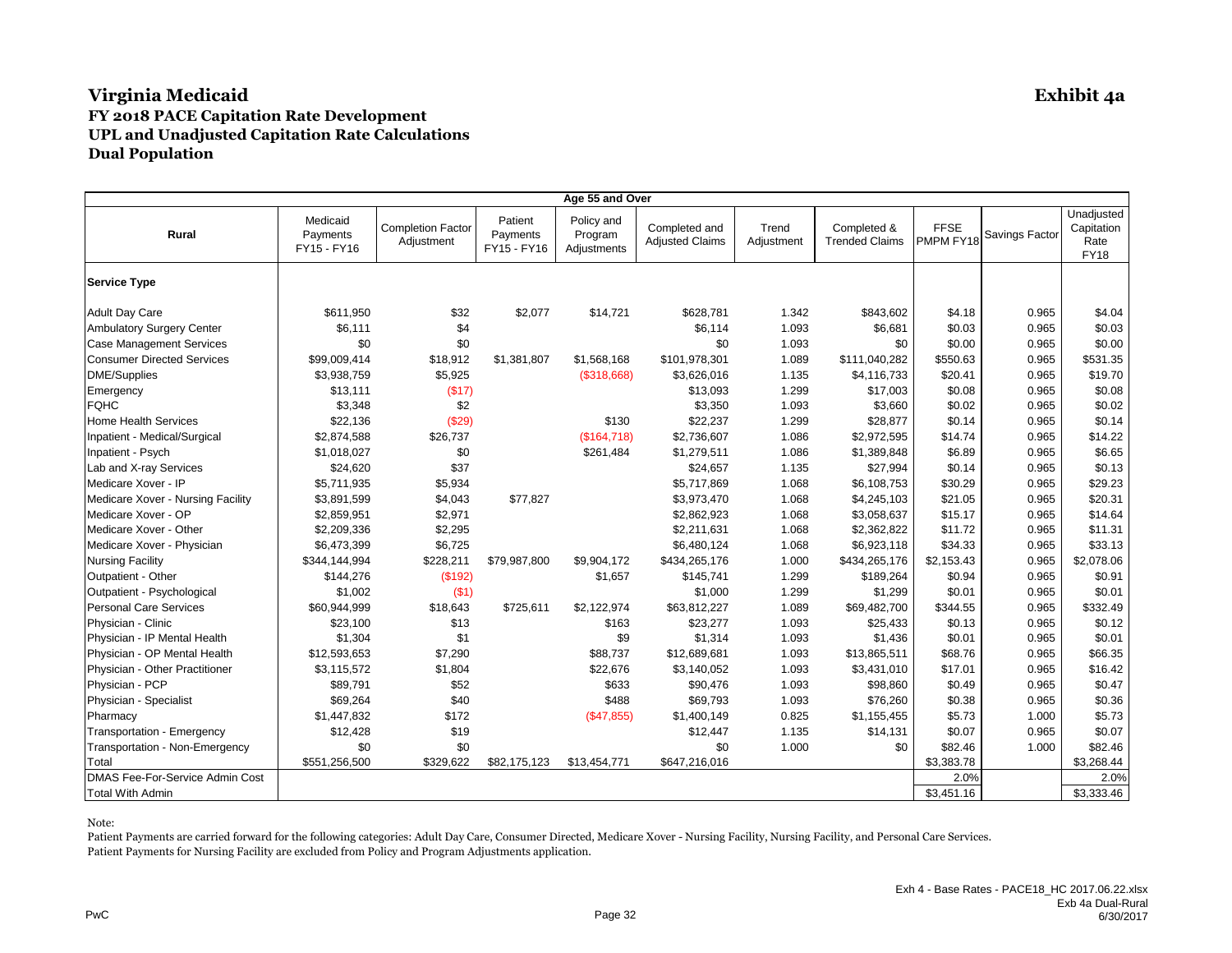|                                       |                                     |                                        |                                    | Age 55 and Over                      |                                         |                     |                                      |                          |                |                                                 |
|---------------------------------------|-------------------------------------|----------------------------------------|------------------------------------|--------------------------------------|-----------------------------------------|---------------------|--------------------------------------|--------------------------|----------------|-------------------------------------------------|
| <b>Tidewater</b>                      | Medicaid<br>Payments<br>FY15 - FY16 | <b>Completion Factor</b><br>Adjustment | Patient<br>Payments<br>FY15 - FY16 | Policy and<br>Program<br>Adjustments | Completed and<br><b>Adjusted Claims</b> | Trend<br>Adjustment | Completed &<br><b>Trended Claims</b> | <b>FFSE</b><br>PMPM FY18 | Savings Factor | Unadjusted<br>Capitation<br>Rate<br><b>FY18</b> |
| <b>Service Type</b>                   |                                     |                                        |                                    |                                      |                                         |                     |                                      |                          |                |                                                 |
| <b>Adult Day Care</b>                 | \$241,231                           | \$13                                   | \$83                               | \$5,785                              | \$247,112                               | 1.342               | \$331,537                            | \$3.10                   | 0.965          | \$2.99                                          |
| <b>Ambulatory Surgery Center</b>      | \$2,958                             | \$2                                    |                                    |                                      | \$2,960                                 | 1.093               | \$3,234                              | \$0.03                   | 0.965          | \$0.03                                          |
| <b>Case Management Services</b>       | \$0                                 | \$0                                    |                                    |                                      | \$0                                     | 1.093               | \$0                                  | \$0.00                   | 0.965          | \$0.00                                          |
| <b>Consumer Directed Services</b>     | \$19,704,053                        | \$3,764                                | \$333,679                          | \$313,001                            | \$20,354,496                            | 1.089               | \$22,163,235                         | \$207.03                 | 0.965          | \$199.78                                        |
| <b>DME/Supplies</b>                   | \$2,785,666                         | \$4,190                                |                                    | (\$225,376)                          | \$2,564,480                             | 1.135               | \$2,911,537                          | \$27.20                  | 0.965          | \$26.24                                         |
| Emergency                             | \$11,853                            | (\$16)                                 |                                    |                                      | \$11,837                                | 1.299               | \$15,372                             | \$0.14                   | 0.965          | \$0.14                                          |
| <b>FQHC</b>                           | \$3,427                             | \$2                                    |                                    |                                      | \$3,429                                 | 1.093               | \$3,747                              | \$0.04                   | 0.965          | \$0.03                                          |
| <b>Home Health Services</b>           | \$21,599                            | (\$29)                                 |                                    | \$127                                | \$21,697                                | 1.299               | \$28,176                             | \$0.26                   | 0.965          | \$0.25                                          |
| Inpatient - Medical/Surgical          | \$2,255,045                         | \$20,974                               |                                    | (\$129,217)                          | \$2,146,802                             | 1.086               | \$2,331,929                          | \$21.78                  | 0.965          | \$21.02                                         |
| Inpatient - Psych                     | \$97,773                            | \$0                                    |                                    | \$25,113                             | \$122,886                               | 1.086               | \$133,483                            | \$1.25                   | 0.965          | \$1.20                                          |
| Lab and X-ray Services                | \$6,781                             | \$10                                   |                                    |                                      | \$6,791                                 | 1.135               | \$7,710                              | \$0.07                   | 0.965          | \$0.07                                          |
| Medicare Xover - IP                   | \$2,877,540                         | \$2,990                                |                                    |                                      | \$2,880,529                             | 1.068               | \$3,077,448                          | \$28.75                  | 0.965          | \$27.74                                         |
| Medicare Xover - Nursing Facility     | \$1,025,016                         | \$1,065                                | \$34,621                           |                                      | \$1,060,702                             | 1.068               | \$1,133,213                          | \$10.59                  | 0.965          | \$10.21                                         |
| Medicare Xover - OP                   | \$1,429,623                         | \$1,485                                |                                    |                                      | \$1,431,108                             | 1.068               | \$1,528,941                          | \$14.28                  | 0.965          | \$13.78                                         |
| Medicare Xover - Other                | \$942,113                           | \$979                                  |                                    |                                      | \$943,092                               | 1.068               | \$1,007,563                          | \$9.41                   | 0.965          | \$9.08                                          |
| Medicare Xover - Physician            | \$4,838,097                         | \$5,026                                |                                    |                                      | \$4,843,124                             | 1.068               | \$5,174,209                          | \$48.33                  | 0.965          | \$46.64                                         |
| <b>Nursing Facility</b>               | \$190,549,037                       | \$126,358                              | \$53,706,971                       | \$5,483,823                          | \$249,866,190                           | 1.000               | \$249,866,190                        | \$2,334.01               | 0.965          | \$2,252.32                                      |
| Outpatient - Other                    | \$295,870                           | (\$394)                                |                                    | \$3,398                              | \$298,874                               | 1.299               | \$388,127                            | \$3.63                   | 0.965          | \$3.50                                          |
| Outpatient - Psychological            | \$2,964                             | (\$4)                                  |                                    |                                      | \$2,961                                 | 1.299               | \$3,845                              | \$0.04                   | 0.965          | \$0.03                                          |
| <b>Personal Care Services</b>         | \$83,615,728                        | \$25,578                               | \$906,859                          | \$2,909,641                          | \$87,457,806                            | 1.089               | \$95,229,468                         | \$889.54                 | 0.965          | \$858.41                                        |
| Physician - Clinic                    | \$656                               | \$0                                    |                                    | \$5                                  | \$661                                   | 1.093               | \$722                                | \$0.01                   | 0.965          | \$0.01                                          |
| Physician - IP Mental Health          | \$374                               | \$0                                    |                                    | \$3                                  | \$377                                   | 1.093               | \$412                                | \$0.00                   | 0.965          | \$0.00                                          |
| Physician - OP Mental Health          | \$17,871,627                        | \$10,346                               |                                    | \$125,927                            | \$18,007,900                            | 1.093               | \$19,676,517                         | \$183.80                 | 0.965          | \$177.37                                        |
| Physician - Other Practitioner        | \$760,675                           | \$440                                  |                                    | \$5,536                              | \$766,652                               | 1.093               | \$837,690                            | \$7.82                   | 0.965          | \$7.55                                          |
| Physician - PCP                       | \$62,615                            | \$36                                   |                                    | \$441                                | \$63,092                                | 1.093               | \$68,939                             | \$0.64                   | 0.965          | \$0.62                                          |
| Physician - Specialist                | \$54,348                            | \$31                                   |                                    | \$383                                | \$54,762                                | 1.093               | \$59,836                             | \$0.56                   | 0.965          | \$0.54                                          |
| Pharmacy                              | \$710,722                           | \$85                                   |                                    | (\$23,492)                           | \$687,315                               | 0.825               | \$567,198                            | \$5.30                   | 1.000          | \$5.30                                          |
| Transportation - Emergency            | \$10,438                            | \$16                                   |                                    |                                      | \$10,454                                | 1.135               | \$11,868                             | \$0.11                   | 0.965          | \$0.11                                          |
| <b>Transportation - Non-Emergency</b> | \$0                                 | \$0                                    |                                    |                                      | \$0                                     | 1.000               | \$0                                  | \$82.46                  | 1.000          | \$82.46                                         |
| Total                                 | \$330,177,829                       | \$202,947                              | \$54,982,213                       | \$8,495,098                          | \$393,858,088                           |                     |                                      | \$3,880.18               |                | \$3,747.45                                      |
| DMAS Fee-For-Service Admin Cost       |                                     |                                        |                                    |                                      |                                         |                     |                                      | 2.0%                     |                | 2.0%                                            |
| <b>Total With Admin</b>               |                                     |                                        |                                    |                                      |                                         |                     |                                      | \$3,957.68               |                | \$3,822.24                                      |

Note: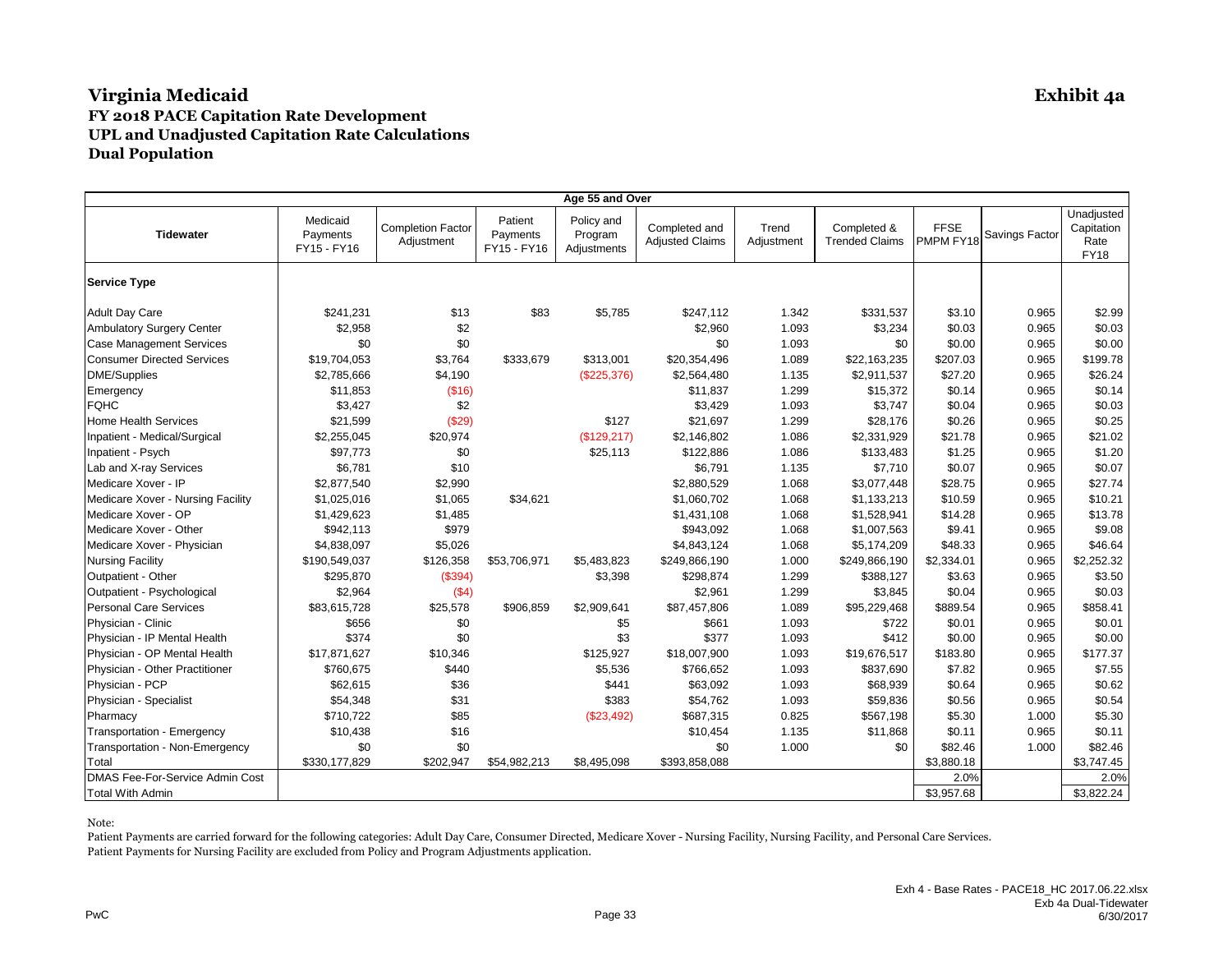| Age 55 and Over                       |                                     |                                        |                                    |                                      |                                         |                     |                                      |                          |                |                                                 |
|---------------------------------------|-------------------------------------|----------------------------------------|------------------------------------|--------------------------------------|-----------------------------------------|---------------------|--------------------------------------|--------------------------|----------------|-------------------------------------------------|
| <b>All Regions</b>                    | Medicaid<br>Payments<br>FY15 - FY16 | <b>Completion Factor</b><br>Adjustment | Patient<br>Payments<br>FY15 - FY16 | Policy and<br>Program<br>Adjustments | Completed and<br><b>Adjusted Claims</b> | Trend<br>Adjustment | Completed &<br><b>Trended Claims</b> | <b>FFSE</b><br>PMPM FY18 | Savings Factor | Unadjusted<br>Capitation<br>Rate<br><b>FY18</b> |
| <b>Service Type</b>                   |                                     |                                        |                                    |                                      |                                         |                     |                                      |                          |                |                                                 |
| <b>Adult Day Care</b>                 | \$13,714,488                        | \$717                                  | \$134,941                          | \$332,033                            | \$14,182,179                            | 1.342               | \$19,027,486                         | \$28.49                  | 0.965          | \$27.49                                         |
| <b>Ambulatory Surgery Center</b>      | \$13,885                            | \$8                                    |                                    |                                      | \$13,893                                | 1.093               | \$15,180                             | \$0.02                   | 0.965          | \$0.02                                          |
| <b>Case Management Services</b>       | \$0                                 | \$0                                    |                                    |                                      | \$0                                     | 1.093               | \$0                                  | \$0.00                   | 1.000          | \$0.00                                          |
| <b>Consumer Directed Services</b>     | \$251,625,412                       | \$48,064                               | \$3,888,181                        | \$3,970,700                          | \$259,532,358                           | 1.089               | \$282,594,883                        | \$423.06                 | 0.965          | \$408.26                                        |
| <b>DME/Supplies</b>                   | \$13,955,043                        | \$20,991                               |                                    | (\$1,129,042)                        | \$12,846,993                            | 1.135               | \$14,585,605                         | \$21.84                  | 0.965          | \$21.07                                         |
| Emergency                             | \$67,512                            | (\$90)                                 |                                    |                                      | \$67,422                                | 1.299               | \$87,556                             | \$0.13                   | 0.965          | \$0.13                                          |
| <b>FQHC</b>                           | \$11,538                            | \$7                                    |                                    |                                      | \$11,545                                | 1.093               | \$12,615                             | \$0.02                   | 0.965          | \$0.02                                          |
| <b>Home Health Services</b>           | \$69,721                            | (\$93)                                 |                                    | \$410                                | \$70,038                                | 1.299               | \$90,954                             | \$0.14                   | 0.965          | \$0.13                                          |
| Inpatient - Medical/Surgical          | \$18,938,981                        | \$176,153                              |                                    | (\$1,085,231)                        | \$18,029,903                            | 1.086               | \$19,584,691                         | \$29.32                  | 0.965          | \$28.29                                         |
| Inpatient - Psych                     | \$5,542,140                         | \$0                                    |                                    | \$1,423,520                          | \$6,965,660                             | 1.086               | \$7,566,336                          | \$11.33                  | 0.965          | \$10.93                                         |
| Lab and X-ray Services                | \$68,545                            | \$103                                  |                                    |                                      | \$68,648                                | 1.135               | \$77,938                             | \$0.12                   | 0.965          | \$0.11                                          |
| Medicare Xover - IP                   | \$18,314,771                        | \$19,027                               |                                    |                                      | \$18,333,799                            | 1.068               | \$19,587,132                         | \$29.32                  | 0.965          | \$28.30                                         |
| Medicare Xover - Nursing Facility     | \$10,268,682                        | \$10,668                               | \$264,719                          |                                      | \$10,544,069                            | 1.068               | \$11,264,882                         | \$16.86                  | 0.965          | \$16.27                                         |
| Medicare Xover - OP                   | \$8,835,633                         | \$9,179                                |                                    |                                      | \$8,844,812                             | 1.068               | \$9,449,460                          | \$14.15                  | 0.965          | \$13.65                                         |
| Medicare Xover - Other                | \$5,772,872                         | \$5,998                                |                                    |                                      | \$5,778,869                             | 1.068               | \$6,173,924                          | \$9.24                   | 0.965          | \$8.92                                          |
| Medicare Xover - Physician            | \$24,611,468                        | \$25,569                               |                                    |                                      | \$24,637,037                            | 1.068               | \$26,321,272                         | \$39.40                  | 0.965          | \$38.03                                         |
| <b>Nursing Facility</b>               | \$1,257,808,063                     | \$834,082                              | \$304,345,076                      | \$36,198,542                         | \$1,599,185,764                         | 1.000               | \$1,599,185,764                      | \$2,394.09               | 0.965          | \$2,310.30                                      |
| Outpatient - Other                    | \$1,940,676                         | (\$2,583)                              |                                    | \$22,288                             | \$1,960,380                             | 1.299               | \$2,545,816                          | \$3.81                   | 0.965          | \$3.68                                          |
| Outpatient - Psychological            | \$11,323                            | (\$15)                                 |                                    |                                      | \$11,308                                | 1.299               | \$14,685                             | \$0.02                   | 0.965          | \$0.02                                          |
| <b>Personal Care Services</b>         | \$388,420,321                       | \$118,818                              | \$3,387,153                        | \$13,487,752                         | \$405,414,043                           | 1.089               | \$441,439,884                        | \$660.87                 | 0.965          | \$637.73                                        |
| Physician - Clinic                    | \$136,235                           | \$79                                   |                                    | \$960                                | \$137,274                               | 1.093               | \$149,994                            | \$0.22                   | 0.965          | \$0.22                                          |
| Physician - IP Mental Health          | \$3,496                             | \$2                                    |                                    | \$25                                 | \$3,522                                 | 1.093               | \$3,849                              | \$0.01                   | 0.965          | \$0.01                                          |
| Physician - OP Mental Health          | \$72,123,990                        | \$41,752                               |                                    | \$508,200                            | \$72,673,943                            | 1.093               | \$79,407,933                         | \$118.88                 | 0.965          | \$114.72                                        |
| Physician - Other Practitioner        | \$7,840,165                         | \$4,539                                |                                    | \$57,063                             | \$7,901,766                             | 1.093               | \$8,633,946                          | \$12.93                  | 0.965          | \$12.47                                         |
| Physician - PCP                       | \$355,951                           | \$206                                  |                                    | \$2,508                              | \$358,665                               | 1.093               | \$391,899                            | \$0.59                   | 0.965          | \$0.57                                          |
| Physician - Specialist                | \$297,943                           | \$172                                  |                                    | \$2,099                              | \$300,215                               | 1.093               | \$328,032                            | \$0.49                   | 0.965          | \$0.47                                          |
| Pharmacy                              | \$5,014,672                         | \$596                                  |                                    | (\$165,750)                          | \$4,849,518                             | 0.825               | \$4,002,002                          | \$5.99                   | 1.000          | \$5.99                                          |
| Transportation - Emergency            | \$46,801                            | \$70                                   |                                    |                                      | \$46,872                                | 1.135               | \$53,215                             | \$0.08                   | 0.965          | \$0.08                                          |
| <b>Transportation - Non-Emergency</b> | \$0                                 | \$0                                    |                                    |                                      | \$0                                     | 1.000               | \$0                                  | \$82.46                  | 1.000          | \$82.46                                         |
| Total                                 | \$2,105,810,325                     | \$1,314,020                            | \$312,020,070                      | \$53,626,077                         | \$2,472,770,492                         |                     |                                      | \$3,903.87               |                | \$3,770.33                                      |
| DMAS Fee-For-Service Admin Cost       |                                     |                                        |                                    |                                      |                                         |                     |                                      | 2.0%                     |                | 2.0%                                            |
| <b>Total With Admin</b>               |                                     |                                        |                                    |                                      |                                         |                     |                                      | \$3,981.86               |                | \$3,845.59                                      |

Note: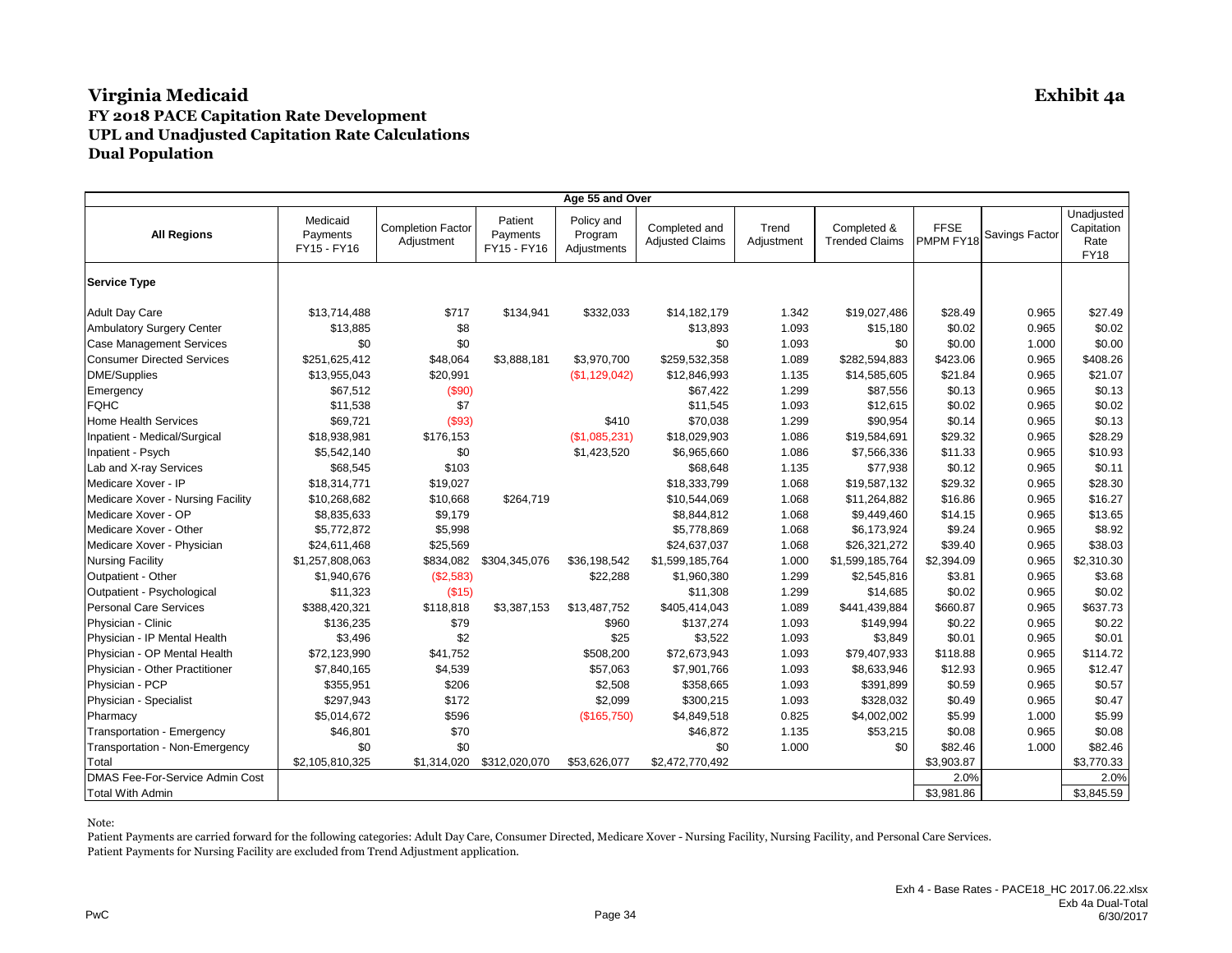| Age 55 and Over                        |                                     |                                        |                                    |                                      |                                         |                     |                                      |                          |                |                                                 |
|----------------------------------------|-------------------------------------|----------------------------------------|------------------------------------|--------------------------------------|-----------------------------------------|---------------------|--------------------------------------|--------------------------|----------------|-------------------------------------------------|
| <b>Northern Virginia</b>               | Medicaid<br>Payments<br>FY15 - FY16 | <b>Completion Factor</b><br>Adjustment | Patient<br>Payments<br>FY15 - FY16 | Policy and<br>Program<br>Adjustments | Completed and<br><b>Adjusted Claims</b> | Trend<br>Adjustment | Completed &<br><b>Trended Claims</b> | <b>FFSE</b><br>PMPM FY18 | Savings Factor | Unadjusted<br>Capitation<br>Rate<br><b>FY18</b> |
| <b>Service Type</b>                    |                                     |                                        |                                    |                                      |                                         |                     |                                      |                          |                |                                                 |
| <b>Adult Day Care</b>                  | \$150,149                           | \$8                                    |                                    | \$3,600                              | \$153,757                               | 1.251               | \$192,394                            | \$12.79                  | 0.965          | \$12.35                                         |
| <b>Ambulatory Surgery Center</b>       | \$6,739                             | \$11                                   |                                    |                                      | \$6,751                                 | 1.024               | \$6,911                              | \$0.46                   | 0.965          | \$0.44                                          |
| <b>Case Management Services</b>        | \$0                                 | \$0                                    |                                    |                                      | \$0                                     | 1.024               | \$0                                  | \$0.00                   | 0.965          | \$0.00                                          |
| <b>Consumer Directed Services</b>      | \$6,261,933                         | \$1,196                                | \$6,771                            | \$93,839                             | \$6,363,738                             | 1.089               | \$6,929,232                          | \$460.80                 | 0.965          | \$444.67                                        |
| <b>DME/Supplies</b>                    | \$745,201                           | \$1,164                                |                                    | (\$3,523)                            | \$742,842                               | 1.154               | \$857,186                            | \$57.00                  | 0.965          | \$55.01                                         |
| Emergency                              | \$835,050                           | \$2,565                                |                                    |                                      | \$837,615                               | 0.983               | \$823,024                            | \$54.73                  | 0.965          | \$52.82                                         |
| <b>FQHC</b>                            | \$13,098                            | \$22                                   |                                    |                                      | \$13,120                                | 1.024               | \$13,432                             | \$0.89                   | 0.965          | \$0.86                                          |
| <b>Home Health Services</b>            | \$446,786                           | \$1,372                                |                                    | \$2,638                              | \$450,797                               | 0.983               | \$442,944                            | \$29.46                  | 0.965          | \$28.43                                         |
| Inpatient - Medical/Surgical           | \$15,633,740                        | \$42,277                               |                                    | (\$889,981)                          | \$14,786,036                            | 1.046               | \$15,467,571                         | \$1,028.61               | 0.965          | \$992.61                                        |
| Inpatient - Psych                      | \$109,652                           | \$0                                    |                                    | \$28,165                             | \$137,816                               | 1.046               | \$144,169                            | \$9.59                   | 0.965          | \$9.25                                          |
| Lab and X-ray Services                 | \$413,678                           | \$646                                  |                                    |                                      | \$414,324                               | 1.154               | \$478,100                            | \$31.79                  | 0.965          | \$30.68                                         |
| Medicare Xover - IP                    | \$0                                 | \$0                                    |                                    |                                      | \$0                                     | 1.000               | \$0                                  | \$0.00                   | 1.000          | \$0.00                                          |
| Medicare Xover - Nursing Facility      | \$0                                 | \$0                                    |                                    |                                      | \$0                                     | 1.000               | \$0                                  | \$0.00                   | 1.000          | \$0.00                                          |
| Medicare Xover - OP                    | \$0                                 | \$0                                    |                                    |                                      | \$0                                     | 1.000               | \$0                                  | \$0.00                   | 1.000          | \$0.00                                          |
| Medicare Xover - Other                 | \$0                                 | \$0                                    |                                    |                                      | \$0                                     | 1.000               | \$0                                  | \$0.00                   | 1.000          | \$0.00                                          |
| Medicare Xover - Physician             | \$0                                 | \$0                                    |                                    |                                      | \$0                                     | 1.000               | \$0                                  | \$0.00                   | 1.000          | \$0.00                                          |
| <b>Nursing Facility</b>                | \$29,649,055                        | \$34,198                               | \$1,516,928                        | \$853,690                            | \$32,053,871                            | 1.000               | \$32,053,871                         | \$2,131.61               | 0.965          | \$2,057.01                                      |
| Outpatient - Other                     | \$3,147,891                         | \$9,670                                |                                    | \$36,312                             | \$3,193,873                             | 0.983               | \$3,138,239                          | \$208.70                 | 0.965          | \$201.39                                        |
| Outpatient - Psychological             | \$12,538                            | \$39                                   |                                    |                                      | \$12,576                                | 0.983               | \$12,357                             | \$0.82                   | 0.965          | \$0.79                                          |
| <b>Personal Care Services</b>          | \$19,449,925                        | \$5,950                                | \$12,225                           | \$669,975                            | \$20,138,074                            | 1.089               | \$21,927,581                         | \$1,458.21               | 0.965          | \$1,407.17                                      |
| Physician - Clinic                     | \$1,913,203                         | \$3,172                                |                                    | \$13,495                             | \$1,929,871                             | 1.024               | \$1,975,809                          | \$131.39                 | 0.965          | \$126.79                                        |
| Physician - IP Mental Health           | \$400                               | \$1                                    |                                    | \$3                                  | \$403                                   | 1.024               | \$413                                | \$0.03                   | 0.965          | \$0.03                                          |
| Physician - OP Mental Health           | \$3,239,951                         | \$5,372                                |                                    | \$22,854                             | \$3,268,177                             | 1.024               | \$3,345,972                          | \$222.51                 | 0.965          | \$214.72                                        |
| Physician - Other Practitioner         | \$1,160,754                         | \$1,924                                |                                    | \$8,656                              | \$1,171,335                             | 1.024               | \$1,199,217                          | \$79.75                  | 0.965          | \$76.96                                         |
| Physician - PCP                        | \$1,005,951                         | \$1,668                                |                                    | \$7,268                              | \$1,014,887                             | 1.024               | \$1,039,045                          | \$69.10                  | 0.965          | \$66.68                                         |
| Physician - Specialist                 | \$1,062,137                         | \$1,761                                |                                    | \$7,674                              | \$1,071,572                             | 1.024               | \$1,097,080                          | \$72.96                  | 0.965          | \$70.40                                         |
| Pharmacy                               | \$8,355,887                         | \$1,066                                |                                    | (\$2,912,811)                        | \$5,444,142                             | 1.136               | \$6,185,884                          | \$411.37                 | 1.000          | \$411.37                                        |
| Transportation - Emergency             | \$292,377                           | \$457                                  |                                    |                                      | \$292,833                               | 1.154               | \$337,909                            | \$22.47                  | 0.965          | \$21.68                                         |
| Transportation - Non-Emergency         | \$0                                 | \$0                                    |                                    |                                      | \$0                                     | 1.000               | \$0                                  | \$82.46                  | 1.000          | \$82.46                                         |
| Total                                  | \$93,906,095                        | \$114,537                              | \$1,535,924                        | (\$2,058,145)                        | \$93,498,410                            |                     |                                      | \$6,577.50               |                | \$6,364.57                                      |
| <b>DMAS Fee-For-Service Admin Cost</b> |                                     |                                        |                                    |                                      |                                         |                     |                                      | 2.0%                     |                | 2.0%                                            |
| <b>Total With Admin</b>                |                                     |                                        |                                    |                                      |                                         |                     |                                      | \$6,710.05               |                | \$6,492.78                                      |

Note: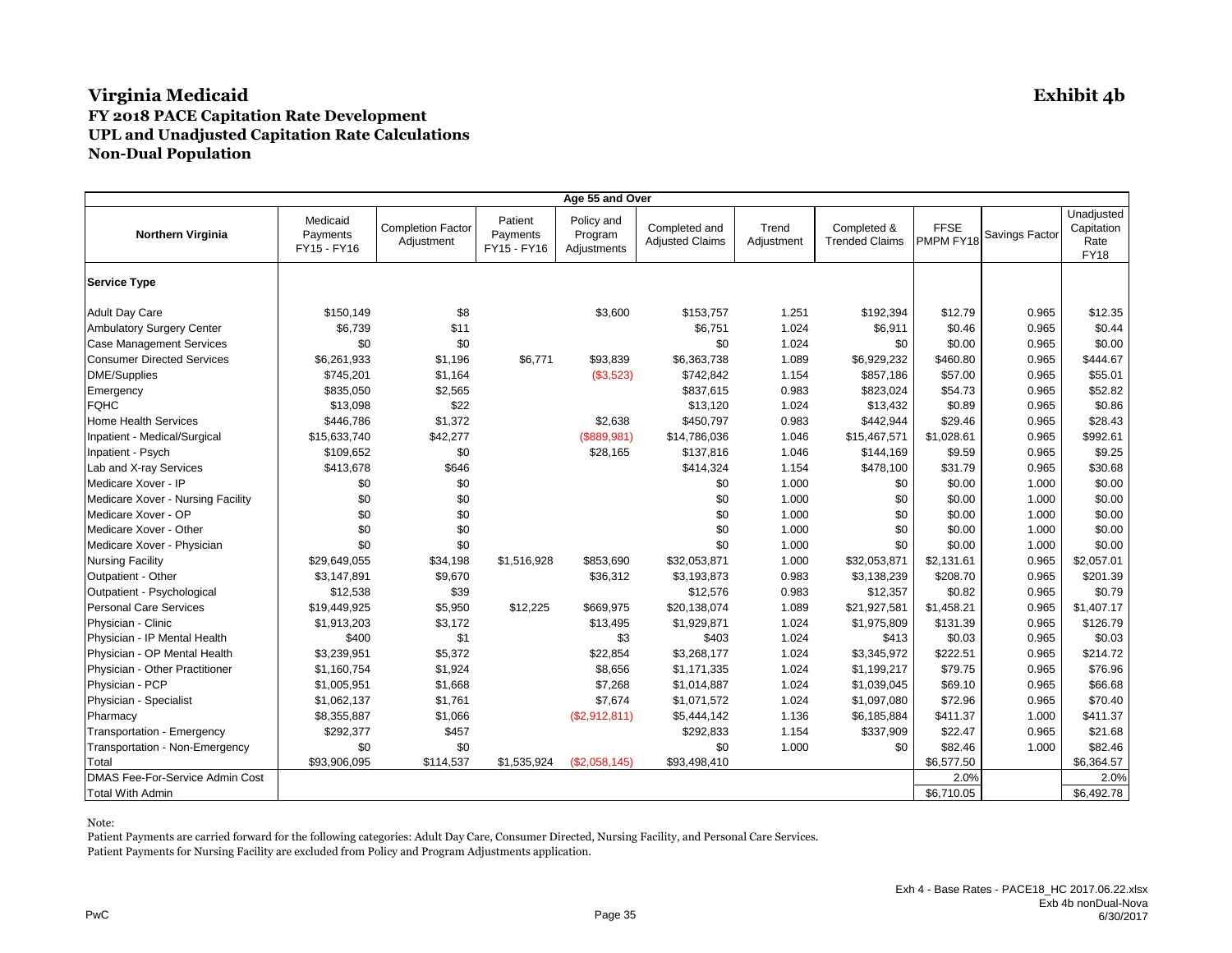| Age 55 and Over                        |                                     |                                        |                                    |                                      |                                         |                     |                                      |                          |                |                                                 |
|----------------------------------------|-------------------------------------|----------------------------------------|------------------------------------|--------------------------------------|-----------------------------------------|---------------------|--------------------------------------|--------------------------|----------------|-------------------------------------------------|
| <b>Other MSA</b>                       | Medicaid<br>Payments<br>FY15 - FY16 | <b>Completion Factor</b><br>Adjustment | Patient<br>Payments<br>FY15 - FY16 | Policy and<br>Program<br>Adjustments | Completed and<br><b>Adjusted Claims</b> | Trend<br>Adjustment | Completed &<br><b>Trended Claims</b> | <b>FFSE</b><br>PMPM FY18 | Savings Factor | Unadjusted<br>Capitation<br>Rate<br><b>FY18</b> |
| <b>Service Type</b>                    |                                     |                                        |                                    |                                      |                                         |                     |                                      |                          |                |                                                 |
| <b>Adult Day Care</b>                  | \$68,338                            | \$4                                    |                                    | \$1,638                              | \$69,980                                | 1.251               | \$87,565                             | \$7.92                   | 0.965          | \$7.64                                          |
| <b>Ambulatory Surgery Center</b>       | \$4,136                             | \$7                                    |                                    |                                      | \$4,143                                 | 1.024               | \$4,241                              | \$0.38                   | 0.965          | \$0.37                                          |
| <b>Case Management Services</b>        | \$0                                 | \$0                                    |                                    |                                      | \$0                                     | 1.024               | \$0                                  | \$0.00                   | 0.965          | \$0.00                                          |
| <b>Consumer Directed Services</b>      | \$6,613,341                         | \$1,263                                | \$5,628                            | \$103,392                            | \$6,723,625                             | 1.089               | \$7,321,098                          | \$661.76                 | 0.965          | \$638.60                                        |
| <b>DME/Supplies</b>                    | \$887,091                           | \$1,385                                |                                    | (\$4,194)                            | \$884,283                               | 1.154               | \$1,020,400                          | \$92.23                  | 0.965          | \$89.01                                         |
| Emergency                              | \$599,328                           | \$1,841                                |                                    |                                      | \$601,169                               | 0.983               | \$590,697                            | \$53.39                  | 0.965          | \$51.52                                         |
| <b>FQHC</b>                            | \$29,259                            | \$49                                   |                                    |                                      | \$29,307                                | 1.024               | \$30,005                             | \$2.71                   | 0.965          | \$2.62                                          |
| <b>Home Health Services</b>            | \$377,310                           | \$1,159                                |                                    | \$2,228                              | \$380,697                               | 0.983               | \$374,065                            | \$33.81                  | 0.965          | \$32.63                                         |
| Inpatient - Medical/Surgical           | \$10,567,731                        | \$28,578                               |                                    | (S601, 588)                          | \$9,994,720                             | 1.046               | \$10,455,409                         | \$945.07                 | 0.965          | \$911.99                                        |
| Inpatient - Psych                      | \$294,287                           | \$0                                    |                                    | \$75,589                             | \$369,876                               | 1.046               | \$386,925                            | \$34.97                  | 0.965          | \$33.75                                         |
| Lab and X-ray Services                 | \$374,361                           | \$585                                  |                                    |                                      | \$374,945                               | 1.154               | \$432,660                            | \$39.11                  | 0.965          | \$37.74                                         |
| Medicare Xover - IP                    | \$0                                 | \$0                                    |                                    |                                      | \$0                                     | 1.000               | \$0                                  | \$0.00                   | 1.000          | \$0.00                                          |
| Medicare Xover - Nursing Facility      | \$0                                 | \$0                                    |                                    |                                      | \$0                                     | 1.000               | \$0                                  | \$0.00                   | 1.000          | \$0.00                                          |
| Medicare Xover - OP                    | \$0                                 | \$0                                    |                                    |                                      | \$0                                     | 1.000               | \$0                                  | \$0.00                   | 1.000          | \$0.00                                          |
| Medicare Xover - Other                 | \$0                                 | \$0                                    |                                    |                                      | \$0                                     | 1.000               | \$0                                  | \$0.00                   | 1.000          | \$0.00                                          |
| Medicare Xover - Physician             | \$0                                 | \$0                                    |                                    |                                      | \$0                                     | 1.000               | \$0                                  | \$0.00                   | 1.000          | \$0.00                                          |
| <b>Nursing Facility</b>                | \$20,865,018                        | \$24,066                               | \$579,219                          | \$600,770                            | \$22,069,073                            | 1.000               | \$22,069,073                         | \$1,994.84               | 0.965          | \$1,925.02                                      |
| Outpatient - Other                     | \$2,261,515                         | \$6,947                                |                                    | \$26,087                             | \$2,294,549                             | 0.983               | \$2,254,580                          | \$203.79                 | 0.965          | \$196.66                                        |
| Outpatient - Psychological             | \$8,309                             | \$26                                   |                                    |                                      | \$8,335                                 | 0.983               | \$8,190                              | \$0.74                   | 0.965          | \$0.71                                          |
| <b>Personal Care Services</b>          | \$3,047,839                         | \$932                                  | \$7,788                            | \$105,188                            | \$3,161,747                             | 1.089               | \$3,442,706                          | \$311.19                 | 0.965          | \$300.30                                        |
| Physician - Clinic                     | \$938,130                           | \$1,555                                |                                    | \$6,617                              | \$946,303                               | 1.024               | \$968,828                            | \$87.57                  | 0.965          | \$84.51                                         |
| Physician - IP Mental Health           | \$544                               | \$1                                    |                                    | \$4                                  | \$548                                   | 1.024               | \$561                                | \$0.05                   | 0.965          | \$0.05                                          |
| Physician - OP Mental Health           | \$1,255,372                         | \$2,081                                |                                    | \$8,855                              | \$1,266,309                             | 1.024               | \$1,296,452                          | \$117.19                 | 0.965          | \$113.09                                        |
| Physician - Other Practitioner         | \$717,840                           | \$1,190                                |                                    | \$5,353                              | \$724,384                               | 1.024               | \$741,627                            | \$67.04                  | 0.965          | \$64.69                                         |
| Physician - PCP                        | \$664,384                           | \$1,101                                |                                    | \$4,800                              | \$670,286                               | 1.024               | \$686,241                            | \$62.03                  | 0.965          | \$59.86                                         |
| Physician - Specialist                 | \$659,938                           | \$1,094                                |                                    | \$4,768                              | \$665,801                               | 1.024               | \$681,649                            | \$61.61                  | 0.965          | \$59.46                                         |
| Pharmacy                               | \$7,162,768                         | \$914                                  |                                    | (\$2,496,897)                        | \$4,666,785                             | 1.136               | \$5,302,615                          | \$479.31                 | 1.000          | \$479.31                                        |
| Transportation - Emergency             | \$443,680                           | \$693                                  |                                    |                                      | \$444,373                               | 1.154               | \$512,775                            | \$46.35                  | 0.965          | \$44.73                                         |
| Transportation - Non-Emergency         | \$0                                 | \$0                                    |                                    |                                      | \$0                                     | 1.000               | \$0                                  | \$82.46                  | 1.000          | \$82.46                                         |
| Total                                  | \$57,840,521                        | \$75,471                               | \$592,634                          | (\$2,157,388)                        | \$56,351,237                            |                     |                                      | \$5,385.53               |                | \$5,216.70                                      |
| <b>DMAS Fee-For-Service Admin Cost</b> |                                     |                                        |                                    |                                      |                                         |                     |                                      | 2.0%                     |                | 2.0%                                            |
| <b>Total With Admin</b>                |                                     |                                        |                                    |                                      |                                         |                     |                                      | \$5,493.76               |                | \$5,321.48                                      |

Note: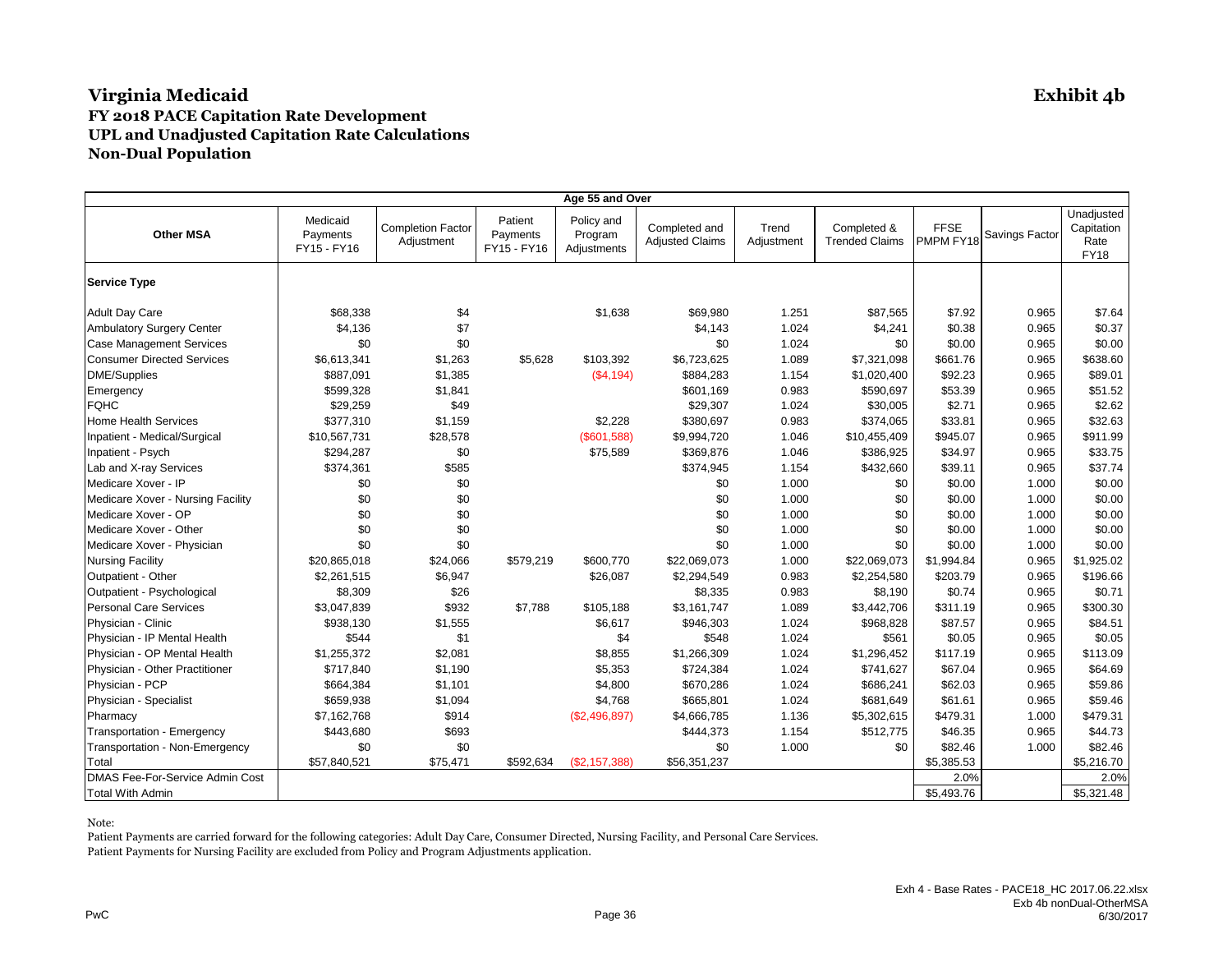| Age 55 and Over                   |                                     |                                        |                                    |                                      |                                         |                     |                                      |                          |                |                                                 |
|-----------------------------------|-------------------------------------|----------------------------------------|------------------------------------|--------------------------------------|-----------------------------------------|---------------------|--------------------------------------|--------------------------|----------------|-------------------------------------------------|
| <b>Richmond/Charlottesville</b>   | Medicaid<br>Payments<br>FY15 - FY16 | <b>Completion Factor</b><br>Adjustment | Patient<br>Payments<br>FY15 - FY16 | Policy and<br>Program<br>Adjustments | Completed and<br><b>Adjusted Claims</b> | Trend<br>Adjustment | Completed &<br><b>Trended Claims</b> | <b>FFSE</b><br>PMPM FY18 | Savings Factor | Unadjusted<br>Capitation<br>Rate<br><b>FY18</b> |
| <b>Service Type</b>               |                                     |                                        |                                    |                                      |                                         |                     |                                      |                          |                |                                                 |
| <b>Adult Day Care</b>             | \$525,990                           | \$27                                   | \$2,049                            | \$12,659                             | \$540,727                               | 1.251               | \$676,603                            | \$38.21                  | 0.965          | \$36.87                                         |
| <b>Ambulatory Surgery Center</b>  | \$12,189                            | \$20                                   |                                    |                                      | \$12,209                                | 1.024               | \$12,500                             | \$0.71                   | 0.965          | \$0.68                                          |
| <b>Case Management Services</b>   | \$0                                 | \$0                                    |                                    |                                      | \$0                                     | 1.024               | \$0                                  | \$0.00                   | 0.965          | \$0.00                                          |
| <b>Consumer Directed Services</b> | \$15,274,000                        | \$2,918                                | \$28,965                           | \$239,042                            | \$15,544,924                            | 1.089               | \$16,926,275                         | \$955.89                 | 0.965          | \$922.43                                        |
| <b>DME/Supplies</b>               | \$1,402,728                         | \$2,191                                |                                    | (\$6,631)                            | \$1,398,287                             | 1.154               | \$1,613,524                          | \$91.12                  | 0.965          | \$87.93                                         |
| Emergency                         | \$1,035,517                         | \$3,181                                |                                    |                                      | \$1,038,698                             | 0.983               | \$1,020,605                          | \$57.64                  | 0.965          | \$55.62                                         |
| <b>FQHC</b>                       | \$57,635                            | \$96                                   |                                    |                                      | \$57,731                                | 1.024               | \$59,105                             | \$3.34                   | 0.965          | \$3.22                                          |
| <b>Home Health Services</b>       | \$398,149                           | \$1,223                                |                                    | \$2,351                              | \$401,723                               | 0.983               | \$394,725                            | \$22.29                  | 0.965          | \$21.51                                         |
| Inpatient - Medical/Surgical      | \$14,286,370                        | \$38,634                               |                                    | (\$813,279)                          | \$13,511,725                            | 1.046               | \$14,134,523                         | \$798.23                 | 0.965          | \$770.29                                        |
| Inpatient - Psych                 | \$250,257                           | \$0                                    |                                    | \$64,280                             | \$314,537                               | 1.046               | \$329,035                            | \$18.58                  | 0.965          | \$17.93                                         |
| Lab and X-ray Services            | \$391,753                           | \$612                                  |                                    |                                      | \$392,365                               | 1.154               | \$452,761                            | \$25.57                  | 0.965          | \$24.67                                         |
| Medicare Xover - IP               | \$1,550                             | \$0                                    |                                    |                                      | \$1,550                                 | 1.000               | \$1,550                              | \$0.09                   | 1.000          | \$0.09                                          |
| Medicare Xover - Nursing Facility | \$0                                 | \$0                                    |                                    |                                      | \$0                                     | 1.000               | \$0                                  | \$0.00                   | 1.000          | \$0.00                                          |
| Medicare Xover - OP               | \$18                                | \$0                                    |                                    |                                      | \$18                                    | 1.000               | \$18                                 | \$0.00                   | 1.000          | \$0.00                                          |
| Medicare Xover - Other            | \$350                               | \$0                                    |                                    |                                      | \$350                                   | 1.000               | \$350                                | \$0.02                   | 1.000          | \$0.02                                          |
| Medicare Xover - Physician        | \$201                               | \$0                                    |                                    |                                      | \$201                                   | 1.000               | \$201                                | \$0.01                   | 1.000          | \$0.01                                          |
| <b>Nursing Facility</b>           | \$26,721,408                        | \$30,821                               | \$1,004,453                        | \$769,394                            | \$28,526,076                            | 1.000               | \$28,526,076                         | \$1,610.97               | 0.965          | \$1,554.59                                      |
| Outpatient - Other                | \$4,376,705                         | \$13,444                               |                                    | \$50,487                             | \$4,440,636                             | 0.983               | \$4,363,284                          | \$246.41                 | 0.965          | \$237.79                                        |
| Outpatient - Psychological        | \$20,040                            | \$62                                   |                                    |                                      | \$20,102                                | 0.983               | \$19,752                             | \$1.12                   | 0.965          | \$1.08                                          |
| <b>Personal Care Services</b>     | \$5,709,896                         | \$1,747                                | \$10,255                           | \$196,913                            | \$5,918,810                             | 1.089               | \$6,444,767                          | \$363.96                 | 0.965          | \$351.22                                        |
| Physician - Clinic                | \$1,617,323                         | \$2,681                                |                                    | \$11,408                             | \$1,631,413                             | 1.024               | \$1,670,246                          | \$94.32                  | 0.965          | \$91.02                                         |
| Physician - IP Mental Health      | \$1,554                             | \$3                                    |                                    | \$11                                 | \$1,568                                 | 1.024               | \$1,605                              | \$0.09                   | 0.965          | \$0.09                                          |
| Physician - OP Mental Health      | \$2,836,013                         | \$4,702                                |                                    | \$20,005                             | \$2,860,719                             | 1.024               | \$2,928,815                          | \$165.40                 | 0.965          | \$159.61                                        |
| Physician - Other Practitioner    | \$1,442,341                         | \$2,391                                |                                    | \$10,756                             | \$1,455,489                             | 1.024               | \$1,490,135                          | \$84.15                  | 0.965          | \$81.21                                         |
| Physician - PCP                   | \$887,708                           | \$1,472                                |                                    | \$6,414                              | \$895,593                               | 1.024               | \$916,912                            | \$51.78                  | 0.965          | \$49.97                                         |
| Physician - Specialist            | \$921,662                           | \$1,528                                |                                    | \$6,659                              | \$929,849                               | 1.024               | \$951,983                            | \$53.76                  | 0.965          | \$51.88                                         |
| Pharmacy                          | \$10,318,951                        | \$1,317                                |                                    | (\$3,597,123)                        | \$6,723,145                             | 1.136               | \$7,639,146                          | \$431.41                 | 1.000          | \$431.41                                        |
| Transportation - Emergency        | \$389,446                           | \$608                                  |                                    |                                      | \$390,054                               | 1.154               | \$450,095                            | \$25.42                  | 0.965          | \$24.53                                         |
| Transportation - Non-Emergency    | \$0                                 | \$0                                    |                                    |                                      | \$0                                     | 1.000               | \$0                                  | \$82.46                  | 1.000          | \$82.46                                         |
| Total                             | \$88,879,754                        | \$109,676                              | \$1,045,722                        | (\$3,026,655)                        | \$87,008,498                            |                     |                                      | \$5,222.95               |                | \$5,058.13                                      |
| DMAS Fee-For-Service Admin Cost   |                                     |                                        |                                    |                                      |                                         |                     |                                      | 2.0%                     |                | 2.0%                                            |
| <b>Total With Admin</b>           |                                     |                                        |                                    |                                      |                                         |                     |                                      | \$5,327.85               |                | \$5,159.68                                      |

Note: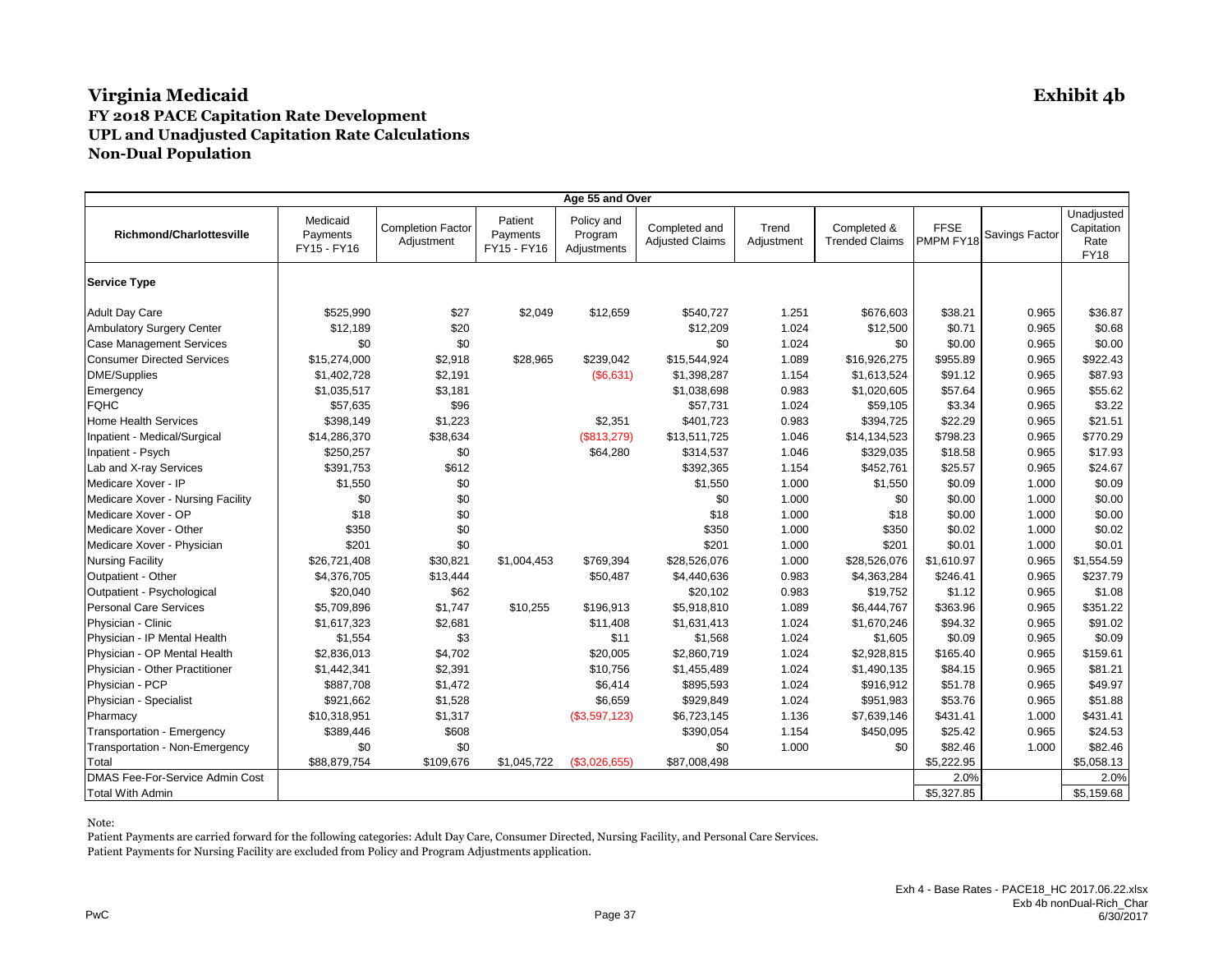| Age 55 and Over                   |                                     |                                        |                                    |                                      |                                         |                     |                                      |                          |                |                                                 |
|-----------------------------------|-------------------------------------|----------------------------------------|------------------------------------|--------------------------------------|-----------------------------------------|---------------------|--------------------------------------|--------------------------|----------------|-------------------------------------------------|
| <b>Rural</b>                      | Medicaid<br>Payments<br>FY15 - FY16 | <b>Completion Factor</b><br>Adjustment | Patient<br>Payments<br>FY15 - FY16 | Policy and<br>Program<br>Adjustments | Completed and<br><b>Adjusted Claims</b> | Trend<br>Adjustment | Completed &<br><b>Trended Claims</b> | <b>FFSE</b><br>PMPM FY18 | Savings Factor | Unadjusted<br>Capitation<br>Rate<br><b>FY18</b> |
| <b>Service Type</b>               |                                     |                                        |                                    |                                      |                                         |                     |                                      |                          |                |                                                 |
| <b>Adult Day Care</b>             | \$6,233                             | \$0                                    |                                    | \$149                                | \$6,383                                 | 1.251               | \$7,986                              | \$0.41                   | 0.965          | \$0.39                                          |
| <b>Ambulatory Surgery Center</b>  | \$15,532                            | \$26                                   |                                    |                                      | \$15,558                                | 1.024               | \$15,928                             | \$0.82                   | 0.965          | \$0.79                                          |
| <b>Case Management Services</b>   | \$0                                 | \$0                                    |                                    |                                      | \$0                                     | 1.024               | \$0                                  | \$0.00                   | 0.965          | \$0.00                                          |
| <b>Consumer Directed Services</b> | \$13,442,922                        | \$2,568                                | \$26,920                           | \$210,407                            | \$13,682,817                            | 1.089               | \$14,898,697                         | \$762.67                 | 0.965          | \$735.97                                        |
| <b>DME/Supplies</b>               | \$1,695,592                         | \$2,648                                |                                    | (\$8,016)                            | \$1,690,225                             | 1.154               | \$1,950,399                          | \$99.84                  | 0.965          | \$96.35                                         |
| Emergency                         | \$1,393,372                         | \$4,280                                |                                    |                                      | \$1,397,652                             | 0.983               | \$1,373,306                          | \$70.30                  | 0.965          | \$67.84                                         |
| <b>FQHC</b>                       | \$162,787                           | \$270                                  |                                    |                                      | \$163,057                               | 1.024               | \$166,939                            | \$8.55                   | 0.965          | \$8.25                                          |
| <b>Home Health Services</b>       | \$778,517                           | \$2,391                                |                                    | \$4,597                              | \$785,506                               | 0.983               | \$771,823                            | \$39.51                  | 0.965          | \$38.13                                         |
| Inpatient - Medical/Surgical      | \$17,617,099                        | \$47,641                               |                                    | (\$1,002,887)                        | \$16,661,853                            | 1.046               | \$17,429,850                         | \$892.24                 | 0.965          | \$861.01                                        |
| Inpatient - Psych                 | \$321,822                           | \$0                                    |                                    | \$82,661                             | \$404,483                               | 1.046               | \$423,127                            | \$21.66                  | 0.965          | \$20.90                                         |
| Lab and X-ray Services            | \$565,622                           | \$883                                  |                                    |                                      | \$566,505                               | 1.154               | \$653,707                            | \$33.46                  | 0.965          | \$32.29                                         |
| Medicare Xover - IP               | \$1,216                             | \$0                                    |                                    |                                      | \$1,216                                 | 1.000               | \$1,216                              | \$0.06                   | 1.000          | \$0.06                                          |
| Medicare Xover - Nursing Facility | \$0                                 | \$0                                    |                                    |                                      | \$0                                     | 1.000               | \$0                                  | \$0.00                   | 1.000          | \$0.00                                          |
| Medicare Xover - OP               | \$0                                 | \$0                                    |                                    |                                      | \$0                                     | 1.000               | \$0                                  | \$0.00                   | 1.000          | \$0.00                                          |
| Medicare Xover - Other            | \$0                                 | \$0                                    |                                    |                                      | \$0                                     | 1.000               | \$0                                  | \$0.00                   | 1.000          | \$0.00                                          |
| Medicare Xover - Physician        | \$0                                 | \$0                                    |                                    |                                      | \$0                                     | 1.000               | \$0                                  | \$0.00                   | 1.000          | \$0.00                                          |
| <b>Nursing Facility</b>           | \$30,825,206                        | \$35,554                               | \$895,931                          | \$887,555                            | \$32,644,247                            | 1.000               | \$32,644,247                         | \$1,671.06               | 0.965          | \$1,612.58                                      |
| Outpatient - Other                | \$6,106,620                         | \$18,758                               |                                    | \$70,442                             | \$6,195,820                             | 0.983               | \$6,087,895                          | \$311.64                 | 0.965          | \$300.73                                        |
| Outpatient - Psychological        | \$13,605                            | \$42                                   |                                    |                                      | \$13,646                                | 0.983               | \$13,409                             | \$0.69                   | 0.965          | \$0.66                                          |
| <b>Personal Care Services</b>     | \$6,472,496                         | \$1,980                                | \$13,383                           | \$223,273                            | \$6,711,133                             | 1.089               | \$7,307,496                          | \$374.07                 | 0.965          | \$360.98                                        |
| Physician - Clinic                | \$1,754,487                         | \$2,909                                |                                    | \$12,376                             | \$1,769,771                             | 1.024               | \$1,811,899                          | \$92.75                  | 0.965          | \$89.50                                         |
| Physician - IP Mental Health      | \$5,058                             | \$8                                    |                                    | \$36                                 | \$5,102                                 | 1.024               | \$5,223                              | \$0.27                   | 0.965          | \$0.26                                          |
| Physician - OP Mental Health      | \$2,136,509                         | \$3,542                                |                                    | \$15,071                             | \$2,155,121                             | 1.024               | \$2,206,422                          | \$112.95                 | 0.965          | \$108.99                                        |
| Physician - Other Practitioner    | \$1,536,359                         | \$2,547                                |                                    | \$11,457                             | \$1,550,363                             | 1.024               | \$1,587,268                          | \$81.25                  | 0.965          | \$78.41                                         |
| Physician - PCP                   | \$1,057,352                         | \$1,753                                |                                    | \$7,640                              | \$1,066,745                             | 1.024               | \$1,092,138                          | \$55.91                  | 0.965          | \$53.95                                         |
| Physician - Specialist            | \$1,307,614                         | \$2,168                                |                                    | \$9,448                              | \$1,319,229                             | 1.024               | \$1,350,632                          | \$69.14                  | 0.965          | \$66.72                                         |
| Pharmacy                          | \$12,915,511                        | \$1,648                                |                                    | (\$4,502,268)                        | \$8,414,891                             | 1.136               | \$9,561,385                          | \$489.45                 | 1.000          | \$489.45                                        |
| Transportation - Emergency        | \$915,359                           | \$1,430                                |                                    |                                      | \$916,788                               | 1.154               | \$1,057,908                          | \$54.15                  | 0.965          | \$52.26                                         |
| Transportation - Non-Emergency    | \$0                                 | \$0                                    |                                    |                                      | \$0                                     | 1.000               | \$0                                  | \$82.46                  | 1.000          | \$82.46                                         |
| Total                             | \$101,046,890                       | \$133,047                              | \$936,234                          | (\$3,978,059)                        | \$98,138,111                            |                     |                                      | \$5,325.29               |                | \$5,158.93                                      |
| DMAS Fee-For-Service Admin Cost   |                                     |                                        |                                    |                                      |                                         |                     |                                      | 2.0%                     |                | 2.0%                                            |
| <b>Total With Admin</b>           |                                     |                                        |                                    |                                      |                                         |                     |                                      | \$5,432.29               |                | \$5,262.53                                      |

Note: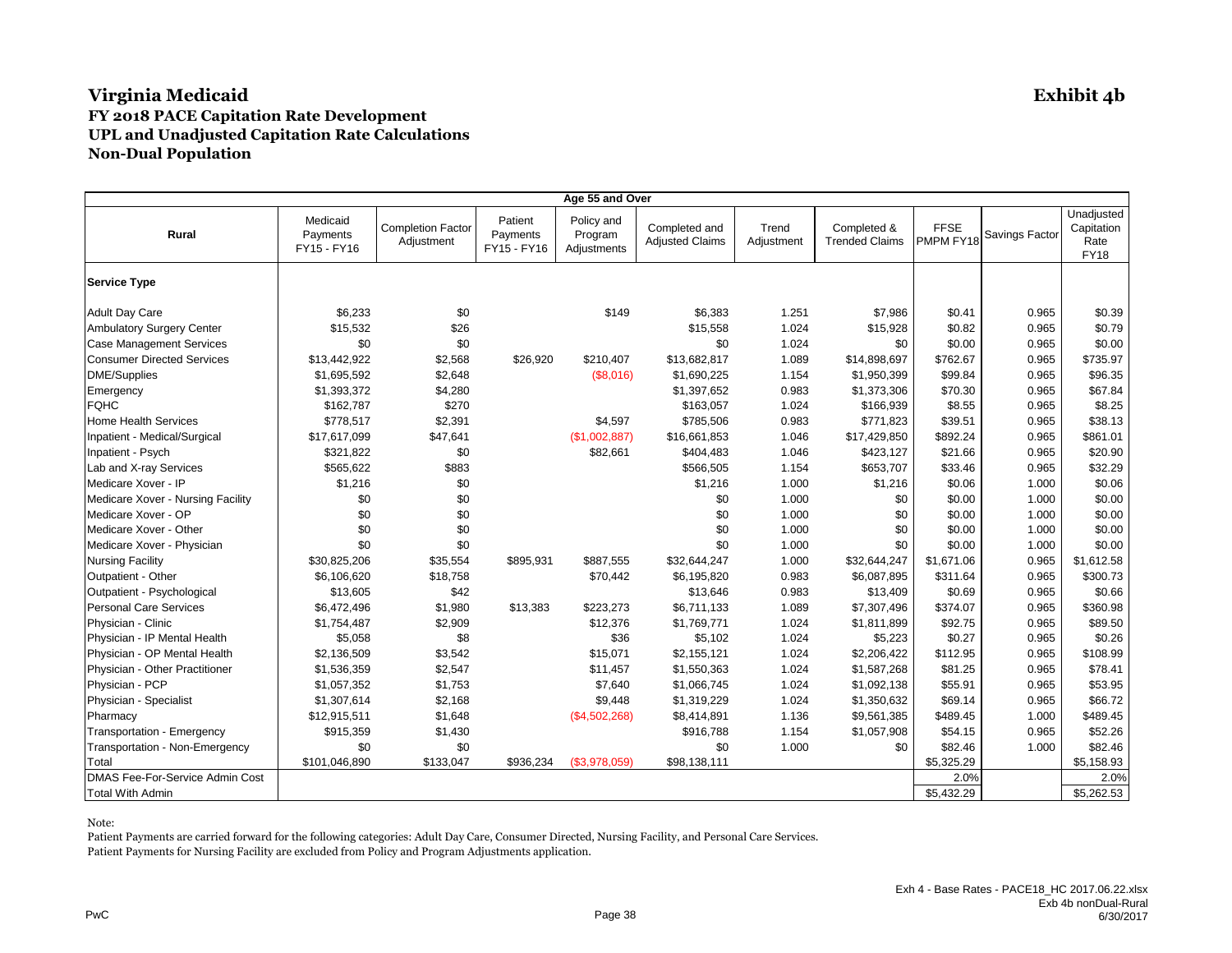| Age 55 and Over                   |                                     |                                        |                                    |                                      |                                         |                     |                                      |                          |                |                                                 |
|-----------------------------------|-------------------------------------|----------------------------------------|------------------------------------|--------------------------------------|-----------------------------------------|---------------------|--------------------------------------|--------------------------|----------------|-------------------------------------------------|
| <b>Tidewater</b>                  | Medicaid<br>Payments<br>FY15 - FY16 | <b>Completion Factor</b><br>Adjustment | Patient<br>Payments<br>FY15 - FY16 | Policy and<br>Program<br>Adjustments | Completed and<br><b>Adjusted Claims</b> | Trend<br>Adjustment | Completed &<br><b>Trended Claims</b> | <b>FFSE</b><br>PMPM FY18 | Savings Factor | Unadjusted<br>Capitation<br>Rate<br><b>FY18</b> |
| <b>Service Type</b>               |                                     |                                        |                                    |                                      |                                         |                     |                                      |                          |                |                                                 |
| <b>Adult Day Care</b>             | \$10,073                            | \$1                                    |                                    | \$241                                | \$10,315                                | 1.251               | \$12,907                             | \$0.66                   | 0.965          | \$0.63                                          |
| <b>Ambulatory Surgery Center</b>  | \$15,087                            | \$25                                   |                                    |                                      | \$15,112                                | 1.024               | \$15,472                             | \$0.79                   | 0.965          | \$0.76                                          |
| <b>Case Management Services</b>   | \$0                                 | \$0                                    |                                    |                                      | \$0                                     | 1.024               | \$0                                  | \$0.00                   | 0.965          | \$0.00                                          |
| <b>Consumer Directed Services</b> | \$3,942,333                         | \$753                                  | \$1,833                            | \$61,610                             | \$4,006,530                             | 1.089               | \$4,362,557                          | \$221.42                 | 0.965          | \$213.67                                        |
| DME/Supplies                      | \$1,712,554                         | \$2,675                                |                                    | (\$8,096)                            | \$1,707,133                             | 1.154               | \$1,969,910                          | \$99.98                  | 0.965          | \$96.48                                         |
| Emergency                         | \$1,617,010                         | \$4,967                                |                                    |                                      | \$1,621,977                             | 0.983               | \$1,593,724                          | \$80.89                  | 0.965          | \$78.06                                         |
| <b>FQHC</b>                       | \$249,172                           | \$413                                  |                                    |                                      | \$249,585                               | 1.024               | \$255,526                            | \$12.97                  | 0.965          | \$12.52                                         |
| <b>Home Health Services</b>       | \$636,988                           | \$1,957                                |                                    | \$3,761                              | \$642,706                               | 0.983               | \$631,511                            | \$32.05                  | 0.965          | \$30.93                                         |
| Inpatient - Medical/Surgical      | \$20,138,444                        | \$54,459                               |                                    | (\$1,146,420)                        | \$19,046,483                            | 1.046               | \$19,924,396                         | \$1,011.28               | 0.965          | \$975.88                                        |
| Inpatient - Psych                 | \$213,290                           | \$0                                    |                                    | \$54,784                             | \$268,075                               | 1.046               | \$280,431                            | \$14.23                  | 0.965          | \$13.74                                         |
| Lab and X-ray Services            | \$493,606                           | \$771                                  |                                    |                                      | \$494,377                               | 1.154               | \$570,476                            | \$28.95                  | 0.965          | \$27.94                                         |
| Medicare Xover - IP               | \$0                                 | \$0                                    |                                    |                                      | \$0                                     | 1.000               | \$0                                  | \$0.00                   | 1.000          | \$0.00                                          |
| Medicare Xover - Nursing Facility | \$0                                 | \$0                                    |                                    |                                      | \$0                                     | 1.000               | \$0                                  | \$0.00                   | 1.000          | \$0.00                                          |
| Medicare Xover - OP               | \$0                                 | \$0                                    |                                    |                                      | \$0                                     | 1.000               | \$0                                  | \$0.00                   | 1.000          | \$0.00                                          |
| Medicare Xover - Other            | \$0                                 | \$0                                    |                                    |                                      | \$0                                     | 1.000               | \$0                                  | \$0.00                   | 1.000          | \$0.00                                          |
| Medicare Xover - Physician        | \$0                                 | \$0                                    |                                    |                                      | \$0                                     | 1.000               | \$0                                  | \$0.00                   | 1.000          | \$0.00                                          |
| <b>Nursing Facility</b>           | \$35,602,783                        | \$41,065                               | \$1,747,787                        | \$1,025,117                          | \$38,416,751                            | 1.000               | \$38,416,751                         | \$1,949.87               | 0.965          | \$1,881.62                                      |
| Outpatient - Other                | \$4,832,785                         | \$14,845                               |                                    | \$55,748                             | \$4,903,378                             | 0.983               | \$4,817,966                          | \$244.54                 | 0.965          | \$235.98                                        |
| Outpatient - Psychological        | \$17,435                            | \$54                                   |                                    |                                      | \$17,489                                | 0.983               | \$17,184                             | \$0.87                   | 0.965          | \$0.84                                          |
| <b>Personal Care Services</b>     | \$18,807,620                        | \$5,753                                | \$37,254                           | \$648,726                            | \$19,499,353                            | 1.089               | \$21,232,102                         | \$1,077.65               | 0.965          | \$1,039.93                                      |
| Physician - Clinic                | \$2,403,282                         | \$3,984                                |                                    | \$16,952                             | \$2,424,218                             | 1.024               | \$2,481,924                          | \$125.97                 | 0.965          | \$121.56                                        |
| Physician - IP Mental Health      | \$1,179                             | \$2                                    |                                    | \$8                                  | \$1,189                                 | 1.024               | \$1,217                              | \$0.06                   | 0.965          | \$0.06                                          |
| Physician - OP Mental Health      | \$6,055,144                         | \$10,039                               |                                    | \$42,712                             | \$6,107,895                             | 1.024               | \$6,253,287                          | \$317.39                 | 0.965          | \$306.28                                        |
| Physician - Other Practitioner    | \$2,412,321                         | \$3,999                                |                                    | \$17,990                             | \$2,434,310                             | 1.024               | \$2,492,256                          | \$126.50                 | 0.965          | \$122.07                                        |
| Physician - PCP                   | \$1,372,858                         | \$2,276                                |                                    | \$9,919                              | \$1,385,053                             | 1.024               | \$1,418,023                          | \$71.97                  | 0.965          | \$69.45                                         |
| Physician - Specialist            | \$1,336,669                         | \$2,216                                |                                    | \$9,658                              | \$1,348,543                             | 1.024               | \$1,380,643                          | \$70.08                  | 0.965          | \$67.62                                         |
| Pharmacy                          | \$12,651,975                        | \$1,615                                |                                    | (\$4,410,401)                        | \$8,243,189                             | 1.136               | \$9,366,289                          | \$475.39                 | 1.000          | \$475.39                                        |
| Transportation - Emergency        | \$562,469                           | \$878                                  |                                    |                                      | \$563,347                               | 1.154               | \$650,063                            | \$32.99                  | 0.965          | \$31.84                                         |
| Transportation - Non-Emergency    | \$0                                 | \$0                                    |                                    |                                      | \$0                                     | 1.000               | \$0                                  | \$82.46                  | 1.000          | \$82.46                                         |
| Total                             | \$115,085,076                       | \$152,747                              | \$1,786,874                        | (\$3,617,690)                        | \$113,407,007                           |                     |                                      | \$6,078.97               |                | \$5,885.73                                      |
| DMAS Fee-For-Service Admin Cost   |                                     |                                        |                                    |                                      |                                         |                     |                                      | 2.0%                     |                | 2.0%                                            |
| <b>Total With Admin</b>           |                                     |                                        |                                    |                                      |                                         |                     |                                      | \$6,201.35               |                | \$6,004.16                                      |

Note: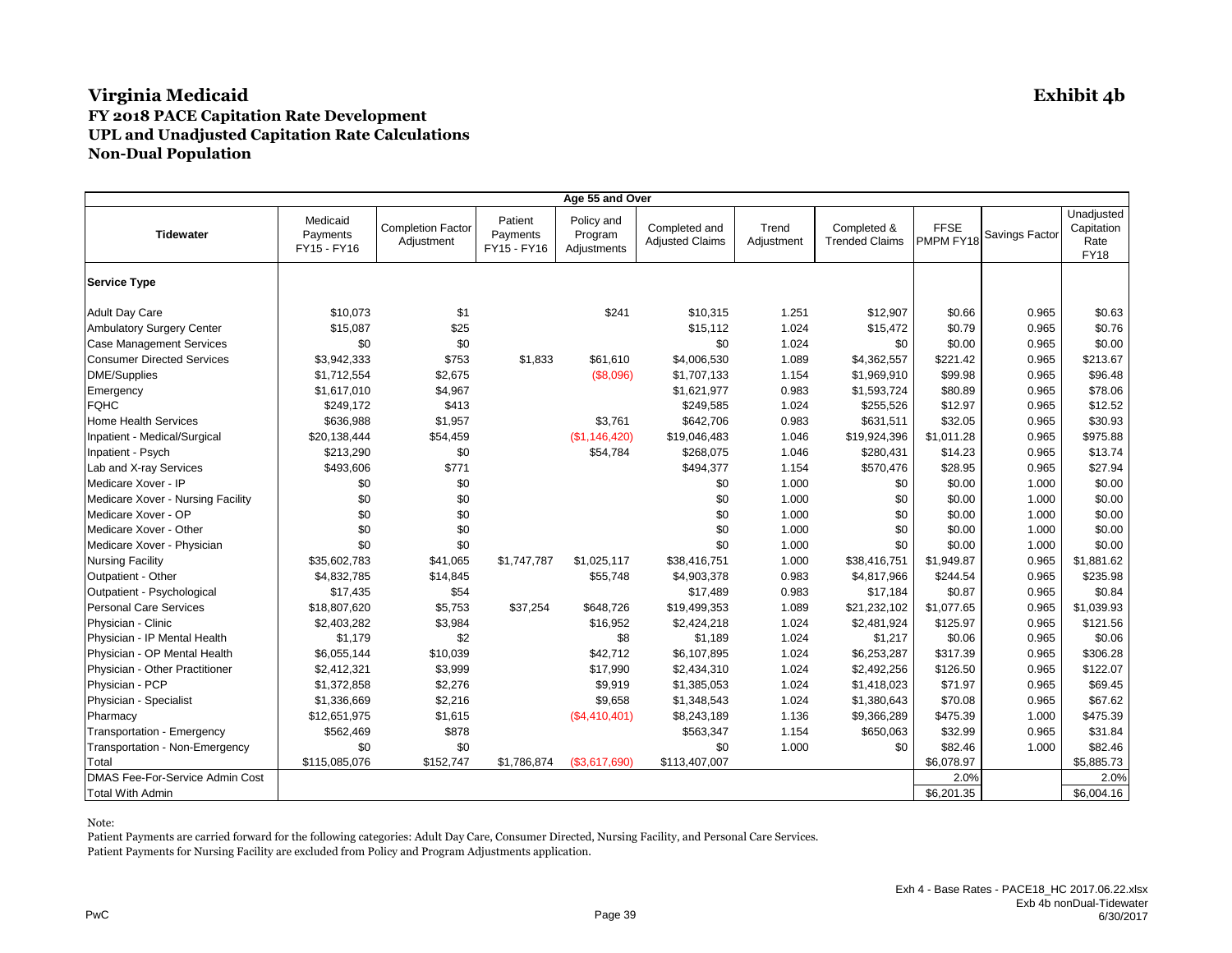| Age 55 and Over                   |                                     |                                        |                                    |                                      |                                         |                     |                                      |                          |                |                                                 |
|-----------------------------------|-------------------------------------|----------------------------------------|------------------------------------|--------------------------------------|-----------------------------------------|---------------------|--------------------------------------|--------------------------|----------------|-------------------------------------------------|
| <b>All Regions</b>                | Medicaid<br>Payments<br>FY15 - FY16 | <b>Completion Factor</b><br>Adjustment | Patient<br>Payments<br>FY15 - FY16 | Policy and<br>Program<br>Adjustments | Completed and<br><b>Adjusted Claims</b> | Trend<br>Adjustment | Completed &<br><b>Trended Claims</b> | <b>FFSE</b><br>PMPM FY18 | Savings Factor | Unadjusted<br>Capitation<br>Rate<br><b>FY18</b> |
| <b>Service Type</b>               |                                     |                                        |                                    |                                      |                                         |                     |                                      |                          |                |                                                 |
| <b>Adult Day Care</b>             | \$760,783                           | \$40                                   | \$2,049                            | \$18,289                             | \$781,161                               | 1.251               | \$977,454                            | \$11.77                  | 0.965          | \$11.36                                         |
| <b>Ambulatory Surgery Center</b>  | \$53,683                            | \$89                                   |                                    |                                      | \$53,772                                | 1.024               | \$55,052                             | \$0.66                   | 0.965          | \$0.64                                          |
| <b>Case Management Services</b>   | \$0                                 | \$0                                    |                                    |                                      | \$0                                     | 1.024               | \$0                                  | \$0.00                   | 1.000          | \$0.00                                          |
| <b>Consumer Directed Services</b> | \$45,534,530                        | \$8,698                                | \$70,116                           | \$708,290                            | \$46,321,634                            | 1.089               | \$50,437,860                         | \$607.36                 | 0.965          | \$586.10                                        |
| DME/Supplies                      | \$6,443,166                         | \$10,063                               |                                    | (\$30,459)                           | \$6,422,770                             | 1.154               | \$7,411,420                          | \$89.25                  | 0.965          | \$86.12                                         |
| Emergency                         | \$5,480,276                         | \$16,834                               |                                    |                                      | \$5,497,110                             | 0.983               | \$5,401,356                          | \$65.04                  | 0.965          | \$62.76                                         |
| <b>FQHC</b>                       | \$511,951                           | \$849                                  |                                    |                                      | \$512,800                               | 1.024               | \$525,007                            | \$6.32                   | 0.965          | \$6.10                                          |
| <b>Home Health Services</b>       | \$2,637,750                         | \$8,103                                |                                    | \$15,576                             | \$2,661,428                             | 0.983               | \$2,615,069                          | \$31.49                  | 0.965          | \$30.39                                         |
| Inpatient - Medical/Surgical      | \$78,243,385                        | \$211,588                              |                                    | (\$4,454,156)                        | \$74,000,817                            | 1.046               | \$77,411,750                         | \$932.17                 | 0.965          | \$899.54                                        |
| Inpatient - Psych                 | \$1,189,309                         | \$0                                    |                                    | \$305,479                            | \$1,494,788                             | 1.046               | \$1,563,687                          | \$18.83                  | 0.965          | \$18.17                                         |
| Lab and X-ray Services            | \$2,239,019                         | \$3,497                                |                                    |                                      | \$2,242,516                             | 1.154               | \$2,587,704                          | \$31.16                  | 0.965          | \$30.07                                         |
| Medicare Xover - IP               | \$2,766                             | \$0                                    |                                    |                                      | \$2,766                                 | 1.000               | \$2,766                              | \$0.03                   | 1.000          | \$0.03                                          |
| Medicare Xover - Nursing Facility | \$0                                 | \$0                                    |                                    |                                      | \$0                                     | 1.000               | \$0                                  | \$0.00                   | 1.000          | \$0.00                                          |
| Medicare Xover - OP               | \$18                                | \$0                                    |                                    |                                      | \$18                                    | 1.000               | \$18                                 | \$0.00                   | 1.000          | \$0.00                                          |
| Medicare Xover - Other            | \$350                               | \$0                                    |                                    |                                      | \$350                                   | 1.000               | \$350                                | \$0.00                   | 1.000          | \$0.00                                          |
| Medicare Xover - Physician        | \$201                               | \$0                                    |                                    |                                      | \$201                                   | 1.000               | \$201                                | \$0.00                   | 1.000          | \$0.00                                          |
| <b>Nursing Facility</b>           | \$143,663,470                       | \$165,703                              | \$5,744,318                        | \$4,136,526                          | \$153,710,017                           | 1.000               | \$153,710,017                        | \$1,850.92               | 0.965          | \$1,786.14                                      |
| Outpatient - Other                | \$20,725,516                        | \$63,665                               |                                    | \$239,076                            | \$21,028,256                            | 0.983               | \$20,661,964                         | \$248.80                 | 0.965          | \$240.10                                        |
| Outpatient - Psychological        | \$71,927                            | \$221                                  |                                    |                                      | \$72,148                                | 0.983               | \$70,891                             | \$0.85                   | 0.965          | \$0.82                                          |
| <b>Personal Care Services</b>     | \$53,487,776                        | \$16,362                               | \$80,904                           | \$1,844,076                          | \$55,429,118                            | 1.089               | \$60,354,652                         | \$726.77                 | 0.965          | \$701.33                                        |
| Physician - Clinic                | \$8,626,425                         | \$14,302                               |                                    | \$60,849                             | \$8,701,576                             | 1.024               | \$8,908,707                          | \$107.28                 | 0.965          | \$103.52                                        |
| Physician - IP Mental Health      | \$8,735                             | \$14                                   |                                    | \$62                                 | \$8,811                                 | 1.024               | \$9,020                              | \$0.11                   | 0.965          | \$0.10                                          |
| Physician - OP Mental Health      | \$15,522,989                        | \$25,736                               |                                    | \$109,496                            | \$15,658,221                            | 1.024               | \$16,030,947                         | \$193.04                 | 0.965          | \$186.28                                        |
| Physician - Other Practitioner    | \$7,269,615                         | \$12,052                               |                                    | \$54,213                             | \$7,335,880                             | 1.024               | \$7,510,502                          | \$90.44                  | 0.965          | \$87.27                                         |
| Physician - PCP                   | \$4,988,253                         | \$8,270                                |                                    | \$36,041                             | \$5,032,564                             | 1.024               | \$5,152,359                          | \$62.04                  | 0.965          | \$59.87                                         |
| Physician - Specialist            | \$5,288,020                         | \$8,767                                |                                    | \$38,207                             | \$5,334,994                             | 1.024               | \$5,461,987                          | \$65.77                  | 0.965          | \$63.47                                         |
| Pharmacy                          | \$51,405,092                        | \$6,560                                |                                    | (\$17,919,500)                       | \$33,492,152                            | 1.136               | \$38,055,320                         | \$458.25                 | 1.000          | \$458.25                                        |
| Transportation - Emergency        | \$2,603,331                         | \$4,066                                |                                    |                                      | \$2,607,396                             | 1.154               | \$3,008,750                          | \$36.23                  | 0.965          | \$34.96                                         |
| Transportation - Non-Emergency    | \$0                                 | \$0                                    |                                    |                                      | \$0                                     | 1.000               | \$0                                  | \$82.46                  | 1.000          | \$82.46                                         |
| Total                             | \$456,758,336                       | \$585,478                              | \$5,897,388                        | (\$14,837,937)                       | \$448,403,264                           |                     |                                      | \$5,717.05               |                | \$5,535.88                                      |
| DMAS Fee-For-Service Admin Cost   |                                     |                                        |                                    |                                      |                                         |                     |                                      | 2.0%                     |                | 2.0%                                            |
| <b>Total With Admin</b>           |                                     |                                        |                                    |                                      |                                         |                     |                                      | \$5,832.04               |                | \$5,647.17                                      |

Note: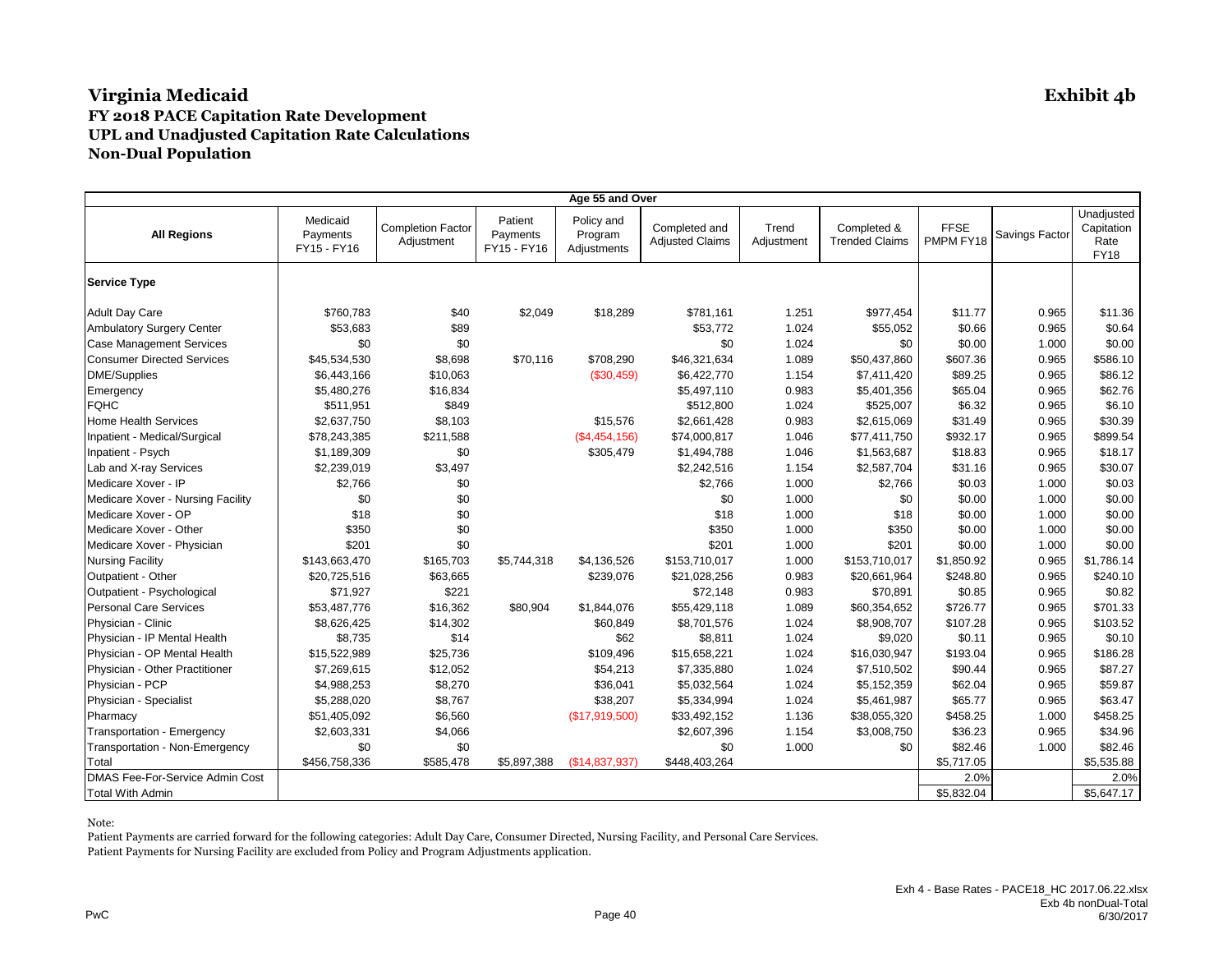### **Virginia Medicaid Exhibit 5a FY 2018 PACE Capitation Rate Development Comparison of FY 2018 Unadjusted Capitation Rates and UPL**

| Region                                          | <b>Dual Eligibles</b><br>FY 2018 | <b>Non-Dual Eligibles</b><br>FY 2018    | <b>Weighted Average</b><br>FY 2018 | Difference from<br><b>UPL Rates</b> |
|-------------------------------------------------|----------------------------------|-----------------------------------------|------------------------------------|-------------------------------------|
|                                                 |                                  | <b>PACE Unadjusted Capitation Rates</b> |                                    |                                     |
| Northern Virginia                               | \$4,730.97                       | \$6,492.78                              | \$4,952.56                         | $-3.4%$                             |
| Other MSA                                       | \$3,872.73                       | \$5,321.48                              | \$4,001.41                         | $-3.4%$                             |
| Richmond/Charlottesville                        | \$3,788.93                       | \$5,159.68                              | \$4,011.95                         | $-3.4%$                             |
| Rural                                           | \$3,333.46                       | \$5,262.53                              | \$3,532.15                         | $-3.4%$                             |
| Tidewater                                       | \$3,822.24                       | \$6,004.16                              | \$4,192.87                         | $-3.4%$                             |
| Statewide Average<br>weighted by PACE Eligibles | \$3,861.19                       | \$5.654.59                              | \$4,087.83                         | -3.4%                               |

| Region                                          | <b>Dual Eligibles</b><br>FY 2018 | <b>Non-Dual Eligibles</b><br>FY 2018 | <b>Weighted Average</b><br>FY 2018 |
|-------------------------------------------------|----------------------------------|--------------------------------------|------------------------------------|
|                                                 |                                  | <b>FFSE / UPL</b>                    |                                    |
| Northern Virginia                               | \$4,899.35                       | \$6,710.05                           | \$5,127.09                         |
| Other MSA                                       | \$4,009.95                       | \$5,493.76                           | \$4,141.74                         |
| Richmond/Charlottesville                        | \$3,923.14                       | \$5,327.85                           | \$4,151.68                         |
| Rural                                           | \$3,451.16                       | \$5,432.29                           | \$3,655.21                         |
| Tidewater                                       | \$3,957.68                       | \$6,201.35                           | \$4,338.80                         |
| Statewide Average<br>weighted by PACE Eligibles | \$3,998.02                       | \$5,839.76                           | \$4,230.77                         |

Note:

Percent change and weighted average by region based on March 2017 member months for PACE eligibles.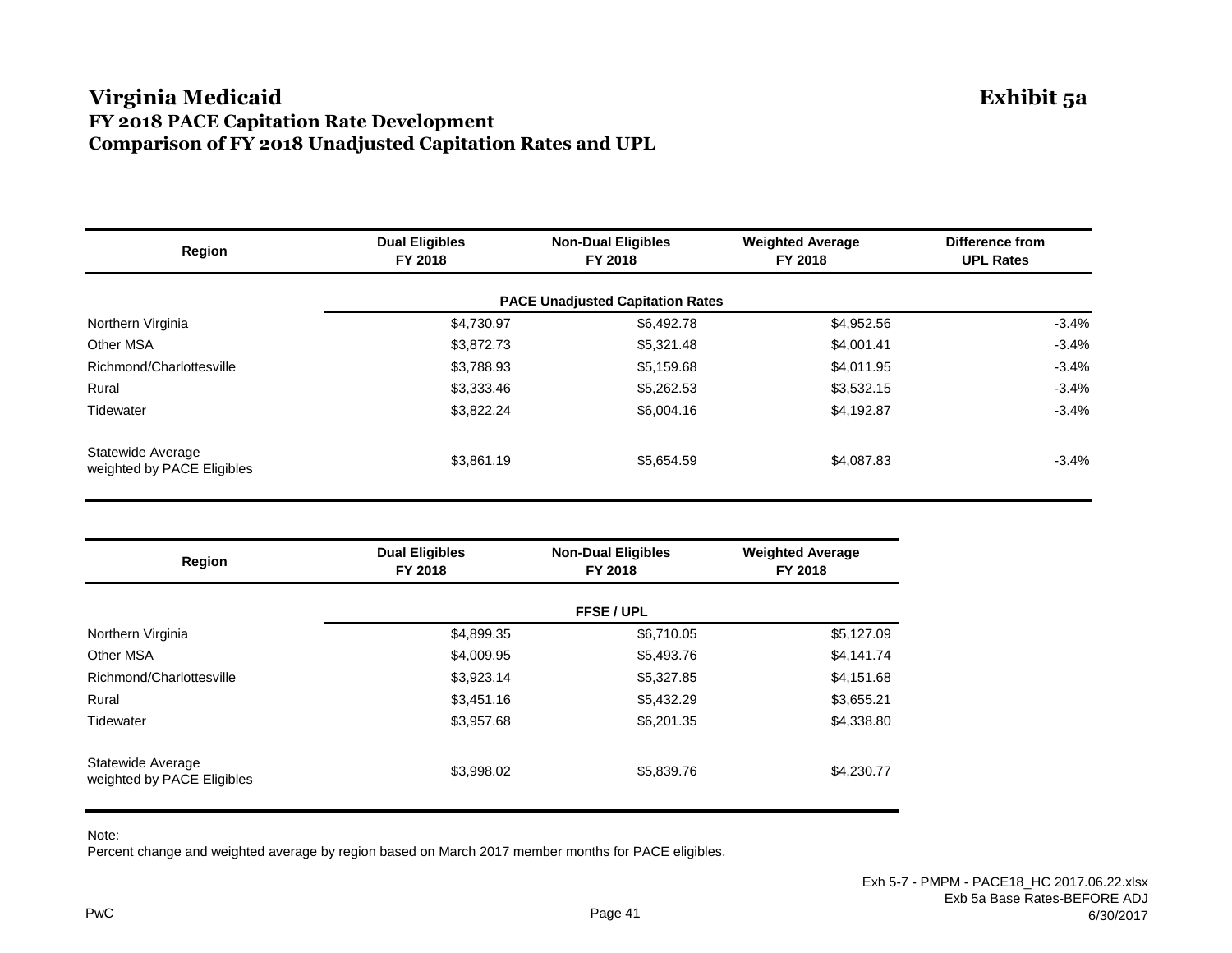## **Virginia Medicaid Exhibit 5b FY 2018 PACE Capitation Rate Development Nursing Home vs Non-Nursing Home Mix Factor**

| <b>Dual Population</b>   |            |                                  |              |                                   |                                     |                                                              |
|--------------------------|------------|----------------------------------|--------------|-----------------------------------|-------------------------------------|--------------------------------------------------------------|
|                          |            | Historical Cost PMPM (FY15-FY16) |              |                                   |                                     | <b>Nursing Home</b>                                          |
| <b>Region</b>            | <b>NH</b>  | <b>Non-NH</b>                    | <b>Total</b> | NH Eligible %<br><b>FY15-FY16</b> | <b>NH Eligible %</b><br>March 2017* | <b>Mix Factor</b><br>with NH Eligible %<br><b>March 2017</b> |
| Northern Virginia        | \$5,867.14 | \$3,456.40                       | \$4,397.65   | 39.0%                             | 35.0%                               | 0.978                                                        |
| <b>Other MSA</b>         | \$4,863.13 | \$1,903.77                       | \$3,690.41   | 60.4%                             | 59.5%                               | 0.993                                                        |
| Richmond/Charlottesville | \$5,035.34 | \$2,181.54                       | \$3,575.82   | 48.9%                             | 47.0%                               | 0.985                                                        |
| Rural                    | \$4,363.73 | \$1,931.13                       | \$3,142.35   | 49.8%                             | 49.3%                               | 0.996                                                        |
| Tidewater                | \$4,862.22 | \$2,430.96                       | \$3,599.41   | 48.1%                             | 47.1%                               | 0.993                                                        |
| Statewide                | \$4,884.17 | \$2,387.46                       | \$3,621.44   | 49.4%                             | 47.7%                               |                                                              |

#### **Non-Dual Population**

| $\overline{\phantom{a}}$ |            | Historical Cost PMPM (FY15-FY16) |              |                                   |                                            | <b>Nursing Home</b>                                          |
|--------------------------|------------|----------------------------------|--------------|-----------------------------------|--------------------------------------------|--------------------------------------------------------------|
| Region                   | <b>NH</b>  | <b>Non-NH</b>                    | <b>Total</b> | NH Eligible %<br><b>FY15-FY16</b> | <b>NH Eligible %</b><br><b>March 2017*</b> | <b>Mix Factor</b><br>with NH Eligible %<br><b>March 2017</b> |
| Northern Virginia        | \$7,945.93 | \$5,443.75                       | \$6,347.06   | 36.1%                             | 30.0%                                      | 0.976                                                        |
| Other MSA                | \$7,096.73 | \$4,121.75                       | \$5,282.05   | 39.0%                             | 35.8%                                      | 0.982                                                        |
| Richmond/Charlottesville | \$6,953.11 | \$4,245.26                       | \$5,078.48   | 30.8%                             | 30.0%                                      | 0.996                                                        |
| Rural                    | \$6,955.17 | \$4,319.47                       | \$5,220.69   | 34.2%                             | 33.2%                                      | 0.995                                                        |
| Tidewater                | \$7,267,22 | \$5.123.56                       | \$5,932.23   | 37.7%                             | 34.4%                                      | 0.988                                                        |
| Statewide                | \$7,238.32 | \$4,662.31                       | \$5,571.31   | 35.3%                             | 32.3%                                      |                                                              |

Note:

NH Eligible % FY15-FY16 based on historical period FY15-FY16 PACE eligibles.

\*NH Eligible % March 2017 based on March 2017 PACE eligibles with Duals floored at 35.0% and Nonduals floored at 30.0%.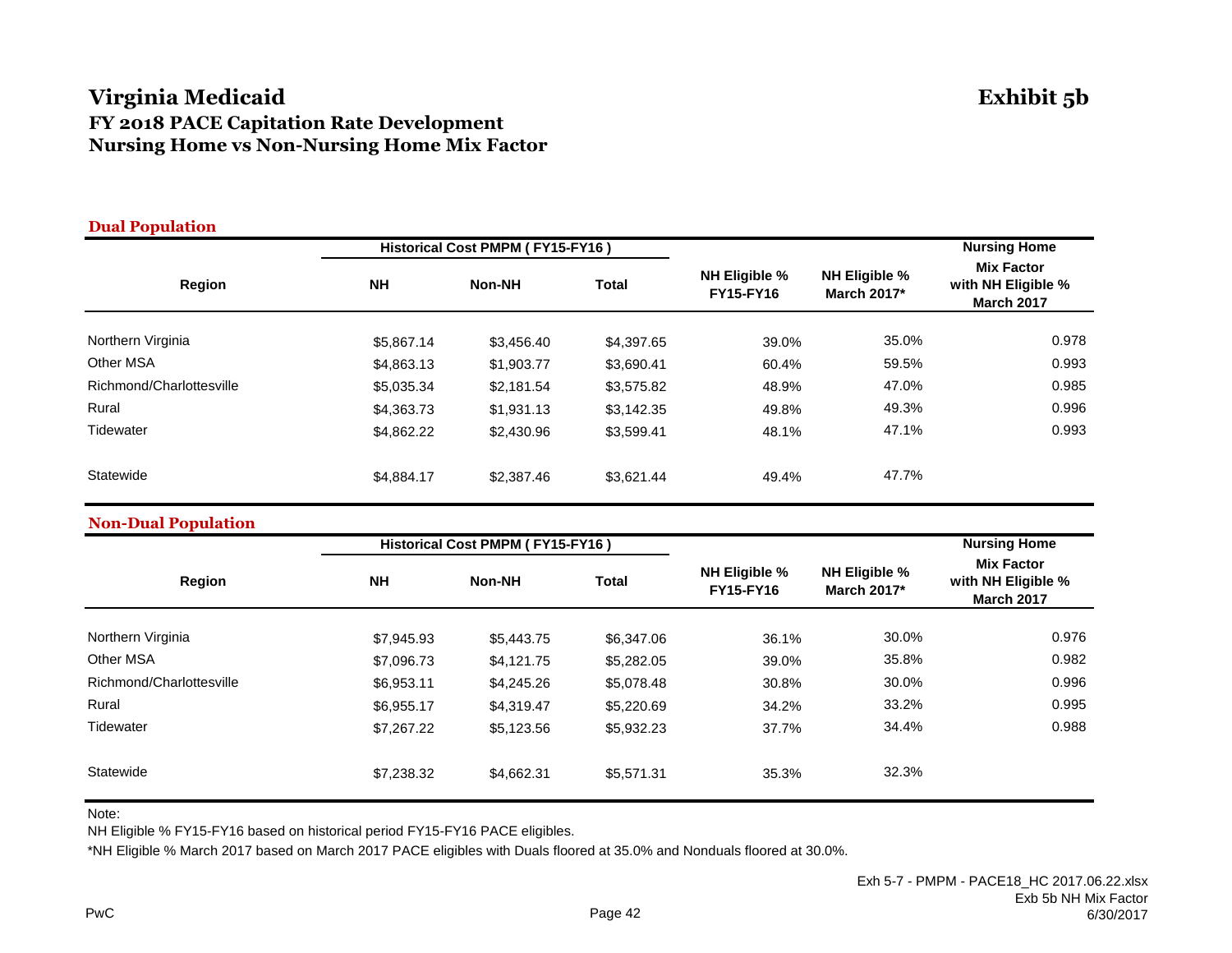### **Virginia Medicaid Exhibit 5c FY 2018 PACE Capitation Rate Development Post-CCC Dual Risk Adjustment Factor**

#### **Dual Population**

|                          |            | Historical Cost PMPM (FY15-FY16) |                                          |                                           | <b>Risk Adjustment Factor</b> |               |                                                     |
|--------------------------|------------|----------------------------------|------------------------------------------|-------------------------------------------|-------------------------------|---------------|-----------------------------------------------------|
| Region                   | <b>NH</b>  | <b>Non-NH</b>                    | Total<br>reweighted to<br>March 2017 Mix | <b>NH Eligible %</b><br><b>March 2017</b> | <b>NH</b>                     | <b>Non-NH</b> | <b>Weighted Risk</b><br><b>Adjustment</b><br>Factor |
| Northern Virginia        | \$5,867.14 | \$3,456.40                       | \$4,300.16                               | 35.0%                                     | 1.006                         | 1.044         | 1.026                                               |
| Other MSA                | \$4,863.13 | \$1,903.77                       | \$3,663.67                               | 59.5%                                     | 1.001                         | 1.000         | 1.001                                               |
| Richmond/Charlottesville | \$5,035.34 | \$2,181.54                       | \$3,523.18                               | 47.0%                                     | 1.004                         | 1.000         | 1.002                                               |
| Rural                    | \$4,363.73 | \$1,931.13                       | \$3,131.17                               | 49.3%                                     | 1.000                         | 1.000         | 1.000                                               |
| Tidewater                | \$4,862.22 | \$2,430.96                       | \$3,575.38                               | 47.1%                                     | 1.000                         | 1.000         | 1.000                                               |

Note:

Risk adjustment factor reflects the phase in of the CCC Dual program and is applied only to the months before CCC Dual Program implementation in base period (FY15-FY16).

Risk adjustment factor does not apply to Non-Dual population.

#### **Weighted Risk Adjustment Factor =**

**{[NH Eligible %\*NH PMPM\*NH Risk Adjustment Factor]+[(1-NH Eligible %)\*Non-NH PMPM\*Non-NH Risk Adjustment Factor]}/Total Historical Cost reweighted to March 2017**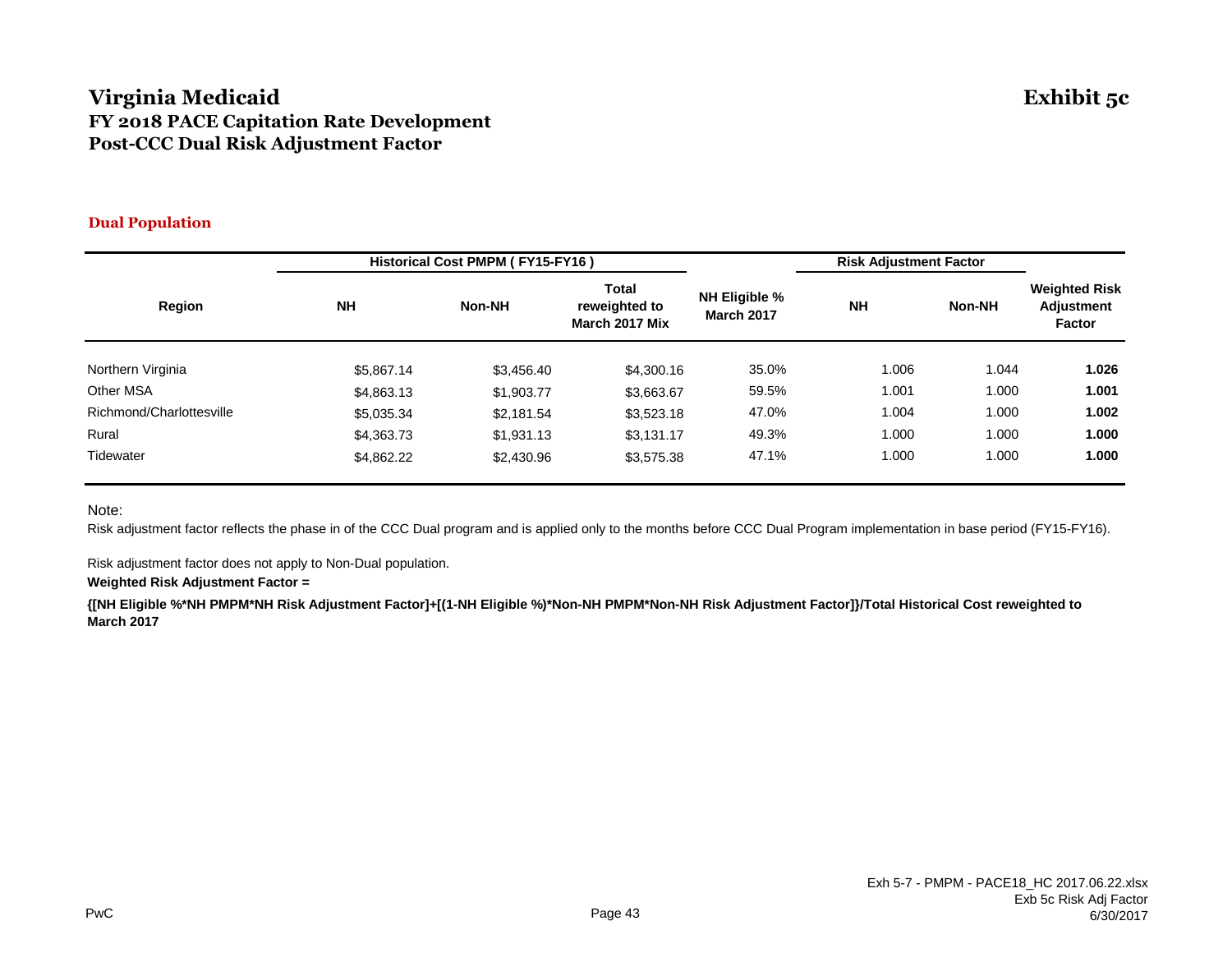### **Virginia Medicaid Exhibit 5d FY 2018 PACE Capitation Rate Development Comparison of FY 2018 Adjusted Capitation Rates and UPL**

| <b>Region</b>                                | <b>Dual Eligibles</b><br><b>Non-Dual Eligibles</b><br>FY 2018<br>FY 2018 |                                       | <b>Weighted Average</b><br>FY 2018 | Difference from<br><b>UPL Rates</b> |  |
|----------------------------------------------|--------------------------------------------------------------------------|---------------------------------------|------------------------------------|-------------------------------------|--|
|                                              |                                                                          | <b>PACE Adjusted Capitation Rates</b> |                                    |                                     |  |
| Northern Virginia                            | \$4,744.13                                                               | \$6,336.61                            | \$4,944.42                         | $-3.4%$                             |  |
| Other MSA                                    | \$3,848.24                                                               | \$5,225.45                            | \$3,970.57                         | $-3.4%$                             |  |
| Richmond/Charlottesville                     | \$3,742.39                                                               | \$5,138.47                            | \$3,969.53                         | $-3.4%$                             |  |
| Rural                                        | \$3,322.32                                                               | \$5,237.29                            | \$3,519.56                         | $-3.4%$                             |  |
| Tidewater                                    | \$3,796.73                                                               | \$5,932.69                            | \$4,159.55                         | $-3.4%$                             |  |
| Statewide Averageweighted by PACE Eligibles  | \$3,843.96                                                               | \$5,585.19                            | \$4.064.01                         | $-3.4\%$                            |  |
| Statewide Averageweighted by PACE Enrollees* | \$3,788.11                                                               | \$5,613.68                            | \$3,898.75                         | $-3.4%$                             |  |

| <b>Region</b>                                | <b>Dual Eligibles</b><br>FY 2018 | <b>Non-Dual Eligibles</b><br>FY 2018 | <b>Weighted Average</b><br>FY 2018 |  |
|----------------------------------------------|----------------------------------|--------------------------------------|------------------------------------|--|
|                                              | <b>FFSE / UPL</b>                |                                      |                                    |  |
| Northern Virginia                            | \$4,912.97                       | \$6,548.66                           | \$5,118.70                         |  |
| Other MSA                                    | \$3,984.59                       | \$5,394.62                           | \$4,109.83                         |  |
| Richmond/Charlottesville                     | \$3,874.95                       | \$5,305.96                           | \$4,107.77                         |  |
| Rural                                        | \$3,439.63                       | \$5,406.23                           | \$3,642.18                         |  |
| Tidewater                                    | \$3.931.27                       | \$6,127.52                           | \$4,304.33                         |  |
| Statewide Averageweighted by PACE Eligibles  | \$3,980.18                       | \$5,768.07                           | \$4,206.13                         |  |
| Statewide Averageweighted by PACE Enrollees* | \$3.922.32                       | \$5.797.61                           | \$4,035.97                         |  |

Note:

Percent change and weighted average by region based on March 2017 member months for PACE eligibles. \*Statewide weighted average based on March 2017 PACE Enrollees.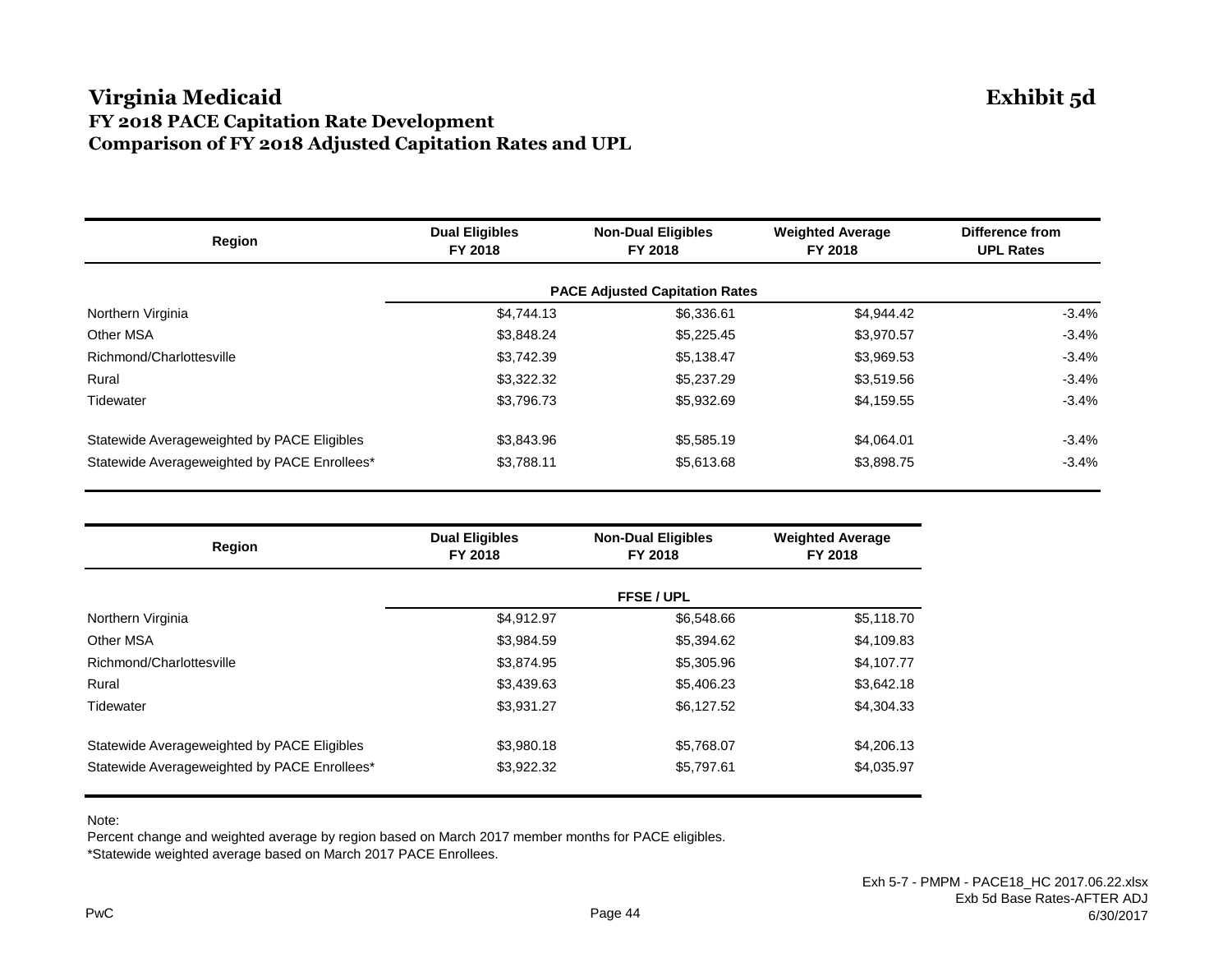## **Virginia Medicaid Exhibit 5e FY 2018 PACE Capitation Rate Development Comparison of FY 2017 and FY 2018 Capitation Rates**

|                                                  |            | <b>Dual Eligibles</b> |          |            | <b>Non-Dual Eligibles</b>    |          |            | <b>Weighted Average</b> |          |
|--------------------------------------------------|------------|-----------------------|----------|------------|------------------------------|----------|------------|-------------------------|----------|
| Region                                           | FY 2017    | FY 2018               | % Change | FY 2017    | FY 2018                      | % Change | FY 2017    | FY 2018                 | % Change |
|                                                  |            |                       |          |            | <b>PACE Capitation Rates</b> |          |            |                         |          |
| Northern Virginia                                | \$4,626.04 | \$4,744.13            | 2.6%     | \$6,053.03 | \$6,336.61                   | 4.7%     | \$4,805.52 | \$4,944.42              | 2.9%     |
| <b>Other MSA</b>                                 | \$3,713.76 | \$3,848.24            | $3.6\%$  | \$5,056.24 | \$5,225.45                   | 3.3%     | \$3,833.01 | \$3,970.57              | 3.6%     |
| Richmond/Charlottesville                         | \$3,592.37 | \$3,742.39            | 4.2%     | \$4,707.58 | \$5,138.47                   | 9.2%     | \$3,773.81 | \$3,969.53              | 5.2%     |
| Rural                                            | \$3,177.90 | \$3,322.32            | 4.5%     | \$4,876.72 | \$5,237.29                   | 7.4%     | \$3,352.87 | \$3,519.56              | 5.0%     |
| Tidewater                                        | \$3,617.01 | \$3,796.73            | 5.0%     | \$5,360.09 | \$5,932.69                   | 10.7%    | \$3,913.10 | \$4,159.55              | 6.3%     |
| Statewide Average<br>weighted by PACE Eligibles  | \$3,699.82 | \$3,843.96            | 3.90%    | \$5,199.92 | \$5,585.19                   | 7.41%    | \$3,889.40 | \$4,064.01              | 4.49%    |
| Statewide Average<br>weighted by PACE Enrollees* | \$3,634.33 | \$3,788.11            | 4.23%    | \$5,188.65 | \$5,613.68                   | 8.19%    | \$3,728.53 | \$3,898.75              | 4.57%    |

Note:

Percent change and weighted average by region based on March 2017 member months for PACE Eligibles. \*Statewide weighted average based on March 2017 PACE Enrollees.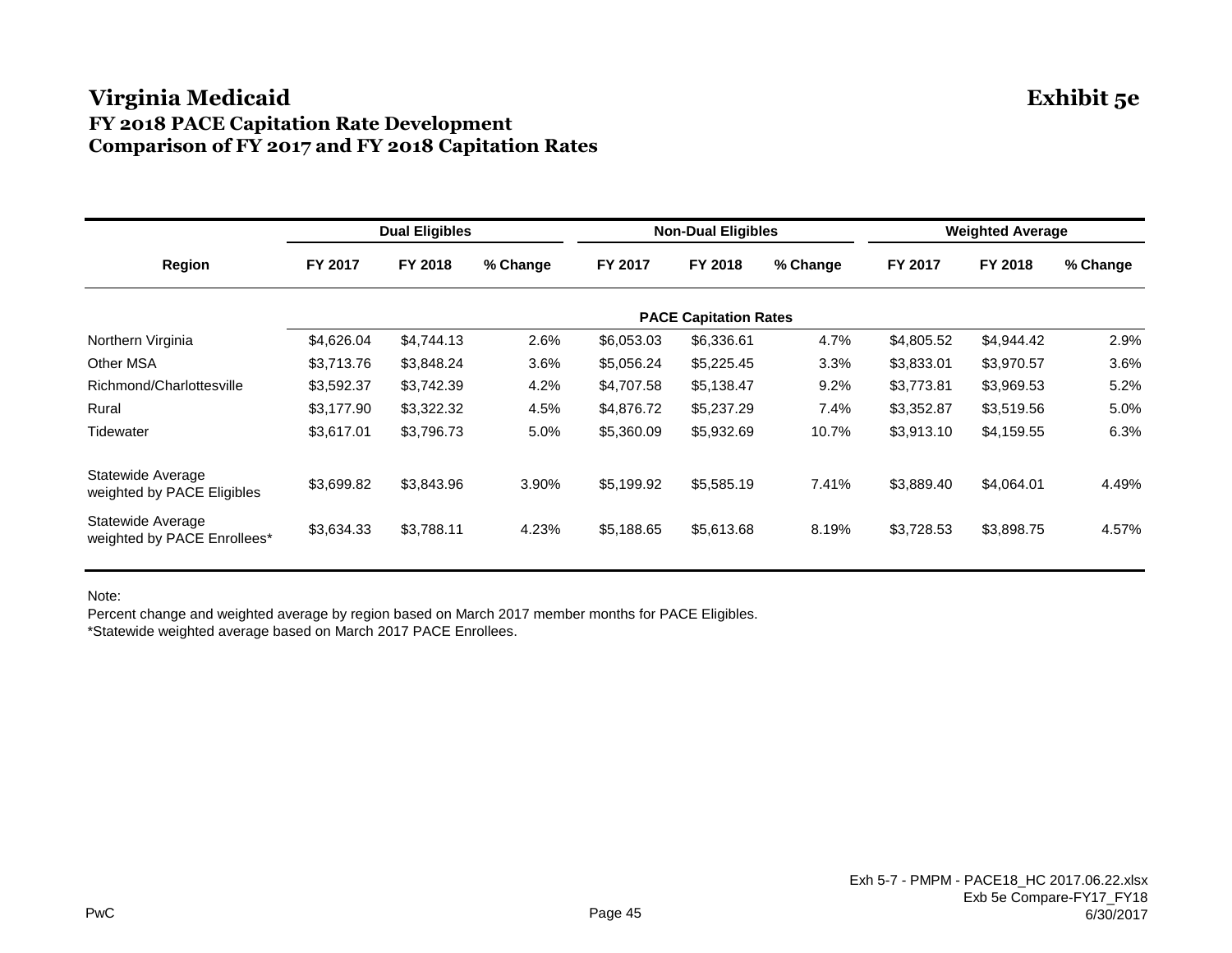## **Virginia Medicaid FY 2018 PACE Capitation Rate Development Member Months of Eligibles and Enrollees**

| Exhibit 5f |  |
|------------|--|
|------------|--|

| <b>PACE Eligibles, March 2017</b> |                       |                           |              |
|-----------------------------------|-----------------------|---------------------------|--------------|
| Region                            | <b>Dual Eligibles</b> | <b>Non-Dual Eligibles</b> | <b>Total</b> |
|                                   |                       | <b>Member Months</b>      |              |
| Northern Virginia                 | 5,541                 | 797                       | 6,338        |
| Other MSA                         | 5,684                 | 554                       | 6,238        |
| Richmond/Charlottesville          | 4,703                 | 914                       | 5,617        |
| Rural                             | 8,262                 | 949                       | 9,210        |
| Tidewater                         | 4,761                 | 974                       | 5,735        |
| Statewide Average                 | 28,951                | 4,188                     | 33,139       |

| <b>PACE Enrollees, March 2017</b> |
|-----------------------------------|
|-----------------------------------|

| <b>Region</b>            | <b>Dual Enrollees</b> | <b>Non-Dual Enrollees</b> | <b>Total</b> |
|--------------------------|-----------------------|---------------------------|--------------|
|                          |                       | <b>Member Months</b>      |              |
| Northern Virginia        | 115                   | 12                        | 127          |
| Other MSA                | 214                   | 9                         | 223          |
| Richmond/Charlottesville | 312                   | 23                        | 335          |
| Rural                    | 242                   | 11                        | 253          |
| Tidewater                | 450                   | 31                        | 481          |
| Statewide Average        | 1,333                 | 86                        | 1,419        |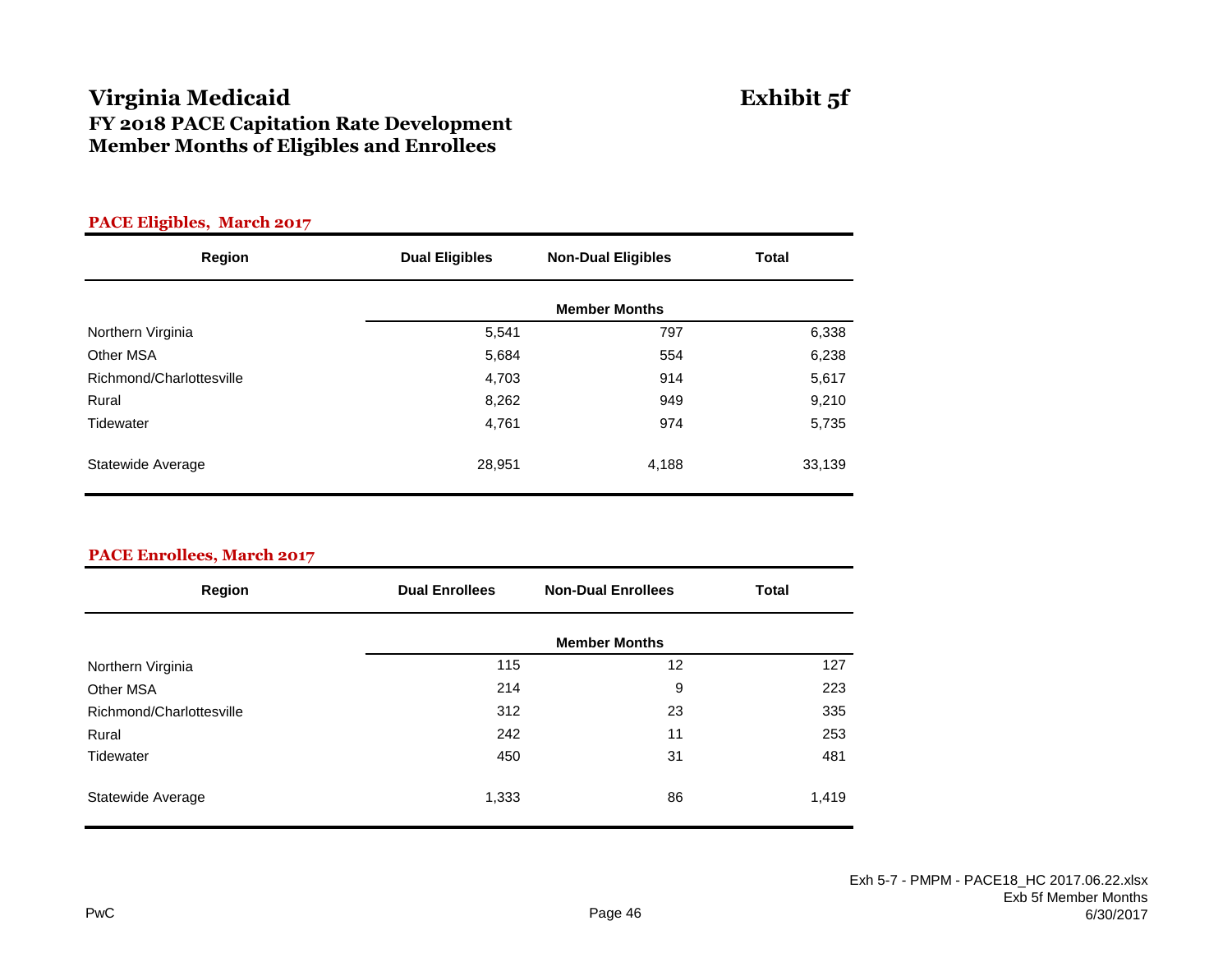## **Virginia Medicaid Exhibit 6 FY 2018 PACE Capitation Rate Development DRAFT Historical Fee-For-Service Claims Description of Unit Counts**

| <b>Service Type</b>               | <b>Type of Units</b> |
|-----------------------------------|----------------------|
| <b>Adult Day Care</b>             | Units                |
| <b>Ambulatory Surgery Center</b>  | Units                |
| <b>Case Management Services</b>   | Units                |
| <b>Consumer Directed Services</b> | Hours                |
| <b>DME/Supplies</b>               | Claims               |
| Emergency                         | Claims               |
| <b>FOHC</b>                       | Units                |
| <b>Home Health Services</b>       | Claims               |
| Inpatient - Medical/Surgical      | Admits               |
| Inpatient - Psych                 | Days                 |
| Lab and X-ray Services            | Claims               |
| Medicare Xover - IP               | Admits               |
| Medicare Xover - Nursing Facility | Days                 |
| Medicare Xover - OP               | Claims               |
| Medicare Xover - Other            | Claims               |
| Medicare Xover - Physician        | Claims               |
| <b>Nursing Facility</b>           | Days                 |
| Outpatient - Other                | Claims               |
| Outpatient - Psychological        | Claims               |
| <b>Personal Care Services</b>     | Units                |
| Pharmacy                          | Scripts              |
| Physician - Clinic                | Units                |
| Physician - IP Mental Health      | Units                |
| Physician - OP Mental Health      | Units                |
| Physician - Other Practitioner    | Units                |
| Physician - PCP                   | Units                |
| Physician - Specialist            | Units                |
| Transportation - Emergency        | Claims               |
| Transportation - Non-Emergency    | N/A                  |